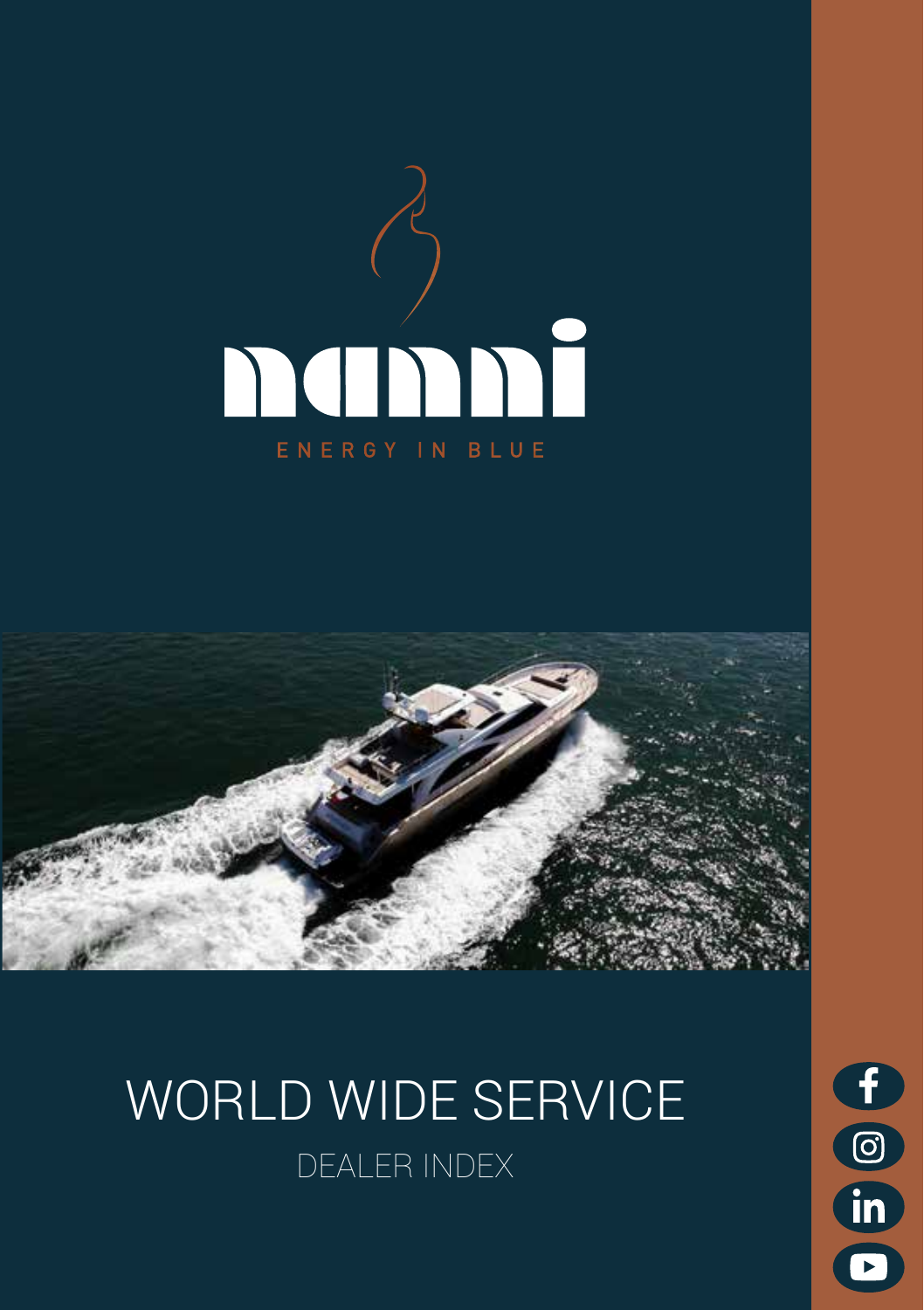# WORLDWIDE PRESENCE WITH GUARANTEED SERVICE

Nanni products are supported at every major port thanks to a worldwide network of independent distributor facilities and dealer locations, delivering the expertise and parts needed to keep customer's products running smoothly.

By choosing a Nanni product, you gain an extensive Worldwide Sales and Service network to help you achieve maximum engine life and sustained reliability.

Update 29/01/2020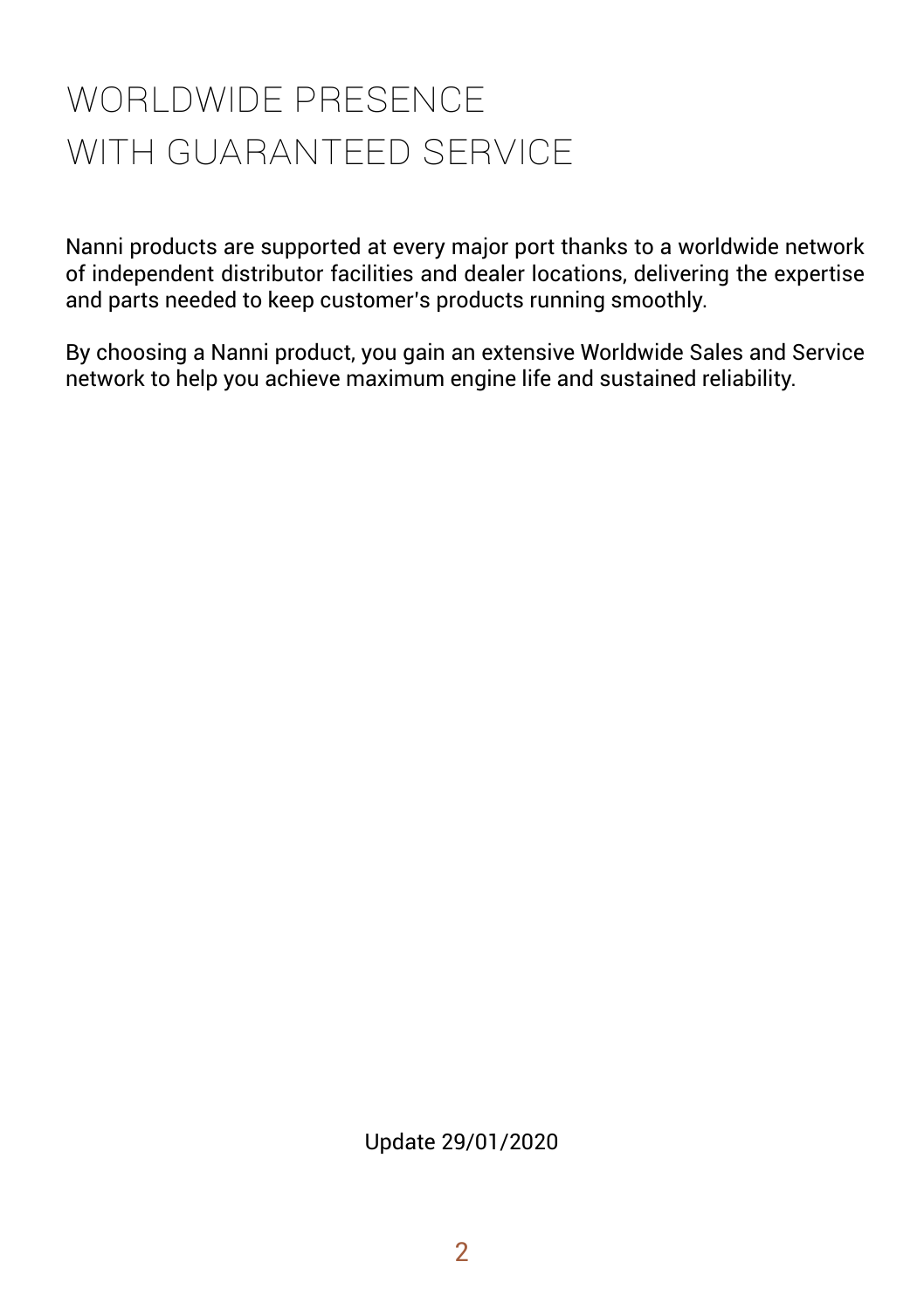# **INDEX**

| <b>NANNI NETWORK  03</b> |  |
|--------------------------|--|
|                          |  |
|                          |  |
|                          |  |
|                          |  |
|                          |  |
|                          |  |
|                          |  |
|                          |  |
|                          |  |
|                          |  |
|                          |  |
|                          |  |
|                          |  |
|                          |  |
|                          |  |
|                          |  |
| Czech Republic 12        |  |
|                          |  |
|                          |  |
|                          |  |
|                          |  |
| Faroe Island  14         |  |
|                          |  |
|                          |  |
| French Guiana  34        |  |
| French Polynesia 34      |  |
|                          |  |
|                          |  |
|                          |  |
|                          |  |
|                          |  |
|                          |  |
|                          |  |
|                          |  |
|                          |  |
|                          |  |
|                          |  |
| Ireland (Eire)  46       |  |
|                          |  |
|                          |  |
|                          |  |
|                          |  |
|                          |  |
|                          |  |

| Madagascar  54                |  |
|-------------------------------|--|
|                               |  |
|                               |  |
|                               |  |
|                               |  |
|                               |  |
|                               |  |
|                               |  |
|                               |  |
| New Caledonia  56             |  |
| New Zealand  57               |  |
|                               |  |
|                               |  |
|                               |  |
|                               |  |
|                               |  |
| Republic of Maldives  59      |  |
|                               |  |
|                               |  |
| Saint Barthelemy  60          |  |
| Saint Pierre and Miquelon  60 |  |
|                               |  |
|                               |  |
|                               |  |
|                               |  |
|                               |  |
|                               |  |
|                               |  |
|                               |  |
|                               |  |
|                               |  |
|                               |  |
|                               |  |
|                               |  |
| United Arab Emirates  73      |  |
| United Kingdom  73            |  |
|                               |  |
|                               |  |
|                               |  |
|                               |  |
| <b>MAN NETWORK</b> 90         |  |
|                               |  |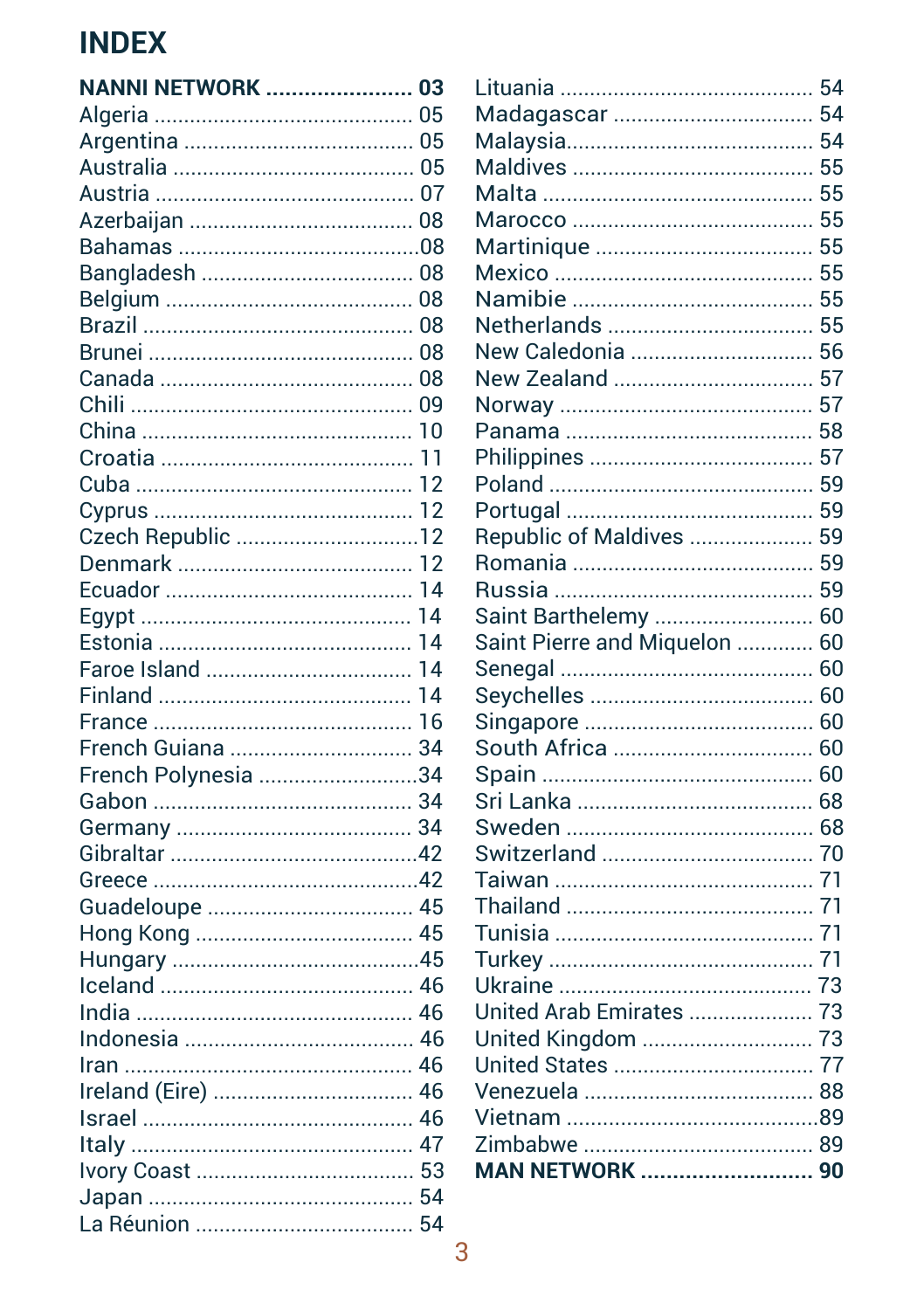# **NANNI NETWORK**

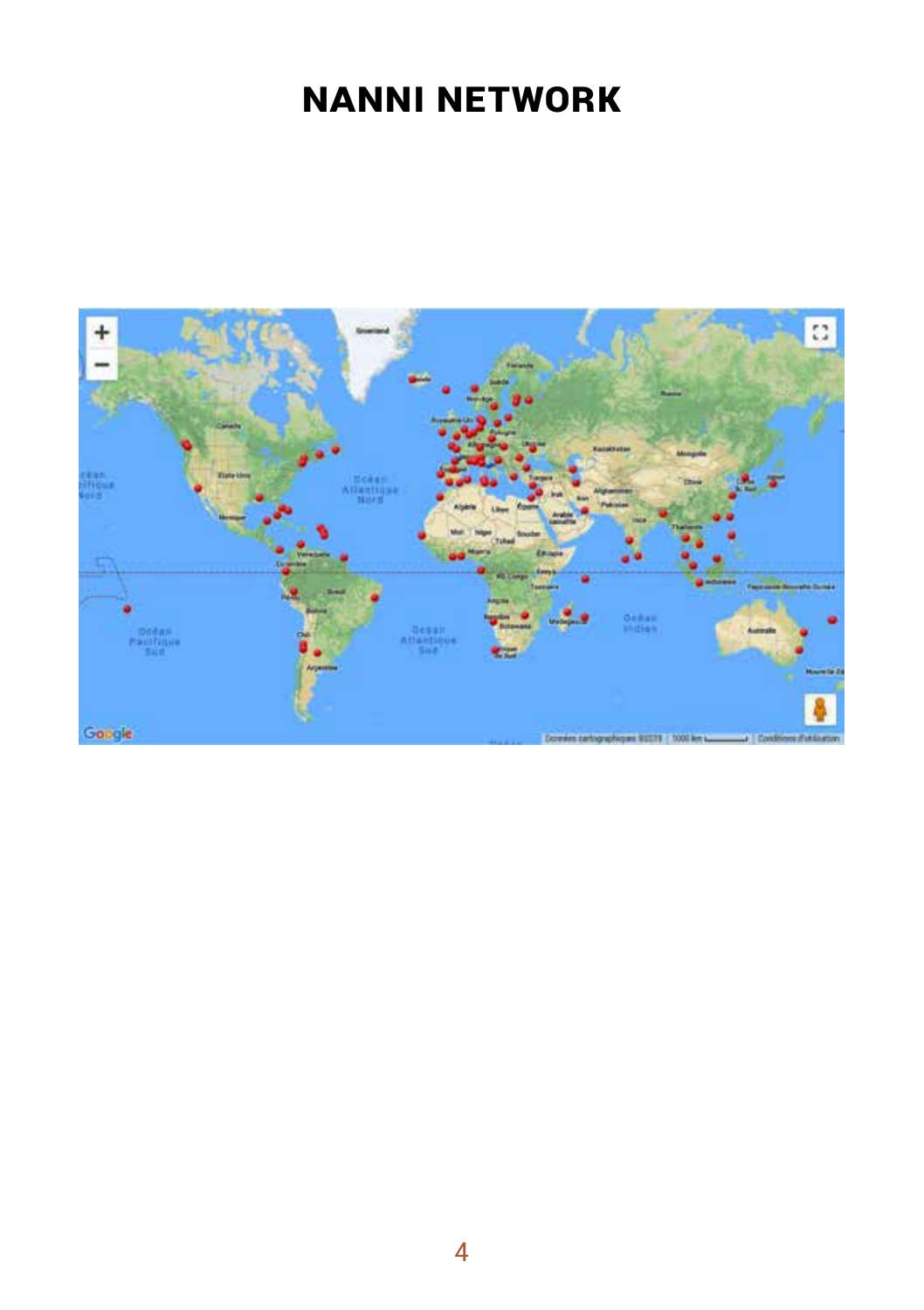# ALGERIA

## *ENTR. CONSTRUCTION NAVALE*

Nationale 11 Km 15 16202 - Ain Benian Phone: +213 771 44 67 88 Fax: +213 21 30 31 25 @: b.fekhar@yahoo.fr Service: Engine Selling, Repair, MAN\*\*

## *ELSECOM SPA*

Zone des showrooms Nedjma Sidi Chahmi Oran Phone: +213 41 728 860 Fax: +213 41 728 861 @: contact@dcservices-dz.com Service: Engine Selling, Repair

# ARGENTINA

#### *FIBRECON MARINE*

#### **Official importer**

Urbanizacion Industrial la Merced- Ate Ex Calle 2- Calle 2  $Mz$  C LT4 - Lima Phone: +51 065 234221 @: James.langner@fibreconmarine.com.pe Website: www.fibreconmarine.com.pe Service: Engine Selling, Repair

# AUSTRALIA

## **COLLINS MARINE PTY. LTD.**

#### **Official importer**

Unit 26 17-21 Bowden Street P0 Box: 515 NSW - Alexandria Phone: +61 931 952 22 Fax: +61 931 955 61 @: info@collinsmarine.com.au Website: www.nannidiesel.com.au Service: Engine Selling, Repair

## **MARINE DIESEL PTY. LTD.**

#### **Official importer**

Unit 21 'The Eureka Centre' 29 Moreton Bay Road Capalaba QLD 4157 Phone: +61 07 3390 3633 Fax: +61 07 3390 3633 @: admin@marinediesel.net.au Website: www.marinediesel.net.au Service: Engine Selling, Repair

## *NEW SOUTH WALES*

## *ALL INBOARD & OUTBOARD SERVICES*

RPAYC Mitala Street NSW – Newport *Phone:* +61 299 972 616 *Service:* Engine Selling, Repair

## *BOAT-MEC SAILORS BAY BOATSHED*

Clover Park NSW - North Bridge *Phone:* +61 408 298 806 *Service:* Engine Selling, Repair

## *COFFS HARBOUR - ALL DIESEL EQUIPMENT - SALES & SERVICE*

8 Ray McCarthy Drive NSW Cof fs Harbour *Phone:* +61 266 525 121 *Service:* Engine Selling, Repair

### *COMPLETE MARINE*

21 Edith Street NSW - Marks Point *Phone:* +61 249 477 704 *Service:* Engine Selling, Repair

## *GO MARINE*

60 Frederick Dr NSW - Oyster Cove *Phone:* +61 415 171 149 *Service:* Engine Selling, Repair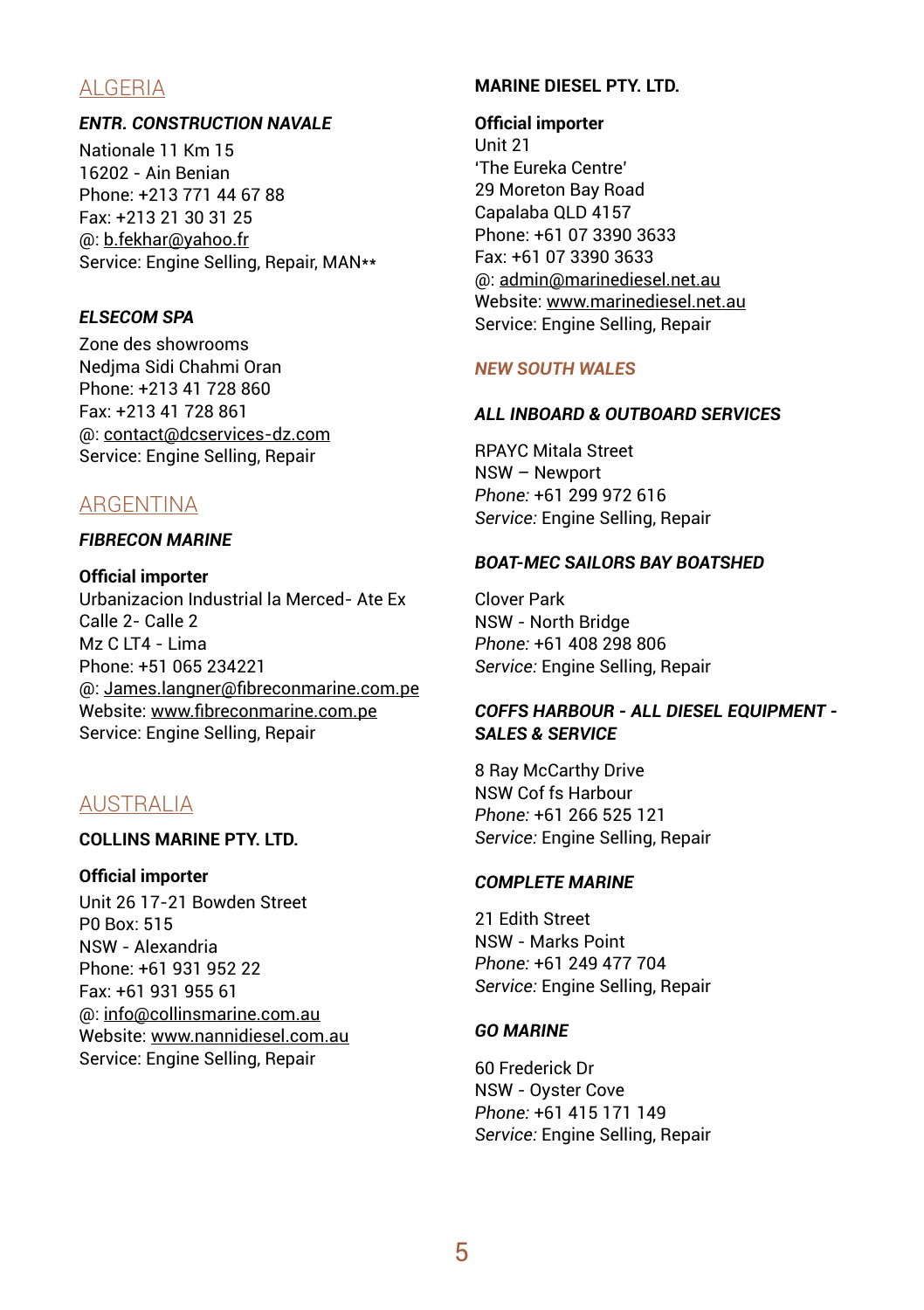## *GREG LYNCH MOBILE SERVICE*

NSW - Berry *Phone:* +61 414 800 359 *Service:* Engine Selling, Repair

#### *MACHANS MARINA*

5/7 Bilba Ave NSW - Booker Bay *Phone:* +61 243 443 666 *Service:* Engine Selling, Repair

## *MARINE ENGINE REPAIRS R.M.Y.C*

21 Wunulla Rd NSW - Point piper *Phone:* +61 418 462 646 *Service:* Engine Selling, Repair

#### *NEWPORT MARINE SERVICES R.M.Y.C.*

46 Prince Alfred Pde NSW - Newport *Phone:* +61 299 977 702 *Service:* Engine Seliing, Repair

## *PORT MACQUARIE - HASTINGS MARINE SERVICE*

185 Hastings River Drive NSW - Port Macquarie *Phone:* +61 265 835 511 *Service:* Engine Selling, Repair

#### **RIVER QUAYS MARINE**

140 Tennyson Rd NSW Mortlake *Phone:* +61 419 894 056 *Service:* Engine Selling, Repair

#### *TERRY WALDEN MARINE SERVICES*

Mosman Bay Marina NSW - Mosman Bay *Phone:* +61 408 243 939 *Service:* Engine Selling, Repair

#### *THERMO TEK*

NSW Newc a s t l e *Phone:* +61 411 743 223 *Service:* Engine Selling, Repair

## *TONY CLAPSON MARINE SER VICE*

Burraneer Bay Marina 48 Fernleigh Rd NSW Ca r ingb ah *Phone:* +61 295 231 913 *Service:* Engine Selling, Repair

## *WARK MARINE SERVICES*

CI- Absolute Shipwrights 20 Waterview Street NSW - Putney *Phone:* +61 418 445 483 *Service:* Engine Selling, Repair

## *YAMBA*

Mansfields Boat Harbour Marine NSW Yamba Marina Yamba *Phone:* +61 266 468 888 *Service:* Engine Selling, Repair

#### *QUEENSLAND*

#### *CAIRNS PORT DOUGLAS DIESEL*

25 Warner Street QLD Port Douglas *Phone:* +61 411 669 948 *Service:* Engine Selling, Repair

## *CLYDE WILSON MARINE SERVICES*

18 Nelson Street QLD - Ormiston *Phone:* +61 738 231 279 *Service:* Engine Selling, Repair

#### *SEAWASP*

Unit 13117 Rivergate Piace QLD - Murrarie *Phone:* +61 7 3907 0708 *Service:* Engine Selling, Repair

#### *SUNSHINE COAST MARINE REPAIRS*

23 Parkyn Pde QLD - Mooloolaba *Phone:* +61 410 482 460 *Service:* Engine Selling, Repair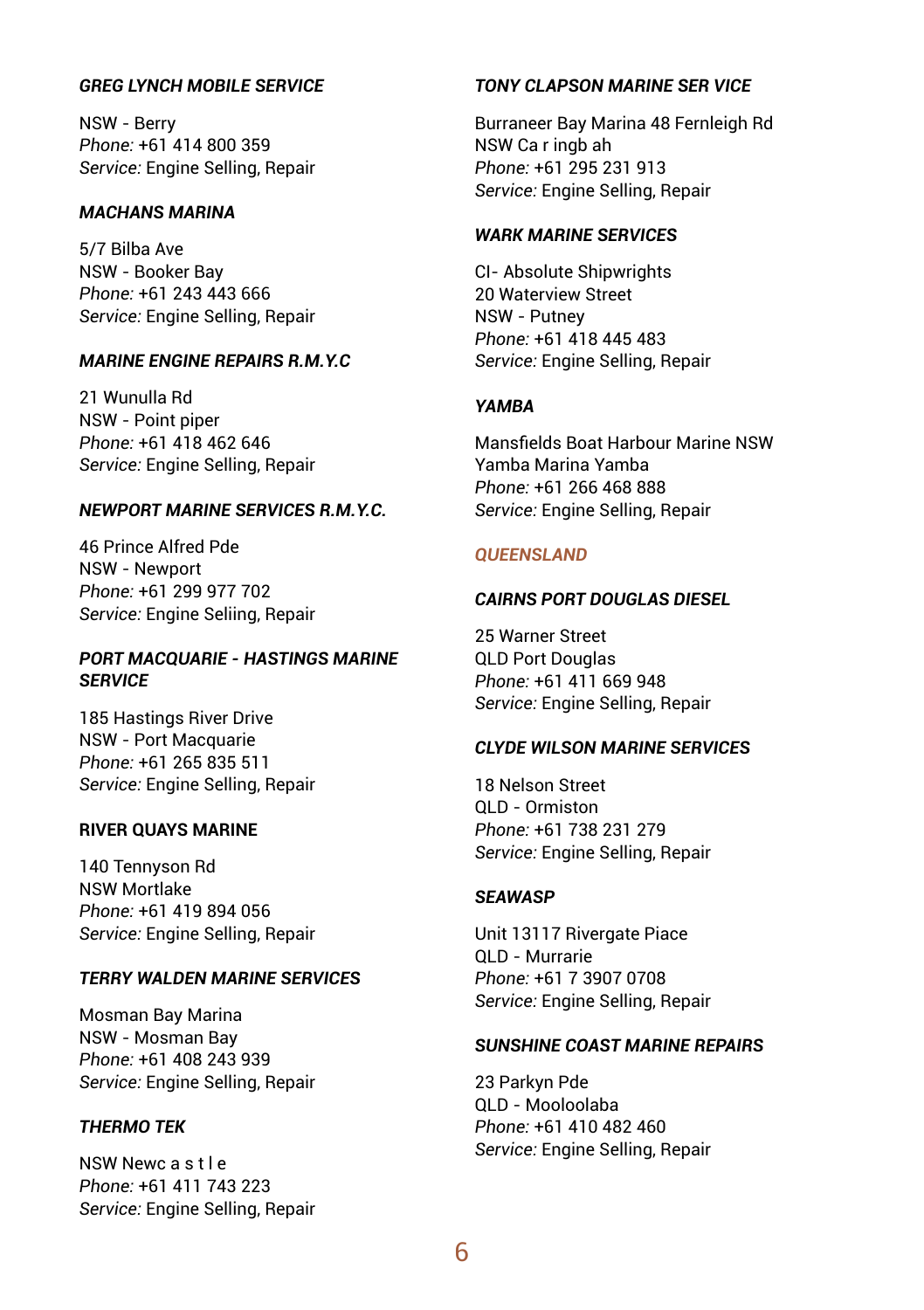#### *SOUTH AUSTRALIA*

#### *BECKER ENTERPRISES*

11 Eton Rd SA - Semaphore South *Phone:* +61 884 494 291 *Service:* Engine Selling, Repair

#### *TASMANIA*

#### *BRAGG & SONS PTY LTD*

29, Chequesr Str TAS - ROKEBY *Phone:* +61 03 6247 17 6 *Service:* Engine Selling, Repair

## *MOBILE MARINE*

44 Napolean Street Battery Point TAS TAS - Battery Point *Phone:* +61 407 919 474 *Service:* Engine Selling, Repair

#### *PETER JOHNSTON PTY. LTD*

21 Morrison Street TAS - Hobart *Phone:* +61 03 6234 54 2 *Service:* Engine Selling, Repair

#### *VICTORIA*

#### *MARINE MOTORS*

Mullet St - Hastings VIC - Hastings *Phone:* +61 359 794 099 *Service:* Engine Selling, Repair

#### *MELBOURNE MILLER MARINE*

11 Beverly Street VIC LANGWARRIN *Phone:* +61 419 322 436 *Service:* Engine Selling, Repair

#### *WESTERN AUSTRALIA*

#### *COMMERCIAL MARINE MAINTENANCE*

Unit 81187 Breakwater Pde WA - MANDURAH *Phone:* +61 895 869 425 *Service:* Engine Sellíng, Repair

#### *MOSMAN MARINE*

4 Buggs St WA - MOSMAN PARK *Phone:* +61 418 905 674 *Service:* Engine Selling, Repair

#### *THE YACHT GROT*

57 Queen Victoria Street WA - FREMANTI F *Phone:* +61 894 306 766 *Service:* Engine Selling, Repair

## AUSTRIA

#### *ALWIN SPETTEL*

Gschwend 316 A 6932 Langen *Phone:* +43 664 905 1247 *@:* Fahrende.bootswerkstatt@vol.at *Service:* Engine Selling, Repair

#### *ING. NEIPL YACHTSPORT*

Anton Reinerstrasse 6 - A 2484 Weigelsdorf *Phone:* +43 664 422 1850 *@:* neipl@yachtsportat.at *Service:* Engine Selling, Repair

#### *MÖRTH MARINE GMBH & CO KG*

Triesterstrasse 8073 Feldkirchen bei Graz *Phone:* +43 316 293929 *@:* rm@moerth-marine.com *Service:* Engine Selling, Repair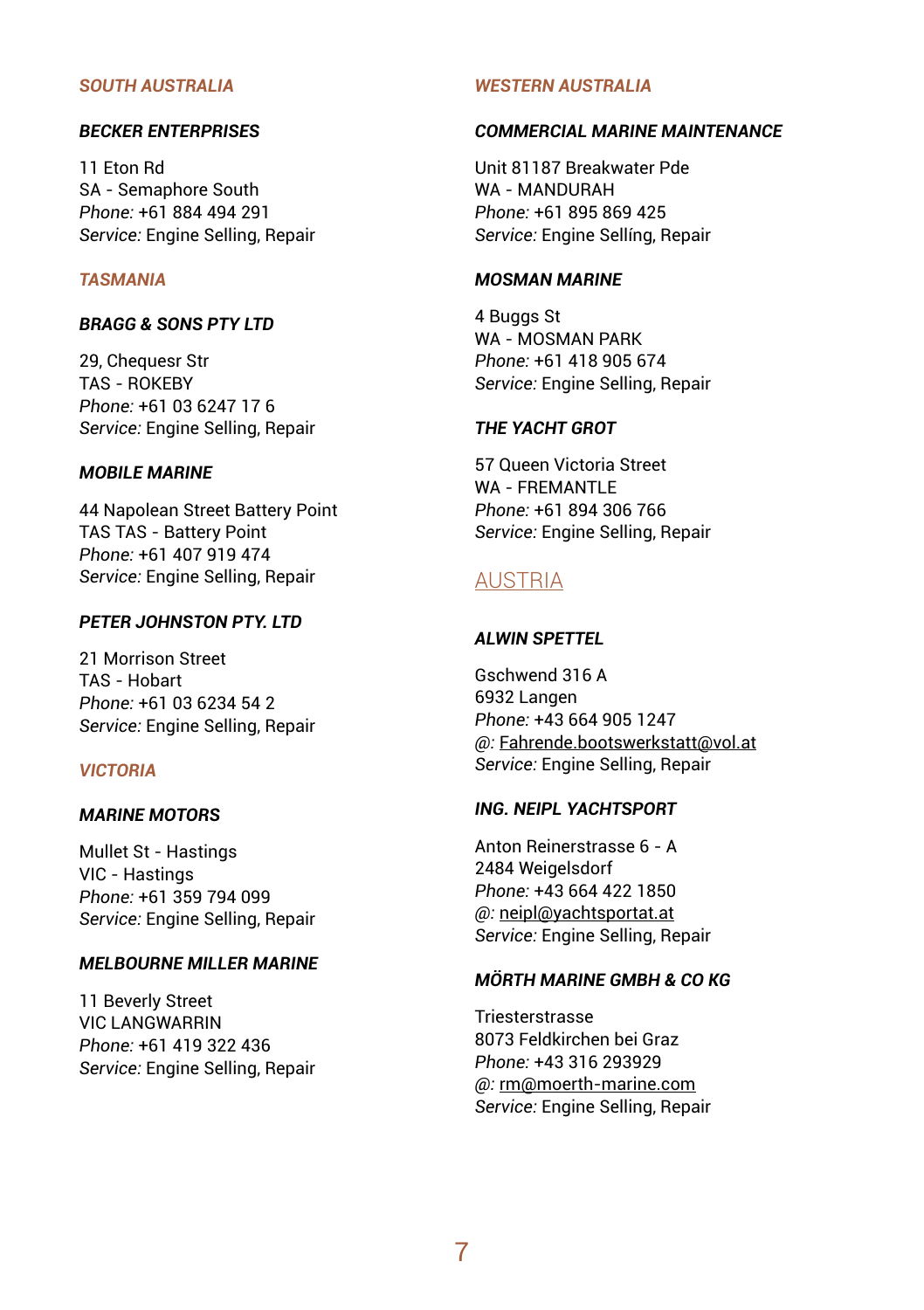# AZERBAIDJAN

## *NEG LTD*

Azerbaijan Baku Mamedova str 22; К.99 *Phone:* +99 455 82 85 156 *@:* info-neg@azdata.net *Service:* Engine Selling

# BAHAMAS

#### *MARINE DIESEL LIMITED*

#5 Shirley Road PO box CB-11039 Nassau - BHS *Phone:* +1-242-394-2135 *@:* marinediesel@batelnet.bs *Service:* Engine Selling, Repair

## BANGLADESH

## *CELESTIAL TECH*

House 83 Road 6/C DOHS Banani Dhaka 1206 *Phone:* +88 02 9834 2268 *Fax:* +88 02 9834 229 @: shahin.kabir@celestial-tech.net *Service:* Engine Selling, Repair

## BELGIUM

## *C-TRADING*

Pulsebaan 52/1 KMO Zone De Voort 2242 - PULDERBOS *Phone:* +32 (0)485 514 298 @: ctradingparts@gmail.com *Website:* www.c-trading.be *Service:* Engine Selling, Repair

# BRAZIL

## *MB YACHT SERVICE*

### **Official importer**

Rua Antonio Passos 61, Federacaco 40230 Salvador Bahia *Phone*: +557 191 261 067 @: marbrocchini@yahoo.com.br *Service:* Engine Selling, Repair

## **BRUNEI**

## *SYARIKAT SARUNAI*

No. 1, Spg. 45, Kg. Manggis Satu Jln. Muara BC3615 P O Box 2985 Bandar Seri Begawan BS8675 Negara Brunei Darussalam *Phone*: +673 673 8 721611 *Fax:* +673 2 343711 @: sarunam@brunei.bn

# CANADA

#### *EAST COAST POWER SYSTEMS*

#### **Official importer for East Canada**

100 Upham Drive B2N 6W8 Truro Nova Scotia *Phone:* +1 902 895-2885 *Fax:* +1 902 893-7584 @: david.lake@sansom.ca *Website:* www.ecpowersystems.com *Service:* Engine Selling, Repair

## *EAST COAST POWER SYSTEMS - Fredericton, NB*

1475 Woodstock Road Fredericton E3B 5C8 New Brunswick *Phone:* +732 506 444-0344 *Fax:* +732 506 444-0351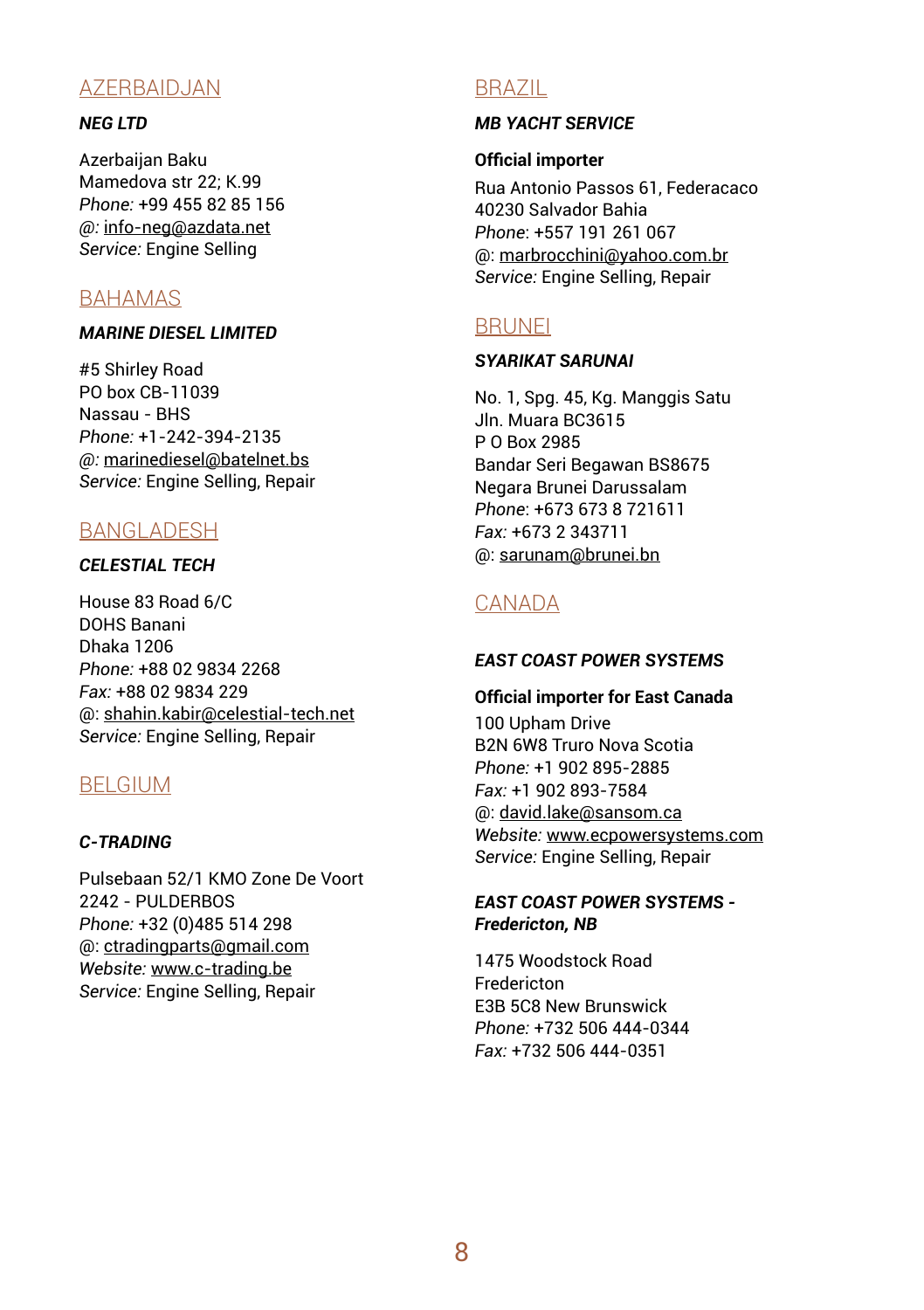#### *EAST COAST POWER SYSTEMS – St. John's, NL*

38 Dundee Avenue Mount Pearl A1N 4R7 New Foundland & Labrador *Phone:* +1 709 726-4344 *Fax:* +1 709 726-4419

#### *EAST COAST POWER SYSTEMS - Deer Lake, NL*

13A Gatehouse Road Deer Lake A8A 1L4 New Foundland & Labrador *Phone:* +1 709 635-3558 *Fax:* +1 709 635-5765

#### *PIERRE COTE MECANIQUE*

1192 Route 345 Inkerman Ferry E8P 1X7 New Brunswick *Phone:* +732 506 336 8511

## *VJ SULLIVAN SALES & SERVICE*

64 Ingalls Head Rd Grand Manan E5G 3G2 New Brunswick *Phone:* +732 506 662 3796

## *COGHLIN ENTERPRISE LTD*

3 Cranbrook St **Dartmouth** B2X 1E7 Nova Scotia *Phone:* +1 902 456 7272

## *ANTHONY KEATS MARINE LTD*

78 Talbot St.East **Wheatley** N0P2P0 Ontario *Phone:* +1 519 825 4631

## *LES INDUSTRIES RILEC INC.*

135 Montée Industrielle Rimouski G5M 1A8 Quebec *Phone:* +1 418 723 5855

## *MARINA DE LA RIVE NORD*

9 Rue Babin Repentigny J5Y 1J8 Quebec *Phone:* +1 514 893 1125

#### *WINSLOE PE*

26 Campbell Rd Winsloe PE C1E 1Z2 *Phone:* +1 902 892 7828 @: ces@pei.aibn.com

#### *R&R MARINE*

Official importer for West Canada 2077Tryon Road V8L 3X9 Sidney B.C *Phone:* +1 902 250-889 2354 *Service:* Engine Selling, Repair

## CHILI

#### *NÁUTICA STAR LINE LTDA. ALFREDO MONTANO*

#### **Official importer**

Camino Alto Jahuel 0381 Buin *Phone:* +56 9 94195662 *Fax:* +56 2 28214430 @: alfredo@nauticastarline.cl *Web:* www.nauticastarline.cl

#### *FIBRECON MARINE*

Urbanizacion Industrial la Merced- Ate Ex Calle 2- Calle 2 Mz C LT4 - Lima *Phone:* +51 065 234221 @: James.langner@fibreconmarine.com.pe *Website:* www.fibreconmarine.com.pe *Service:* Engine Selling, Repair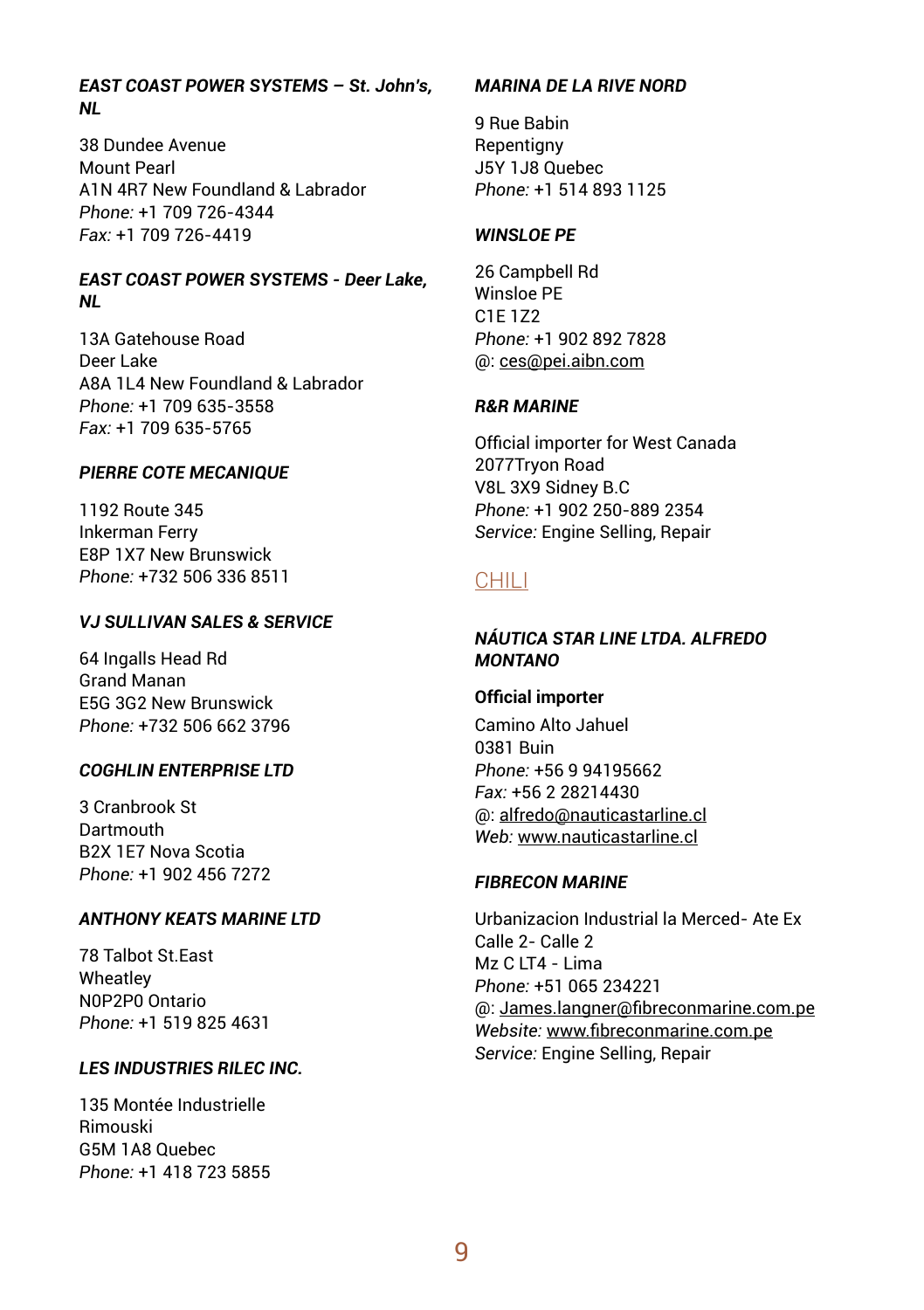# CHINA

## *SHANGHAI OCEAN EQUIPMENT CO., LTD*.

## **Official importer**

No. 41, Lane 2338 Duhui Road Minhang District Shanghai 201108 *Phone:* +86 21 3430 5300 *Fax:* +86 21 3430 5310 @: ocean@ocean-china.com *Service:* Engine Selling, Repair

## *ZHUHAI OFFICE BRANCH*

No.2198, Jiuzhou Main Street, Gongbei District Zhuhai, 519000, PRC *Phone:* +86 756 3225608 *Fax:* +86 756 8123539 @: zhuhai@ocean-china.com

## DALIAN OFFICE BRANCH

Room 2515, B seat, Manhattan building, No.101 Friendship road, Zhongshan District Dalian, 116001, PRC *Phone:* +86 411 82592185 *Fax:* +86 411 82592195 @: dalian@ocean-china.com

## *XIAMEN OFFICE BRANCH*

1F, sailing Yacht Exhibition Center,Wu yuanwan Merchandise Street,Xiamen 361008,PRC *Phone:* +86 592 5283790 *Fax:* +86 592 5713224 @: xiamen@ocean-china.com

## *HANGZHOU OFFICE BRANCH*

Room1701, unit 2, Building23, North City Maple Garden Jianggan District, Hangzhou, 310004, PRC *Phone:* +86 571 85812816 *Fax:* +86 571 85812816 @: hangzhou@ocean-china.com

## *SANYA OFFICE BRANCH*

Room 508,Building2, Xiangshezuoan, Jiefang 1st Road, Hexi District, Sanya, 572000, PRC *Phone:* +86 756 3225608 *Fax:* +86 756 8123539 @: sanya@ocean-china.com

## *QINGDAO SERVICE STATION*

No.33, Caoxian Road, Shibei District Qingdao, 266000, PRC *Tel:* +86 532 83817732 *Fax:* +86 532 82835601 @: qingdaos@ocean-china.com

## *JIAMUSI SERVICE STATION*

No.36, East Chang An Road, Dongfeng District Jiamusi,154005,PRC *Tel:* +86 454 8333123 *Fax:* +86 454 8333123 @: jiamusis@ocean-china.com

#### *NINGBO SERVICE STATION*

China Maritime Police Academy, Xiaogang Town, Beilun District Ningbo 315803, PRC *Tel:* +86 574 86151376 *Fax:* +86 454 86151376 @: ningbos@ocean-china.com

#### *XIAMEN SERVICE STATION*

1F sailing Yacht Exhibition Center, Wu yuanwan Merchandise Street, Xiamen 361008, PRC *Tel:* +86 592 5237236 *Fax:* +86 592 5237136 @: xiamen@ocean-china.com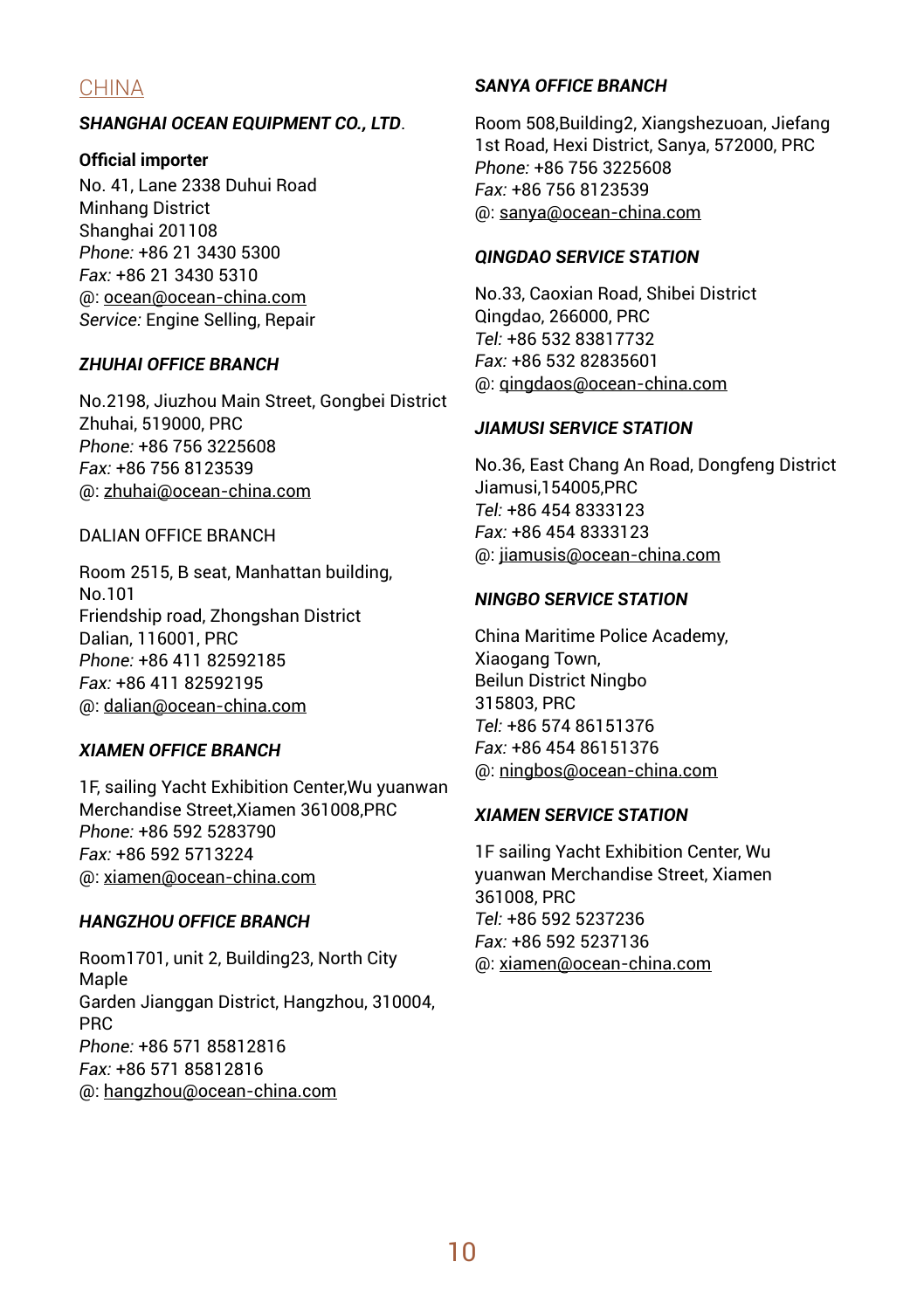# **CROATIA**

## *PABULUM D.O.O*

#### **Official importer**

Papandopulova 17 21000 Split *Phone:* +385 21 46 38 16 *Fax:* +385 21 46 38 16 @: info@pabulum.hr *Service:* Engine Selling, Repair

## *A.D MEHANIC-NAUTIC*

ACI Marina Korcula 20260 Korcula *Phone:* +385 20 715 755 *Fax:* +385 20 715 755 @:aduzevic1@inet.hr *Service:* Engine Selling, Repair

## *ADRIA SERVIS*

Marina Admiral M. Tita 139 Opatija *Phone:* +385 51 2716 85 *Fax:* +385 51 27 16 85 @: adriaservis@yahoo.com *Service:* Engine Selling, Repair

## *ALMI D.O.O.*

ACI Marina Umag Set V. Gortana Bb - Umag *Phone:* +385 52 74 10 65 *Fax:* +385 52 74 10 65 @: alnni@pu.t-com.hr *Service:* Engine Selling, Repair

## *AUTO- BRODO SERVIS "ADI"*

Dure Marusica 12 - Zadar **CROATIA** *Phone:* +385 23 314 770 *Fax:* +385 23 314 770 @: andrej.kovacevic@zd.t-com.hr *Service:* Engine Selling, Repair

## *BILIC NAUTIKA*

Matije Gupca 5 - Betina *Phone:* +385 22 43 42 44 *Fax*: +385 22 43 42 44 @: bilic.nautika@gmail.com *Service:* Engine Selling, Repair

## *BRODOMEHANIKA BRNABIC*

Banjol 567 51280 Island Rab *Phone:* +385 51 725 008 @: marinalrnabic@ri.t-com.hr *Service:* Engine Selling, Repair

## *FITINGS BOAT SERVICE*

Veli Vrh 52 52 100 Pula *Phone:* +385 52 535573 *Fax*: +385 52 535573 @: fitings.boat@pu.t-com.hr *Service:* Engine Selling, Repair

## *MARIZO*

Jadranska Obala Bb 51 557 Island Cres *Phone:* +385 51 571 210 *Fax:* +385 51 571 198 @: marizo.cres@ri.t-com.hr *Service:* Engine Selling, Repair

## *NAUTICKI SERVIS*

ACI Marina Komolac 20000 Dubrovnik *Phone:* +385 20 454 215 *Fax:* +385 20 454 215 @: nsd@vip.hr *Service:* Engine Selling, Repair

## *NAVIS*

Marina Kornati 23210 - Biograd *Phone:* +385 23 385 134 *Fax:* +385 23 385 132 @: navis-brodomehanicarski.obrt@t-com.hr *Service:* Engine Selling, Repair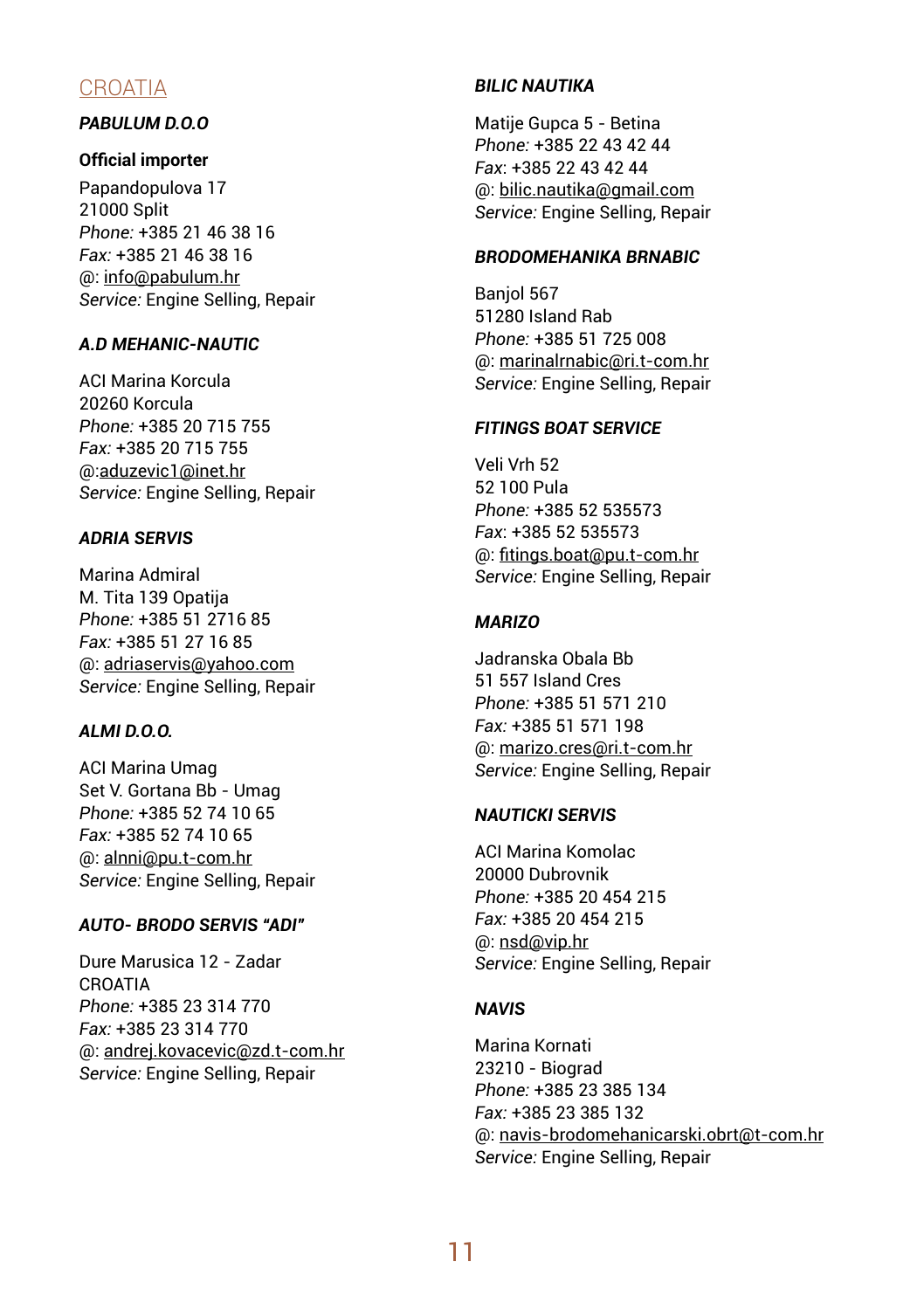# **CURA**

## *D.S.Y.*

Calle 25 Esq. Hospital Centro Habana La Habana *Phone:* +53 7 878 95 32 *Fax:* +53 7 878 95 33 @: acastellanos@dsy.transnet.cu *Service:* Repair

# **CYPRUS**

## *D-RAY MARINE*

## **Official importer**

Melanos 12 Tremithousa **PO Box: CY8270 Paphos** *Phone:* +357 993 806 66 *Fax:* +357 266 530 11 @: d-raymarine@cytanet.com.cy *Service:* Engine Selling, Repair

# CZECH REPUBLIC

## *JIRI PASLER - MOLO*

## **Official importer**

Revolucni 115/29 250 64 - Mesice *Phone:* +420 283841760 *Fax:* +420 2 83841760 @: j.pasler@volny.cz *Service:* Engine Selling, Repair

## **PASLER & RATTAV sro**

Lysolajske Udoli 93/9 160 00 Prague *Phone:* +420 777 180 007 *Fax:* +420 777 180 027 @: info@boatyard.cz *Service:* Engine Selling, Repair

# DENMARK

## *WEST DIESEL A/S*

## **Official importer**

H.E Bluhmesvej 6 DK-6700 Esbjerg *Phone:* +45 75 12 70 44 @: westdiesel@westdiesel.dk *Service:* Engine Selling, Repair

## *MIDT.IYSK MARINE SFRVICE*

Vindingvej 17 Vejle 7100 *Phone:* +45 21 68 90 97 @: mj@midtjyskmarineservice.dk *Service:* Engine Selling, Repair

## *NORDJYSK MARINE SERVICE*

Bådehavnsvej 15 9000 Aalborg *Phone:* +45 98 16 22 06 @: info@nordjysk-marine.dk *Service:* Engine Selling, Repair

## *BM BÅDE*

V/ Bådebygger Bo Mardell Vester Fjordvej 12, Mou 9280 Storvorde *Phone:* +45 98 38 52 19 *Service:* Engine Selling, Repair

## *ODSHERRED MARINE SERVICE*

Trekanten 9 4571 Grevinge *Phone:* +45 21 19 09 10 @: service@odms.dk *Service:* Engine Selling, Repair

## *DRAGOR BADEVAERFT*

Gamle Havn 12 DK-2791 Dragor *Phone:* +45 32 52 00 77 @: info@renskib.dk *Service:* Engine Selling, Repair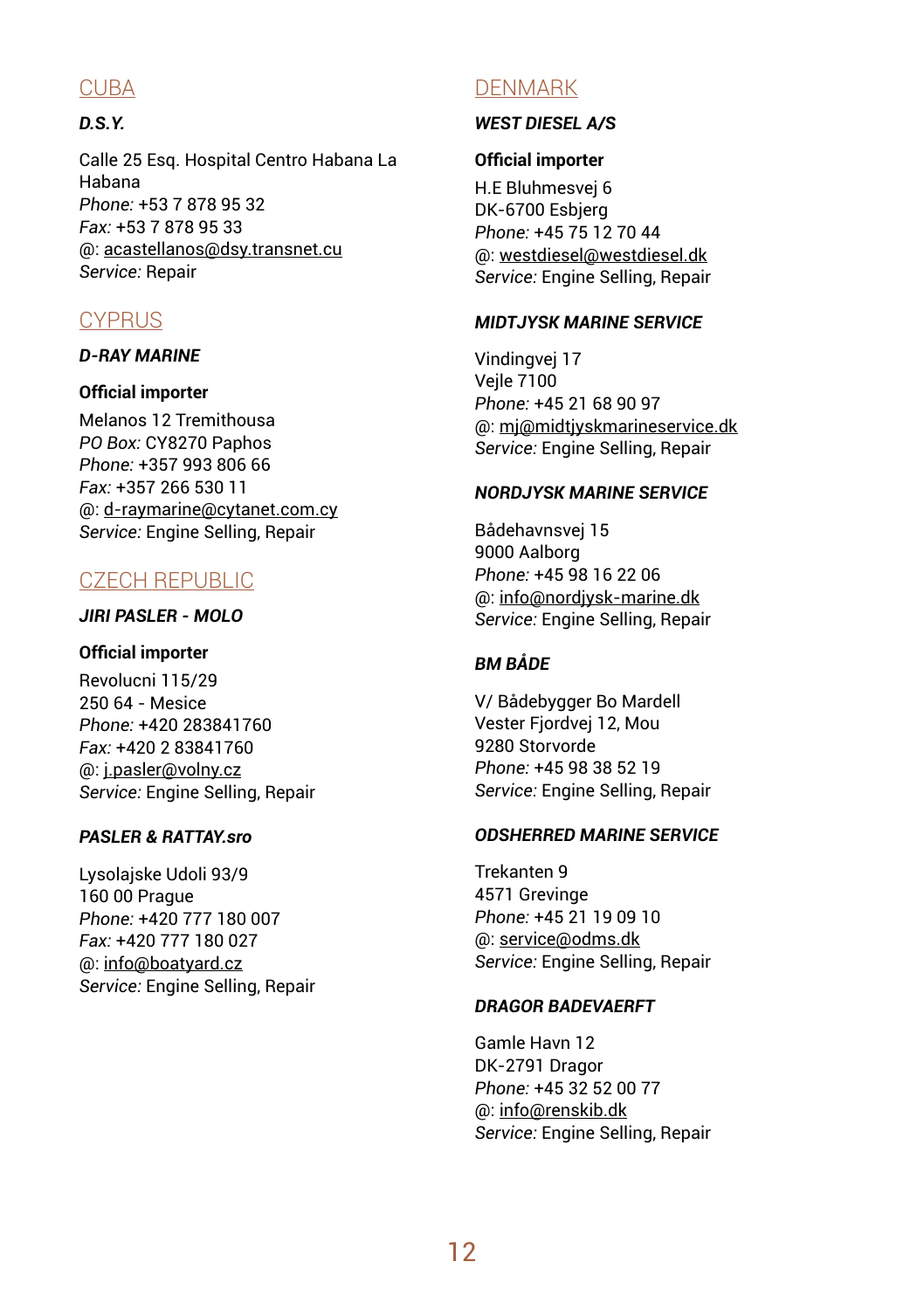#### *HVIDE SANDE SKIBSSMEDIE*

Nordhavnskaj 9-11 6960 Hvide Sande *Phone:* +45 97 31 18 22 @: mail@hvss.dk *Service:* Engine Selling, Repair

## *MARINESERVICE SJÆLLAND*

Tykmosevej 45 4622 Havdrup *Phone:* +45 51 24 42 87 @: mail@protekmarineservice.dk *Service:* Engine Selling, Repair

#### *PROTEK MARINE SERVICE*

v/ Jesper Ernstsen Lyøvej 6 5800 Nyborg *Phone:* +45 20 77 29 11 @: mail@protekmarineservice.dk *Service:* Engine Selling, Repair

## *COMFORT MARINE SERVICE*

v/ Claus Tobiasen Gl. Ringstedvej 67 4300 Holbæk *Phone:* +45 21 65 00 55 @: c-ms@mail.dk *Service:* Engine Selling, Repair

#### *RANDERS BÅDUDSTYR*

Toldbodgade 25 8930 Randers NØ *Phone:* +45 21 17 40 82 @: Baadudstyr@live.dk *Service:* Engine Selling, Repair

## *EFI ESBJERG*

Havdigevej 36 6700 Esbjerg *Phone:* +45 75 45 12 88 @: adm@efi-esbjerg.dk *Service:* Engine Selling, Repair

#### *BREDGAARD BÅDEVÆRFT*

Emil Aarestrupsgade 3-5 DK-4990 Sakskøbing *Phone:* +45 54 70 60 88 @: info@bredgaardboats.com *Service:* Engine Selling, Repair

## *AGGER VÆRFT*

Havnevej 6 DK-7770 Vestervig *Phone:* +45 9794 1555 *Service:* Engine Selling, Repair

## *HANSTHOLM SKIBSSMEDIE*

Kuttergade 9-1 DK-7730 Hanstholm *Phone:* +45 9796 1611 @: post@skibssmedie.dk *Service:* Engine Selling, Repair

#### *VESTKAJENS MASKINVÆRKSTED*

Sydvestkajen 4 DK-9850 Hirtshals *Phone:* +45 9894 4888 @: info@vestkajens.dk *Service:* Engine Selling, Repair

## *HALS MOTORVÆRKSTED*

Faergevej 6 DK-9370 Hals Phone: +45 9825 1330 @: halsmotor@mail.dk *Service:* Engine Selling, Repair

## **KALUNDBORG BÅDEBYGGERI**

Østre Havneplads 3 DK-4400 Kalundborg *Phone:* +45 2966 9024 @: post@klbb.dk *Service:* Engine Selling, Repair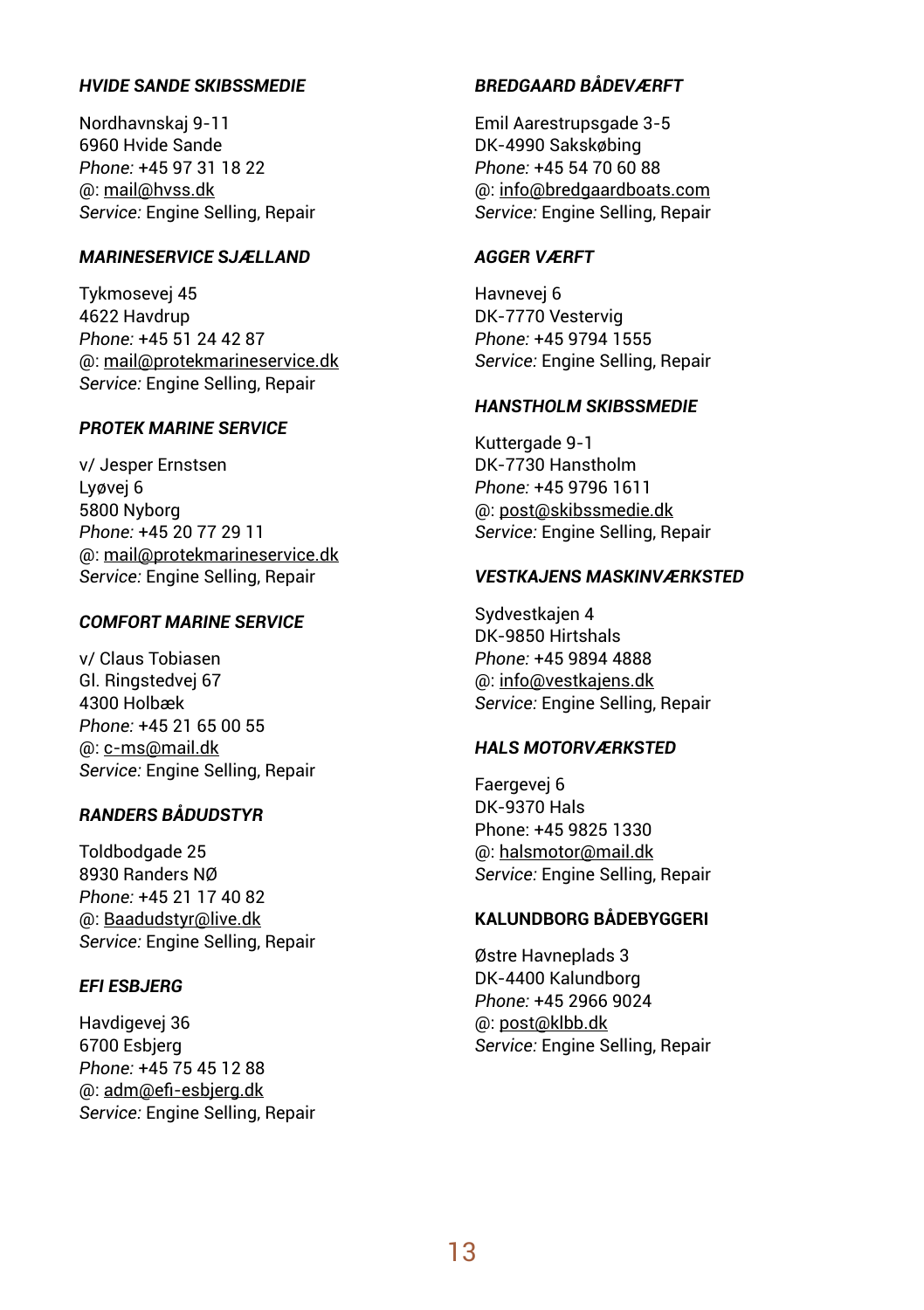# ECUADOR

# *FIBRECON MARINE*

## **Official importer**

Urbanizacion Industrial la Merced- Ate Ex Calle 2- Calle 2  $Mz$  C LT4 - Lima *Phone:* +51 065 234221 @: James.langner@fibreconmarine.com.pe *Website:* www.fibreconmarine.com.pe *Service:* Engine Selling, Repair

# EGYPT

## *MARIN TEC*

## **Official importer**

4, Mohamed Mazher Street 11211 Cairo *Phone:* +20 2 273 70 120 *Service:* Engine Selling, Repair

# ESTONIA

## *TECHNICAL ENGINES SERVICE OÜ*

Möisa Tee 4-4, Vorbuse Küla 11415 Tallin *Phone:* +372 56 77 68 37 @: tesoubox@gmail.com *Service:* Engine Selling

# FAROE ISLAND

## *ANDERSENS BEDING*

## **Official importer**

Heygsstoo 10 - POST BOX 19 FO-490 - Strendur *Phone:* +298 44 89 87 *Fax:* +298 44 89 96 @: abeding@abeding.fo *Website:* www.abeding.fo *Service:* Engine Selling, Repair

# FINLAND

## *TAPIMER OY*

## **Official importer**

Huhtimontie 2 04200 - Kerava *Phone:* +358 9 274 65 30 *Fax:* +358 9 274 65 315 @: motor@tapimer.fi *Website:* www.tapimer.fi *Service:* Engine Selling, Repair

## *HAMEEN DIESEL OY*

Mäkelantie 16 13101 - Hameenlinna *Phone:* +358 3 644 8615 *Fax:* +358 3 61 61 072 @: hameendiesel@hameendiesel.fi *Website:* www.hameendiesel.fi *Service:* Engine, Repair

## *K-MARINE OY*

Hopeasaimen TeIakka 00570 Helsinki *Phone:* +358 050 50 50 394 *Service:* Engine Selling, Repair

## *DR MASKIN & SERVICE*

Boxvägen 210 10600 Ekenäs *Phone:* +358 040 573 9799 *Service:* Engine Selling, Repair

## *D-MARIN*

Dalsbruksvagen 691 25900 Dalsbruk *Phone:* +358 0207 639 614 *Service:* Engine Selling, Repair

## *AUTOSÄHKÖ - JA DIESELHUOLTO HÄKKINEN OY*

Autokatu 1 20380 Turku *Phone:* +358 02 2538447 *Fax:* +358 02 2387490 *Service:* Engine Selling, Repair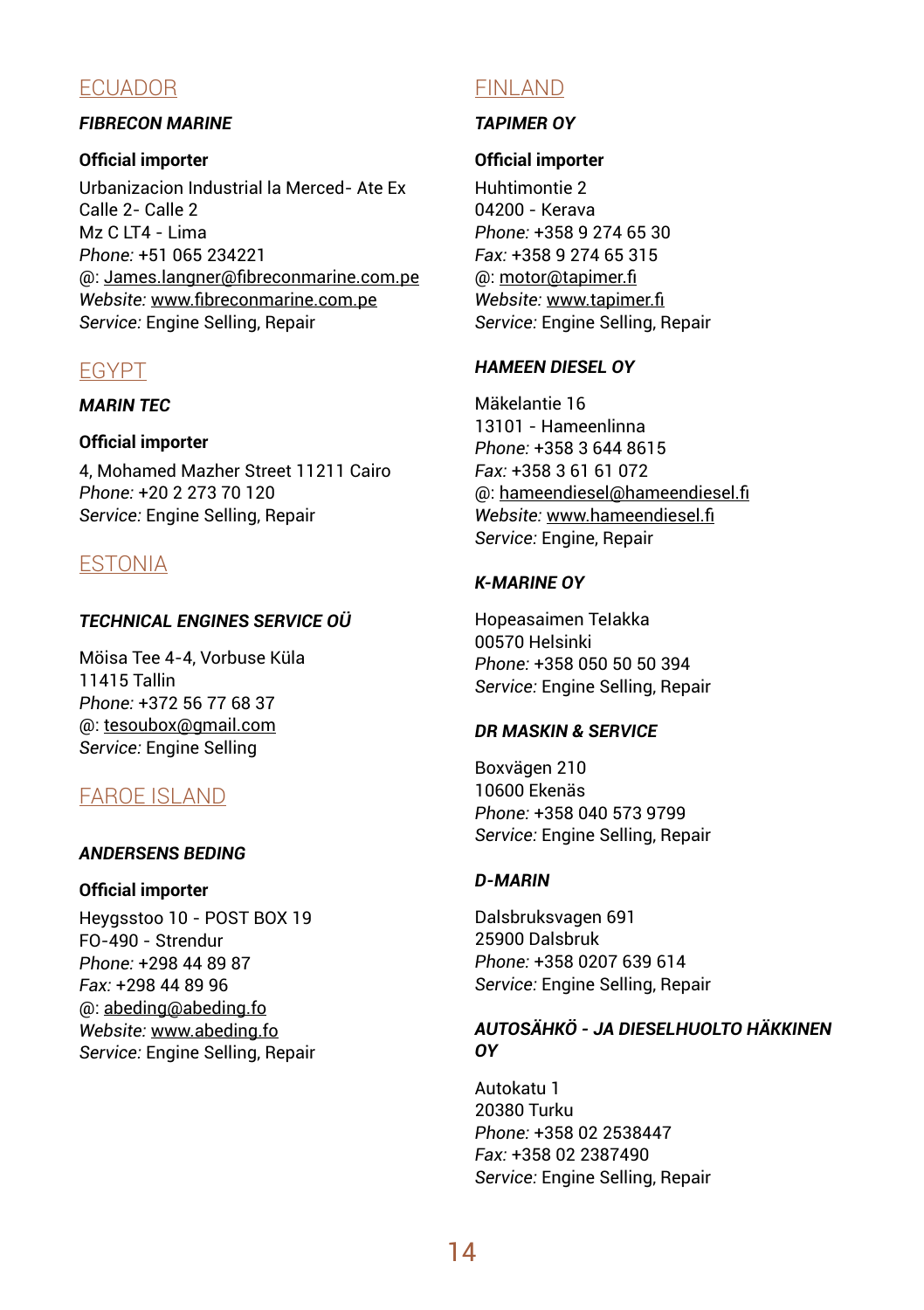## *AUTO-JA VENEHUOLTO JARI VARJONEN*

Meripääntie 59 23140 Hietamäki *Phone:* +358 0400 785 130 *Fax:* 02-2387490 *Service:* Engine Selling, Repair

## *SOUTHWEST SERVICE*

Vanhatie 405 23500 Uusikaupunki *Phone:* +358 0500 911345 *Service:* Engine Selling, Repair

## *PETAJAKSEN TELA KKA OY*

Kornpintie 7 26100 Rauma *Phone:* +358 0400 626 266 *Service:* Engine Selling, Repair

## *LAURI HAGELBERG OY*

Kairatie 12 B 65350 Vaasa *Phone:* +358 040 764 3480 *Service:* Engine Selling, Repair

## *TAMMER DIESEL OY*

Asentajankatu 5 33840 TAMPERE *Phone:* +358 03 31434400 *Fax:* +358 03 31434401 *Service:* Engine Selling, Repair

## *SEAFOX M. REPO KY*

Teollisuuskatu 10A 49400 HAMINA *Phone:* +358 0400 486328 *Fax:* +358 05 3435150 *Service:* Engine Seiling, Repair

#### *VENE-HIETSU OY*

Kilinkuja 4 55420 IMATRA *Phone:* +358 020 7433050 *Service:* Engine Seiling, Repair

#### *DIESEL PERTIT AY*

Pajatie 9 57210 SAVONI INNA *Phone:* +358 015 522600 *Fax*: +358 015 522600 *Service:* Engine Seiling, Repair

## *HIOMO ISOKANGAS OY*

Silmukkatie 7 53400 VAASAN *Phone:* +358 06 3191800 *Fax:* +358 06 3170743 *Service:* Engine Seiling, Repair

#### *KEMPSU-HUOLTO OY*

Patalantie 116 53400 LAPPEENRANTA *Phone:* +358 05 458 1957 *Fax:* +358 0400 358 509 *Service:* Engine Seiling, Repair

## *KOKKOLAN AUTOHUOLTO OY*

Mestarintie 6 67600 KOKKOLA *Phone:* +358 020 7791310 *Fax:* +358 06 8223671 *Service:* Engine Selling, Repair

## *JOEN DIESEL OY*

Aspitie 15 80100 JOENSUU *Phone:* +358 013 897907 *Service:* Engine Selling, Repair

## *AUTOHUOLTO RAISANEN OY*

Teräskatu 4 70150 KUOPIO *Phone:* +358 020 7288690 *Fax:* +358 020 7288699 *Service:* Engine Selling, Repair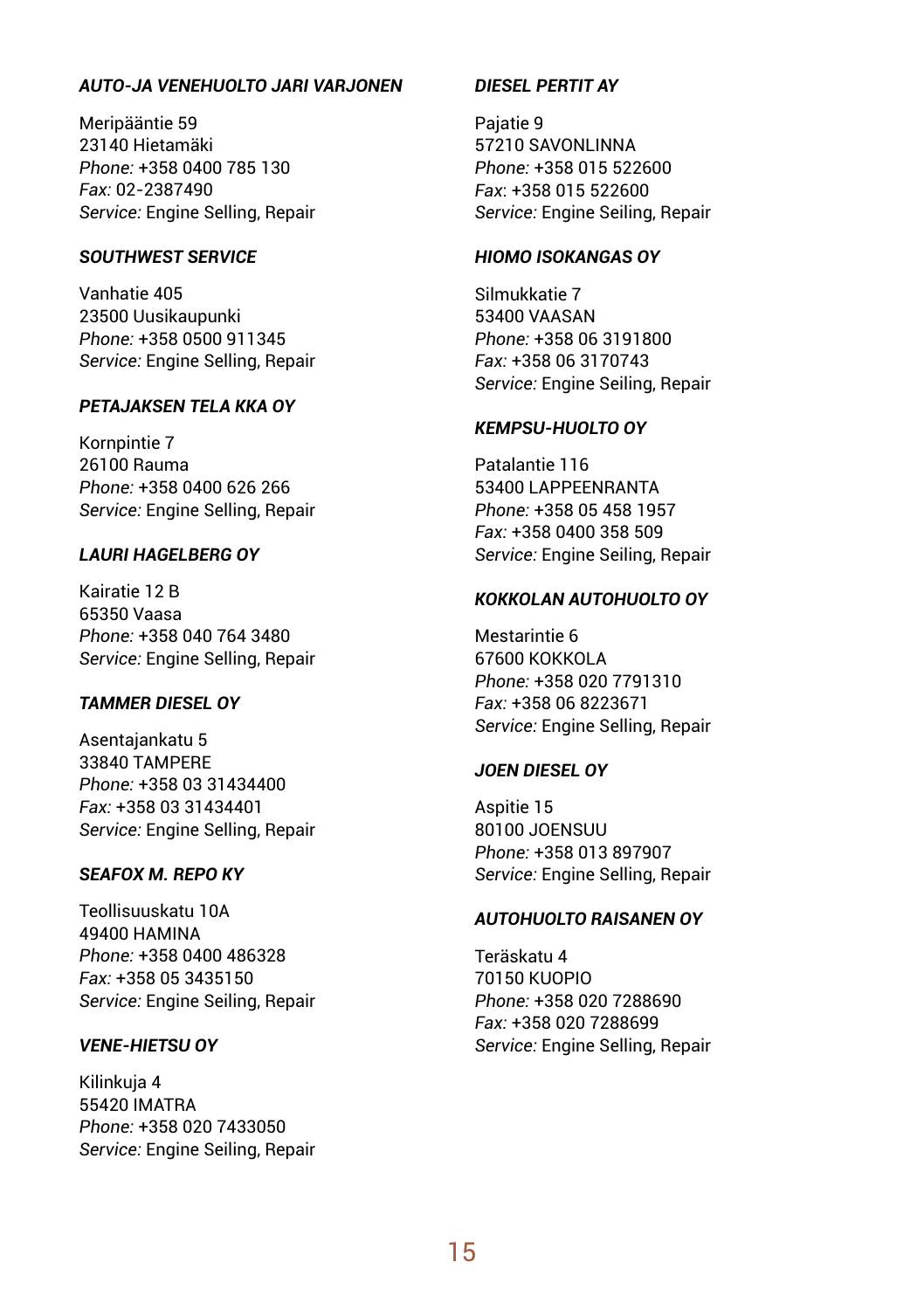#### *HUOLTOPALVELU KARPP1NEN KY*

Konetie 10 90830 HAUKIPUDAS (Oulu) *Phone:* +358 0400 581483 *Fax:* +358 08 542 5256 *Service:* Engine Selling, Repair

## *P-G MARIN AB*

Snickerivagen 4 22100 MARIEHAMN *Phone:* +358 018 16899 *Fax:* +358 018 16899 *Service:* Engine Selling, Repair

## FRANCE

*ALPES-MARITIMES - 06*

#### *SUD DIESEL MARINE*

## **Official distributor**

1 Avenue – 13ème Rue Bis PO Box 440 06510 - Carros Cedex *Phone:* +33 4 92 08 02 06 *Fax:* +33 4 97 02 03 32 @: contact@suddieselmarine.com *Website:* www.suddieselmarine.com *Service:* Engine Selling, Repair, Master MAN

## *ENGINE MARINE SERVICES*

Za - 51 Chemin De l'Olivet 06110 - Le Cannet *Phone:* +33 4 93 69 25 17 / +33 6 15 44 41 82 @: enginemarineservices@orange.fr *Website:* www.enginemarineservices.com *Service:* Engine Selling, Repair, MASTER MAN

## *CM NAUTIC – LES ARGONAUTES*

5 Quai Napoléon III – Port de Garavan 06500 - Menton *Phone:* +33 4 93 28 80 89 @: cm-nautic@orange.fr *Service:* Engine Selling, Repair

## *SARL ADEM*

18 Quai Antoine 1er 98000 - Monaco *Phone:* +377 93 30 19 55 @: adem@monaco.mc *Service:* Engine Selling, Repair

## *JCS YACHTING PONEL*

Port de Plaisance 06310 – Beaulieu sur Mer *Phone:* +33 4 93 01 03 42 @: ponelbigship@wanadoo.fr *Service:* Engine Selling, Repair

#### *RANIERI TONISSI FRANCE*

Chemin St. Bernard, Porte 12 06220 Vallauris *Phone:* +33 4 93 63 57 53 *Fax:* +33 4 93 63 03 86 @: info@tonissi.fr *Website:* www.tonissi.fr *Service:* Engine Selling, Repair, MASTER MAN

#### *ARDENNES - 08*

#### *ARDENNES NAUTISME*

12 Hameau de Pont à Bar 08203 – Dom Le Mesnil *Phone:* +33 3 24 54 01 50 *Fax:* +33 3 24 54 67 96 @: info@ardennes-nautisme.com *Service:* Engine Selling, Repair

## *AUDE - 11*

#### *LEON MARINE*

## **Official distributor**

16 Rue Romain Rolland 34200 Sète *Phone:* +33 4 67 74 34 60 *Fax:* +33 4 67 74 85 16 @: leon.marine@wanadoo.fr *Service:* Engine Selling, Repair, MAN\*\*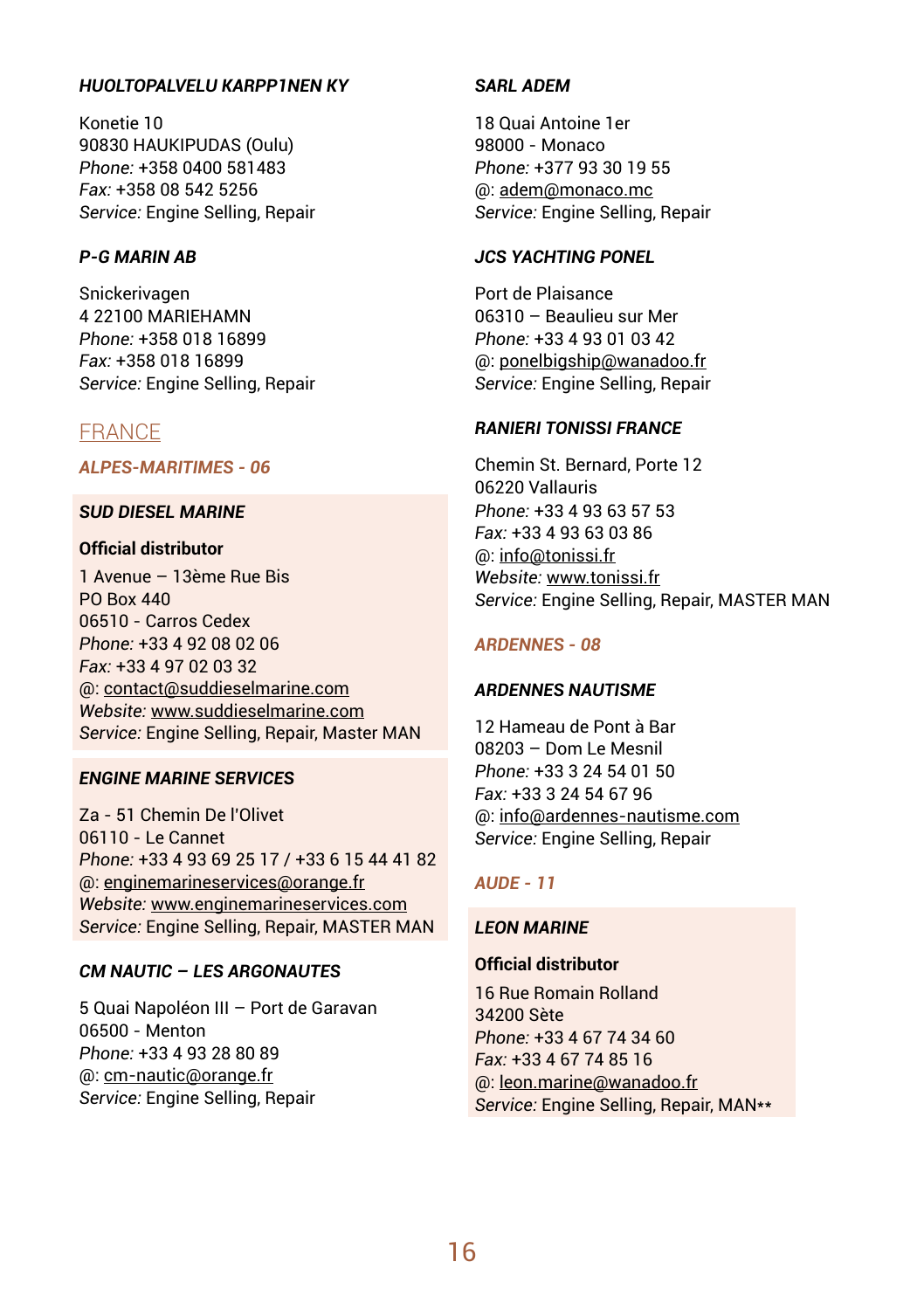#### *ARL BREGER TOUT POUR LE BATEAU*

Lot 16-17, Zone Technique Du Port 11430 - Gruissan *Phone:* +33 4 68 75 20 00 *Fax:* +33 4 68 75 20 04 @: contact@toutpourlebateau.fr *Service:* Engine Selling, Repair

#### *AB YACHTING*

60 Quai Du Pia De l'Entrée Port Technique De Port Leucate 11370 - Port Leucate *Phone:* +33 4 68 40 85 81 *Fax:* +33 4 68 40 71 59 @: n.blariaux@abyachting.fr *Service:* Engine Selling, Repair

## *BOUCHES-DU-RHÔNE - 13*

#### *SMMI*

## **Official distributor**

33 Chemin de St Henri 13016 Marseille *Phone:* +33 4 91 65 83 80 @: contact@smmi13.com *Service:* Engine Selling, Repair, MAN\*\*\*

#### *LACYDON SERVICES FARGEAU MARINE*

8 Rue Du Chantier 13007 - Marseille *Phone:* +33 4 91 33 85 07 *Fax:* +33 4 91 33 35 85 @: lacydon.services@cegetel.net *Service:* Engine Selling, Repair

## *ATELIER MARINE SERVICES*

Port à sec Navy Service 13230 - Port Saint Louis *Phone:* +33 6 84 89 46 99 *Fax:* +33 4 42 48 83 25 @: ortinc@yahoo.fr *Service:* Engine Selling, Repair, MAN\*\*\*

## *AZUR MARINE 13*

3 Rue CIaude Chappe 13500 - Martigues *Phone:* +33 4 42 81 13 14 *Fax:* +33 4 42 07 12 36 @: admartigues@free.fr *Website:* www.azurmarine13.com *Service:* Engine Selling, Repair

#### *OFF-SHORE SERVICES*

10 Avenue Lavoisier 13470 - Carnoux *Phone:* +33 4 42 73 75 06 @: offshore.services@free.fr *Website:* www.offshore-service.fr *Service:* Engine Selling, Repair

#### *CALVADOS - 14*

#### *MECA DIESEL*

## **Official distributor**

5 Quai Du Moros - BP 134 29181 Concarneau *Phone:* +33 2 98 60 52 62 *Fax:* +33 2 98 60 52 69 @: *contact@mecadiesel.fr Service:* Engine Selling, Repair, MAN\*\*

#### *SEMAINE ERIC*

Quai Georges Thierry Bassin De Plaisance PO Box: 10 14150 - Ouistrehann *Phone:* +33 2 31 97 35 34 @: eric.semaine1@wanadoo.fr *Service:* Engine Selling, Repair

#### *CABOURG MARINE SARL*

Port De Plaisance Avenue Pasteur 14390 – CABOURG *Phone:* +33 2 31 91 69 08 *Fax:* +33 2 31 24 75 69 @: cabomarine@cabourg-web.com *Service*: Engine Selling, Repair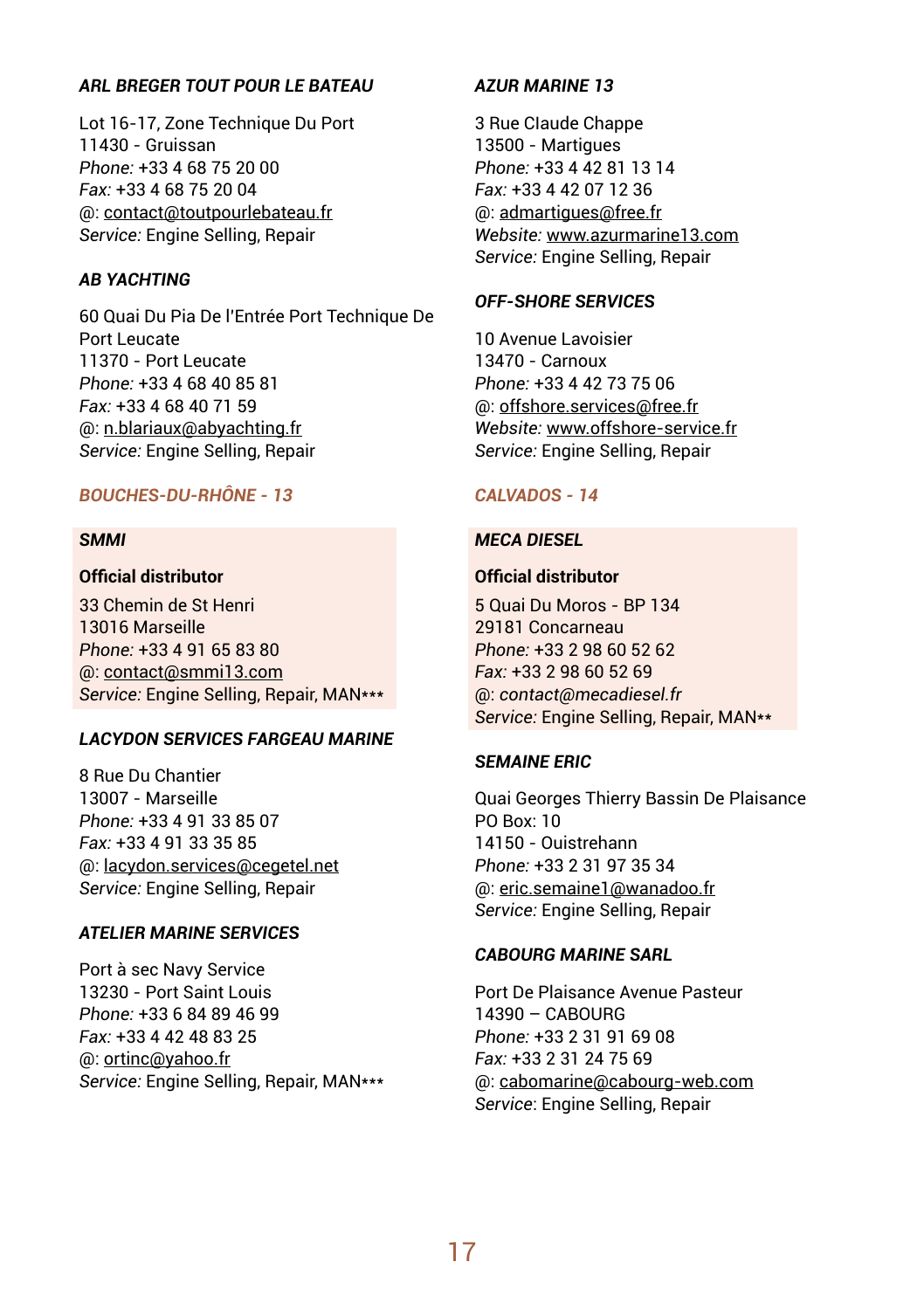## *ATELIER SERVICES MARINE*

10 Rue De La Vallée 14860 - Ranville *Phone:* +33 2 31 78 61 61 *Fax:* +33 2 31 91 31 49 @: asm14@wanadoo.fr *Website:* www.asm14.fr *Service:* Engine Selling, Repair

## *NAUTI PLAISANCE*

Quai Charcot 14150 - Ouistreham *Phone:* +33 2 31 97 16 21 *Fax:* +33 2 31 97 25 99 @: nauti@nauti-plaisance.fr *Service:* Repair

#### *MECA MARINE SERVICE*

57 Rue Des Frères Bisson 14160 - Dives Sur Mer *Phone:* +33 2 31 91 26 78 *Fax:* +33 2 31 91 26 79 @: mecamarineservice@wanadoo.fr *Service:* Repair

#### *GIL PLAISANCE*

4 Chemin De La Tuilerie 14470 - Courseulles Sur Mer *Phone:* +33 2 31 43 58 83 *Fax:* +33 2 31 94 71 02 @: gilplaisance@wanadoo.fr *Service:* Repair

## *MAINTENANCE MECANIQUE MARINE*

Jetée de l'Est 14600 Honfleur *Phone:* +33 2 31 88 86 48 @: mmmhonfleur@gmail.com *Service:* Engine Selling, Repair

## *CHARENTE - 16*

#### *PORNIC MECANIQUE PECHE PLAISANCE*

#### **Official distributor**

Z.I De La Blavetiere PO Box: 1227 44212 - Pornic Cedex *Phone:* +33 2 40 82 00 55 *Fax:* +33 2 40 82 20 88 @: contact@pmpp.fr *Service:* Engine Selling, Repair, MAN\*

#### *INTER CROISIERES*

Pont De Sireuil 3 Chemin Des Gabariers 16440 - Sireuil *Phone:* +33 5 45 90 58 18 *Fax:* +33 5 45 90 58 33 @: intercroisieres@wanadoo.fr *Service:* Engine Selling, Repair

## *CHARENTE-MARITIME – 17*

## *PORNIC MECANIQUE PECHE PLAISANCE*

#### **Official distributor**

Z.I De La Blavetiere PO Box: 1227 44212 - Pornic Cedex *Phone:* +33 2 40 82 00 55 *Fax:* +33 2 40 82 20 88 @: contact@pmpp.fr *Service:* Engine Selling, Repair, MAN\*

#### *GWEN MARINE LA ROCHELLE*

9 Rue De La Scierie 17000 - La Rochelle *Phone:* +33 5 46 41 68 41 *Fax:* +33 5 46 44 00 15 @: contact@gwenmarinelr.com *Service:* Engine Selling, Repair, MAN\*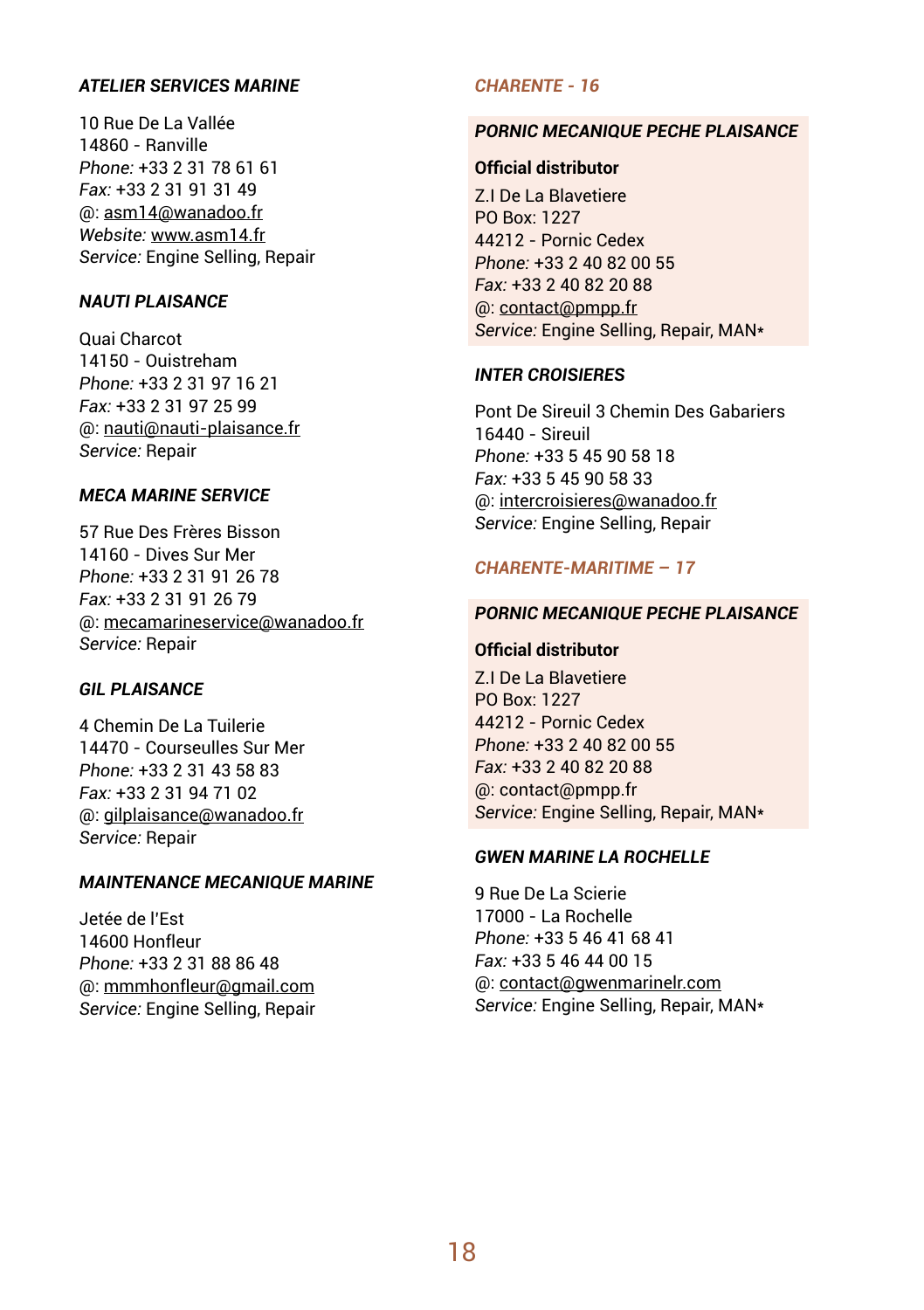## *SOCIÉTÉ CHARENTAISE DE MÉCANIQUE MARINE*

Z.I. Portuaire La Cotinière 17310 - St Pierre d'Oléron *Phone:* +33 5 46 47 18 23 *Fax:* +33 5 46 47 47 88 @: scmm17@orange.fr *Service:* Engine Selling, Repair, MAN\*

#### *MECANIQUE PLAISANCE*

17 Quai Marillac Zone Artisanale Les Minimes 17000 - La Rochelle *Phone:* +33 5 46 50 64 68 *Fax:* +33 5 46 44 81 80 @: mecanique.plaisance@wanadoo.fr *Service:* Engine Selling, Repair

## *ESPACE NAUTIQUE*

Port Du Douhet 17190 - st Georges d'Oleron *Phone:* +33 5 46 75 07 22 *Fax:* +33 5 46 76 87 67 @: contact@espacenautique.fr *Service:* Engine Selling, Repair

## *OCEANE BOAT*

33 Bis Rue Des Chevreuils 17200 - Royan *Phone:* +33 5 46 08 36 90 @: oceaneboat@gmail.com *Service:* Engine Selling, Repair

## *CHANTIERS NAVALS DE LA PERROTINE*

Port De Boyardville La Perrotine PO Box: 13 17310 - Saint Pierre d'Oleron *Phone:* +33 5 46 47 01 36 *Fax*: +33 5 46 47 48 32 @: chantier-naval-de-la-perrotine@wanadoo.fr *Website:* www.cnperrotine.com *Service:* Engine Selling, Repair

## *RE PLAISANCE*

1 Rue Du Vieux Marais 17410 - St Martin de Ré *Phone:* +33 5 46 09 02 44 *Fax:* +33 5 46 09 02 67 *Service:* Engine Selling, Repair

## *NAUTIC 17*

Avenue Du Port 17480 - Le Château d'Oléron *Phone:* +33 5 46 47 62 57 *Fax:* +33 5 46 47 65 79 @: nautic17@wanadoo.fr *Service:* Engine Selling, Repair

## *ABYSSE ATLANTIQUE*

Quai De La Chabossière 17590 - Ars en Ré *Phone:* +33 6 32 67 56 93 *Fax:* +33 5 46 34 20 03 @: abysse.atlantique@gmail.com *Service:* Engine Selling, Repair

## *ATELIER MECANIQUE DES PERTUIS*

2 Bis Rue De La Cote d'Ivoire 17045 - La Rochelle Cedex 1 *Phone:* +33 5 46 42 21 20 *Fax:* +33 5 46 67 61 94 @: franck.launay@am-pertuis.com *Service:* Engine Selling, Repair, MAN\*

## *NAUTIQUE EN PRESQU'ILE*

Quai de l'Atelier 17390 - La Tremblade *Phone:* +33 5 46 36 25 47 *Fax:* +33 5 46 36 25 57 @: nicolas.herbe@feudre-oleron-marine.fr *Service:* Repair

## *OLERON NAUTIC*

Z.I. ORS 17480 - Le Chateau d'Oleron *Phone:* +33 5 46 75 30 11 *Fax:* +33 5 46 75 34 32 @: oleronautic@orange.fr *Service:* Repair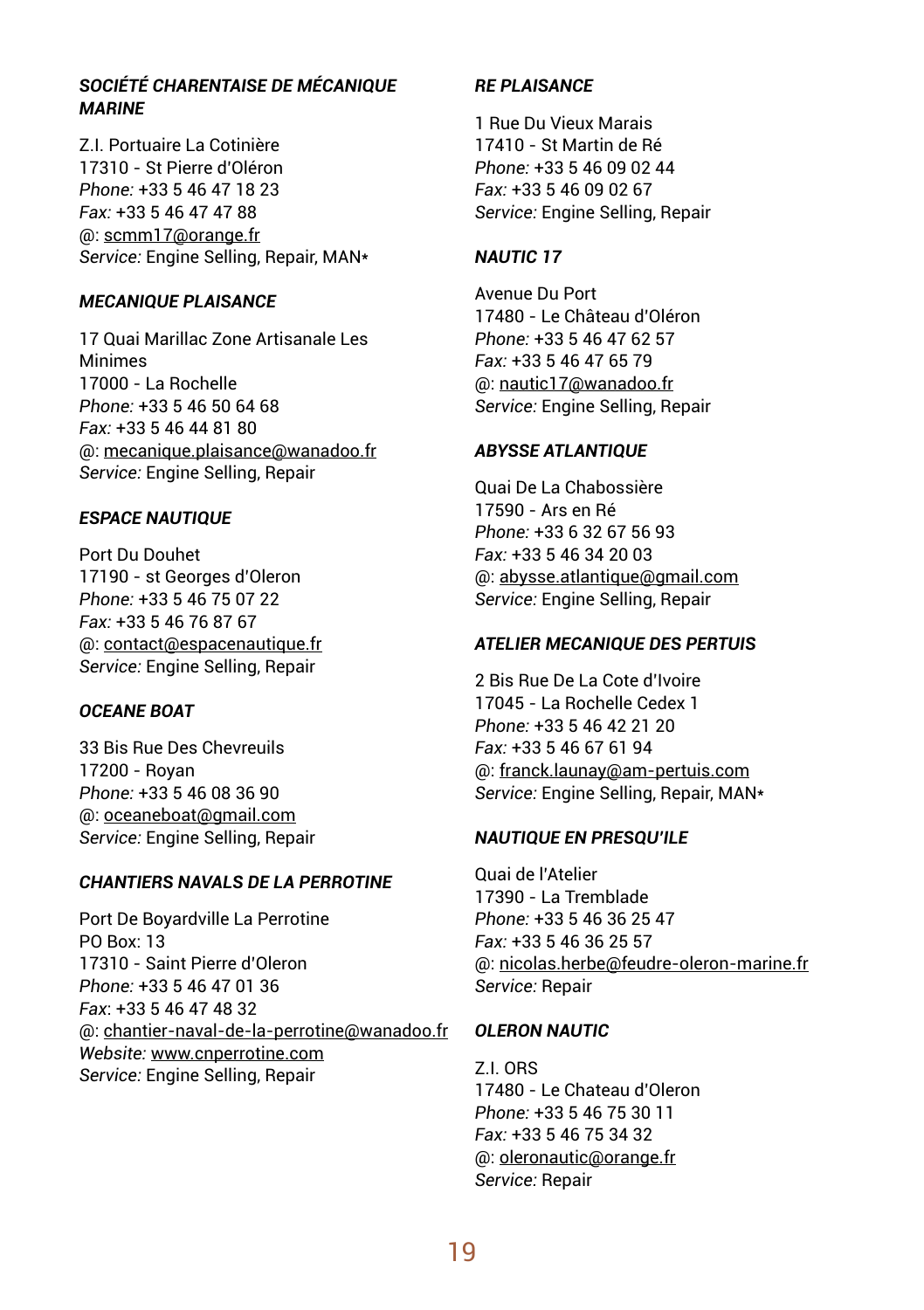## *CORSE - 20*

#### *ENTREPRISE PARODI*

## **Official distributor - North**

Rue Agostino Giustiniani 20217 - St Florent *Phone:* +33 4 95 37 08 31 *Fax:* +33 4 95 37 05 72 @: cnparodi@wanadoo.fr Service: Engine Selling, Repair, Master MAN

#### *SANTARELLI MARINE SERVICES*

Route De l'Aéroport, Tahiti-Plage 20090 - Ajaccio *Phone:* +33 4 95 22 64 21 *Fax:* +33 4 95 22 98 48 @: santarelli.marine@wanadoo.fr *Service:* Engine Selling, Repair, MAN\*\*\*

#### *FERRARI PLAISANCE SERVICES*

Lot Neri. Route d'Alata 20090 -Ajaccio *Phone:* 04.95.20.80.51 *Fax:* 04.95.20.80.51 @: boatfps@wanadoo.fr *Service:* Engine Selling, Repair

#### *NAUTIC SERVICES*

Lieu Dit Corba Baia 20137 - Porto Vecchio *Phone:* +33 6 26 74 27 34 @: nauticservices@live.fr *Service:* Engine Selling, Repair

#### *SARL CORSIL*

RN 198 20144 - Ste Lucie De Porto Vecchio *Phone:* +33 4 95 71 44 41 *Fax:* +33 4 95 71 51 79 @: contact@corsil.com *Website:* www.corsil.com *Service:* Repair

#### *SARL CYRNOS MARINE*

Route Du Vazzio 20090 Ajaccio *Phone:* +33 4 95 78 73 16 @: cyrnosrnarine@wanadoo.fr *Website:* vvww.cyrnosmarine.com *Service:* Engine Selling, Repair

#### *MARTINI MECA MARINE*

ZI de Pernicaggio 20167 – Sarrola Carcopino *Phone:* +33 6 20 03 28 79 @: martinimecamarine@gmail.com *Service:* Engine Selling, Repair, MAN\*\*\*

#### *CÔTES-D'ARMOR - 22*

#### *MECA DIESEL*

## **Official distributor**

5 Quai Du Moros - BP 134 29181 Concarneau *Phone:* +33 2 98 60 52 62 *Fax:* +33 2 98 60 52 69 @: contact@mecadiesel.fr *Service:* Engine Selling, Repair, MAN\*\*

## *CHANTIERS NAVAL DU JAUDY*

Le Port 22220 - Tréguier *Phone:* +33 2 96 92 15 15 *Fax:* +33 2 96 92 14 58 @: chantier.naval.du.jaudy@wanadoo.fr *Service:* Engine Selling, Repair

#### *MECA CONCEPT SERVICES*

73 Bis Rue Des 3 Freres SalaCin 22410 - Saint Quay Portrieux *Phone:* +33 2 96 33 37 20 @: mcs22@orange.fr *Service:* Engine Selling, Repair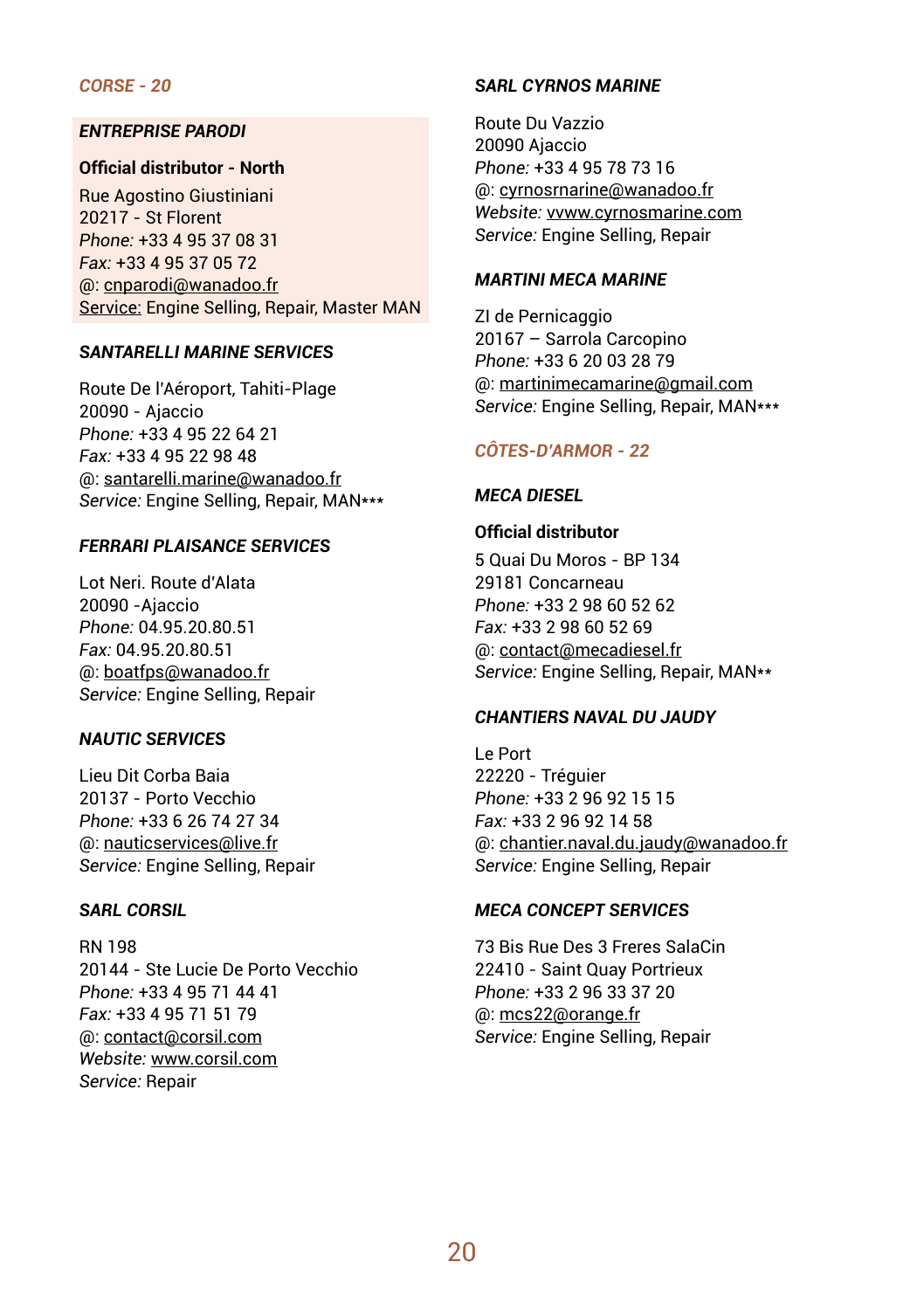#### *MECANIQUE NAVALE LE HEGARAT*

13 Rue Pierre Mendes France Za Guerland 22500 - Paimpol *Phone:* +33 2 96 55 14 82 *Fax:* +33 2 96 55 03 81 @: mecanaval.lehegarat@orange.fr *Service:* Engine Selling, Repair

## *S.A.S CRAS*

1 Rue De La Roche Garde 22680 - Etables Sur Mer *Phone:* +33 2 96 70 57 83 *Fax:* +33 2 96 70 82 53 @: tech@cras-nautique.fr *Website:* www.cras-nautique.com Service: Engine Selling, Repair

## *VAL PLAISANCE*

Zone Artisanale 2 Rue Des Pains Près 22370 - Pleneuf-VaI-Andre *Phone:* +33 2 96 63 19 87 *Fax:* +33 2 96 63 03 83 @: valplaisance@orange.fr *Service:* Engine Selling, Repair

#### *REGINA PLAISANCE*

La Croix Rouge 22430 - Erquy *Phone:* +33 2 96 72 13 70 *Fax:* +33 2 96 72 03 50 @: reginaplaisance@wanadoo.fr *Service:* Engine Selling, Repair

#### *ROUXEL MARINE*

Route De Saint Cast 22550 - Matignon *Phone:* +33 2 96 41 08 79 *Fax*: +33 2 96 41 18 93 @: rouxelmarine@wanadoo.fr *Service:* Engine Selling, Repair

#### *TREBEURDEN AUTOMOBILES*

Place Du Pellet 22560 - Trebeurden *Phone:* +33 2 96 23 52 61 *Fax:* +33 2 96 15 46 89 *Service:* Engine Selling, Repair

## *PERROS PLAISANCE SERVICE*

Z.A. Balaneyer 22700 st Quay Perros *Phone:* +33 2 96 23 05 89 @: plaisanceService22@orange.fr *Service:* Engine Selling, Repair

#### *ATELIER MARIN ROUDAUT*

16 Quai Armez 22000 - Saint Brieuc *Phone:* +33 2 96 70 88 37 @: amr.roudaut@orange.fr *Service:* Engine Selling, Repair, MAN\*\*

## *SARL ROUXEL NAUTIC*

Le Ponto 22680 - Etables Sur Mer *Phone:* +33 2 96 70 39 84 *Fax:* +33 2 96 70 39 93 @: rouxelnautic@wanadoo.fr *Service:* Repair

#### *NAUTI BREIZ*

Route de Perros Lannion Saint Quay Perros 22700 - Perros Guirec *Phone:* +33 2 96 91 16 07 *Fax:* +33 2 96 91 26 89 @: nauti.breiz@wanadoo.fr *Service:* Repair

#### *PERROS MARINE*

Z.A. De St Meen 22700 - Saint Quay Perros *Phone:* +33 2 96 23 05 08 *Fax:* +33 2 96 23 06 96 @: erwann.palud@perros-marine.com *Service:* Repair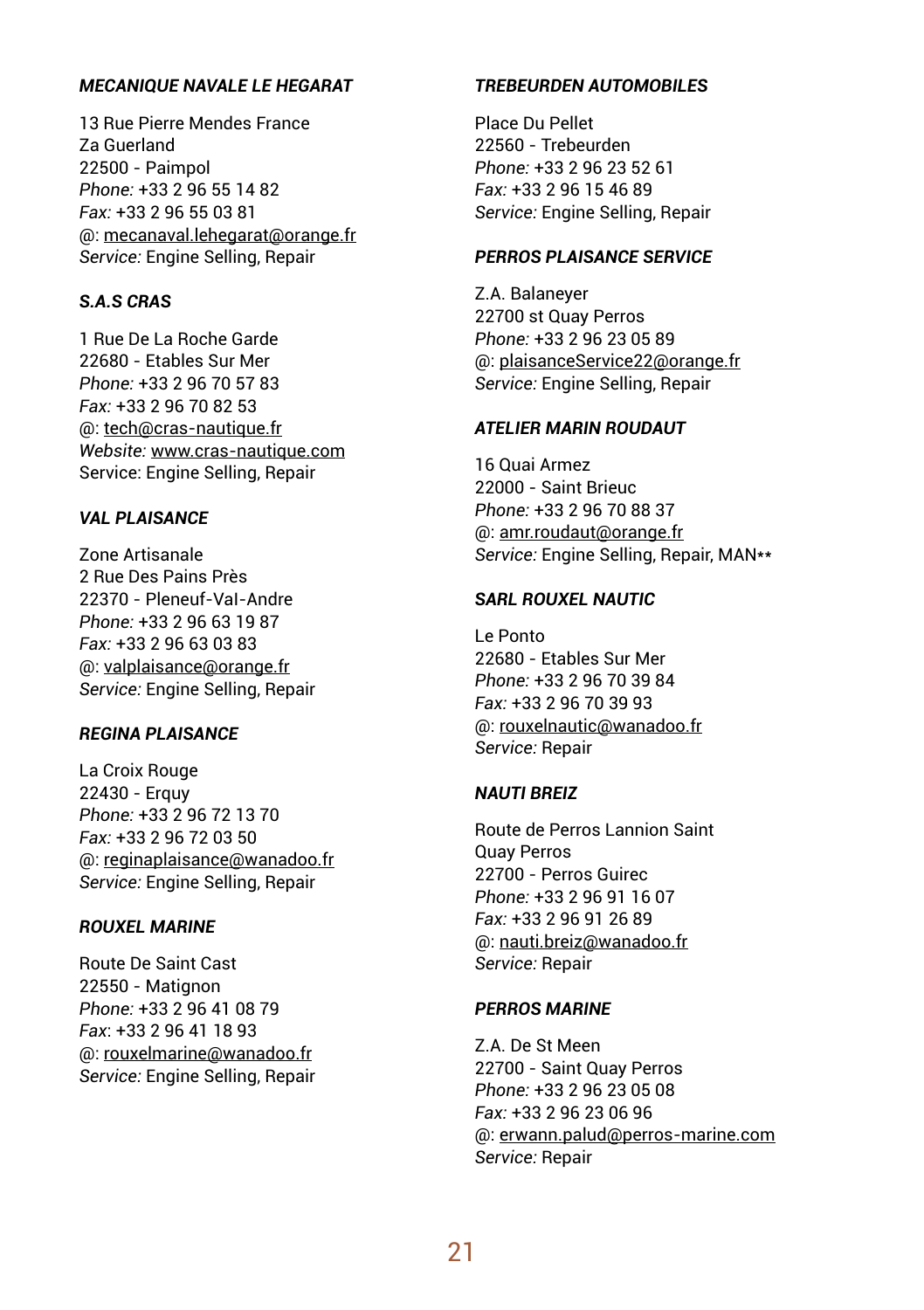## *SARL ETS GELGON*

12 Rue De Lannion 22710 - Penvenan *Phone:* +33 2 96 92 67 00 *Fax:* +33 2 96 92 77 60 @: gelgon-nautisme@wanadoo.fr *Website:* www.gelgon.com *Service:* Repair

#### *TRIEUX MARINE*

Le Prostern 22740 - Lezardrieux *Phone:* +33 2 96 20 14 71 *Fax:* +33 2 96 20 11 09 @: trieux-marine@wanadoo.fr *Service:* Repair

#### *SEB NAUTIC*

13 Rue Mendes France ZA de Guerland 22500 Paimpol *Phone:* +33 2 96 55 14 82 @: sebnautic@orange.fr *Service:* Engine Selling, Repair

## *DRÔME - 26*

## *S.L. TECHNIC*

19 Clos De La Mady 26140 - Anneyron *Phone:* +33 4 75 03 94 28 *Fax:* +33 4 75 03 94 28 @: s.l.technic@wanadoo.fr *Service:* Engine Selling, Repair

## *FINISTÈRE - 29*

## *MECA DIESEL*

## **Official distributor**

5 Quai Du Moros - BP 134 29181 Concarneau *Phone:* +33 2 98 60 52 62 *Fax:* +33 2 98 60 52 69 @: contact@mecadiesel.fr *Service:* Engine Selling, Repair, MAN\*\*

## *SARL GORAGUER*

Pont Avalou 29770 - Cleden-Cap-Sizun *Phone:* +33 2 98 70 66 27 *Fax*: +33 2 98 70 69 36 @: goraguer.rene@wanadoo.fr *Service:* Engine Selling, Repair

#### *MECAMAR*

Rue Alain Colas 29200 - Brest *Phone:* +33 2 98 43 14 22 *Fax:* +33 2 98 43 02 81 @: mecamar@wanadoo.fr *Website:* www.mecamar.fr *Service:* Engine Selling, Repair, MAN\*\*

#### *ATELIER MOTONAUTIQUE*

Port La Foret 29940 - La Foret Fouesnant *Phone:* +33 2 98 56 90 66 *Fax:* +33 2 98 56 83 61 @: contact@louedec.com *Website:* www.louedec.com *Service:* Engine Selling, Repair, MAN\*\*\*

#### *BATEAUX BALOIN*

ZI Pouldavid 29100 - Douarnenez *Phone:* +33 2 98 92 10 40 *Fax:* +33 2 98 92 12 37 @: bateaux.baloin@wanadoo.fr *Service:* Engine Selling, Repair

#### *MORGAT BATEAUX SERVICES*

90 Bd De La France Libre 29160 Crozon-Morgat *Phone:* +33 2 98 17 00 18 *Fax:* +33 2 98 17 0018 @: morgatbateaux@wanadoo.fr *Service:* Engine Selling, Repair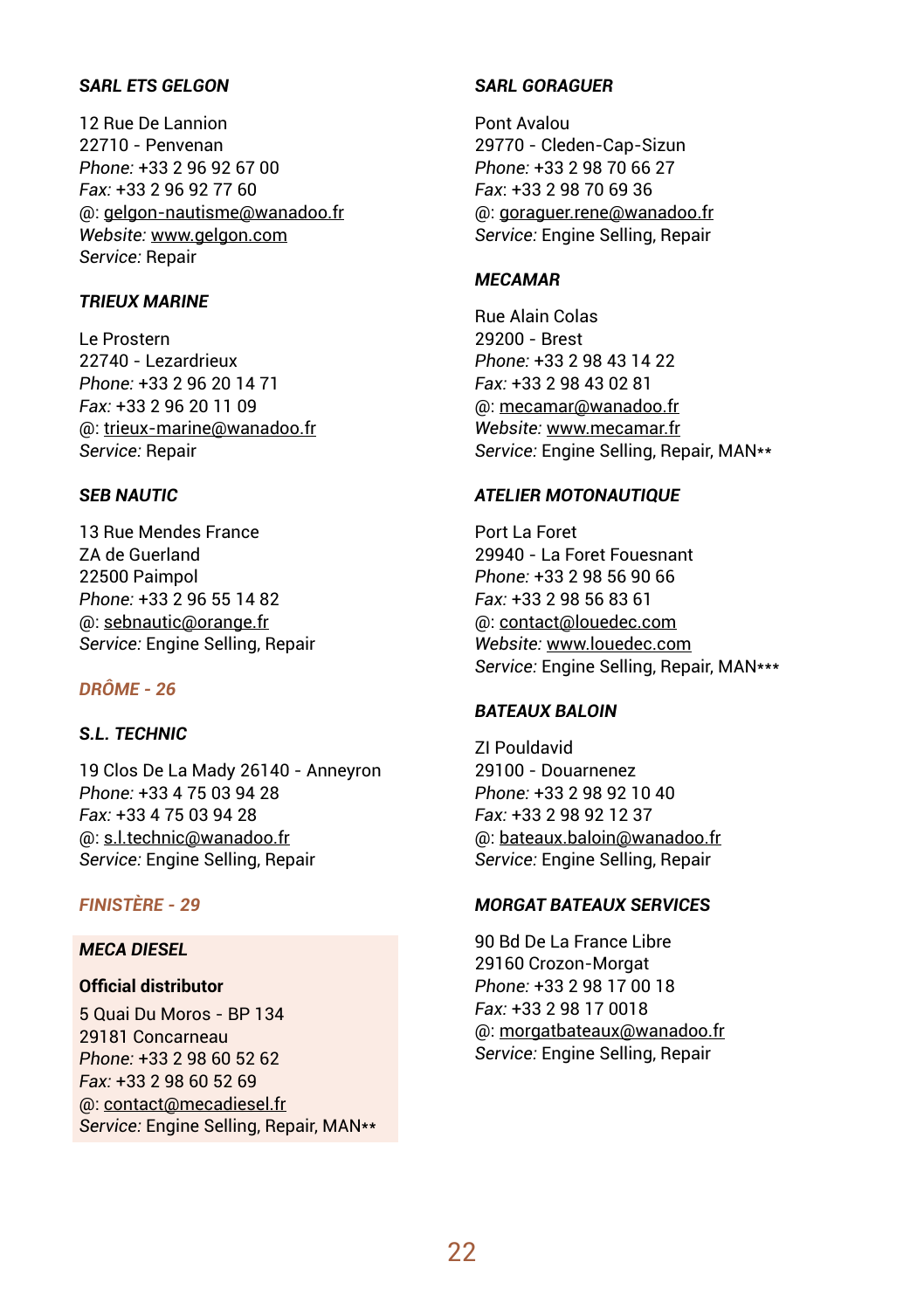## *VENT D'OUEST*

30 Bld Katherine Wilye 29184 Concarneau *Phone:* +33 2 98 60 58 22 *Fax:* +33 2 98 60 53 58 @: vent-douest@wanadoo.fr *Service:* Engine Selling, Repair

#### *AVEN BELON DISTRIBUTION*

3 Rue Des Voiliers 29340 Riec / Belon *Phone:* +33 2 98 06 99 58 *Fax:* +33 2 98 06 95 80 @: vincent.bessec@avenbelon.com *Service:* Engine Selling, Repair

#### *PRESQU'ILE MECANIQUE MARINE*

Le Sillon PO Box: 5 29570 Camaret s/Mer *Phone:* +33 2 98 27 95 29 *Fax:* +33 2 98 27 86 40 @: pmm.camaret@orange.fr *Service:* Engine Selling, Repair

#### *L'HARIDON MARINE*

Kermebel 29630 Plougasnou *Phone:* +33 2 98 72 41 00 *Fax:* +33 2 98 72 34 76 @: haridon-marine@orange.fr *Service:* Engine Selling, Repair

## *S.A.R.L. LE BRAS JEAN-PAUL*

Pont De La Corde 29670 - Henvic *Phone:* +33 2 98 62 84 32 *Fax:* +33 2 98 62 86 01 @: sarl.lebras@wanadoo.fr *Service:* Engine Selling, Repair

## *LOC MARINE SERVICE*

Port De Plaisance 29750 Loctudy *Phone:* +33 2 98 87 97 72 *Fax:* +33 2 98 87 97 73 @: locmarineService@wanadoo.fr *Website:* www.locmarineService.com *Service:* Engine Selling, Repair

## *CARANTEC ESPACE LOISIRS*

Z.I. De Kerinec 29660 Carantec *Phone:* +33 2 98 67 92 55 *Fax:* +33 2 98 67 98 97 @: carantecespaceloisirs@wanadoo.fr *Service:* MAN\*\*\*

#### *COMPTOIR DE LA MER*

Port De Plaisance 29750 Loctudy *Phone:* +33 2 98 66 50 70 *Fax:* +33 2 98 66 50 20 @: comptoir.loctudy@coop-bigouden.fr *Service:* Engine Selling, Repair

#### *S.A. DIOUGOANT*

181 Rue L. Larnicol - St Guenole 29760 Penmarch *Phone:* +33 2 98 58 62 72 *Fax:* +33 2 98 58 52 74 @: diougoant@wanadoo.fr *Service:* Engine Selling, Repair, MAN\*\*

## *ROLLAND YACHTING*

Port Du Moulin Blanc 29200 Brest *Phone:* +33 2 98 02 60 07 *Fax:* +33 2 98 02 71 68 @: Imartin.rolland-yachting@orange.fr *Service:* Repair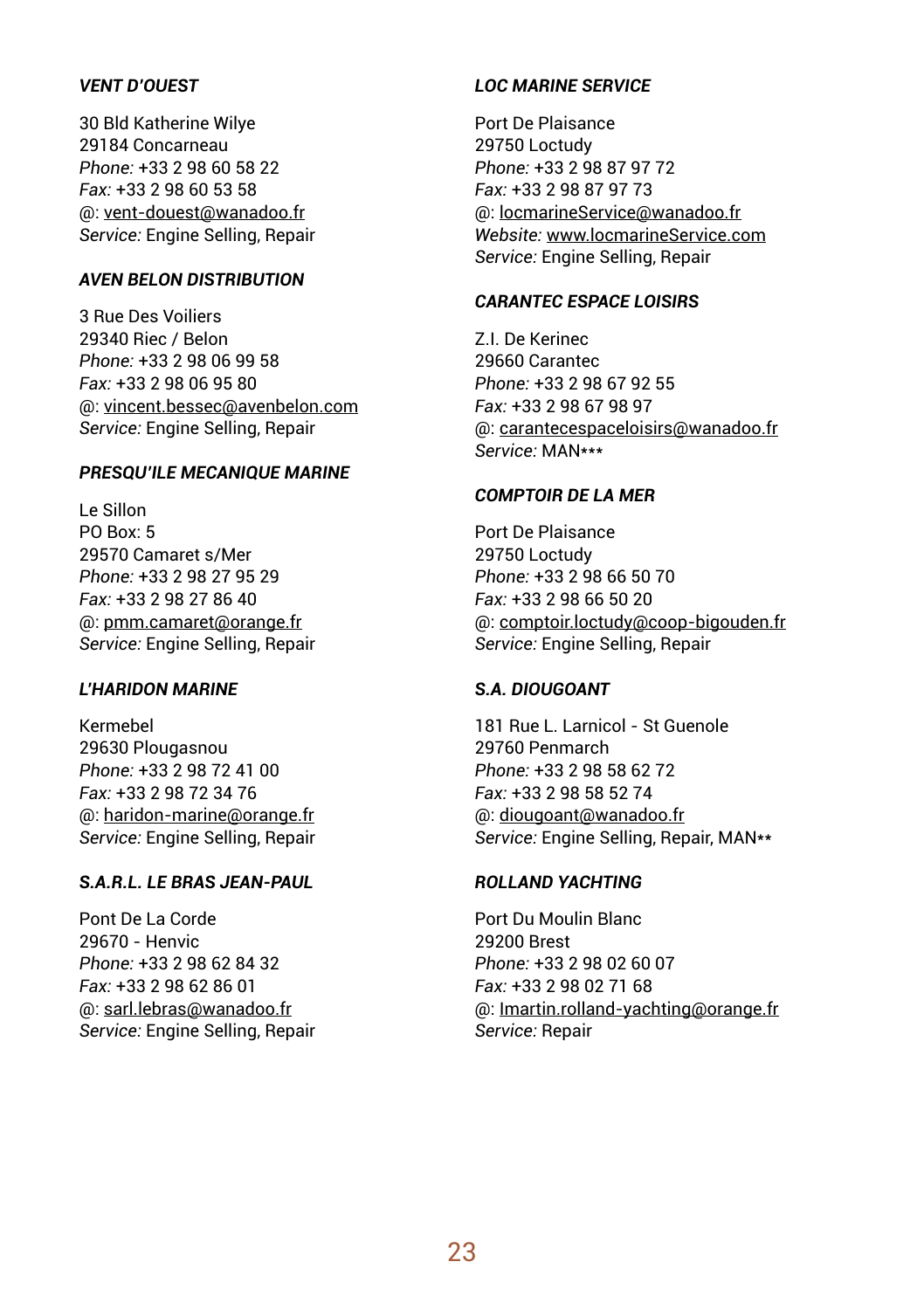## *CNP MARINE*

6 Rue De l'Abesse 29630 Plougasnou *Phone:* +33 2 98 72 30 06 *Fax:* +33 2 98 72 32 36 @: cnp.atelier@orange.fr *Service:* Repair

#### *MECAMER*

23 Rue Des Aubépines 29890 Brignogan Plage *Phone:* +33 2 98 83 52 69 *Fax:* +33 2 98 83 56 27 @: mecamer29@wanadoo.fr *Service:* Repair

## *CORNOUAILLE NAUTIQUE*

Menez Saint Jean Route De Quimper 29950 Clohars Fouesnant *Phone:* +33 2 98 57 00 87 *Fax:* +33 2 98 57 13 37 @: dlh@cornouaille-beneteau.com *Service:* Repair

## *GARD - 30*

## *LEON MARINE*

## **Official distributor**

16 Rue Romain Rolland 34200 Sète *Phone:* +33 4 67 74 34 60 *Fax:* +33 4 67 74 85 16 @: laurent.marinello3434@gmail.com *Service:* Engine Selling, Repair, MAN\*\*

## *ASSISTANCE MARINE TECHNIQUE*

Z.T. N°2 Port Camargue 30240 Le Grau Du Roi *Phone:* +33 4 66 51 62 00 *Fax:* +33 4 66 51 69 83 @: amt30@wanadoo.fr *Service:* Engine Selling, Repair

#### *SPI PORT CAMARGUE*

Z.T. N°1 Route des Marines Port Camargue 30240 Le Grau Du Roi *Phone:* +33 6 76 24 38 50 @: meca-service@hotmail.fr *Service:* Engine Selling, Repair, MAN\*\*\*

#### *SPI PORT CAMARGUE*

Z.T. N°1 Port Camargue 30240 le grau du roi *Phone:* +33 4 66 51 52 52 *Fax:* +33 4 66 51 86 34 @: n.gonzalez@spi-portcamargue.com *Service:* Engine Selling, Repair

## *GIRONDE -33*

## *AQUITAINE BATEAUX PASSION*

116 Port de Larros 33470 Gujan-Mestras *Phone:* +33 5 56 66 22 12 @: aquitainebateauxpassion@orange.fr *Service:* Engine Selling, Repair

#### *SARL MARINE 33*

Hangar 29 /Bassin à Flot N2 Rue Lucien Faure 33300 - Bordeaux *Phone:* +33 5 56 29 10 99 *Fax:* +33 5 56 43 08 97 @: marine.33@orange.fr *Website:* www.marine33.com *Service:* Engine Selling, Repair

#### *ATLANTIQUE MARINE CONSTRUCTION*

Port de Larros 33470 - Gujan Mestras *Phone:* +33 5 56 66 40 58 *Fax:* +33 5 56 66 72 77 @: amc.nautiqueservice@orange.fr *Service:* Engine Selling, Repair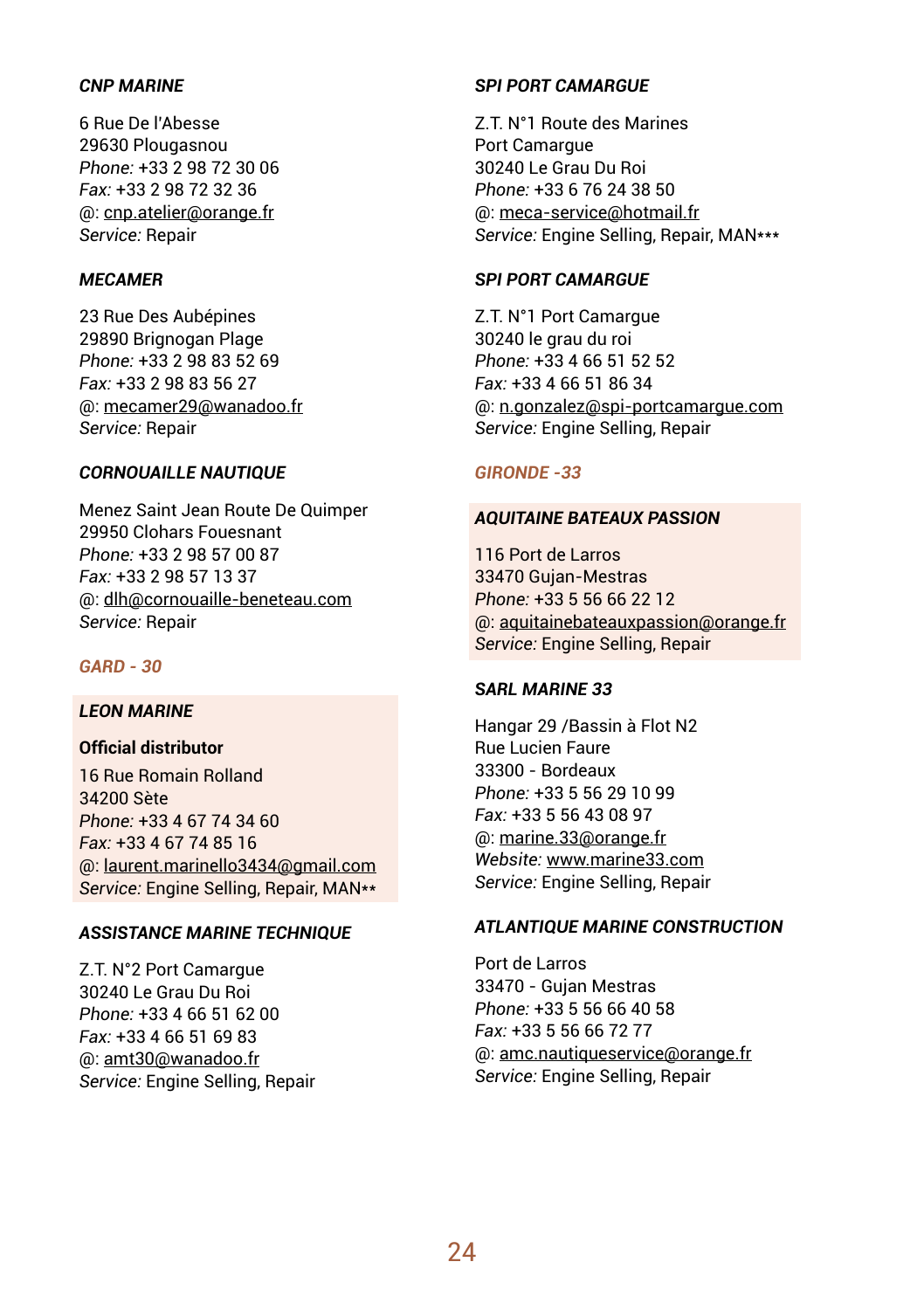## *AIGUILLON MECA OCEAN*

21 Rue Coste 33120 - Arcachon *Phone:* +33 5 57 72 27 10 *Fax:* +33 5 57 72 27 11 @: aiguillonmecaocean@gmail.com *Service:* Engine Selling, Repair

## *ATELIER A LA POINTE*

6 Passage De La Traine 33260 - La Teste De Buch *Phone:* +33 5 56 54 88 19 *Fax:* +33 5 57 52 11 31 @: franck.vatskil@orange.fr *Service:* Engine Selling, Repair

## *SARL FAURENS MECANIQUE*

Avenue Des Ostréiculteurs 33260 - La Teste *Phone:* +33 5 56 54 67 41 *Fax:* +33 5 56 54 67 41 *Service:* Engine Selling, Repair

#### *ERIC NAUTIC*

16 Allée Blaise Pascal 33470 - Gujan Mestras *Phone:* +33 6 09 08 43 34 @: ericnautic40@gmail.com *Service:* Engine Selling, Repair

#### *CHANTIER NAVAL DU FOUR*

Le Four 33950 - Lège Cap Ferret *Phone:* +33 5 56 60 70 28 Fax: +33 5 56 60 78 69 @: contact@chantier-naval-bassinarcachon. com *Website:* www.chantier-naval-bassinarcachon. com *Service:* Engine Selling, Repair

## *YACHTING MEDOC*

89, Avenue Du Lac PO Box: 20 33990 - Hourtin *Phone:* +33 5 56 09 28 18 *Fax:* +33 5 56 09 19 29 @: j.velazquez@yachting-medoc.com *Website:* www.yachting-medoc.com *Service:* Engine Selling, Repair

#### *ANDER NAUTIC*

28 Avenue Des Champs PO Box: 36 33510 - Andernos Les Bains *Phone:* +33 5 56 82 01 37 *Fax:* +33 5 56 82 45 84 @: jpravarit@andernautic.com *Website:* www.andernautic.com *Service:* Repair

## *HÉRAULT - 34*

## *LEON MARINE*

#### **Official distributor**

16 Rue Romain Rolland 34200 Sète *Phone:* +33 4 67 74 34 60 *Fax:* +33 4 67 74 85 16 @: laurent.marinello3434@gmail.com *Service:* Engine Selling, Repair, MAN\*\*

## *PORT NAUTIC SERVICE*

Bld Du Saint Christ 34300 - Agde *Phone:* +33 4 67 94 38 92 *Fax:* +33 4 67 26 39 56 @: port-nautic@orange.fr *Service:* Engine Selling, Repair

#### *JEAN LUC NAUTISME*

23 Rue d'Amsterdam 34200 - Sete *Phone:* +33 4 67 48 05 43 *Fax:* +33 4 67 30 43 26 @: jInautisme@wanadoo.fr *Service:* Engine Sellìng, Repair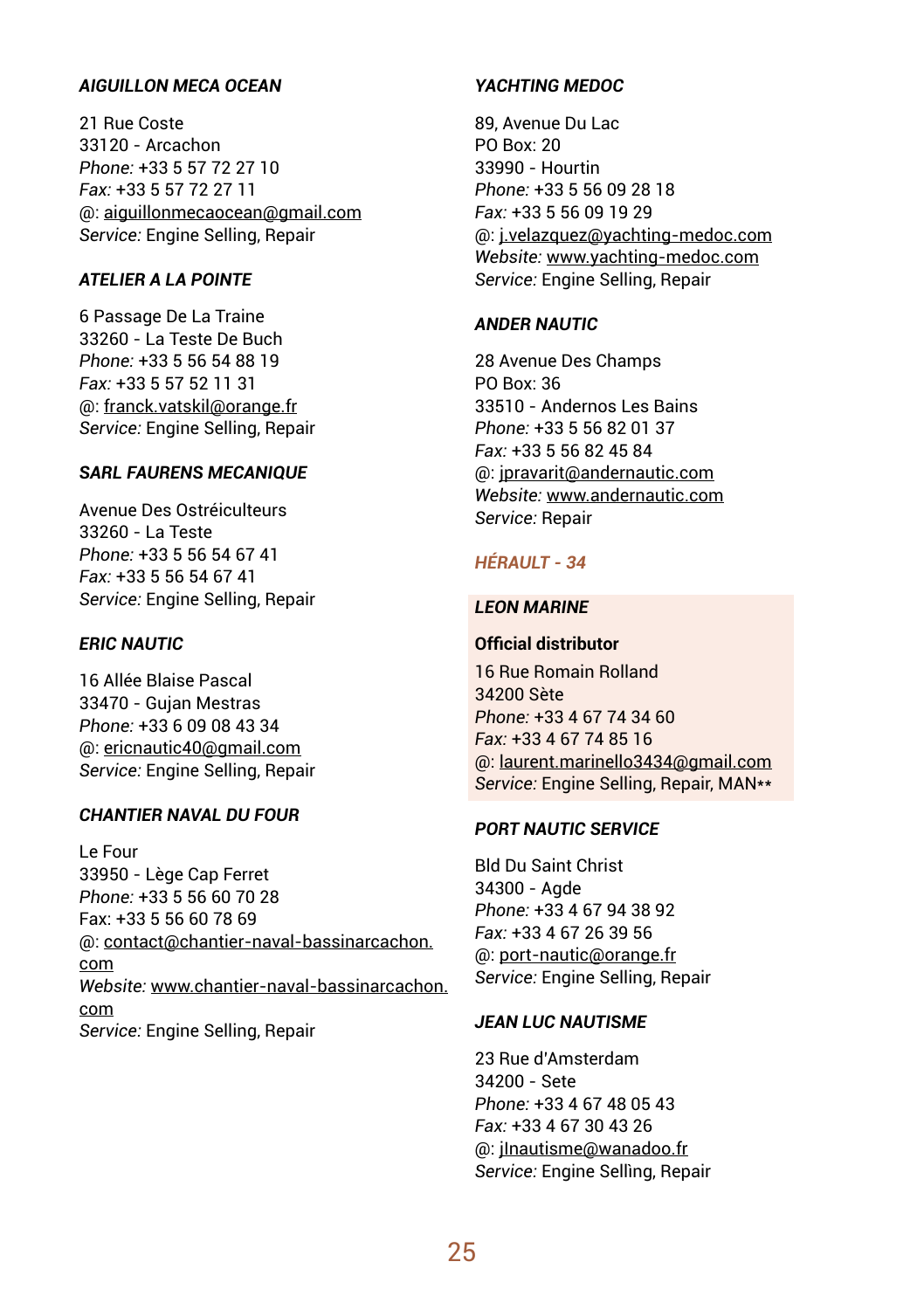#### *NAUTICAP*

Zone Technique Du Port PO Box: 7 34280 - La Grande Matte *Phone:* +33 4 67 56 50 52 *Fax:* +33 4 67 56 66 14 @: info@nauti-cap.fr *Service:* Repair

## *POLYMER SARL*

Zone technique du port 34300 Cap d'Agde *Phone:* +33 4 67 32 23 12 *Fax:* +33 4 67 32 40 12 @: stpolymer@wanadoo.fr *Service:* Repair

## *ILLE-ET-VILAINE - 35*

#### *MECA DIESEL*

## **Official distributor**

5 Quai Du Moros - BP 134 29181 Concarneau *Phone:* +33 2 98 60 52 62 *Fax:* +33 2 98 60 52 69 @: contact@mecadiesel.fr *Service:* Engine Selling, Repair, MAN\*\*

## *CHATELAIS LE GALL*

Quai Surcouf PO Box: 94 35407 - Saint Malo *Phone:* +33 2 99 56 14 67 *Fax:* +33 2 99 40 55 71 @: chatelais-le-gall@wanadoo.fr *Service:* Engine Selling, Repair, MAN\*

#### *CRIS BOAT*

75 Rue De Vannes 35600 - Redon *Phone:* +33 2 99 71 08.05 *Fax:* +33 2 99 72 42 45 @: crisboat@orange.fr *Service:* Engine Selling, Repair

#### *C.N. LA VILLE AUDRAIN S.A.*

Avenue Louis Martin 35400 - Saint Malo *Phone:* +33 2 99 56 48 06 *Fax:* +33 2 99 56 95 52 @: ad.villeaudrain@orange.fr *Service:* Repair

#### *SARL PL NAUTIC EMERAUDE*

9 Rue De La Croix Aubrée PO Box: 22 35780 - La Richardais *Phone:* +33 2 99 88 58 48 *Fax:* +33 2 99 88 51 99 @: nautem@wanadoo.fr *Service:* Repair

#### *LANDES - 40*

#### *PORNIC MECANIQUE PECHE PLAISANCE*

## **Official distributor**

Z.I De La Blavetiere PO Box: 1227 44212 - Pornic Cedex *Phone:* +33 2 40 82 00 55 *Fax:* +33 2 40 82 20 88 @: contact@pmpp.fr *Service:* Engine Selling, Repair, MAN\*

## *CEREZO CNC*

Quai De La Pêcherie Z.I. du Port 40130 - Capbreton *Phone:* +33 5 58 72 34 33 *Fax:* +33 5 58 72 47 47 @: cerezobruno@hotmail.com *Service:* Engine Selling, Repair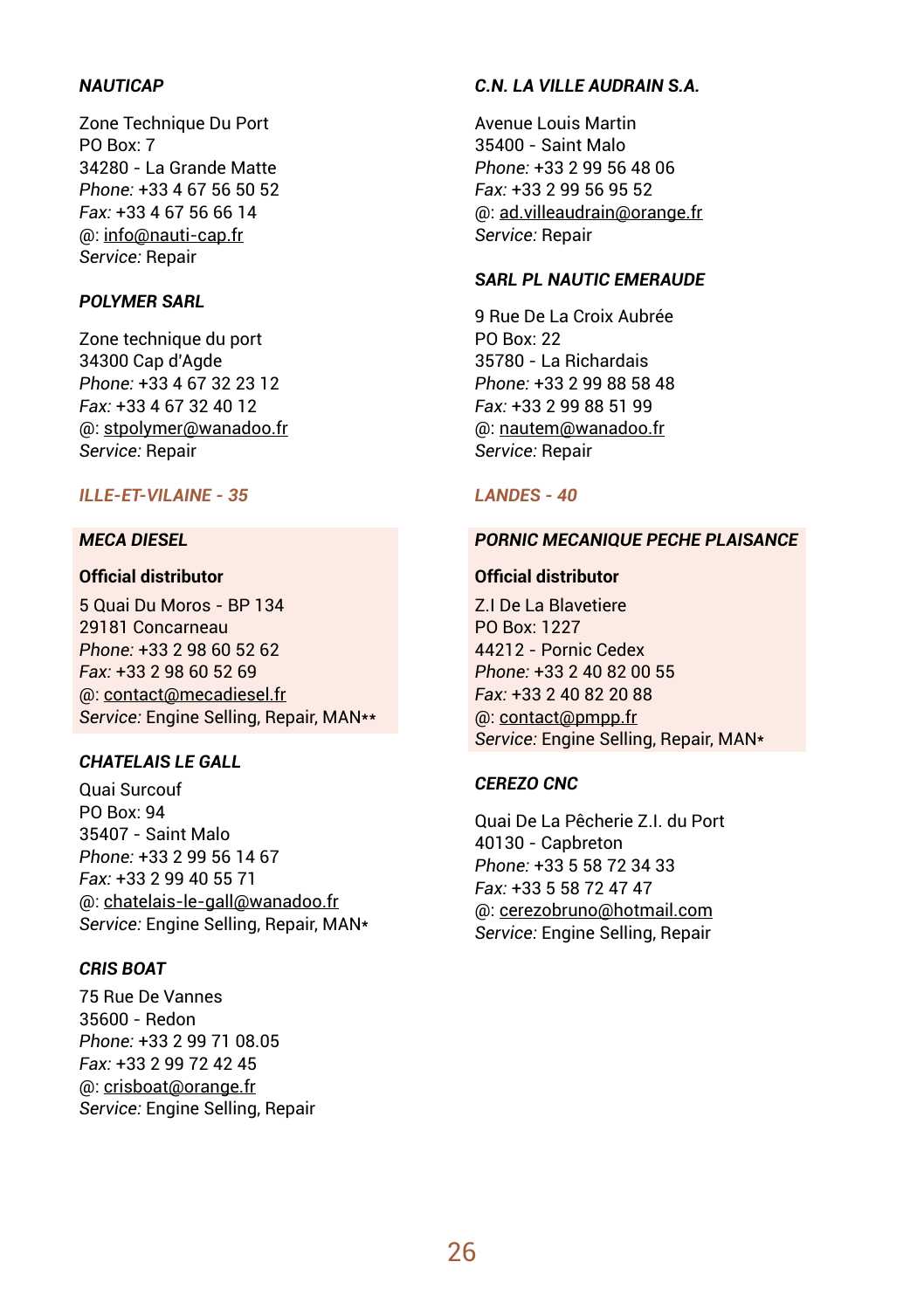## *LOIRE-ATLANTIQUE - 44*

## *PORNIC MECANIQUE PECHE PLAISANCE*

## **Official distributor**

Z.I De La Blavetiere PO Box: 1227 44212 - Pornic Cedex *Phone:* +33 2 40 82 00 55 *Fax:* +33 2 40 82 20 88 @: contact@pmpp.fr *Service:* Engine Selling, Repair, MAN\*

#### *BRETAGNE FLUVIALE*

Quai Cricklade 44240 - Suce Sur Erdre Phone: +33 2 40 77 79 51 @: bara.alain@bbox.fr Service: Engine Selling, Repair

#### *MARINE PROPULSION SERVICE*

14 Rue Docteur Gouret 44420 La Turballe *Phone:* +33 02 40 23 49 99 *Fax:* +33 02 40 23 41 42 @: contact@marine-propulsion-service.fr *Service:* Engine Selling, Repair

### *LOT - 46*

#### *BABOU MARINE*

Port Sainte Marie 46000 - Cahors *Phone:* +33 5 65 30 08 99 *Fax:* +33 5 65 23 92 59 @: babou.marine@wanadoo.fr *Website:* www.baboulene-jean.fr *Service:* Engine Selling, Repair

## *LOT-ET-GARONNE - 47*

#### *AQUITAINE NAVIGATION*

Port De Buzet Val d'Albret 47160 - Buzet Sur Baise *Phone:* +33 5 53 84 72 50 *Fax:* +33 5 53 84 03 33 @: contact@aquitaine-navigation.com *Service:* Engine Selling, Repair

#### *MAINE-ET-LOIRE - 49*

#### *ETS. PLAUD*

Za Vernusson Pierre-Martine 5 Rue Clement Ader 49130 - St Gemmes Sur Loire *Phone:* +33 2 41 66 34 54 *Fax:* +33 2 41 44 22 13 @: contact@plaud-nautisme.com *Website:* www.plaud-nautisme.com *Service:* Engine Selling, Repair

#### *MANCHE - 50*

#### *MECA DIESEL*

#### **Official distributor**

5 Quai Du Moros - BP 134 29181 Concarneau *Phone:* +33 2 98 60 52 62 *Fax:* +33 2 98 60 52 69 @: contact@mecadiesel.fr *Service:* Engine Selling, Repair, MAN\*\*

#### *ETS TIROT*

Za Des Delles 50290 - Longueville *Phone:* +33 2 33 91 29 00 *Fax:* +33 2 33 91 29 09 @: laurent.travert@l-marine.fr *Service:* Engine Selling, Repair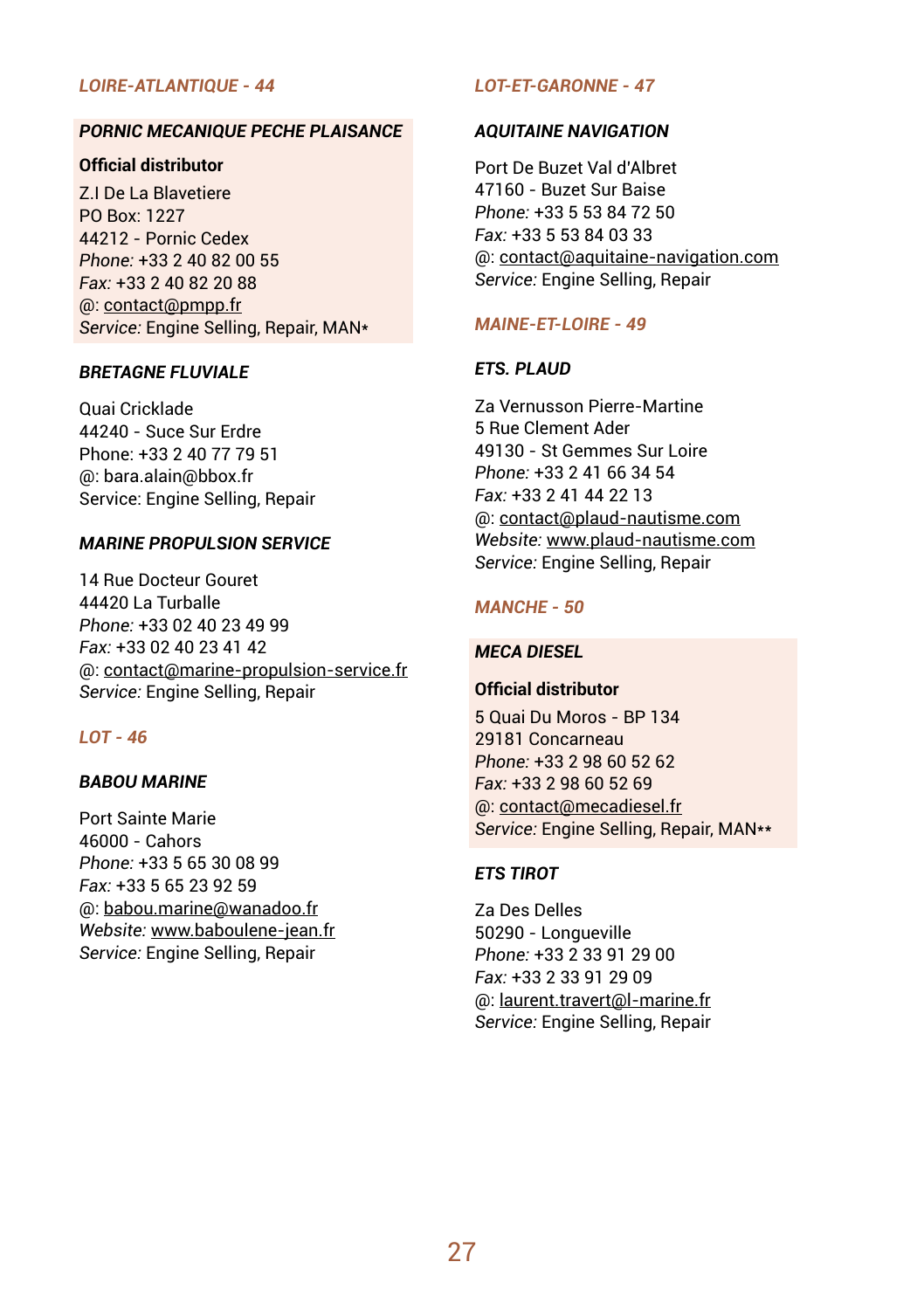## *CAP LOISIRS*

Port Chantereyne 50100 - Cherbourg *Phone:* +33 2 33 87 58 20 *Fax:* +33 2 33 87 58 24 @: www.caploisirs.fr *Service:* Engine Selling, Repair

#### *MECANIQUE MARINE VINCENT MARIE*

1 Quai Tourville 50550 - Saint Vaast La Hougue *Phone:* +33 2 33 43 28 35 *Fax:* +33 2 33 43 51 99 @: meca.vincent.marie@orange.fr *Service:* Engine Selling, Repair

## *C.N. DE CHANTEREYNE*

Port de Chantereyne 50100 - Cherbourg *Phone:* +33 2 33 94 15 50 *Fax:* +33 2 33 08 01 77 @: chantier.naval.chantereyne@wanadoo.fr *Service:* Repair

## *COTES DES ISLES PLAISANCE*

Zone Artisanale Du Pre Becouffret 50270 - Barneville Carteret *Phone:* +33 2 33 95 12 84 *Fax:* +33 9 70 62 18 65 @: contact@chantier-candoni.com *Service:* Repair

## *GRANVILLE PLAISANCE SARL*

Le Croissant Route D'Avranches 50380 - Saint Pair Sur Mer *Phone:* +33 2 33 50 65 45 *Fax:* +33 2 33 50 22 39 @: jp.lenoir@granvilleplaisance.com *Service:* Repair

#### *COTENTIN NAUTIC*

Za Pont Des Bernes 50550 - St Vaast La Hougue *Phone:* +33 2 33 88 75 10 *Fax:* +33 2 33 88 75 11 @: cotentin-nautic@wanadoo.fr *Website:* www.cotentin-nautic.net *Service:* Repair

## *SAS MICHEL RATEAU*

3 Route de la Bergerie ZA D'Armanville 50700 Valognes *Phone:* +33 2 33 41 16 87 *Fax:* +33 2 33 41 37 28 @: rateau.valognes@wanadoo.fr *Service:* Engine Selling, Repair

## *MORBIHAN - 56*

#### *MECA DIESEL*

#### **Official distributor**

5 Quai Du Moros - BP 134 29181 Concarneau *Phone:* +33 2 98 60 52 62 *Fax:* +33 2 98 60 52 69 @: contact@mecadiesel.fr *Service:* Engine Selling, Repair, MAN\*\*

## *S.A.S MECASAIL*

6 Rue Des Calfats Zone Artisanale Du Rédo 56640 - Arzon *Phone:* +33 02 97 53 74 95 @: atelier@flahault-marine.fr *Website:* wwvv.flahault-marine.com *Service:* Engine Selling, Repair

## *PIRIOU NEGOCE*

20 Rue Maurice Le Léon 56100 - Lorient *Phone:* +33 2 97 37 04 66 *Fax:* +33 2 97 37 03 54 @: contact@ateliersnormand.fr *Website:* www.mecanique-marine-normand. com *Service:* Engine Selling, Repair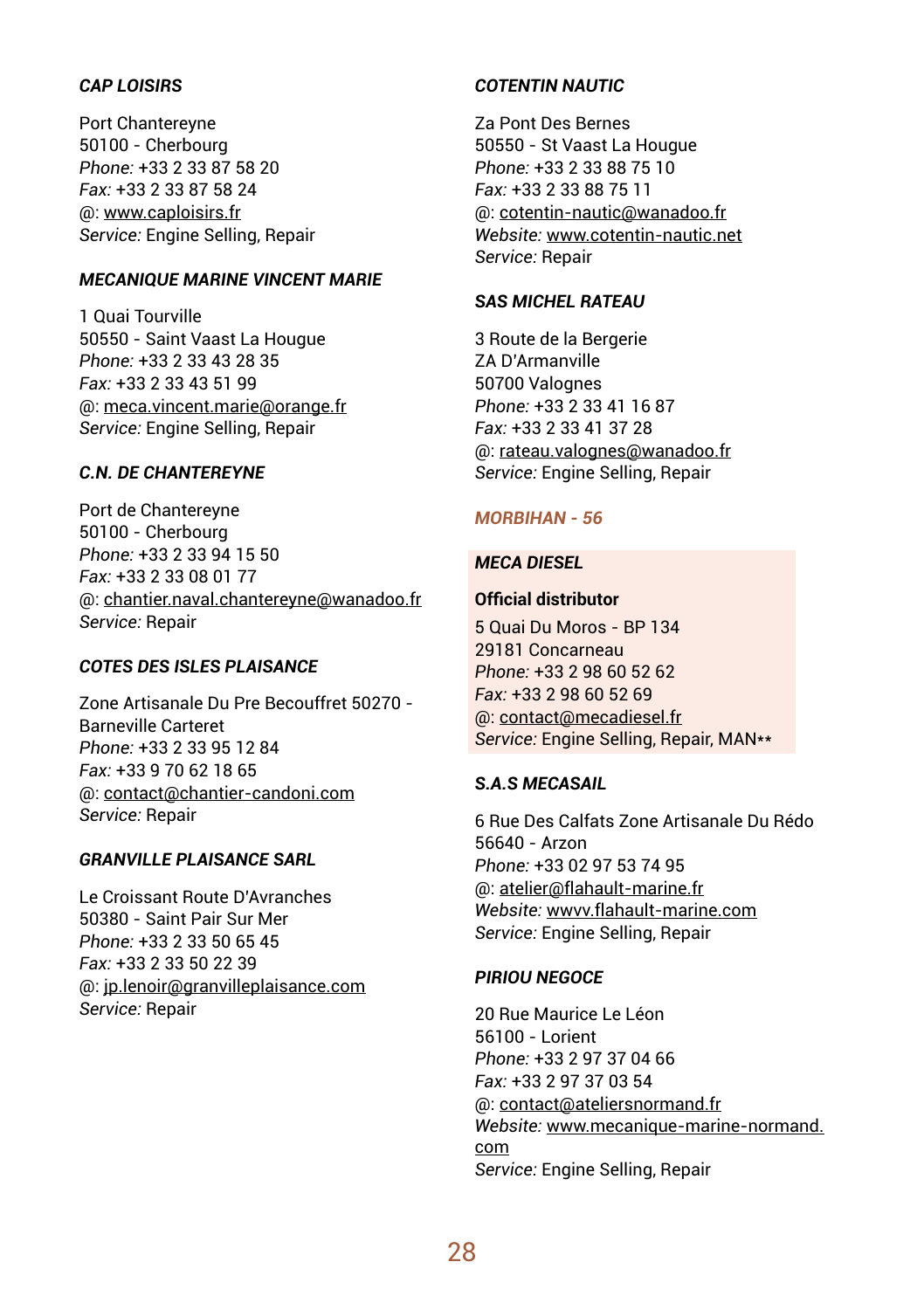## *MECA DIESEL*

1, Rue Alphonse Rio 56100 - Lorient *Phone:* +33 02 97 05 53 63 *Fax:* +33 02 97 05 53 63 @: mecalorient@orange.fr *Service:* Engine Selling, Repair, MAN\*\*\*

#### *ESCALE TECHNIQUE*

Za de Kerran 56470 - Saint Philibert *Phone:* +33 2 97 55 13 94 *Fax:* 02 97 30 02 76 @: escale-technique@orange.fr *Service:* Engine Selling, Repair

## *PRONOCEAN*

16 ZA de Mane-Lenn 56950 Crach @: pronocean@orange.fr *Service:* Engine Selling

## *NIEVRE - 58*

## *AQUA FLUVIAL*

Port De Pougeats 58110 - Baye-Bazolles *Phone:* +33 3 86 38 90 70 *Fax:* +33 3 86 38 90 50 @: info@aquafluvial.fr *Service:* Engine Selling, Repair

#### *NORD - 59*

## *MECA DIESEL*

## **Official distributor**

5 Quai Du Moros - BP 134 29181 Concarneau *Phone:* +33 2 98 60 52 62 *Fax:* +33 2 98 60 52 69 @: contact@mecadiesel.fr *Service:* Engine Selling, Repair, MAN\*\*

#### *DEBUSSCHE DIESEL*

Route Du Pertuis Du Mole 2 59140 - Dunkerque *Phone:* +33 3 28 64 98 09 *Fax:* +33 3 28 61 48 28 @: contactweb@dbmoteurs.fr *Website:* www.dbmoteurs.fr *Service:* Engine Selling, Repair

#### *NORD YACHTING*

Route de l'Ecluse Trystram 59140 - Dunkerque *Phone:* +33 3 28 21 29 13 *Fax:* +33 3 28 21 10 99 @: nordyachting@orange.fr *Service:* Engine Selling, Repair

#### *SARL BLEU MARINE*

Terre Plein Guillain 59140 - Dunkerque *Phone:* +33 3 28 63 93 33 *Fax:* +33 3 28 63 16 09 @: uship@bleumarine-fr.com *Service:* Repair

#### *OISE - 60*

#### *ELECTRO GROUPES 60*

193 Rue Octave Carpentier 60280 - Margny Les Compiegne *Phone:* +33 3 44 90 12 53 *Fax:* +33 3 44 90 12 97 @: eg60@electrogroupes60.com *Service:* Engine Selling, Repair

#### *PAS-DE-CALAIS - 62*

#### *MECA DIESEL*

## **Official distributor**

5 Quai Du Moros - BP 134 29181 Concarneau *Phone:* +33 2 98 60 52 62 *Fax:* +33 2 98 60 52 69 @: *contact@mecadiesel.fr Service:* Engine Selling, Repair, MAN\*\*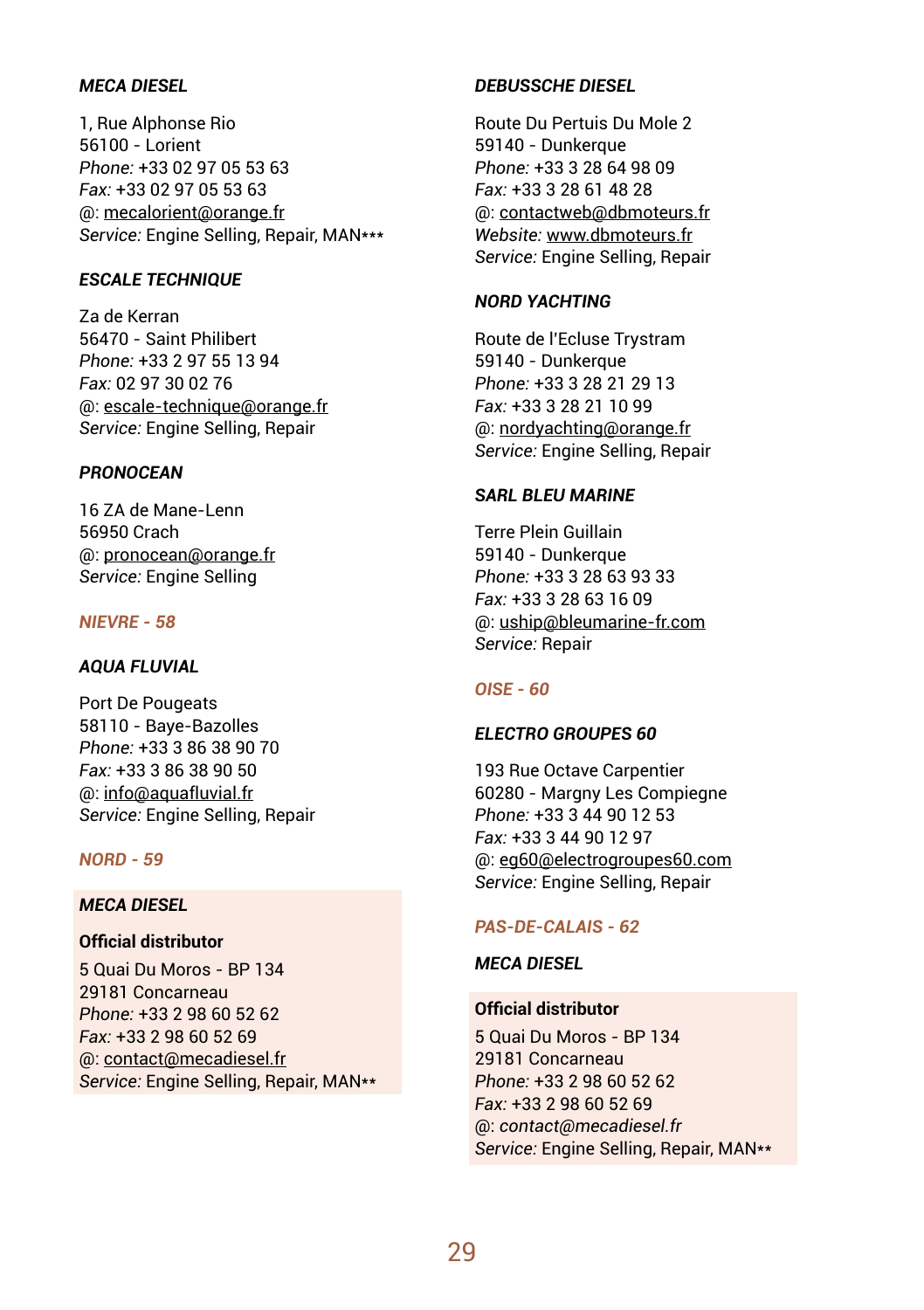## **SAILLY UNINAUTIC**

15 Rue Du Docteur Duchenne 62200 - Boulogne Sur Mer *Phone:* +33 3 21 87 88 38 *Fax:* +33 3 21 33 02 17 @: sailly-h@orange.fr *Service:* Repair

#### *EUROMAT'EQUIP*

Avenue De l'Europe Za De La Maie 62720 Rinxent *Phone:* +33 3 21 99 56 56 *Fax:* +33 3 21 99 56 60 @: contact@euromatequip.fr *Service:* Engine Selling, MAN\*

## *PYRÉNÉES-ATLANTIQUES - 64*

#### *PORNIC MECANIQUE PECHE PLAISANCE*

## **Official distributor**

Z.I De La Blavetiere PO Box: 1227 44212 - Pornic Cedex *Phone:* +33 2 40 82 00 55 *Fax:* +33 2 40 82 20 88 @: contact@pmpp.fr *Service:* Engine Selling, Repair, MAN\*

## *ATLANTIQUE NAUTIC*

4 Rue Des Orangers PO Box: 526 64705 - Hendaye Cedex *Phone:* +33 5 59 48 17 59 *Fax:* +33 5 59 20 11 70 @: atlantiquenautic@wanadoo.fr *Service:* Engine Selling, Repair

#### *MECANIQUE SERVICES*

z.a. Lanzelai 64310 - Ascain *Phone:* +33 5 59 85 93 93 *Fax:* +33 5 59 85 93 94 @: thierry.debibie@wanadoo.fr *Service:* Engine Selling, Repair, MAN\*

#### *CAPENDEGUY ET CIE*

Quai Des Récollets 64500 - Ciboure *Phone:* +33 5 59 47 14 29 *Fax:* +33 5 59 47 29 41 @: m.tayac@capendeguy.fr *Service:* Engine Selling, Repair, MAN\*

#### *BIARRITZ YACHTING*

Port De Plaisance De Brise Lames 64600 - Anglet *Phone:* +33 5 59 63 98 07 *Fax:* +33 5 59 63 98 07 @: biarritzyachting@nerim.fr *Service:* Engine Selling, Repair

## *LES ATELIERS MODERNES*

ZA Saint Frederic 64100 Bayonne *Phone:* +33 5 59 55 19 76 *Fax:* +33 5 59 55 65 30 @: contact@lesateliersmodernes.fr *Service:* Engine Selling

## *PYRÉNÉES-ORIENTALES - 66*

#### *LEON MARINE*

# **Official distributor**

16 Rue Romain Rolland 34200 Sète *Phone:* +33 4 67 74 34 60 *Fax:* +33 4 67 74 85 16 @: leon.marine@wanadoo.fr *Service:* Engine Selling, Repair, MAN\*\*

## *SUD PLAISANCE*

13 Zone Technique Du Port 66140 - Canet en Roussillon *Phone:* 04 68 73 11 13 *Fax:* +33 4 68 73 00 38 @: sud-plaisance@wanadoo.fr *Service:* Engine Selling, Repair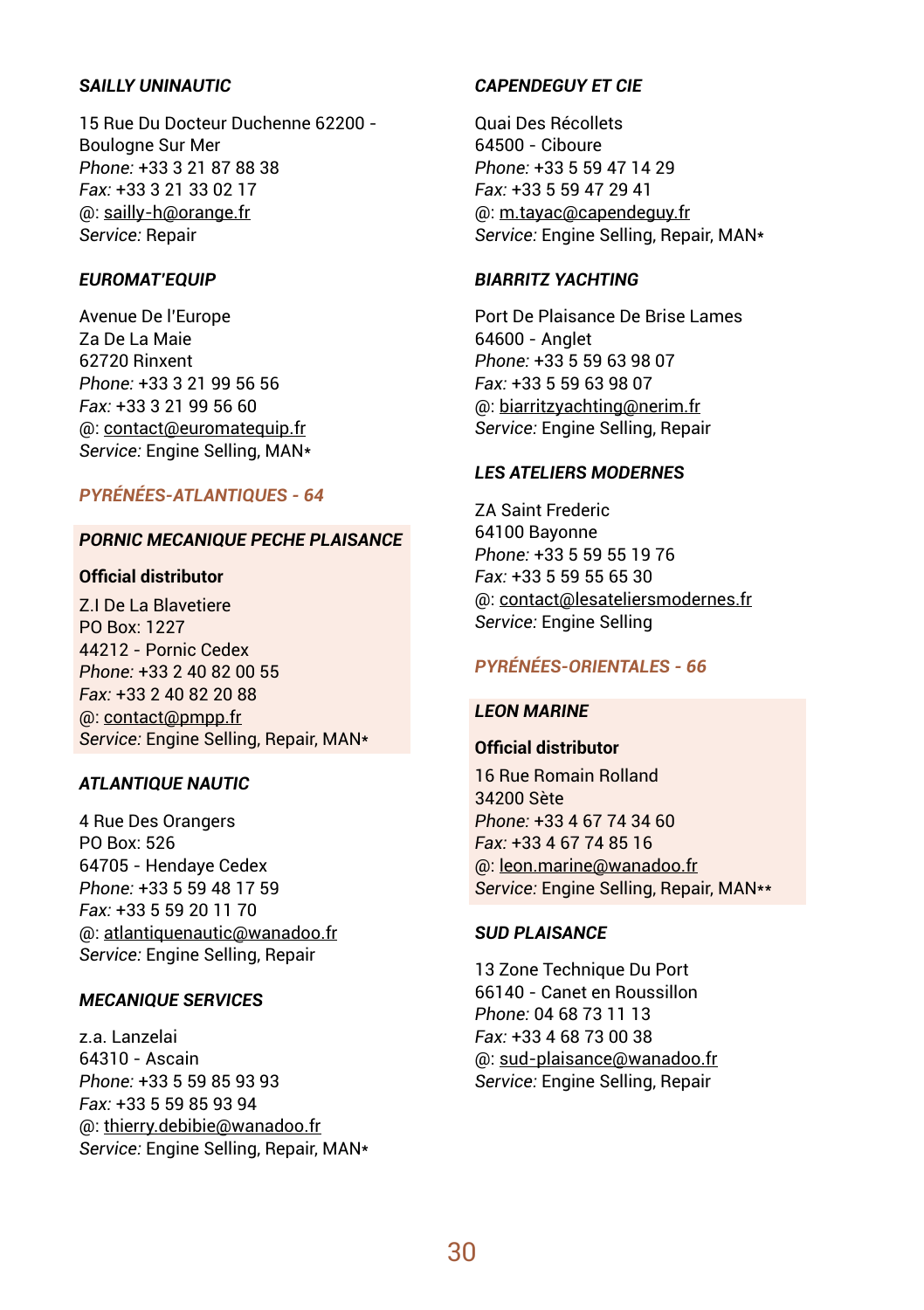## *MARINE SERVICE CATALAN*

Z.I. Du Port - Bassin Sud 66755 - Saint Cyprien Cedex *Phone:* +33 4 68 21 05 40 *Fax:* +33 4 68 21 31 14 @: ateliermsc@outlook.fr *Website:* www.marine-Service-catalan.com *Service:* Engine Selling, Repair

## *BAS-RHIN -67*

#### *ALSIA*

19 Route De Bischwiller 67301 - Schiltigheim Cedex *Phone:* +33 3 88 33 05 95 *Fax:* +33 3 88 62 42 47 @: alsia@alsia.fr *Website:* www.alsia.fr *Service:* Engine Selling, Repair

#### *RHÔNE - 69*

#### *META CHANTIER NAVAL SARL*

Route De Lyon 69170 - Tarare *Phone:* 04.74.63.13.58 *Fax:* 04.74.05.08.65 @: meta.chantier@gmail.com *Service:* Engine Selling, Repair

## *HAUTE-SAÔNE - 70*

## *SAÔNE PLAISANCE*

Port De Savoyeux PO Box: 5 70130 - Seveux *Phone:* +33 3 84 67 00 88 *Fax:* +33 3 84 67 00 16 @: info@saone-plaisance.com *Website:* http://www.saone-plaisance.com *Service:* Engine Selling, Repair

## *SAÔNE-ET-LOIRE - 71*

#### *SARL CANALOUS PLAISANCE*

Port De Plaisance 71160 - Digoin *Phone:* +33 3 85 53 76 79 *Fax:* +33 3 85 53 76 71 @: chantal@f2p.net *Website:* www.canalous.plaisance.fr *Service:* Engine Selling, Repair

#### *SARTHE - 72*

#### *ANJOU NAVIGATION*

Quai National PO Box: 21 72300 - Sable Sur Sarthe *Phone:* +33 2 43 95 14 42 *Fax:* +33 2 43 92 26 06 @: anjounav2@wanadoo.fr *Service:* Engine Selling, Repair

## *HAUTE-SAVOIE - 74*

#### *LEMAN PLAISANCE*

62 Route De La Pointe 74140 - Messery *Phone:* +33 4 50 94 73 07 *Fax:* +33 4 50 94 76 07 @: lemanplaisance@laposte.net *Service:* Engine Selling, Repair

## *LOISIRS NAUTIQUES 74*

5 Avenue Des Genevriers Zi De Vongy 74200 - Thonon Les Bains *Phone:* +33 4 50 70 08 07 *Fax:* +33 4 50 70 85 52 @: loisirs.nautiques74@wanadoo.fr *Website:* www.loisirsnautiques74.com *Service:* Engine Selling, Repair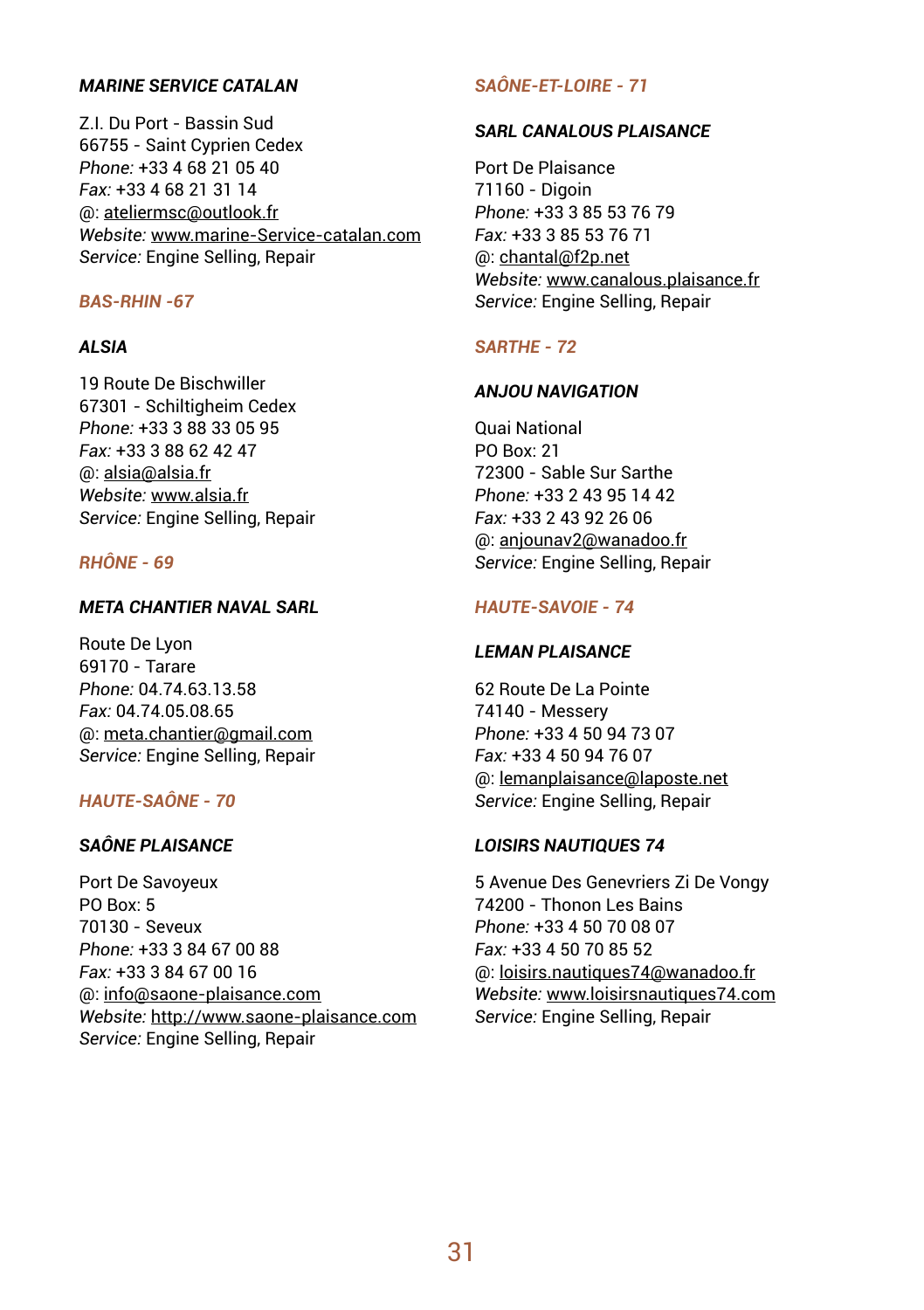#### *SEINE-MARITIME – 76*

#### *MECA DIESEL*

## **Official distributor**

5 Quai Du Moros - BP 134 29181 Concarneau *Phone:* +33 2 98 60 52 62 *Fax:* +33 2 98 60 52 69 @: contact@mecadiesel.fr *Service:* Engine Selling, Repair, MAN\*\*

## *SARL NAUTIC 76*

37 Quai Du Havre 76460 - St Valery en Caux *Phone:* +33 2 35 97 34 22 *Fax:* +33 2 35 97 34 26 @: nautic76@wanadoo.fr *Website:* www.nautic76.fr *Service:* Engine Selling, Repair

#### *SA DEMOLIN LE HAVRE*

29-33, Rue Des Magasins Généraux BP 1185 76064 - Le Havre Cedex *Phone:* +33 2 35 26 22 22 *Fax:* +33 2 35 24 55 58 @: info.lehavre@demolin.fr *Website:* www.demolin.fr *Service:* Engine Selling, Repair, MAN\*

## *FECAMP NAUTIC*

11 Rue Du Precieux Sang 76400 - Fecamp *Phone:* +33 2 35 10 97 69 *Fax:* +33 2 35 10 97 69 @: fecampnautic@orange.fr *Service:* Engine Selling, Repair

## *QG NAUTIC*

56 Rue de l'ancien port 76370 Martin-Eglise *Phone:* +33 09 81 75 20 37 @: qgnautique@bbox.fr *Service:* Engine Selling, Repair

#### *YVELINES -78*

#### *DIESEL POWER*

24 Quai De l'Oise 78570 - Andresy *Phone:* +33 1 39 74 18 95 *Fax:* +33 1 39 74 1934 @: powerdiese178@orange.fr *Service:* Engine Selling, Repair

#### *SOMME - 80*

## *MECA DIESEL*

## **Official distributor**

5 Quai Du Moros - BP 134 29181 Concarneau *Phone:* +33 2 98 60 52 62 *Fax:* +33 2 98 60 52 69 @: contact@mecadiesel.fr *Service:* Engine Selling, Repair, MAN\*\*

#### *SAS SN E.M.T.C.M.*

Quai Jules Verne 80230 - St Valery Sur Somme *Phone:* +33 3 22 26 82 20 *Fax:* +33 3 22 26 82 52 @: emtcm@wanadoo.fr *Service:* Engine Selling, Repair

#### *VAR - 83*

## *MOTOR'S PASSION*

## **Official distributor**

1210 Avenue De l'Aéroport 83400 - Hyères *Phone:* +33 6 13 88 45 78 @: motorspassion83@gmail.com *Service:* Engine Selling, Repair, MASTER MAN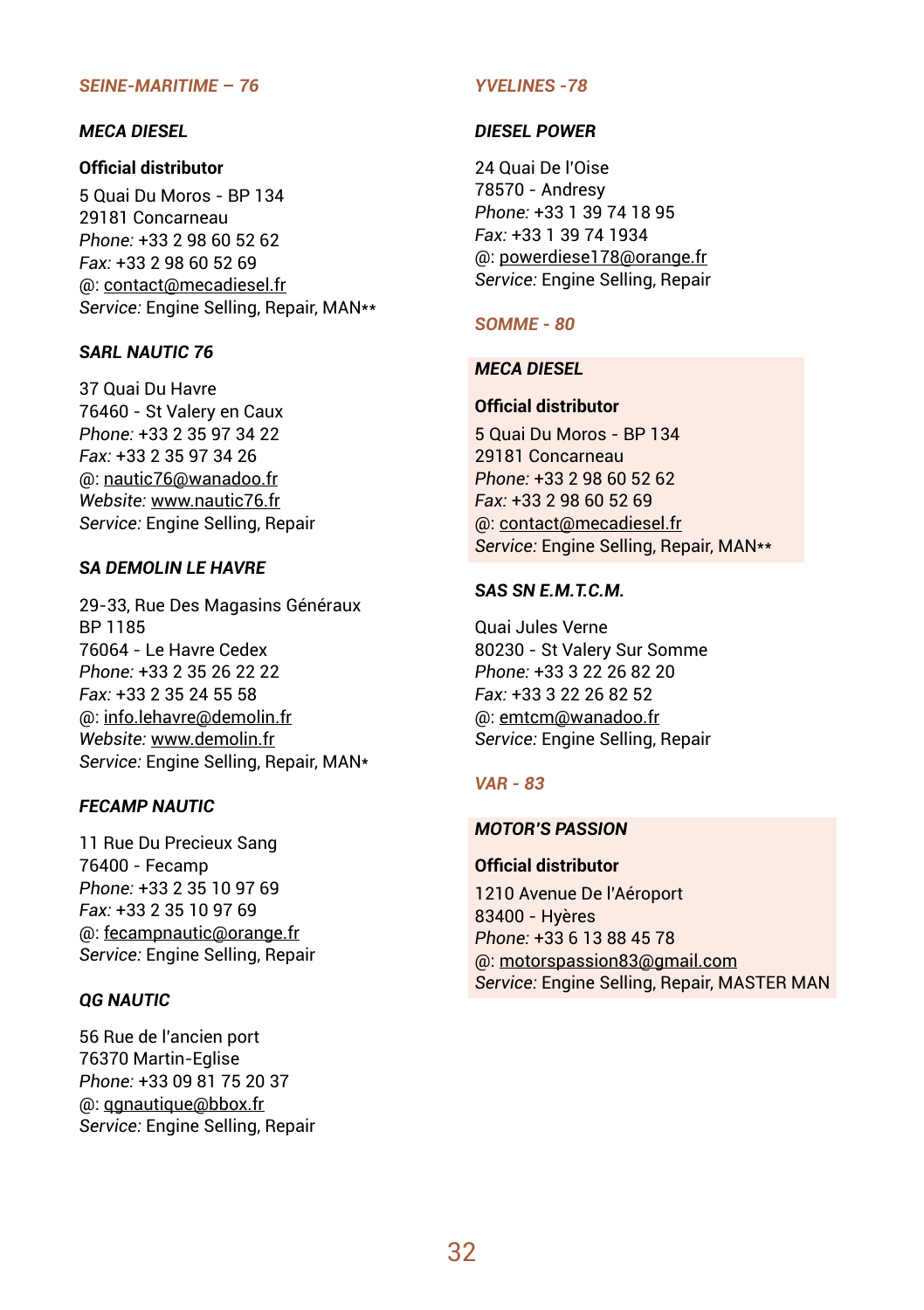## *FAMM*

1 Place du lion de terre Port Santa Lucia Bassin Sud 83700 - Saint Raphael *Phone:* +33 4 94 19 08 73 *Fax:* +33 4 94 19 08 74 @: nanni.famm83@orange.fr *Service:* Engine Selling, Repair

## *CEGELEC DEFENSE ET NAVAL SUD-EST*

ZAE De Malbousquet Avenue Aristide Briand 83200 - Toulon *Phone:* +33 4 94 22 70 28 *Fax:* +33 4 94 94 65 54 @: mm83@orange.fr *Service:* Engine Selling, Repair, MAN\*\*\*

## *DAVID NAUTIC*

614 Avenue De l'Héliport LA. Du Grand Pont 83310 - Grimaud *Phone:* +33 4 94 43 31 01 / +33 6 62 14 92 24 *Fax:* +33 4 94 43 31 01 @: contact@david-nautic.fr *Service:* Engine Selling, Repair, MASTER MAN

## *SA MASSIF MARINE*

ZI La Vieille 83980 – Le Lavandou *Phone:* +33 4 94 01 58 28 @: contact-lav@cheminsdoceans.com *Service:* Engine Selling, Repair

## *VENDÉE - 85*

## *PORNIC MECANIQUE PECHE PLAISANCE*

#### **Official distributor**

Z.I De La Blavetiere PO Box: 1227 44212 - Pornic Cedex *Phone:* +33 2 40 82 00 55 *Fax:* +33 2 40 82 20 88 @: contact@pmpp.fr *Service:* Engine Selling, Repair, MAN\*

## *CHANTIER VENDEEN*

Port De l'Herbaudière 85330 - Noirmoutier En L'Ile *Phone:* +33 2 51 39 12 06 *Fax:* +33 2 51 39 70 39 @: mickael@chantier-vendeen.com *Service:* Engine Selling, Repair, MAN\*\*

## *ERIC MARINE*

Port Olona 85108 - Les Sables d'Olonne *Phone:* +33 2 51 21 29 79 *Fax:* +33 2 51 21 28 22 @: epl@ericmarine.com *Website:* www.ericmarine.com *Service:* Engine Selling, Repair

## *SARL MARINE SERVICE 85*

73, Bld Des Vendéens Route De La Faute 85360 - LA TRANCHE SUR MER *Phone:* +33 2 51 30 36 04 *Fax:* +33 2 51 27 44 36 @: MS-85@wanadoo.fr *Service:* Engine Selling, Repair

#### *ISLATTE PLAISANCE*

Rue Des Artisans Za Les Aires 85520 - Jard Sur Mer *Phone:* +33 2 51 33 46 25 *Fax:* +33 2 51 20 30 27 @: islatteplaisance@orange.fr *Service:* Engine Selling, Repair

## *MASSIF MARINE S.A.*

Route De La Roche Sur Yon P0 Box: 452 85800 - St Gilles Croix De Vie *Phone:* +33 2 51 55 42 07 *Fax:* +33 2 51 54 25 52 @: adsg@massif-marine.fr *Website:* www.massif-marine.fr *Service:* Engine Selling, Repair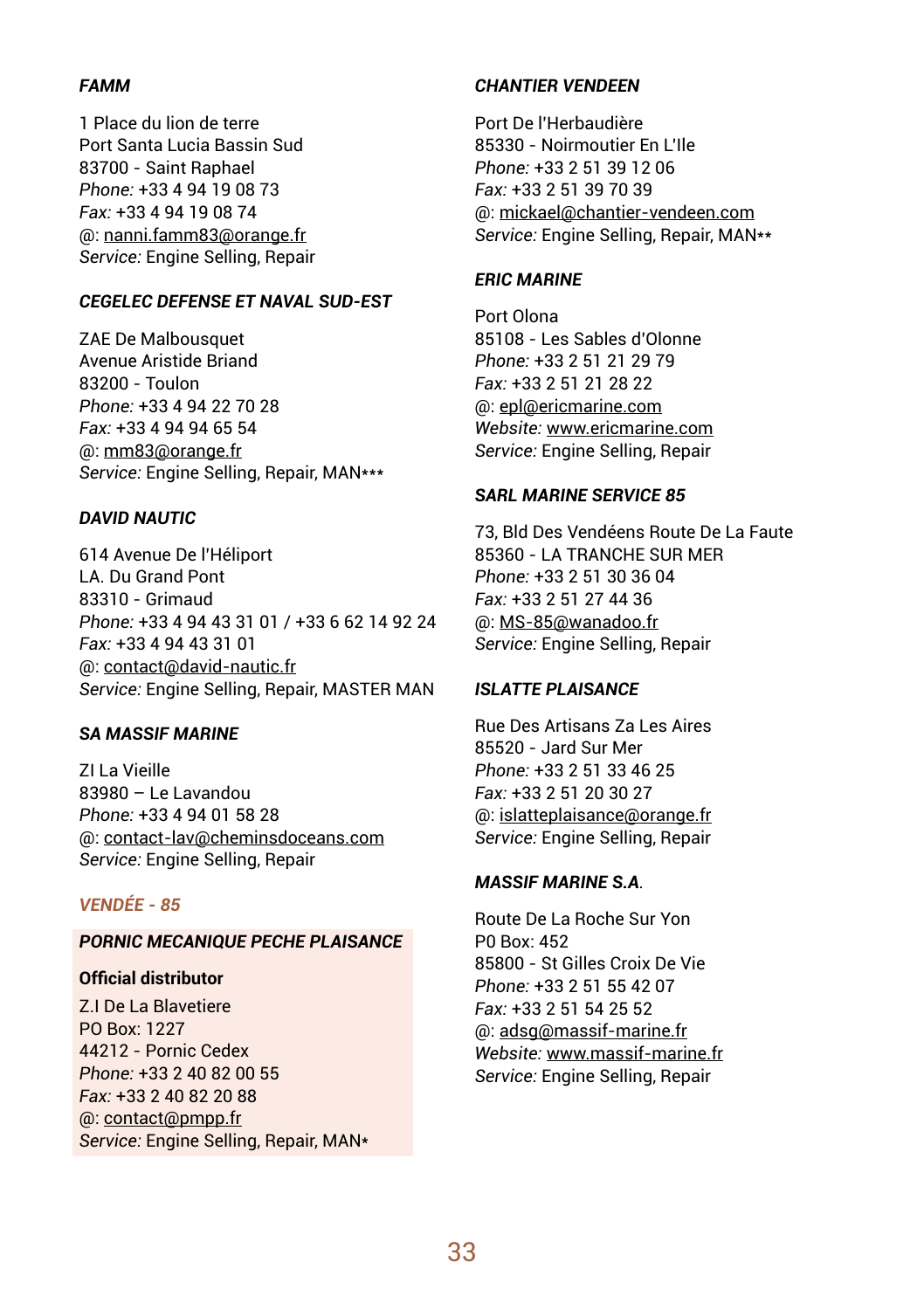## *SARL GIRARD*

11, Rue Colbert De Blainville 85350 - Ile d'Yeu *Phone:* +33 2 51 58 50 90 *Fax:* +33 2 51 58 70 80 @: sarlgirard.phil@wanadoo.fr *Service:* Engine Selling, Repair, MAN\*

## *SARL SOVEM*

Quai de La Cabaude 85100 - Les Sables d'Olonne *Phone:* +33 2 51 21 09 06 *Fax:* +33 2 51 21 65 24 @: sovem85@wanadoo.fr *Service:* Engine Selling, Repair, MAN\*\*

## *MECA-MARINE S.A.R.L.*

Rue des Menuisiers Z.I. 85800 - ST GILLES CROIX DE VIE *Phone:* +33 2 51 55 42 93 *Fax:* +33 2 51 54 50 29 @: meca.marine@wanadoo.fr *Service:* Repair

## *FORCE 5*

Bld Georges Pompidou PO Box: 317 85803 - St Gilles Croix De Vie Cedex 3 *Phone:* +33 2 51 55 83 57 *Fax:* +33 2 51 54 05 58 @: nlewkowitz@force-5.fr *Website:* www.force-5.fr *Service:* Repair

## *PARIS - 92*

#### *FREINET MARINE*

8, Bis Rue De La Source 92000 NANTERRE *Phone:* +33 1 41 20 01 39 @: cmenard@freinetmarine.fr *Service:* Engine Selling, Repair

# FRENCH GUIANA

## *AMAZONIA MOTOR*

11 Lotissement Dalmazir Carrefour Du Larivot 97351 - Matoury *Phone:* +594 05 94 38 62 12 *Fax:* + 594 05 94 38 07 09 @: amazonia.motor@wanadoo.fr *Service:* Engine Selling, Repair

# FRENCH POLYNESIA

*SOPOM*

## **Official importer**

Bp 1605 Papeete 98715 - Papeete - Tahiti *Phone:* +689 40 42 99 69 *Fax:* +689 40 41 98 70 @: sopom@marindustrie.pf *Service:* Engine Selling, Repair

# **GARON**

## *D.P.S. DELMAS PETROLEUM*

PO Box: 616 PORT GENTIL *Phone:* + 241 55 39.07 *Fax:* + 241.5.22.36.23.50 @: dps.pog.@ga.dti.bollore.com *Service:* MAN

#### *CHANTIER NAVAL SDV*

Groupe Bolloré LIBREVILLE *Service:* Engine Selling MAN

# GERMANY

## *SCANDIESEL GmBH*

**Official importer** Ermlandstrasse 59 28777- Bremen *Phone:* +49 421 675 3210 *Fax:* +49 421 675 3220 @: info@scandiesel.de *Service:* Engine Selling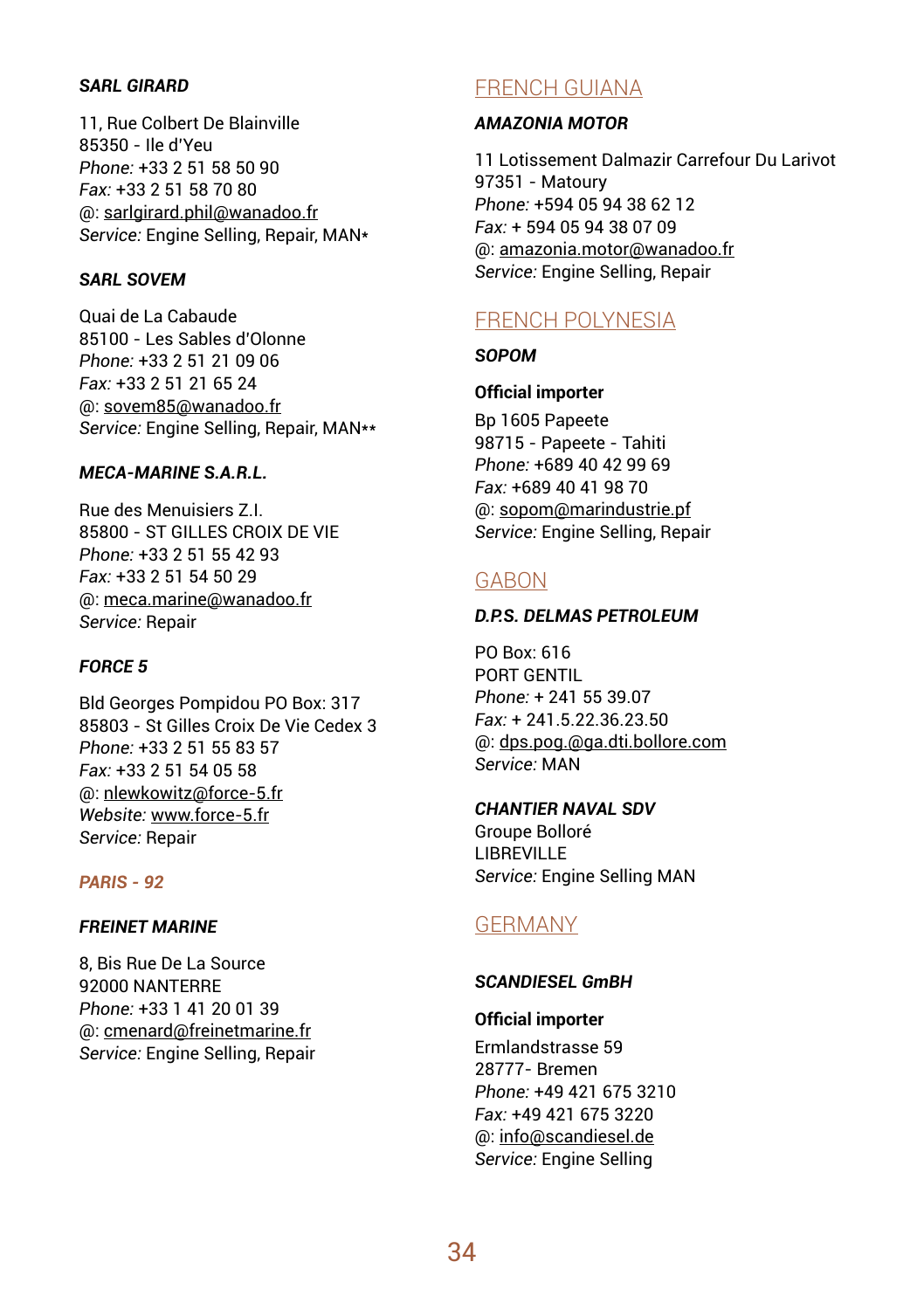## *BOOTSZENTRUM DRESDEN WINKLER & DÖRING OHG*

Krippener Strasse 15 01259 Dresden *Phone:* +49 0351 2030060 *Fax:* +49 0351 2030062 @: info@boote-winkler.de *Service:* Engine Selling, Repair

## *DIESELMOTOREN - UND FAHRZEUGSERVICE INH. DIRK LEITLAUF*

Frankenhain Nr. 1 04936 Schlieben *Phone:* +49 35361 743 *Fax:* +49 35361 80532 @: w.leitlauf@t-online.de *Service:* Engine selling, Repair

## *BOOTSSERVICE WETTIN ARMIN BRADE*

Lange Reihe 45a 06198 Wettin *Phone:* +49 34607 34694 *Fax:* +49 34607 346694 @: BS-WETTIN@web.de *Service:* Engine selling, Repair

#### *BOOTSSERVICE DROSS*

Dahmestrasse 5 12527 Berlin *Phone:* +49 30 6744330 *Fax:* +49 30 67489383 @: service@dross-boote.de *Service:* Engine selling, Repair

## *BOOTSWERFT MARCHOT GmbH & CO.KG*

Alter Tornow 1 14473 Potsdam *Phone:* +49 331 2800383 Fax: +49 331 2706643 @: bootswerftmarchotpotsdam@gmail.com *Service:* Engine Selling, Repair

#### *UNRUH MARINE SERVICEGESELLSCHAFT mbH*

Adolf-Damaschke-Str. 35-36 14542 Werder / Havel *Phone:* +49 3327 572903 *Fax:* +49 3327 572905 @: info@unruh-marine.de *Service:* Engine selling, Repair

#### *WERDERANER YACHTHANDEL GmbH*

Otto-Lilienthal-Strasse 16-18 14542 Werder / Havel *Phone:* +49 3327 571133 *Fax:* +49 3327 570327 @: info@werderaneryachthandel.de *Service:* Engine Selling, Repair

#### *BITTNER YACHTING INH. RALF BITTNER*

W.-Rathenau-Strasse 42a 14789 Wusterwitz *Phone:* +49 33839 71475 *Fax:* +49 33839 71476 @: bittner-yachting@t-online.de *Service:* Engine Selling, Repair

#### *MARINESERVICE NIEDERLEHME*

Dorfanger 19 A/B 15713 Königs Wusterhausen *Phone:* +49 3375 218200 *Fax:* +49 3375 218201 @: info@marineservice-niederlehme.de *Service:* Engine Selling, Repair

#### *CORRECT-MOTORS*

Altenhofer Dorfstraße 18 16222 Schorfheide OT Altenhof *Phone:* +49 33363 46666 *Fax:* +49 33363 46089 @: info@correct-motors.de *Service:* Engine selling, Repair

#### *MARINA HAVELBAUDE GbR*

Goethestr. 41B 16540 Hohen Neuendorf *Phone:* +49 3303 500239 *Fax:* +49 3303 500238 @: havelbaude@t-online.de *Service:* Engine Selling, Repair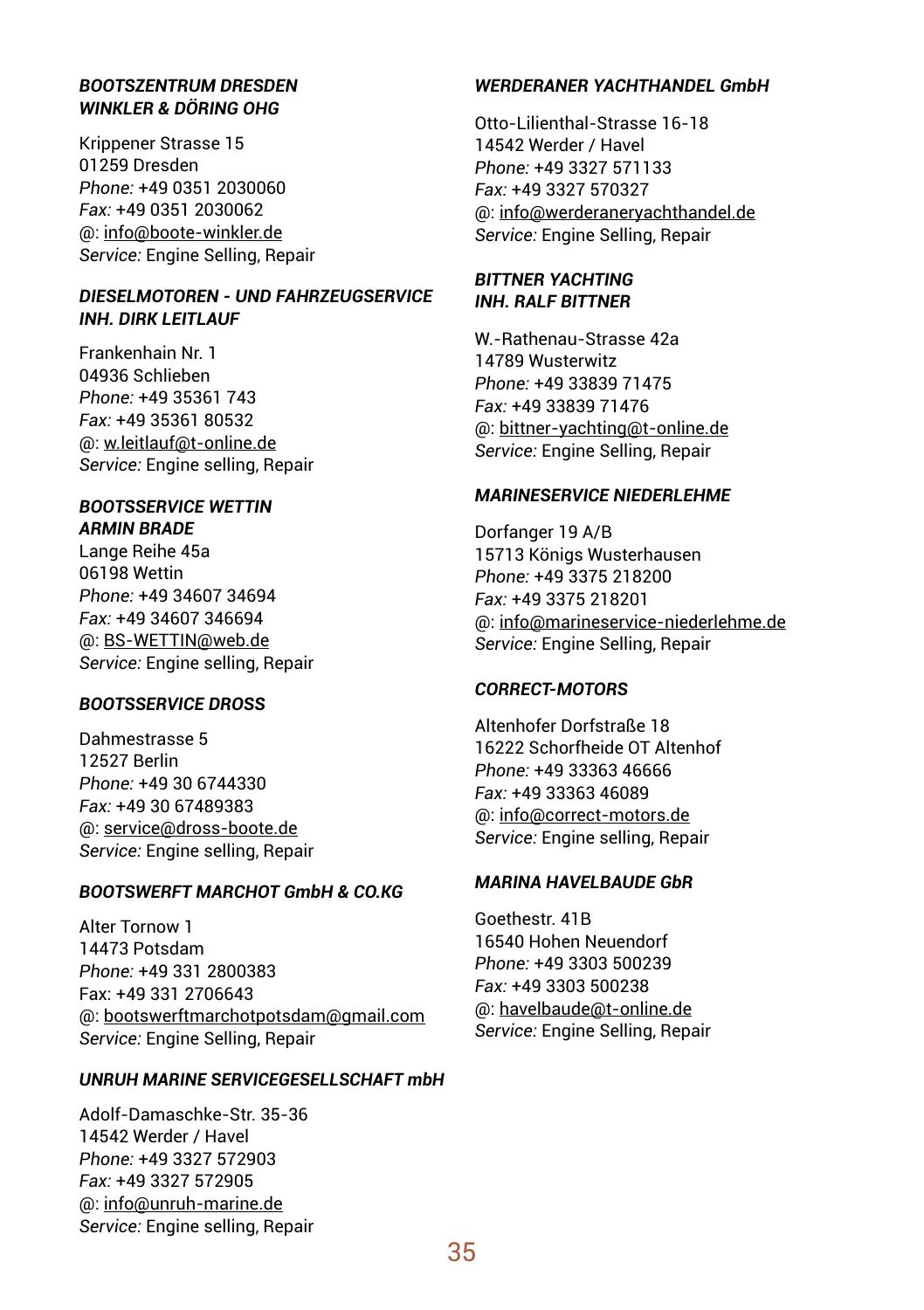## *BOOTS - CENTER FELTEN & SOHN*

Friedrich Wilhelm Raiffeisen Str. 10 17192 Waren / Müritz *Phone:* +49 3991 122262 *Fax:* +49 3991 122249 @: felten-waren@t-online.de *Service:* Engine Selling, Repair

## *SEEBOOTECH INH. MARTIN SCHULZ*

August-Bebel-Straße 45 17213 Malchow *Phone:* +49 39932 14870 *Fax:* +49 39932 14869 @: info@seebootech.de *Service:* Engine selling, Repair

#### *MÜRITZ-YACHT-TECHNIK GmbH*

Müritzstraße 65 17248 Rechlin *Phone:* +49 39823 27082 *Fax:* +49 39823 27083 @: info@mueritz-yacht.de *Service:* Engine selling, Repair

#### *AUTO & BOOTSTECHNIK SEELING*

Stargarder Str.21 17279 Lychen *Phone:* +49 39888 479948 *Fax:* +49 171 3106062 @: auto-bootst.seeling@tonline.de *Service:* Engine Selling, Repair

## *YACHTWERT KRÖSLIN GmbH*

Hafen 9 17440 Kröslin *Phone:* +49 38370 2510 *Fax:* +49 38370 25129 @: r.muller@baltic-sea-resort.com *Service:* Engine Selling, Repair

## *MOTORENCENTER B. RUCHAY*

Grimmer Strasse 66 17489 Greifswald *Phone:* +49 3834 887700 / +49 151 59164382 *Fax:* +49 3834 887700 @: motorencenter@web.de *Service:* Engine Selling, Repair

#### *YACHTSERVICE WILKE*

Kegelkamp 3 17493 Greifswald Ladebow *Phone:* +49 3834 843392 *Fax:* +49 3834 843619 @: info@yachtservice-wilke.de *Service:* Engine Selling, Repair

#### *MARINE SERVICE MOTOREN & TECHNIK NEUMEISTER & SOHN OHG*

Industriestrasse 15 18069 Rostock *Phone:* +49 381 8576544 *Fax:* +49 381 80832923 @: neumeister@marine-service-rostock.de *Service:* Engine selling, Repair

#### *BOOTSSERVICE OK*

Warnowufer 58 18057 Rostock/Stadthafen *Phone:* +49 381 458 3517 *Fax:* +49 381 458 3517 @: bootsservice-o.k@kabelmail.de *Service:* Engine Selling, Repair

#### *BOOTE, MOTOREN & AUSRÜSTUNG PETER WILKE*

Russower Strasse 1 18230 Roggow *Phone:* +49 38294 16520 *Fax:* +49 38294 16522 @: marine-wilke@t-online.de *Service:* Engine Selling, Repair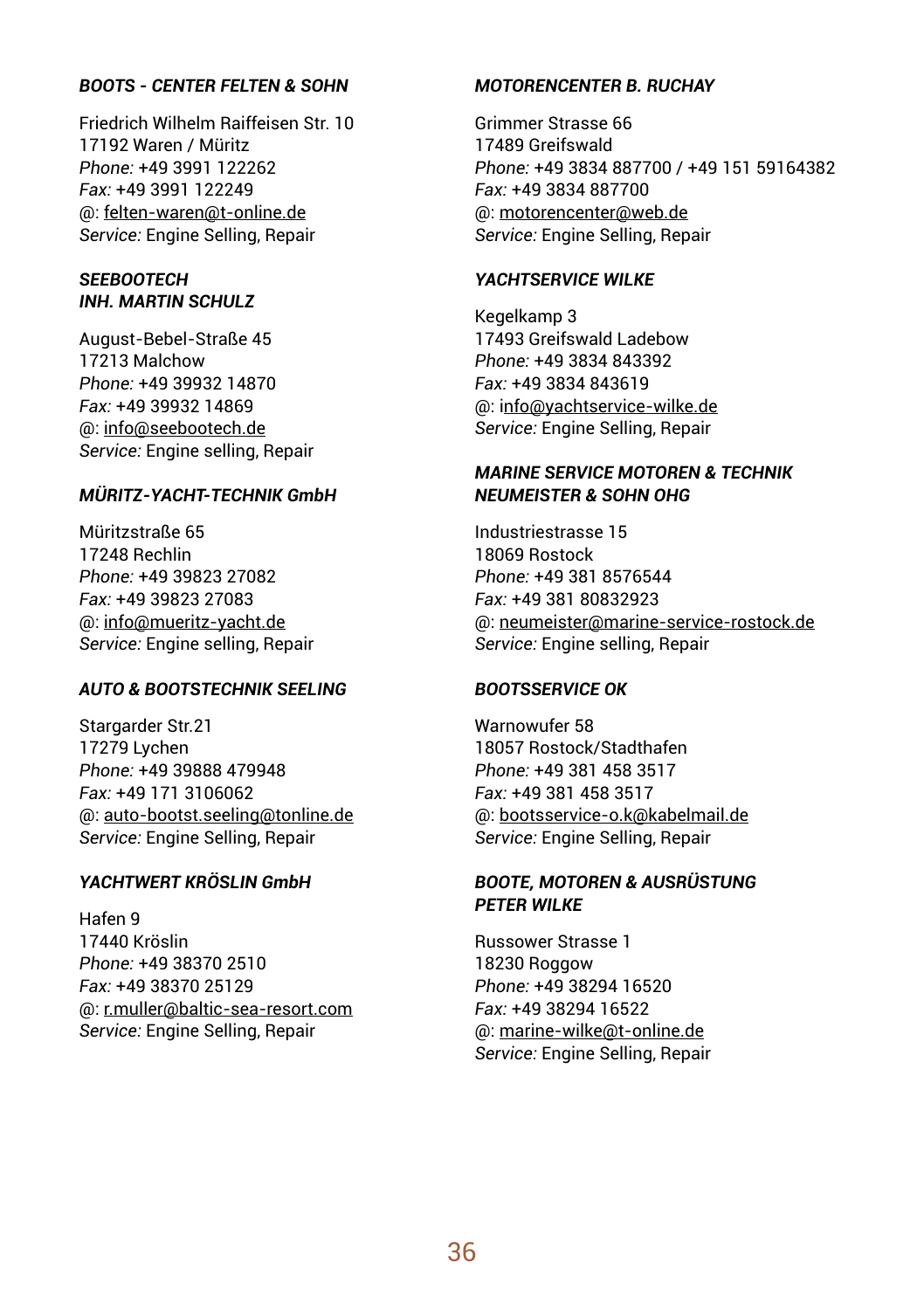## *MARITIM-CENTER MARKS*

Am Wirtschaftshafen 1 18356 Barth *Phone:* +49 38231 89640 *Fax:* +49 38231 89641 @: marks-barth@t-online.de *Service:* Engine Selling, Repair

### *MARINE-MOTOREN-SERVICE OLAF NEHMZOW*

Ziegelstraße 3 18439 Stralsund *Phone:* +49 3831 297646 *Fax:* +49 3831 298224 @: mmsnehmzow@boote-nehmzow.de *Service:* Engine selling, Repair

### *MTR MARINE TECHNIK RÜGEN INH. GERT FARALISCH*

Hauptstr. 43 18556 Wiek / Rügen *Phone:* +49 38391 70336 *Fax:* +49 38391 70206 @: info@marine-technik-ruegen.de *Service:* Engine selling, Repair

## *IM JAICH OHG*

Am Yachthafen 1 18581 Lauterbach *Phone:* +49 38301 809800 *Fax:* +49 38301 809809 @: service@im-jaich.de *Service:* Engine selling, Repair

### *BOOTSSERVICE THOMAS FIERKE*

Bornhövedstraße 65a 19055 Schwerin *Phone:* +49 385 512440 *Fax:* +49 385 5574879 @: info@bootsservice-fierke.de *Service:* Engine selling, Repair

## *BOOTSWERFT SCHNEIDEREIT*

Frankenweg 49 21680 Stade *Phone:* +49 4141 3626 / +49 171 5189244 @: cs@bootswerft-schneidereit.de *Service:* Engine Selling, Repair

## *YACHTSERVICE GOOSEN GmBH*

Johann Ropers Trift 10 21720 Günendeich *Phone:* +49 4142 810947 *Fax:* +49 4142 812050 @: info@yachtservice-goossen.de *Service:* Engine Selling, Repair

## *BOOTSMOTORENSERVICE WOLFGANG BUSSMANN*

Hafenstrasse 33 22880 Wedel *Phone:* +49 4103 14341 *Fax:* +49 4103 17647 @: volvo.penta@wbussi.de *Service:* Engine selling, Repair

## *YACHTBAU MICHAEL KRÄMER*

Zur Teerhofsinsel 6 23554 Lübeck *Phone:* +49 451 26144 *Fax:* +49 451 282514 @: info@yachtbau.com *Service:* Engine selling, Repair

### *GERSTEL BOOTS-AGENTUR GmbH*

Am Dreilingsberg 17 23570 Lübeck - Travemünde *Phone:* +49 4502 889606 *Fax:* +49 4502 889607 @: gba@gerstel-bootsagentur.de *Service:* Engine Selling, Repair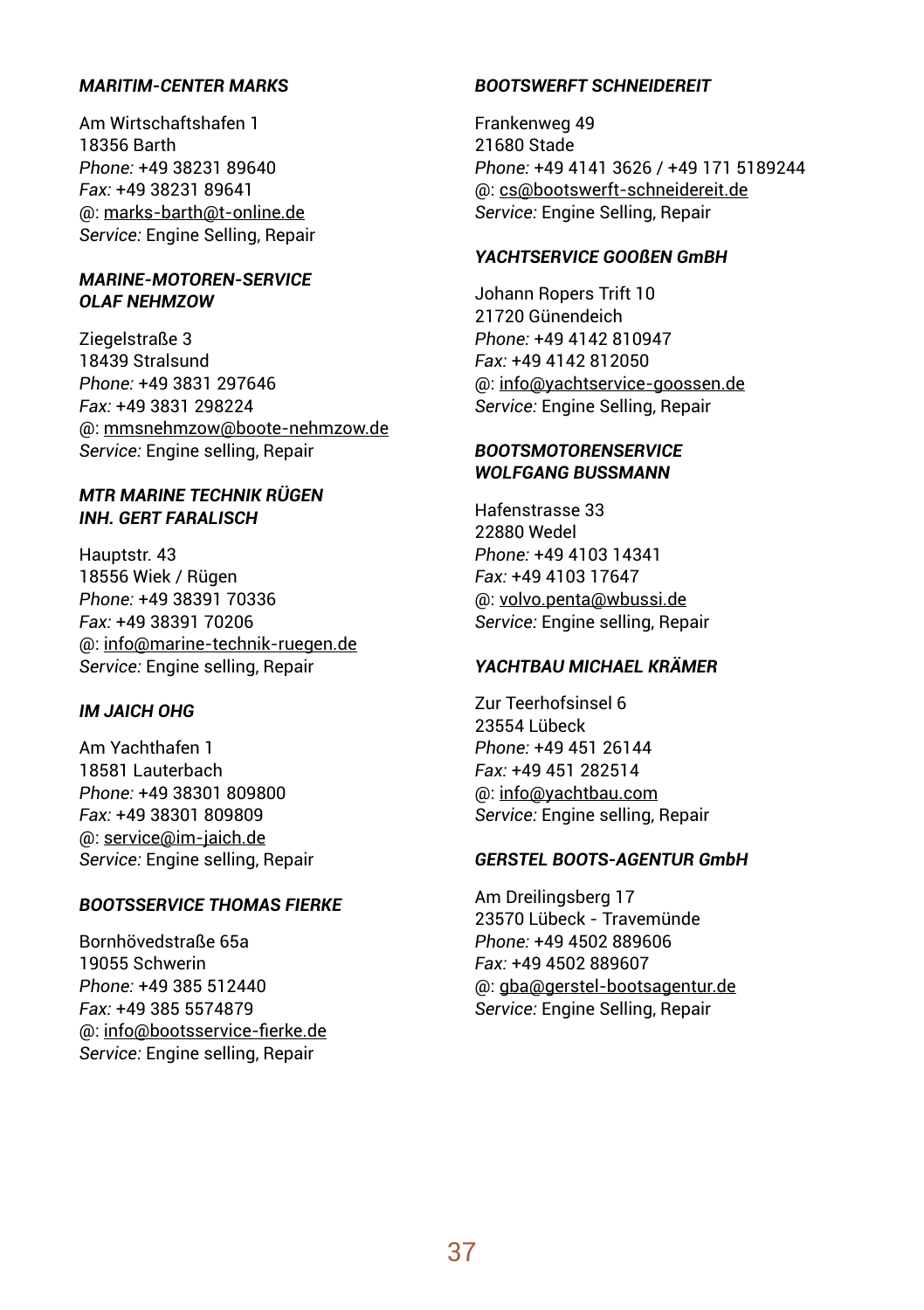## *ANCORA MARINA GmbH & CO KG*

An der Wiek 7-15 23730 Neustadt / Holstein *Phone:* +49 4561 517144 *Fax:* +49 4561 517122 @: info@ancora-marina.com *Service:* Engine Selling, Repair

### *SE YACHT und MOTORENSERVICE STEFAN SCHEUT*

Sahrensdorf 25 23769 Fehmarn *Phone:* +49 4371 4612 *Fax:* +49 4371 5785 @: se-yachtservice@t-online.de *Service:* Engine Selling, Repair

### *YACHTTECHNIK HEILIGENHAFEN GmbH*

Gewerbestraße 2 23774 Heiligenhafen *Phone:* +49 4362 500550 *Fax:* +49 4362 5005518 @: dmarkmann@yachtwerft.com *Service:* Engine selling, Repair

### *YACHTWELT WEISSE WIEK 12.18. BOLTENHAGEN MARINA GmbH*

Zum Hafen 3 23946 Ostseebad Boltenhagen *Phone*: +49 38825 26390 *Fax:* +49 38825 263922 @: werft@yachtwelt.de *Service:* Engine selling, Repair

### *YACHTWERFT OSTSEE GmbH*

Am Westhafen 3a 23966 Wismar *Phone:* +49 3841 7931700 *Fax:* +49 3841 7831701 @: info@yachtwerft-ostsee.de *Service:* Engine Selling, Repair

## *WULF JOHANNSEN KG GmbH & CO*

Edinsonstrasse 39 24145 Kiel *Phone:* +49 431 5879533 *Fax:* +49 431 5879542 @: nanni@wulf-johannsen.de *Service:* Engine Selling, Repair

### *GERT LANGMAACK*

Seewiesenredder 7 24145 Kiel *Phone:* +49 431 712 718 *Fax:* +49 431 714 481 @: langmaack-kiel@t-online.de *Service:* Engine Selling, Repair

## *MWA AUGUSTIN GmbH*

Koppelberg 12 24159 Kiel *Phone:* +49 431 393101 *Fax:* +49 431 396599 @: info@mwa-kiel.de *Service:* Engine Selling, Repair

### *SCHIFFSWERFT LABOE GmbH & CO KG*

Börn 17 24235 Laboe *Phone:* +49 4343 421142 *Fax:* +49 4343 421199 @: md@schiffwerftlaboe.de *Service:* Engine Selling, Repair

### *SCHIFFSMOTORENINSTANDSETZUNG & SERVICE KIESOW GmbH*

Am Hafen 20f 24376 Kappeln *Phone:* +49 4642 5310 *Fax:* +49 4642 5420 @: kiesow.schiffsmotoren@t-online.de *Service:* Engine Selling, Repair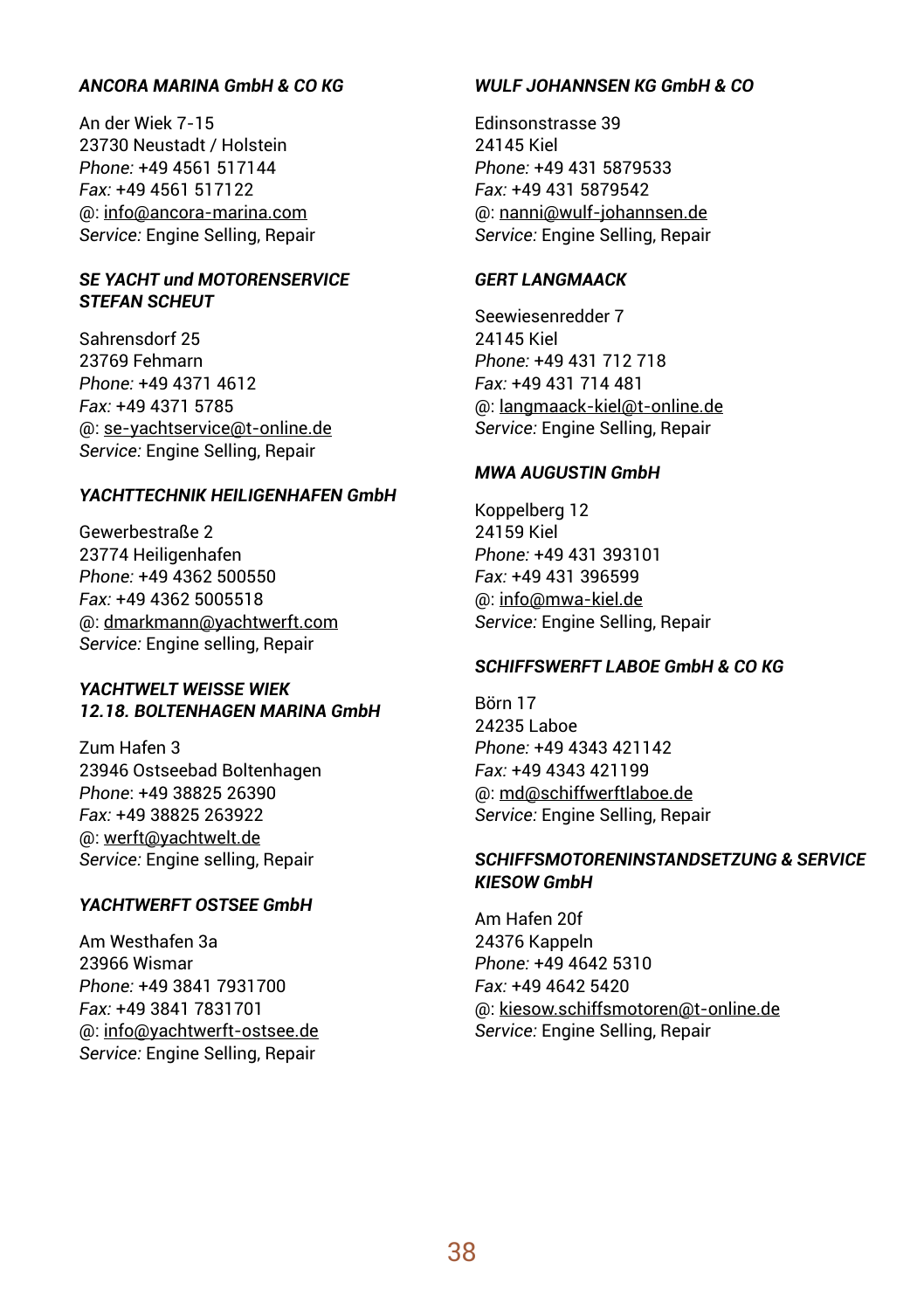## *MOTORENSERVICE VOGT INH. JENS VOGT*

An der Bundesstrasse 201 24376 Kappeln *Phone:* +49 4642 4617 *Fax:* +49 4642 5021 @: vogt.boote.motoren@t-online.de *Service:* Engine Selling, Repair

### *BOOTSMOTORENSERVICE PETER PAULS INH. DIETMAR PAULS E.K*

Am Yachthafen 24404 Maasholm *Phone:* +49 4642 5421 *Fax:* +49 4242 2270 @: info@peter-pauls.de *Service:* Engine Selling, Repair

## *BOOTSMOTOREN THIESEN*

Fördepromenade 8 24944 Flensburg *Phone:* +49 461 3186500 *Fax:* +49 461 3186501 @: Info@bootsmotoren-thiesen.de *Service:* Engine Selling, Repair

## *LUTH MOTORENBAU & KFZ-MEISTERBETRIEB INH. STEFAN SCHRÖDER EK*

Tornescher Weg 153 25436 Uetersen *Phone:* +49 4122 41066 *Fax:* +49 4122 713020 @: info@motorenbau.de *Service:* Engine Selling, Repair

### *YACHTMANAGEMENT FRANK LUND*

Badestrasse 98 25938 Wyk auf Förhr *Phone:* +49 176 4054 1620 @: Yachtmanagement-Lund@gmx.de *Service:* Engine Selling, Repair

## *DMV DIESELMOTOREN UND ANTRIEBSSYSTEME VERTRIEBSGESELLSCHAFT mbH*

Am Nordkreuz 36 26180 Rastede *Phone:* +49 4402 83595 *Fax:* +49 4402 83598 @ : dmv@dmv-bootsdiesel.de *Service:* Engine selling, Repair

## *GRIEGER BOOTE AXEL GRIEGER*

Kohlhof 4a 26316 Varel *Phone:* +49 4451 9611930 @ : info@grieger-boote.de *Service:* Engine selling, Repair

### *RAINER ANTONS*

Magellanstrasse 8 26389 Wilhelmshaven *Phone:* +49 4421 998261 / 160 8469000 *Fax:* +49 4421 998 263 @: antons.yatchservice@t-online.de *Service:* Engine Selling, Repair

## *YACHT-MOTOREN-TECHNIK HORST JANSSEN*

Ostpreussenstr. 1-3 26553 Dornum *Phone:* +49 4933 2211 *Fax:* +49 4933 1211 @: info@yacht-motoren-technik.de *Service:* Engine Selling, Repair

### *BOOTSWERFT BORSSUM GmbH CO. KG*

Am Borssumer Hafen 5 26725 Emden *Phone:* +49 4921 589090 *Fax:* +49 4921 5890929 @: info@bootswerft-borssum.de *Service:* Engine selling, Repair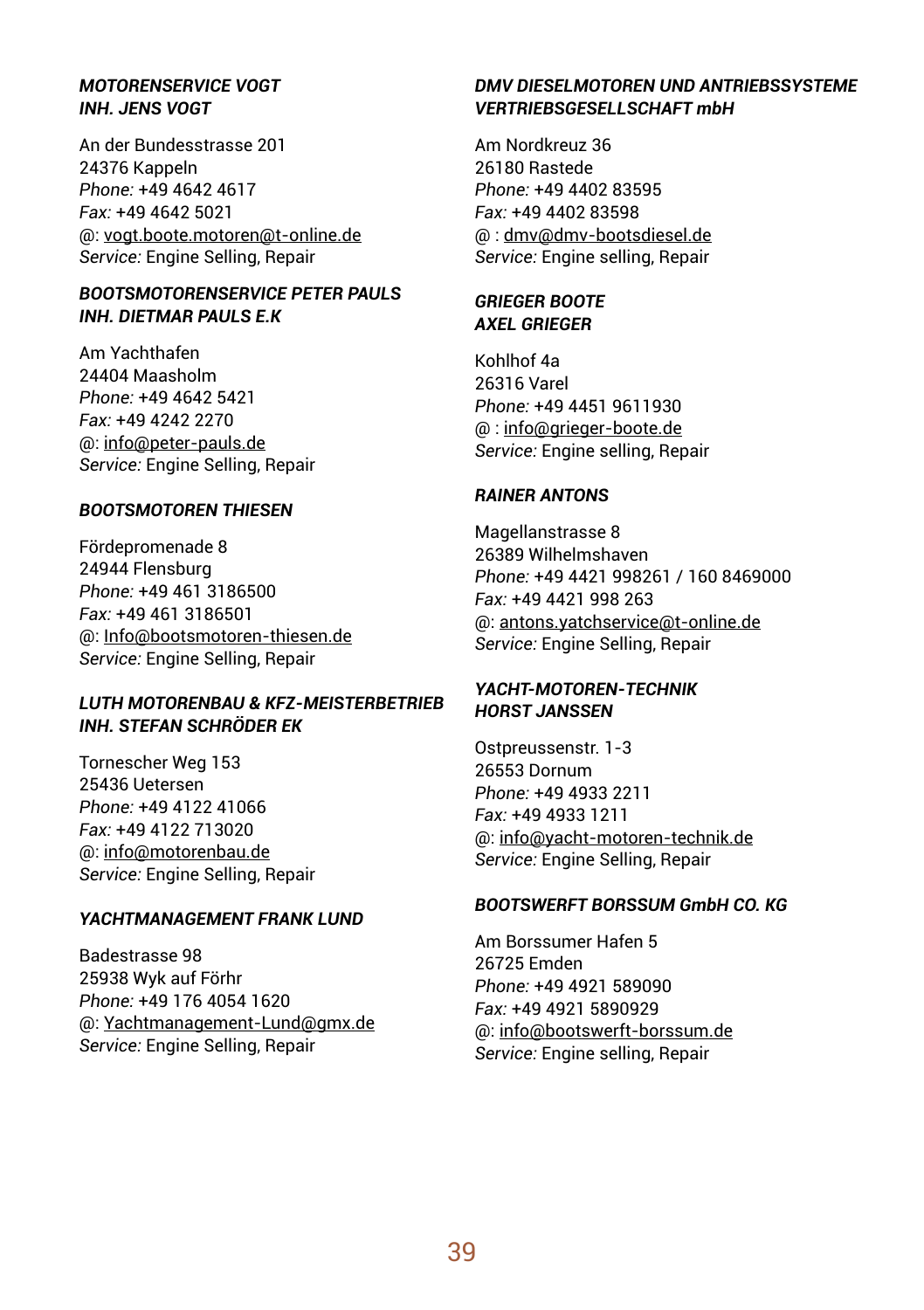## *HINZ MOTOREN GmbH*

Zur Seeschleuse 7 26871 Papenburg *Phone:* +49 4961 1760 *Fax:* +49 4961 3158 @: hinz-motoren@t-online.de *Service:* Engine Selling, Repair

### *BENGSCH MOTOREN INH. INGO KOSCHINSKI*

Dorfstrasse 14 27339 Riede *Phone:* +49 4294 673 *Fax:* +49 4294 795 416 @: info@bengsch-motoren.de *Service:* Engine Selling, Repair

### *BOOTS-und SCHIFFSWERFT CUXHAVEN GmbH*

Kapitän-Alexander-Str. 21 - 23 27472 Cuxhaven *Phone:* +49 4721 399000 *Fax:* +49 4721 3990099 @: info@marinakontor.de *Service:* Engine Selling, Repair

### *BOOTSWERFT HILLMER & CO INH. MARCO RYNGLER*

Am Seedeich 28 27572 Bremerhaven *Phone:* +49 471 727 96 *Fax:* +49 471 740 22 @: marco@ryngler.eu *Service:* Engine Selling, Repair

### *RUDOLPH´S YACHTSERVICE*

Im Ahlersheeden 3 27612 Loxstedt *Phone*: +49 4744 1271 @: yachtservice-rudolph@web.de *Service:* Engine selling, Repair

### *HAUMANN MOTORENSERVICE KG*

Zum Schlut 1A 28309 Bremen *Phone:* +49 421 3339026 *Fax*: +49 421 33390281 @: info@haumann-motoren-service.de *Service:* Engine Selling, Repair

## *VENATUS-BOATS GmbH*

Elpke 110 - 112 33605 Bielefeld *Phone:* +49 521 200061 *Fax:* +49 521 2080217 @: info@venatus-boats.de *Service:* Engine selling, Repair

### *MARINE- & INDUSTRIEMOTOREN MAGDEBURG GmbH*

Am Winterhafen 1 39114 Magdeburg *Phone:* +49 391 568390 @: info@yachthafen-magdeburg.de *Service:* Engine selling, Repair

## *AUASPORT HAYDER EL SHARIF*

Nevigeser Straße 77 42113 Wuppertal *Phone:* +49 202 760325 *Fax:* +49 202 762812 @: aqua-sport@web.de *Service:* Engine Selling, Repair

### *SCHRÖRS BOOTSMOTOREN-CENTER*

Am Schepersfeld 31 46485 Wesel *Phone:* +49 281 2063677 *Fax:* +49 281 2065251 @: info@schroers-marine.de *Service:* Engine selling, Repair

## *AUGUST STORM GmBH & CO. KG*

Am Nordhafen 36 47119 Duisburg *Phone:* +49 203 75949820 *Fax*: +49 203 75949866 @: oevermann@a-storm.com *Service:* Engine selling, Repair

### *FLL-MARINE GmBH*

Kieselstrasse 2 51371 Leverkusen-Hitfeld *Phone:* +49 2173 1097020 *Fax:* +49 2173 1097029 @: info@sportboote24.net *Service:* Engine selling, Repair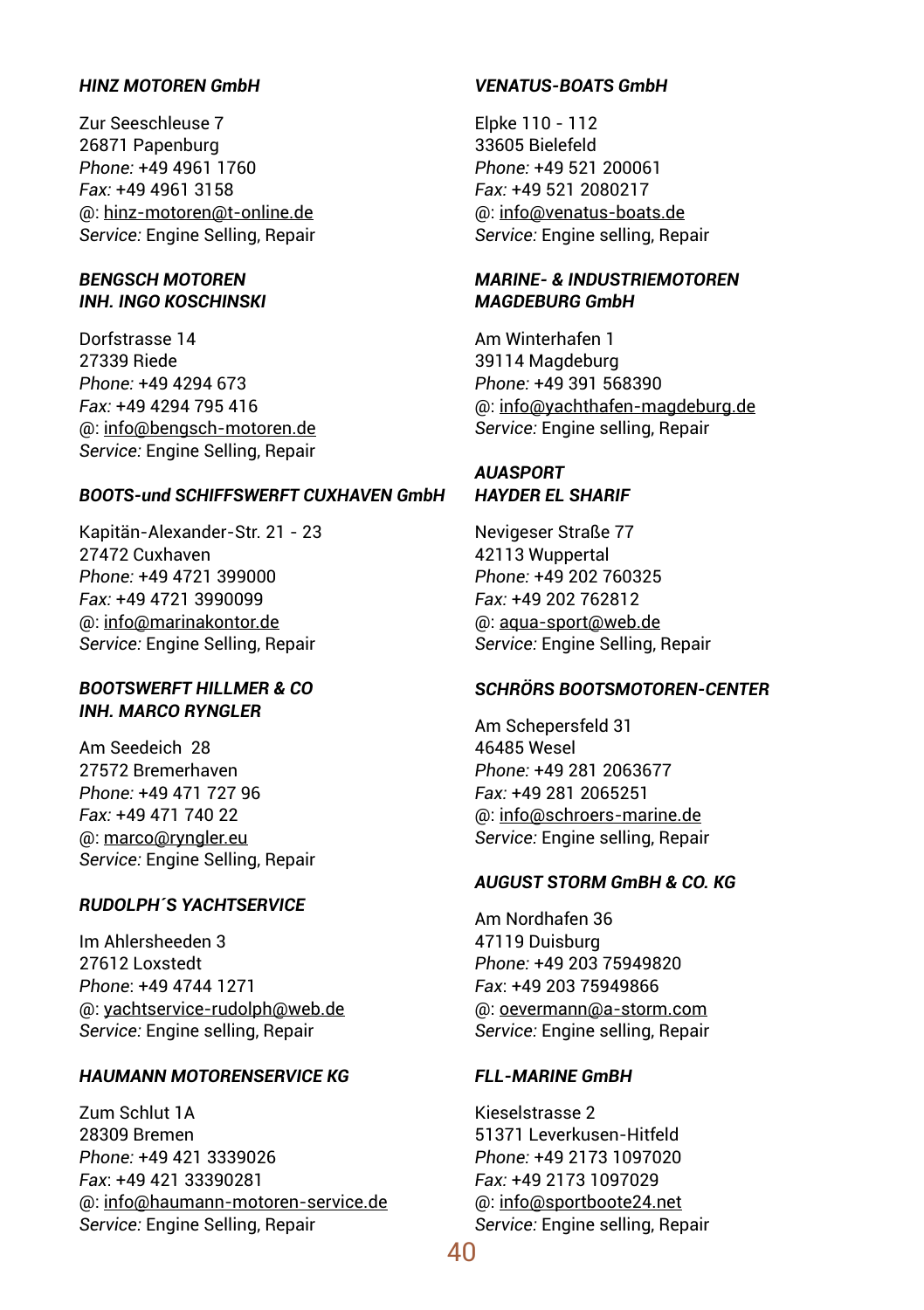## *DTS-HOLGER REFKE*

Sebastinusstrasse 52 52525 Heinsberg-Dremmen *Phone:* +49 160 94911144 @: DTSHolgerRefke@web.de *Service:* Engine Selling, Repair

## *WASSERSPORT- UND FREIZEITZENTRUM KREUSCH*

Am Yachthafen 54338 Schweich / Mosel *Phone:* +49 6502 91300 *Fax:* +49 6502 913050 @: boote@kreusch.de *Service:* Engine selling, Repair

## *HUGO HENER BOOTSMOTOREN SERVICE GmBH*

Am Winterhafen 86 55131 Mainz *Phone:* +49 6131 227605 *Fax:* +49 6131 227600 @: info@hafenhener.de *Service:* Engine selling, Repair

#### *MARINA WINNINGEN MOSEL GmBH*

Inselweg 3 56333 Winningen / Mosel *Phone:* +49 2606 2296 *Fax:* +49 2606 2883 @: ch.kuehn@marina-winningen.com *Service:* Engine selling, Repair

### *BOOTSBAU SPECK GmBH*

An der Tillylinde 3 60529 Frankfurt / Main *Phone:* +49 69 358156 *Fax:* +49 69 357660 @: zentrale@bootsbau-speck.de *Service:* Engine selling, Repair

### *DE CLEMENTE - SPORTBOOT-TECHNIK*

Am neuen Rheinhafen 14 67346 Speyer *Phone:* +49 6232 678668 *Fax:* +49 6232 678669 @: info@sportboot-technik.de *Service:* Engine selling, Repair

### *BOOT & SERVICE B. HEUKEROTH*

Schölikopfstrasse 73 73230 Kirchheim / Teck *Phone:* +49 7021 488 3170 *Fax:* +49 7021 488 3179 @: kontakt@bscenter.de *Service:* Engine Selling, Repair

#### *BOOTSSERVICE WINDROSE*

Im Gewerbegebiet 9 76359 Marxzell / Pfaffenrot *Phone:* +49 7248 934 / 175 164 6442 @: info@boot-ka.de *Service:* Engine Selling, Repair

### *YACHTTECHNIK EISLER UG*

Strandbadstrasse 21 78315 Radolfzell *Phone:* +49 7732 56956 *Fax:* +49 7732 57752 @: info@yachttechnik-eisler.de *Service:* Engine Selling, Repair

### *ALFRED ANGERER*

Am Reitbach 11 83209 Prien / Chiemsee *Phone:* +49 8051 4729 *Fax:* +49 8051 4738 @: Angerer-Prien@t-online.de *Service:* Engine Selling, Repair

## *YACHT- UND BOOTSWERFT MICHELSEN*

Am Seemoser Horn 16 88045 Friedrichshafen Phone: +49 7541 21886 *Fax:* +49 7541 34442 @: landolt@michelsen-werft.de *Service:* Engine selling, Repair

### *HL SCHIFFSTECHNIK GmBH*

Im Wassersportzentrum 9 88079 Kressbronn *Phone:* +49 7543 5588 *Fax:* +49 7543 5602 @: info@hl-schiffstechnik.de *Service:* Engine selling, Repair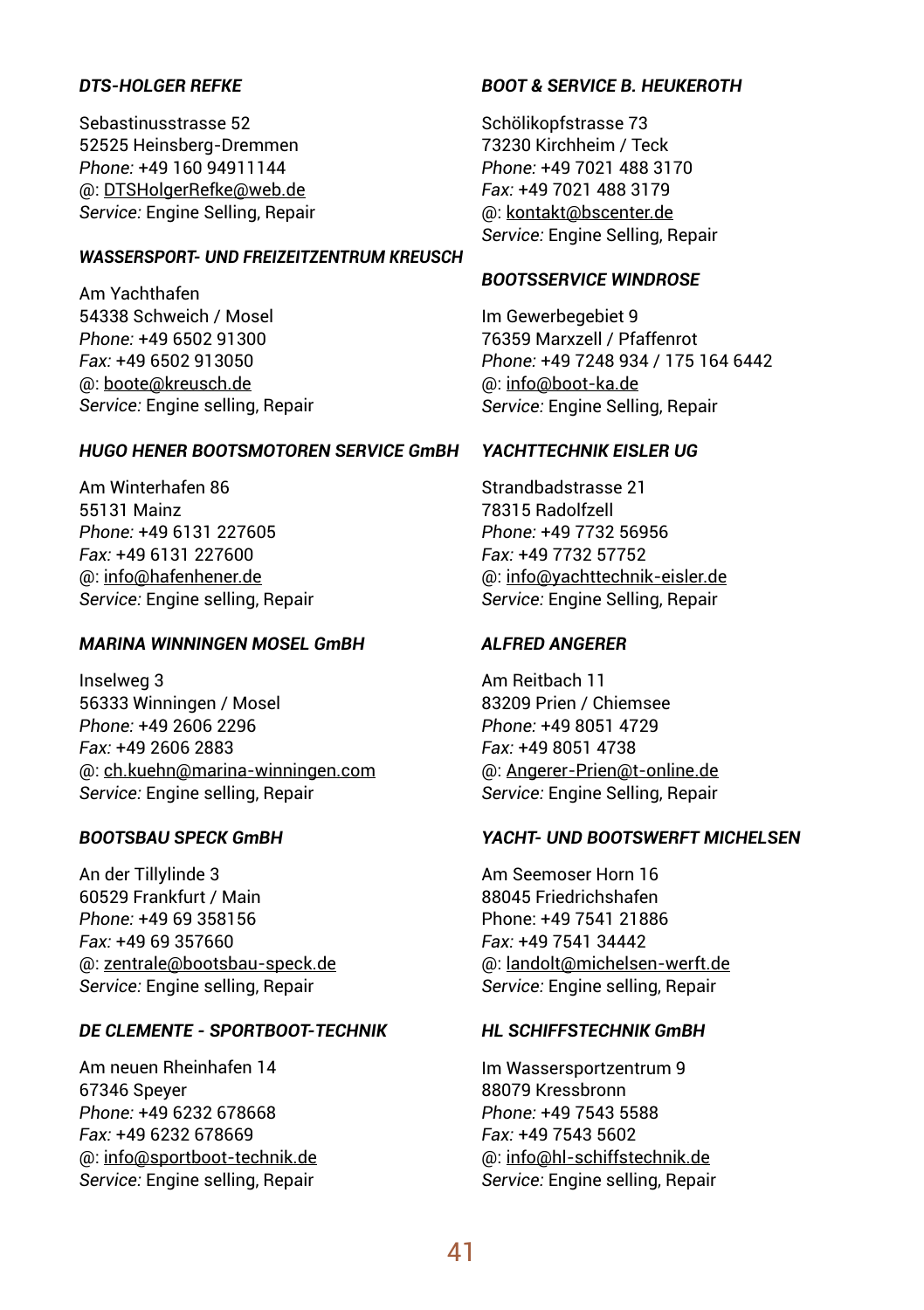## GIBRALTAR

## *JAMES MOLINARY Ltd*

Unit 4 North Mole Industrial Park n°55 GX11 1AA Gibraltar *Phone:* +350 56 000 121 @: jc@molinary.com *Website:* www.molinary.com *Service:* Engine Selling, Repair

## **GREECE**

# *MOTOCRAFT S.A.*

## **Official importer**

48, Alimou Str. 17455 - Alimos - Athens *Phone:* +30 210 988 82 88 *Fax*: +30 210 985 01 02 @: motocraft@motocraft.gr *Website:* www.motocraft.gr *Service:* Engine Seiling, Repair

### *AEGINA MARINE POWER*

Kavourpetra 18010 Aegina *Phone:* +30 22970 25601 *Fax:* +30 22970 27179 @: mpoweraigina@gmail.com *Service:* Engine Selling, Repair

## *ALEXOPOULOS GEORGE*

Stilidos 38 35100 Lamia *Phone:* +30 22310 52320 *Fax:* +30 22310 52320 @: g-alexop@otenet.gr *Service:* Engine Selling, Repair

### *APOSTOLOU EVAGGELOS*

Kountourioti 21 54250 Pilea Thessaloniki *Phone:* +30 2310 315958 *Fax:* +30 2310 315958 @: v.apostolou@yahoo.com *Service:* Engine Selling, Repair

## *AQUA PROFESSIONAL*

Thessalonikis 37 18346 Moschato *Phone*: +30 210 8983173 *Fax:* +30 210 8983154 @: aquapro1@otenet.gr *Service:* Engine Selling, Repair

### *AVDOULIS KONSTANTINOS*

Kranidi 21300 Argolida *Phone:* +30 27540 21094 *Fax:* +30 27540 23710 @: avdoulis@otenet.gr *Service:* Engine Selling, Repair

## *DAKOUROS DIONYSSIOS*

Ambelokipi 29100 Zakinthos *Phone:* +30 26950 42480 *Fax:* +30 26950 24973 @: dndakoyros@yahoo.com *Service:* Engine Selling, Repair

## *FIVAS KIRIAKOS*

Kapari Ermionis 21051 Argolida *Phone:* +30 27540 33501 *Fax:* +30 27540 31108 @: fivasmarine@gmail.com *Service:* Engine Selling, Repair

### *FRERIS ISDOROS*

Livadia Manna 84100 Siros *Phone:* +30 22810 82903 *Fax:* +30 22810 82903 @: sidefre@gmail.com *Service:* Engine Selling, Repair

### *KAPOTI IOANNA – PALEROS YACHT SERVICES*

Vonitsa 31100 Lefkada *Phone:* +30 26450 29117 *Fax:* +30 26450 23765 @: info@pys.gr *Service:* Engine Selling, Repair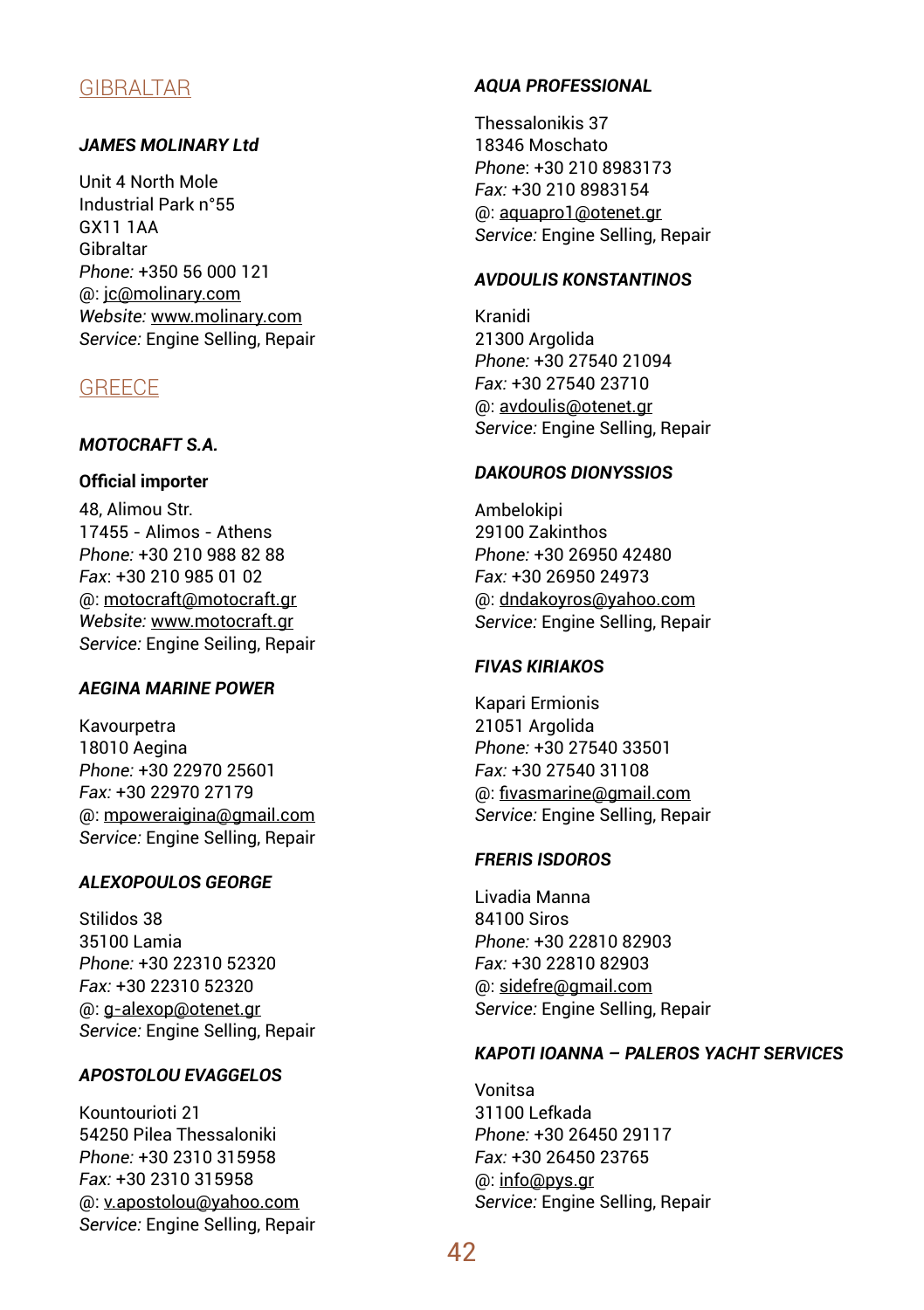## *KARAGIANNIDIS ISAAK*

Pirgos 84701 Santorini *Phone:* +30 22860 33801 *Fax:* +30 22860 33801 @: santorinimarine@gmail.com *Service:* Engine Selling, Repair

### *KARATZAS GEORGIOS*

Messaria 84500 Andros *Phone:* +30 22820 24070 *Fax:* +30 22820 24070 @: karatgeo@otenet.gr *Service:* Engine Selling, Repair

### *LOUPOS DIMITRIOS*

Perama 81106 Mitilini *Phone:* +30 22510 51530 *Fax:* +30 22510 51530 @: perama123@yahoo.gr *Service:* Engine Selling, Repair

## *MANESSIS GEORGE*

Ethnikis Antistaseos 8 49100 Corfu *Phone:* +30 26610 41780 *Fax:* +30 26610 41729 @: george@manessis.com *Service:* Engine Selling, Repair

### *MENTZINIS THOMAS*

Palia Ethniki Odos 83 26422 Patra *Phone:* +30 2610 990949 *Fax:* +30 2610 990949 @: gmeginis@gmail.com *Service:* Engine Selling, Repair

### *MOURESIOTIS VASILIOS*

Skiathos 37002 Skiathos *Phone:* +30 24270 24251 *Fax:* +30 24270 49287 @: info@skiathosboats.gr *Service:* Engine Selling, Repair

### *MPASIMAKOPOULOS IOANNIS*

Kilada Argoiidas 21300 Kranidi *Phone:* +30 27540 61409 @: bashipyard@yahoo.gr *Service:* Engine Selling, Repair

### *NASH DAVID*

Corfu 49100 Corfu *Phone:* +30 26610 46146 *Fax:* +30 26610 46146 @: davidnashl@ker.forthnet.gr *Service:* Engine Selling, Repair

## *NIKOLOUZOU CHRISTINA*

Eleftheriou Venizelou St. 49100 Corfu *Phone:* +30 26610 35182 *Fax*: +30 26610 27038 @: xnikolouzou@yahoo.gr *Service:* Engine Selling, Repair

### *PARIANOU BROS*

9km Rodou - Lindou 85100 Rhodes *Phone:* +30 22410.66201 *Fax:* +30 22410.66201 @: twinmarine.parianos@gmail.com *Service:* Engine Selling, Repair

### *PATMOS MARINE*

Stavros 2 85500 Patmos *Phone:* +30 22470 31903 *Fax:* +30 22470 32535 @: tarsanas@hol.gr *Service:* Engine Selling, Repair

### *PRIKAS DIMITRIS*

Athinon Ave 38446 Volos *Phone:* +30 24210 83830 *Fax:* +30 24210 91229 *Service:* Engine Selling, Repair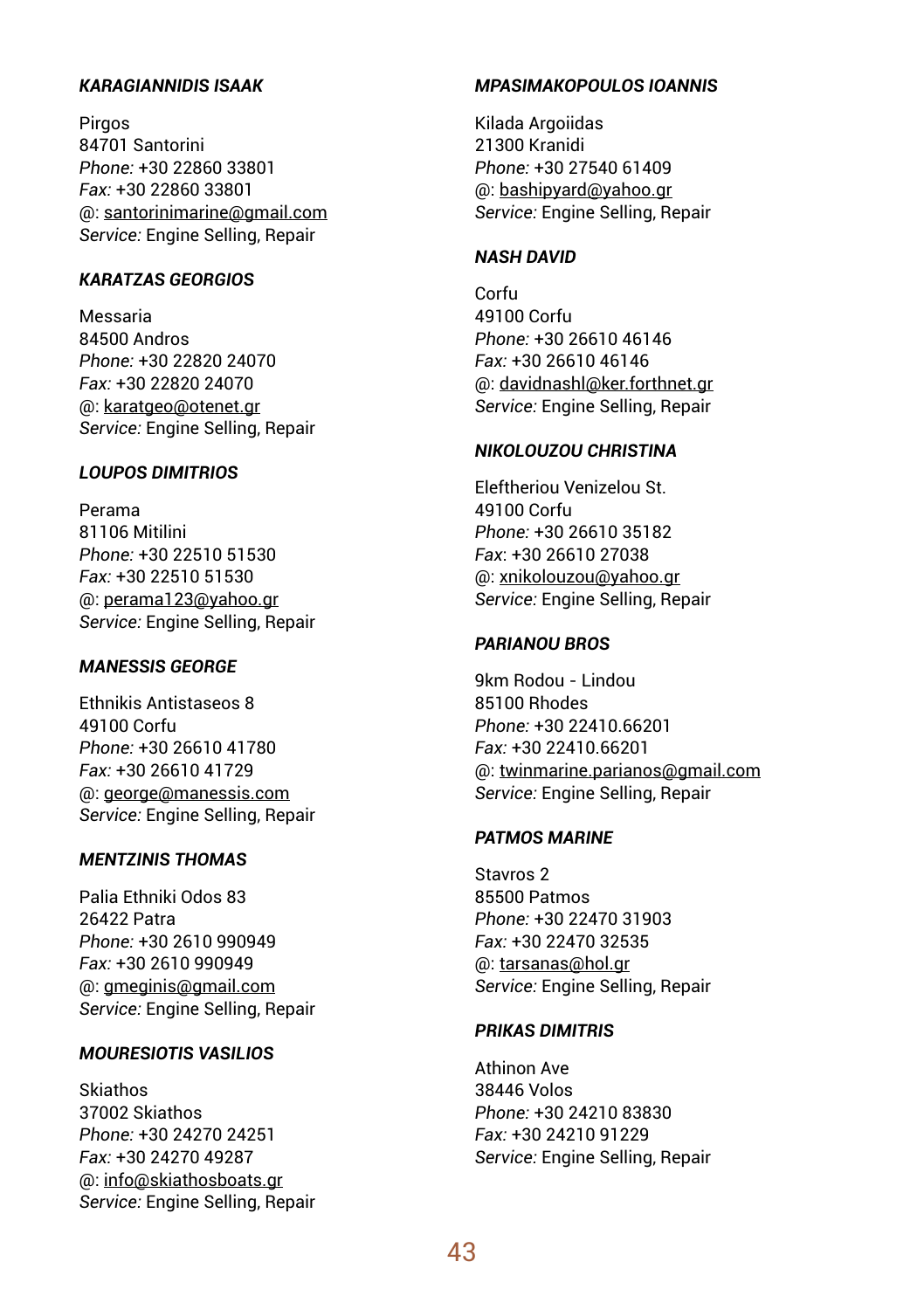## *SAPOUNTZAKIS DIMOSTHENIS*

Iraklio Port / Dock 6 71303 Iraklio Crete *Phone:* +30 2810 287112 *Fax:* +30 2810 287112 @: dimosapountzakis@gmail.com *Service:* Engine Selling, Repair

### *SILELIS PETROS*

Pagason 40 38333 Volos *Phone:* +30 24210 20670 *Fax:* +30 24210 39677 @: silelisboats@gmail.com *Service:* Engine Selling, Repair

### *SIVRIS DIMITRIOS*

Nea Artaki 34800 Halkida *Phone:* +30 22210 40447 *Fax:* +30 22210 45275 @: info@servicesivris.gr *Service:* Engine Selling, Repair

## *SPILIOTIS ANTONIOS*

Palaia Ethniki Odos Korinthou Patron 57 20400 Xylokastro *Phone:* +30 27430 23463 *Fax:* +30 27430 23463 @: xyl\_mar@otenet.gr *Service:* Engine Selling, Repair

### *STAR CRAFT MARINE*

239 Varis Koropiou Ave 19400 Koropi *Phone:* +30 210 9654600 *Fax:* +30 210 9654688 @: anvents@acci.gr *Service:* Engine Selling, Repair

### *STROGGYLOS FOTIOS*

Kalouta 48 82100 Chios *Phone:* +30 22710 22640 *Fax:* +30 22710 22640 *Service:* Engine Selling, Repair

## *TOP MOTO KOUNOS*

Apolonia 84600 Milos *Phone:* +30 22870 41402 *Fax:* +30 22870 28025 @: kounos1@otenet.gr *Service:* Engine Selling, Repair

### *TRITSAROLIS IOANNIS*

Vathi - 28300 lthaca *Phone:* +30 26740 32997 @: j\_tristsarolis@yahoo.gr *Service:* Engine Selling, Repair

### *TSIMIKLIS PETROS*

Terma Artemidos 24100 Kalamata *Phone:* +30 27210 24130 *Fax:* +30 27210 24130 @: info@blue-marine.gr *Service:* Engine Selling, Repair

## *TSOUKA ASIMINA*

Porto Lagos 67100 Xanthi *Phone:* 25410.96607 *Fax:* +30 25410 99000 @: info@tsoukasmarine.gr *Service:* Engine Selling, Repair

### *TSOUKLIDIS VALENTINOS*

Karaiskaki 39 16675 Glyfada *Phone:* +30 210 9613300 @: mercraft@gmail.com *Service:* Engine Selling, Repair

## *VOULGARAKIS ILIAS*

Grigoriou Lambraki 481 18757 Piraeus *Phone:* +30 210 4004994 *Fax:* +30 210 4325603 @: kentrothalassis@kentrothalassis.gr *Service:* Engine Selling, Repair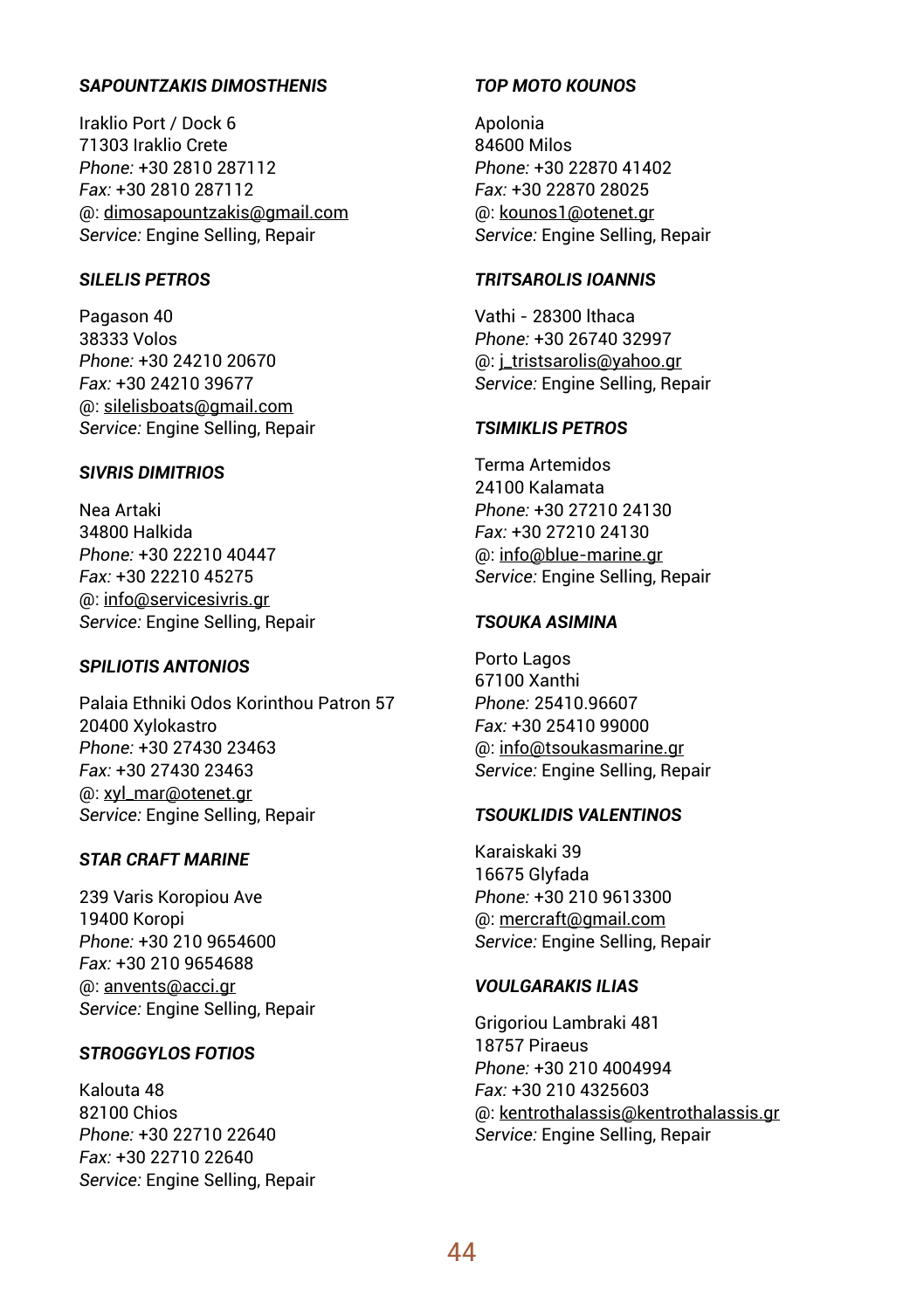## *MARINE DIESEL CENTER*

2.5km Koropiou Markopoulou 19400 - Koropi *Phone:* +30 210 6628549 *Fax:* +30 210.6628549 @: soumalas@mdc.com.gr *Service:* Engine Selling, Repair

## *KAKLIOS ELEFTHERIOS*

3km Tsairi – Airport 85100 – Rhodes *Phone:* +22410 09100 *Fax:* +22410 09100 @: info@klmarine.gr *Service:* Engine Selling, Repair

## *BAXEVANOS GEORGE*

5 Eleftherias Ave 63200 – Chalkidiki *Phone*: +23730 24621 *Fax:* +23730 24621 @: george\_mpax@hotmail.com *Service:* Engine Selling, Repair

### *KRONIS KONSTANTINOS*

Agios Rafael 84400 – Paros *Phone:* +22840 24970 *Fax:* +22840 24970 @: sharkmarineparos@gmail.com Service: Engine Selling, Repair

### *VAMVAKOURIS IOANNIS*

Kamnaki 84600 – Mykonos *Phone:* + 22890 24304 *Fax:* + 22890 27470 @: mykonosmarine@yahoo.gr *Service:* Engine Selling, Repair

# GUADELOUPE

### *MECANIQUE MARINE*

### **Official importer**

7 Porte de la Marina 97110 – Pointe à Pitre *Phone:* +590 90 70 51 / + 590 0690 288 933 @: contactmecaniquemarine@gmail.com *Service:* Engine Selling, Repair, MAN

## HONG KONG

### *MARINE SERVICE ASIA LIMITED*

### **Official importer**

Shx 1312, N° 9 Ap Lei Chau Praya Road Ap Lei Chau, Hong Kong *Phone:* +852 3596 2054 @: dmitry.makarov@marineserviceasia.com *Service:* Engine Selling, Repair

### *FRIENDSHIP YACHT AGENCY LTD*

### **Official importer**

313 Queens Road Central 19th Floor Unit A Hong Kong *Phone:* +852 90 299 048 @: bovenmarine@yahoo.com *Website:* www.marineserviceasia.com *Service:* Engine Selling, Repair

## HUNGARY

## *FLY YACHT KFT*

**Official importer** Meszaros I. u. 3 - 2131 - God *Phone:* +36 09 345 126 *Fax:* +36 09 345 126 @: fyacht@t-nnail.hu *Website:* www.nannidiesel.hu *Service:* Engine Selling, Repair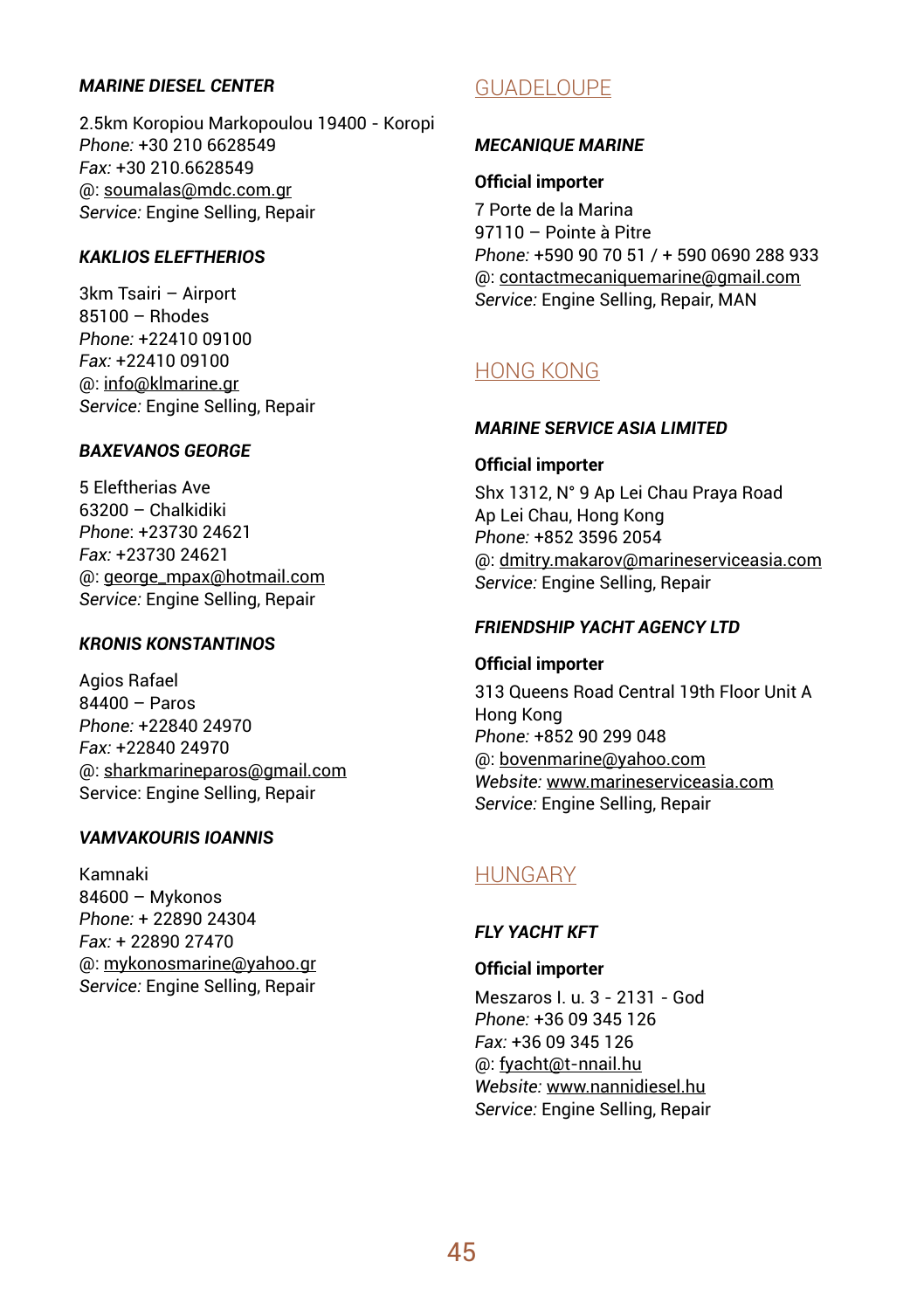## ICELAND

## *VELASALAN EHF*

### **Official importer**

Klettagardar 25 104 - Reykjavik *Phone:* +354 520 00 00 *Fax:* +354 580 53 01 @: sala@velasalan.is *Service:* Engine Selling, Repair

## INDIA

## *TURBO MOT INDIA PRIVATE LIMITED*

### **Official importer**

15, Sidco Industrial Estate Thirumazhisai 600 124 - Chennai *Phone:* 91422 260 06.338 *Fax:* +91.422.260.06.339 @: info@turbomotindia.com *Service:* Engine Selling, Repair

## INDONESIA

### *PT MANUNGGAL ABDI NUSANTARA*

### **Official importer**

Mandirat Building - 3rd Floor Jalan RP. Soeroso No 33, Kelurahan Gondangdia, Kecamatan Menteng Jakarta Pusat 10350 *Phone:* +62 21 390 8451 / 390 8452 @: ptman@cbn.net.id *Service:* Engine Selling, Repair

## *PT MARINE DIESEL BATAM*

Komplek Windsor Central, Block B - No. 10, Batam 29432 - Indonesia *Phone:* +62 778 450126 / 426860 / 426861 *Fax:* +62 778 450126 @: mdaafman@yahoo.com *Service:* Engine Selling, Repair

## IRAN

## *SAM RASTA MARINE*

## **Official importer**

1-Block 37-13th St-North Falamack-Eyvanak Blvd Shahrak GHODS **TEHERAN** *Phone:* +98 21 88080394 *Fax:* +98 21 88080394 @: info@samrastamarine.com *Service:* Engine Selling, Repair

# IRELAND (EIRE)

## *MARINE PARTS (IRE) LTD.*

Meelmane, Courtmacsherry Co Cork Ireland *Phone:* +353 238 840 170 @: chrisguy@eircom.net *Service:* Engine Selling, Repair

## *NOEL FILGATE ENGINEERING*

2 Dangan Park, Kimmage Road West Dublin 12, Ireland *Phone:* +353 1455 5392 *Fax:* +353 1455 5392 @: noelfilgatemarine@hotmail.com *Service:* Engine Selling, Repair

## ISRAEL

## *JEEP SEA CO*

### **Official importer**

11 Rabina Street 61653 - Tel Aviv *Phone:* +972 54 44 98 615 *Fax:* +972 36 43 82 44 @: sales@jeepsea.co.il *Service:* Engine Selling, Repair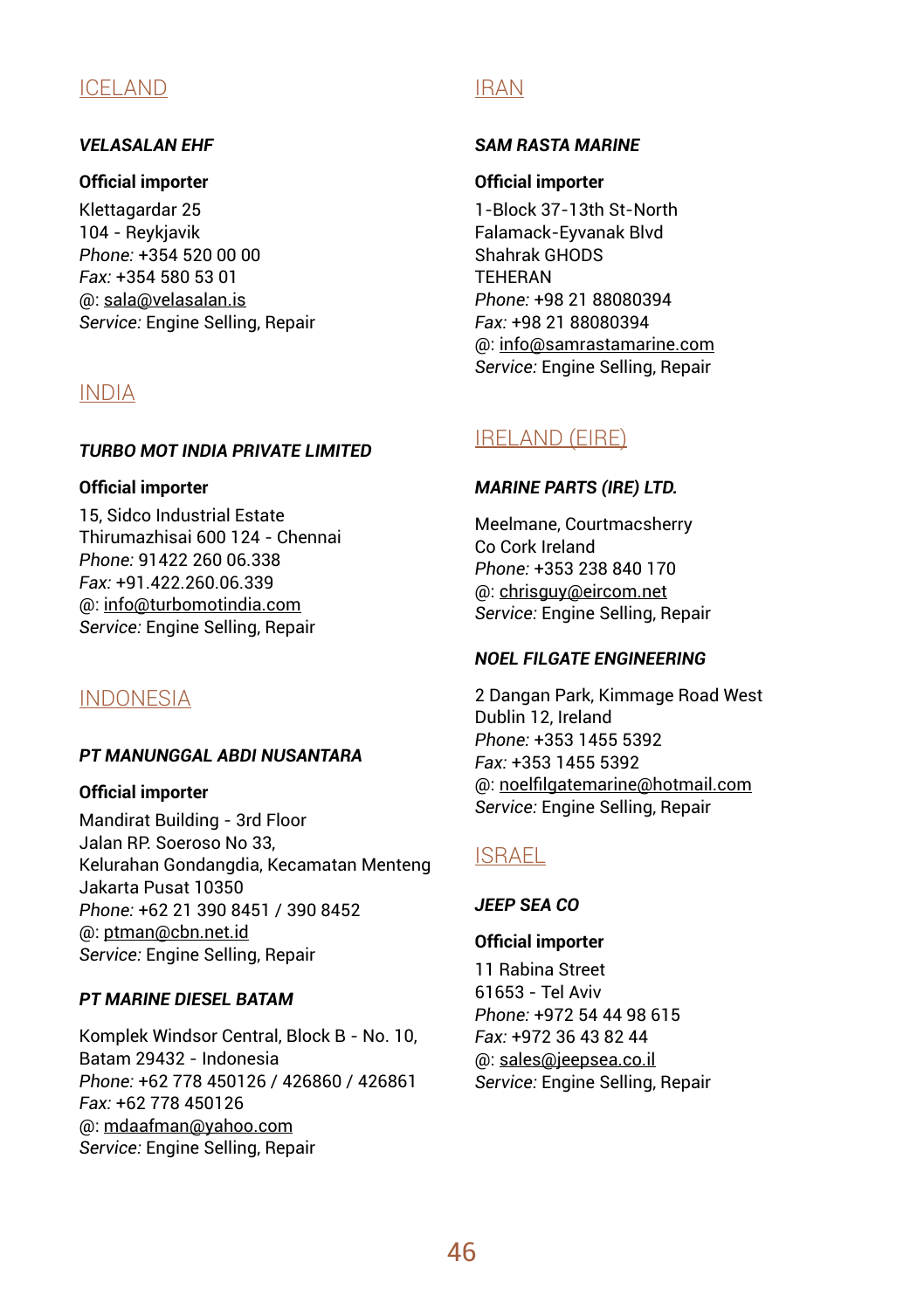# ITALY

## *RANIERI TONISSI SPA*

### **Official importer**

Via Porta Siberia - Calata Gadda 16128 Genova *Phone:* +39 010 71 15 83 *Fax:* +39 010 71 20 66 @: info@tonissi.com *Service:* Engine Selling, Repair

### *CALABRIA*

*MIVEME SRL – Dealer of RTI*

Strada Statale Appia km 195.400 - Vitulazio *Phone:* +39 335 843 31 22 @: bernardo.merola@miveme.it *Service:* Engine Selling, Repair *OFF.NAVAL MECCANICA DI PISANI*

Z.I. Porto Salvo 89811 - Vibo Valentia Marina (VV) *Phone:* +39 333 633 30 16 *Fax:* +39 0963 56 70 19 @: naval.meccanica@tiscali.it *Service:* Engine Selling, Repair

## *OFFICINA MECCANICA SCALI UMBERTO*

Contrada Aguglia Caulonia *Phone:* +39 347 518 48 56 @: uscali@tiscali.it *Service:* Engine Selling, Repair

### *CAMPANIA*

*MIVEME SRL – Dealer of RTI*

Strada Statale Appia km 195.400 - Vitulazio *Phone:* +39 335 843 31 22 @: bernardo.merola@miveme.it *Service:* Engine Selling, Repair

## *F.LLI PERAZZO GROUP S.R.L*

Loc.TA Hangar SNC- Zona Ind.LE 84067 - Policastro Bussentino (SA) *Phone:* +39 0974 98 46 61 - +39 348 79 13 880/881/882 *Fax:* +39 0974 60 00 42 @: info@perazzogroup.com *Website:* www.perazzogroup.com *Service:* Engine Selling, Repair

### *ALPI NAUTI DI PIERLUIGI GATTI*

Via San Domenico Savio, 2 84025 - Eboli (SA) *Phone:* +39 0828 21 07 29 / +39 393 240 28 51 *Fax:* +39 0828 21 07 29 @: alpinauti@live.it *Service:* Engine Selling, Repair

## *PISANI ANTONIO*

Via Svincolo Porto, 32 80077 - Ischia Porto (NA) *Phone:* +39 081 33 34 395 / +39 339 60 71 976 *Fax:* +39 081 33 34 395 @: officinantoniopisani@libero.it *Service:* Engine Selling, Repair

## *PIANO MOTORI*

Via Cavone 81 80063 – Piano Di Sorrento (NA) @: pianomotoriservice@virgilio.it *Service:* Engine Selling, Repair

### *OFFICINA PISANO FRANCESCO*

Via Campana 151 80078 – Pozzuoli (NA) @: meccanicamarinapisano@hotmail.it *Service:* Engine Selling, Repair

## *OFFICINA MARIO DI NAPOLI*

Via Stanislao Manna 66 Napoli *Phone:* + 39 3402 755 488 @: info@nauticadinapoli.it *Service:* Engine Selling, Repair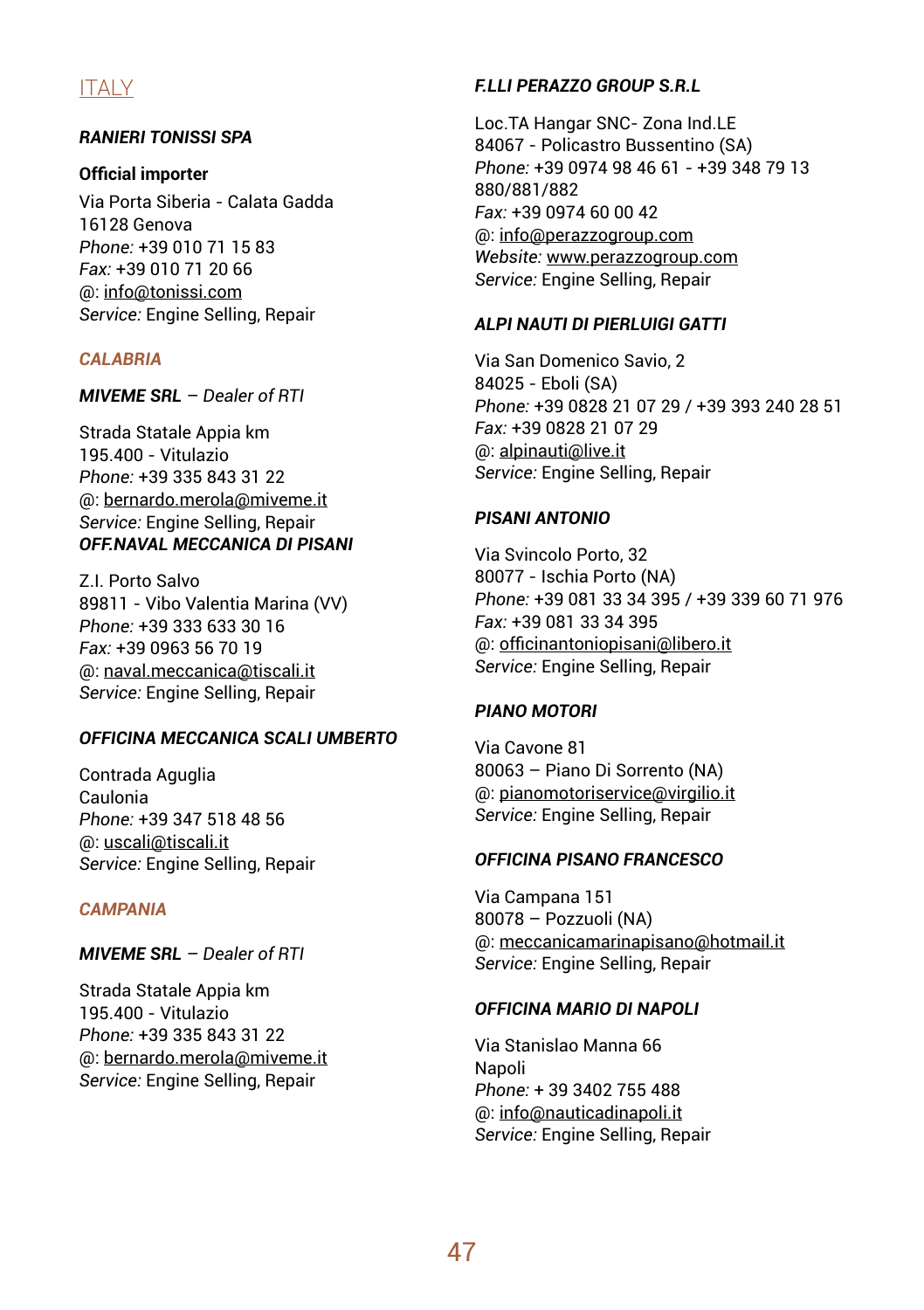## *NAUTICA STORE*

Via Porto 31 Salvatore Gambardella *Phone:* + 39 335 620 50 99 @: nautica.store@tiscali.it *Service:* Engine Selling, Repair

## *EMILIA ROMAGNA*

### *GHISELLINI GIUSEPPE*

Via Correggio 593 44041 - Casumaro (FE) *Phone:* +39 051 684 99 78 *Fax:* +39 051 684 68 52 @: info@officinaghisellini.it *Service:* Engine Selling, Repair

### *RICCI FEDERICO & C. S.A.S*

Via Toscanelli, 4 47042 - Cesenatico (PC) *Phone:* +39 0547 80 291 *Fax:* +39 0547 67 26 73 @: riccialberto@libero.it *Service:* Engine Selling, Repair

## *O.M.C. DI BATTISTINI G. & BOCCHINI A. S.N.C*

Via Montaletto, 137 47042 - Cesenatico (FG) *Phone:* +39 333 59 07 636 @: daniela.massari1@teletu.it *Service:* Engine Selling, Repair

### *EUROBEN MOTORI MARINI SRL*

Via della Burchiella 37 Ravena *Phone:* +39 335 717 37 77 @: info@euroben.it *Service:* Engine Selling, Repair

## *FRIULI VENEZIA GIULIA*

## *GALLINA EUGENIO S.A.S – Dealer of RTI*

Via Gorizia, 27 33037 - Pasian Di Prato (UD) *Phone:* +39 0432 69 535 *Fax:* +39 0432 69 99 25 @: gallinaeugeniosas@alice.it *Service:* Engine Selling, Repair

## *MOTOMARINE*

Via Boveto12 34132 Trieste (TS) *Phone:* +39 040 420 211 *Fax:* +39 040 36 40 88 @: shop2@motomarine.it *Service:* Engine Selling, Repair

### *MOTOR SERVICE NAUTICA*

Via E.Baciocchi 3 Trieste (TS) *Phone:* +39 347 242 29 35 @: motorservicenautica@libero.it *Service:* Engine Selling, Repair

### *LAZIO*

### *NAUTICA CERASOLI*

Via G. Leopardi, 36 04017 - S. Felice Circeo (LT) *Phone:* +39 0773 54 30 82 / +39 333 46 41 582 @: nautica-cerasoli@libero.it *Service:* Engine Selling, Repair

## *MOTORMARE S.R.L*

Riviera Zanardelli, 34B 00042 Anzio (RM) *Phone:* +39 06 98 34 10 28 *Fax:* +39 06 98 34 10 28 @: info@motormare.it *Service:* Engine Selling, Repair

## *EOS MARINE*

Via Ischia 5, Bg Sanh Donato Sabaudia *Phone:* +39 348 156 78 33 / +39 328 499 735 @: francesco.mila@emgsrl.it @: stefano.mila@emgsrl.it *Service:* Engine Selling, Repair

### *OFFICINA ANTONIO MITRANO*

Lungo Mare Caboto Giovanni 41 Gaeta *Phone:* +39 077 146 31 83 @: officinamitrano@emgsrl.it *Service:* Engine Selling, Repair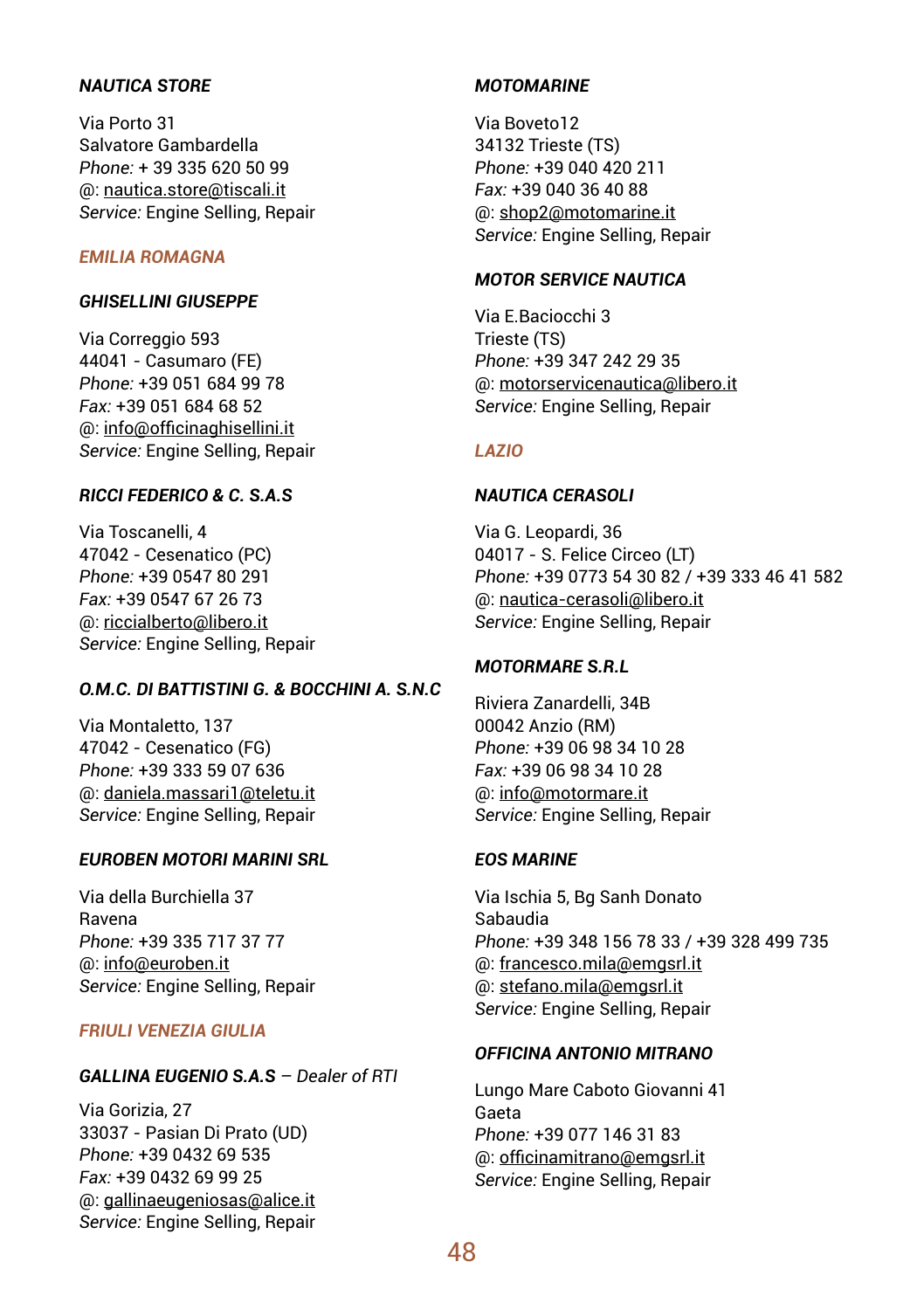## *NAUTICA SCIPIONE*

Piazza Mattei, 14 04023 - Formia (LT) Phone: 00 39 0771 24 970 Fax: 00 39 0771 24 970 @: nautica.scipione@gmail.com Service: Engine Selling, Repair

### *LIGURIA*

### *SEA SERVICE SRL*

Via Periane, 2 18018 Arma di Taggia (IM) Phone: +39 01 84 42 374 / +39 320 954 72 09 @: info@seaservices.it Website: www.seaservice.it Service: Engine Selling, Repair

### *BERTIROTTI FRANCO DI BOSCHI MARIA*

Via Banderali, 4/C 16121 - Genova (GE) *Phone:* +39 010 59 17 17 *Fax:* +39 010 59 17 17 @: bertirotti.franco@libero.it *Service:* Engine Selling, Repair

## *O.M.R. DI VILLAFRATE GIOVANNI*

Via Larga, Loc Ciriglione 19034 - Ortonovo (SP) *Phone:* +39 0187 66 13 02 / +39 336 25 53 63 *Fax:* +39 0187 66 13 02 @: info@omrvillafrate.com *Website:* www.omrvillafrate.com *Service:* Engine Selling, Repair

### *SER MOTOR DI IVAN SERRAVALLI*

Vie Dei Devoto 47 Int 4 16033 - Lavagna (GE) *Phone:* +39 347 43 10 728 *Fax:* +39 0185 30 31 65 @: ser.motor@email.it *Service:* Repair

## *MOTOR SERVICE DI SAPIA ANDREA*

Via S. Pietro, 38/E 16035 - Rapallo (GE) *Phone:* +39 0185 23 01 29 / +39 338 66 71 589 *Fax:* +39 0185 23 01 29 @: motorservicedisapia@gmail.com *Service:* Engine Selling, Repair

### *LIGUR MOTOR*

Via Milano 71 16126 - Genova (GE) *Phone:* +39 348 280 75 15 @: info@ligurmotor.it *Service:* Engine Selling, Repair

### *TMG SRL*

Calata Gadda 16128 - Genova (GE) *Phone:* +39 349 310 71 08 @: service@tonissi.com *Service:* Engine Selling, Repair

## *CRM OFFICINA NAUTICA*

Via Fontanella 25 Portovenere *Phone:* +39 348 156 91 23 @: info@crmnautica.com *Service:* Engine Selling, Repair

### *MS NAUTICA SERVICE*

Via Periane 2 Arma di Taggia *Phone:* +39 320 954 72 09 @: info@seaservices.it *Service:* Engine Selling, Repair

### *MARCHE*

### *NAUTICA LEVANTE DI CELLINI*

Via L. Da Vinci, 39 62012 - Civitanova Marche (AN) *Phone:* +39 0733 810 681 *Fax:* +39 0733 775 138 @: nautica.levante@tiscali.it *Service:* Engine Selling, Repair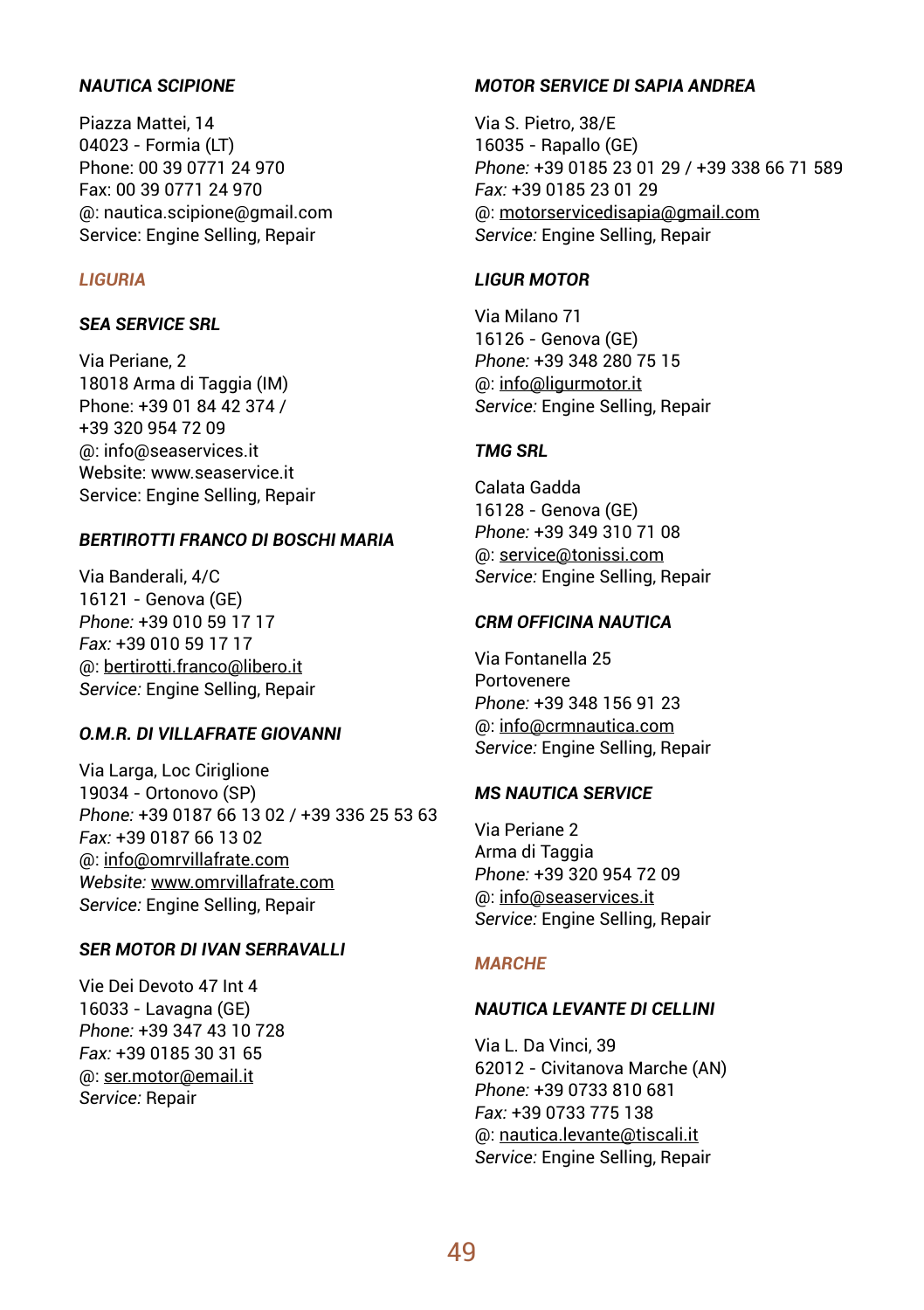## *RUGGERI MOTORI MARINI*

Strada della Bruciata 11 Cesano *Phone:* +39 348 271 49 01 @: ruggerimotorimarini@libero.it *Service:* Engine Selling, Repair

## *MECNA*

Lungomare Mediterraneo 10 Fano *Phone:* +39 349 270 01 08 @: giommigauro@virgilio.it *Service:* Engine Selling, Repair

### *VOLPINI S.N.C*

Strada Tra i Due Porti, 55/57 61121 - Pesaro (PU) *Phone:* +39 0721 25 661 *Fax:* +39 0721 40 02 35 @: info@volpini.net *Service:* Repair

## *PUGLIA*

## *LIMONGELLI*

Via R. Moretti, 2 (Zona Ind.) 72100 Brindisi (BR) *Phone:* +39 0831 52 15 51 Fax: +39 0831 52 18 29 @: porto@limongelli.it *Service:* Engine Selling, Repair

### *NAUTICA DDR*

SP 231 km 2 Modugno *Phone:* +39 080 535 28 63 @: giancarlodiomede@ddr.it *Service:* Engine Selling, Repair

## *NAUTICA GIGANTE*

Via C. Battisti, 470 74121 - Taranto (TA) *Phone:* +39 348 827 49 00 @: nauticagigante@tiscali.it *Service:* Engine Selling, Repair

## *NAVAL BALSAMO S.R.L*

Via Ciciriello, 1 72100 - Brindisi (BR) *Phone:* +39 0831 451 565 @: info@navalbalsamo.com *Service:* Repair

## *CANTIERE NAVALE DANESE*

Via Luigi Rizzo 8 72100 – Brindisi (BR) *Phone:* +39 083 141 26 36 @:acquisti.cantieredanese@gmail.com *Service:* Engine Selling, Repair

## *HOBBY NAUTICA DI TURCO IGNAZIO CARLO E FABRIZIO SNC*

ZI Zona Asi Lotto 231 Tricase (LE) *Phone:* +39 083 377 18 44 @:hobbynauticaturco@alice.it *Service:* Engine Selling, Repair

## *ZINGARELLI PASQUALE*

Via Pasolini 37 Lecce *Phone:* +39 347 262 49 94 *Service:* Engine Selling, Repair

## *PIRRO F.LLI GIUSEPPE A.*

Viale Europa 7/B Bari *Phone:* +39 335 629 77 48 @:luppirr@tin.it *Service:* Engine Selling, Repair

### *SARDEGNA*

### *L.P.G. MOTORI DI PIRAS C.*

Cala Gavetta 07024 - La Maddalena (OT) *Phone:* +39 0789 73 72 71 *Fax:* +39 0789 18 95 029 @: lpg.motori@tiscali.it *Service:* Engine Selling, Repair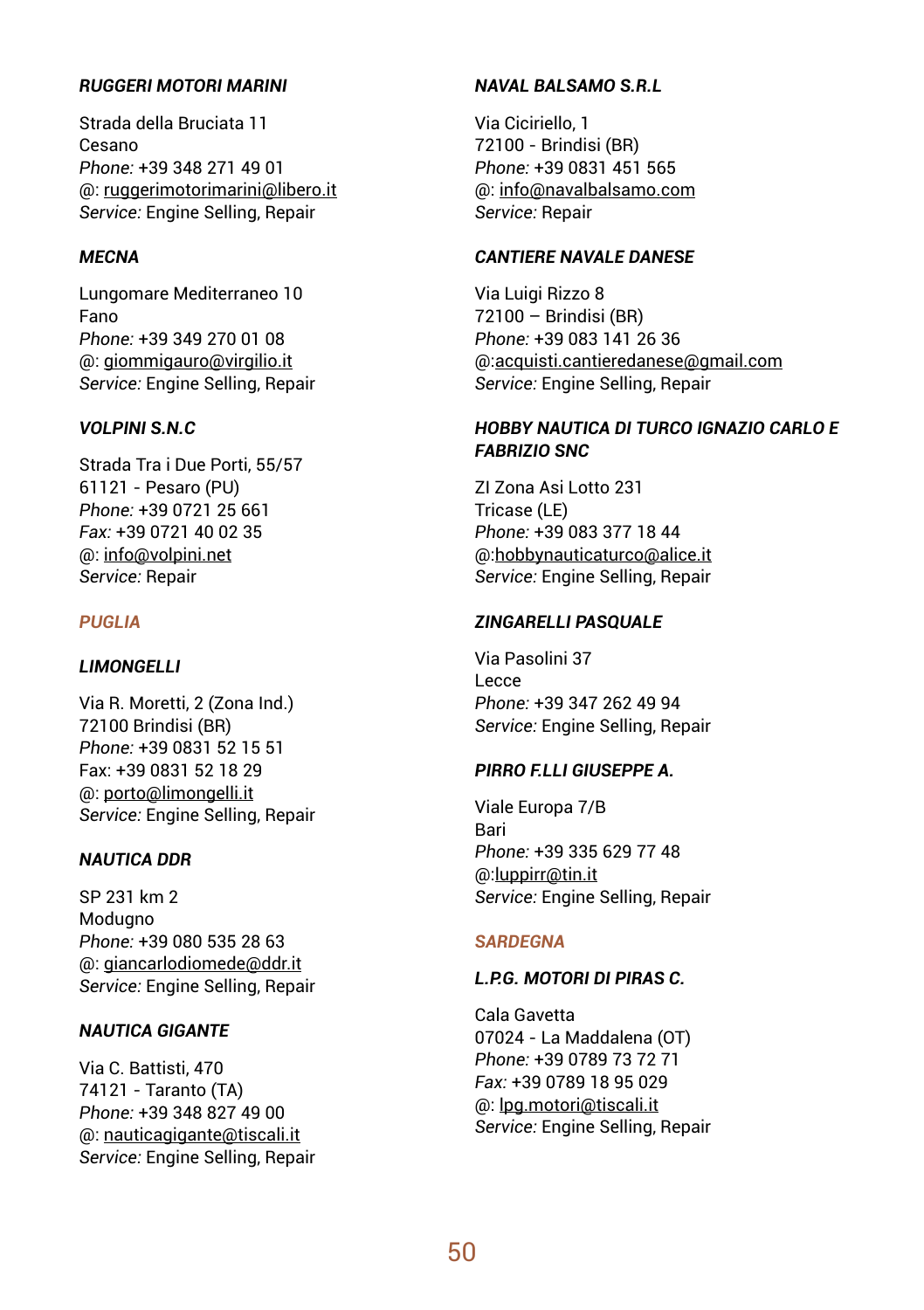## *M. D. F. NAUTICA DI FRAIA*

Via Mirone, 32/1 07026 - Olbia (OT) *Phone:* +39 368 382 48 02 *Fax:* +39 0789 62 12 30 @: mdfnautica@gmail.com *Website:* wwvv.mdfnautica.it *Service:* Engine Selling, Repair

### *RI.M.A.N. FORNITURE NAUTICHE*

Via Giudice Chiano, 57-59 09131 - Cagliari (CA) *Phone:* +39 070 42 655 *Fax:* +39 070 402 451 @: info.riman@tiscali.it *Service:* Engine Selling, Repair

### *RG MARINE S.R.L*

Darsena Interna Porto Commerciale 07046 - Porto Torres (SS) *Phone:* +39 079 50 46 027 - +39 380 31 43 045 *Fax:* +39 079 50 46 027 @: rgmarine@alice.it *Service:* Engine Selling, Repair

## *OFF.NA MOTORI MARINI DI G. SPISSU*

Via Raffaele Sanzio , 5  $7041 -$  Alghero (SR) *Phone:* +39 339 562 45 70 @: officina.spissu@gmail.com *Service:* Engine Selling, Repair

## *NAUTICA SERVICE SARDEGNA Srl*

Strada Provinciale 55 bis, km 2,7  $7041 -$  Alghero (SR) *Service:* Engine Selling, Repair

## *CANTIERE NAUTICO CAVALLIN*

Via Madagascar 25 Olbia *Phone:* +39 348 563 11 91 @: cantierenauticocavallin@hotmail.it *Service:* Engine Selling, Repair

### *OYS OGLIASTRA YACHT SERVICE*

Via Baccasara Tortoli *Phone:* +39 328 811 03 98 @: info@oys-yachts.com *Service:* Engine Selling, Repair

### *SICILIA*

## *TUTTO MARE – Dealer of RTI*

Viale Artale Alagona 105 Catania *Phone:* +39 3351818710 @: testanino@gmail.com *Service:* Engine Selling, Repair

## *ROYAL YACHT CENTER Srls*

Zona industriale Piana *Phone:* +39 3281220899 – +39 3387475427 @: royalyachtcenter@email.it *Service:* Engine Selling, Repair

## *AUTOFFICINA E NAUTICA*

c/da Cozzo Filomeno *Phone:* +39 0931992287 @: Cesare@damianomiano.it *Service:* Engine Selling, Repair

### *S.A.M.M. SRL*

Via Elorina 87 Siracusa *Phone:* +39 347 3329979 @: sammservice@interfree.it *Service:* Engine Selling, Repair

## *CANTIERE NAVALE – PORTO TURISTICO MARINA DI RAGUSA S.p.A.*

Via Livorno, 97 Marina di Ragusa *Phone:* +39 0932615876 @: cantiere@ptmr.it *Service:* Engine Selling, Repair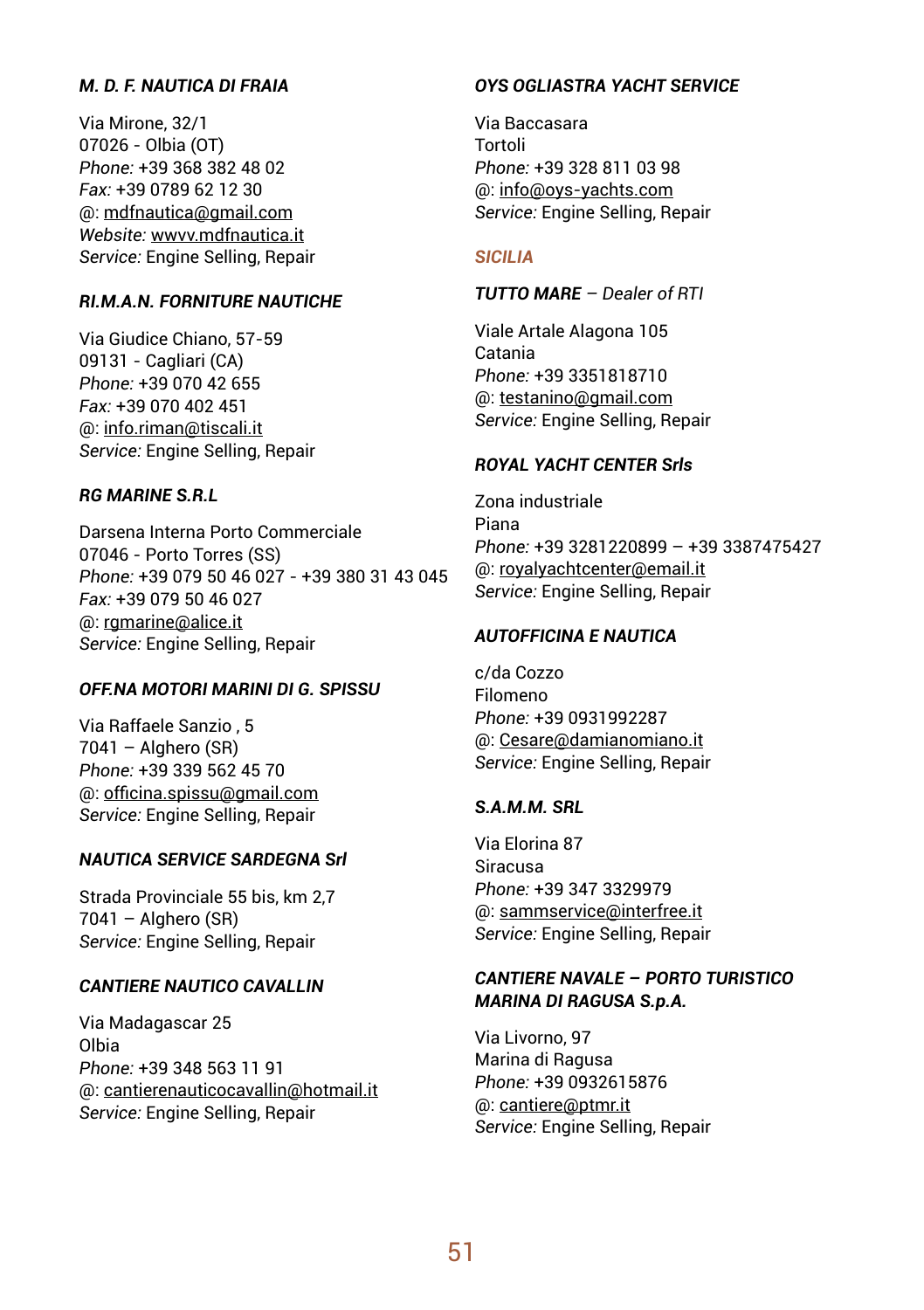## *SUD YACHTING SRLS*

Via L. Sciascia snc Comiso *Phone:* +39 093 27 21 586 *Service:* Engine Selling, Repair

## *PUNTESE SERVICE SRL F.LLI AMATO*

Via Trastevere 2 San Giovanni la Punta *Phone:* +39 095 37 89 603 @: punteseservicesrl@tiscali.it *Service:* Engine Selling, Repair

## *LA ROSA DOMENICO*

Via Depositi, 81 92010 - Lampedusa (AG) *Phone:* +39 0922 97 12 44 @: officinalarosa@alice.it *Website:* www.nauticafad.it *Service:* Engine Selling, Repair

## *D'ARPA MOTORI SRL*

Vie Michelangelo, 561 90145 - Palermo (PA) *Phone:* +39 091 20 16 62 *Fax:* +39 091 22 76 75 @: darpamotori@gmail.com *Service:* Engine Selling, Repair

### *COCO GAETANO SNC DI COCO MARIO*

Via Pietro Mascagni, 60 A/13 95131 - Catania (CT) *Phone:* +39 095 53 96 50 *Fax:* +39 095 53 96 50 @: cocodeutz@tiscali.it *Service:* Engine Selling, Repair

## *NAUTICA MANCUSO S.N.C*

Via Consolare Pompea, 1219 Pace 98167- Messina (ME) *Phone:* +39 090 39 73 215 / +39 380 28 27 680 @: nautica.mancuso@libero.it *Service:* Engine Selling, Repair

### *CATAMARINE*

Via Strada Prov.LE km 9.300 98005 - Quattropani Lipari (ME) *Phone:* +39 392 103 12 00 @: nautica.mancuso@libero.it *Service:* Engine Selling, Repair

### *TOSCANA*

### *NENCINI RETTIFICHE S.N.C – Dealer of RTI*

Via Dell'Artigianato, 14/16 57021 – Venturina (LI) *Phone:* +39 0565 85 53 66/61 73 *Fax:* +39 0565 85 56 38 @: info@nencinirettifiche.it *Website:* www.nencinimarine.com *Service:* Engine Selling, Repair

## *VITELLI S.R.L*

Via Del Campone, 72 58019 - Porto Santo Stefano (GR) *Phone:* +39 0564 81 44 36 / +39 0564 81 58 52 *Fax:* +39 0564 81 66 76 @: info@vitellisrl.it *Service:* Repair *Fax*: +39 0584 34 14 70 @: lenzoni.giulio@tiscali.it *Service:* Repair

### *PUNTO NAVE S.R.L*

Via Paolo Savi, 369 55049 - Viareggio (LU) *Phone:* +39 0584 38 46 99 - 39 74 88 *Fax:* +39 0584 38 46 99 @: puntonavesrl@fastwebnet.it *Service:* Repair

### *ALBANESI MOTORI*

Località Cala Galera 58018 - Porto Ercole (GR) *Phone:* +39 0564 83 23 98 - +39 348 330 06 87 *Fax:* +39 0564 83 73 92 @: albanesimotori@interfree.it *Service:* Repair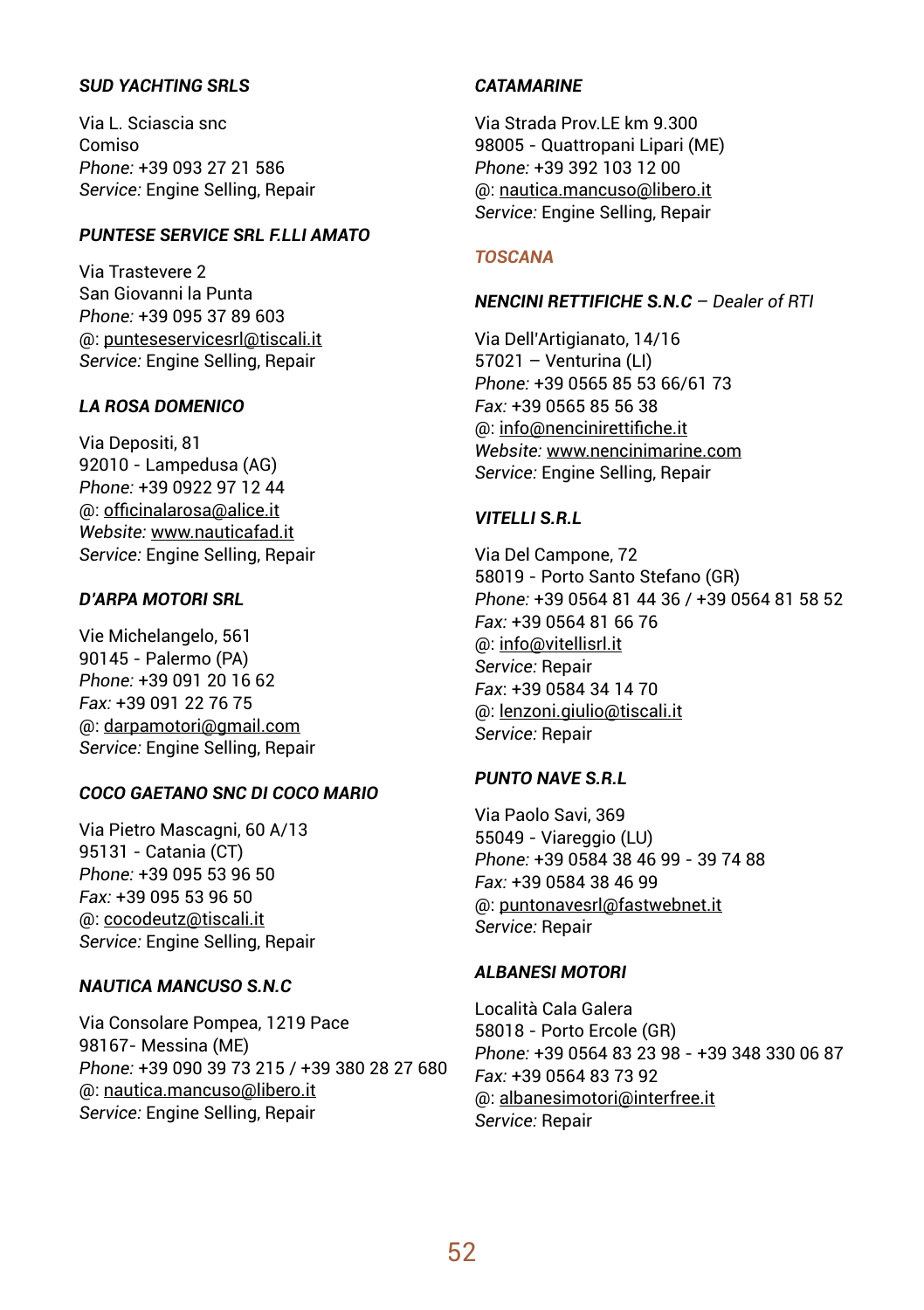### *OFFICINA BARDELLI LUIGI*

Porto Turistico 12, Grosseto Luigi Bardelli *Phone:* +39 3476362148 *Service:* Engine Selling, Repair

## *NAUTICA VADI*

Via Ognibene, 14, Talamone Palmiro Vadi *Phone:* +39 0564887127 @: nauticavadi@virgilio.it *Service:* Engine Selling, Repair

## *OFFICINA VESPASIANI*

Via del Campone, Porto Santo Stefano Aleandro Vespasiani *Phone:* +39 0564814775 *Service:* Engine Selling, Repair

## *OFFICINA NB*

Via Cestoni, 55, Livorno Nicola Baccigalupo *Phone:* +39 0586373852 *Service:* Engine Selling, Repair

### *LORMAT S.N.C*

Via dei Lecci 185, Viareggio Giulio Lenzoni *Phone:* +39 3407029340 @: giulio.lenzoni@gmail.com *Service:* Engine Selling, Repair

### *VENETO*

## *NAUTICA PORTO DI LEVANTE*

Via S. Felice, 552 30015 - Sottomarina (VE) Via Delle Valli, 1/B 45014 Porto Viro (RO) *Phone:* +39 0426 66 60 45 / +39 338 294 13 70 +39 339 321 50 46 @: nauticamenon@hotmail.it *Service:* Engine Selling, Repair

## *OFFICINA RIVOLLI*

2228 Dorsoduro 30123 Venezia (VR) *Service:* Repair

### **AUTOCAR LAGUNA srl** *– Dealer of RTI*

Via Torino, 131 Venezia *Phone:* +39 0415310222 @: info@autocarlaguna.eu *Service:* Engine Selling, Repair

## *EREDI RIGO DALLA VENEZIA SRL*

Sacca Serenella 30141 Murano - Venezia *Phone:* +39 0415274419 @: cantiere\_dona@hotmail.com *Service:* Engine Selling, Repair

## *MOTONAUTICA NORDIO*

Via Isola Saloni, 33C, Chioggia Pierluigi Nordio *Phone:* +39 3389103366 @: info@motonauticanordio.it *Service:* Engine Selling, Repair

## IVORY COAST

## *A.M.D.S*

## **Official importer**

Bd VGE – A côté Solibra Face Collège Moderne Autoroute 18 BP 1178 – Abidjan 18 *Phone:* +225 21 25 06 90 *Fax:* +225 21 35 90 45 @: pascalgrude.amds@yahoo.fr *Service:* Engine Selling, Repair, MAN\*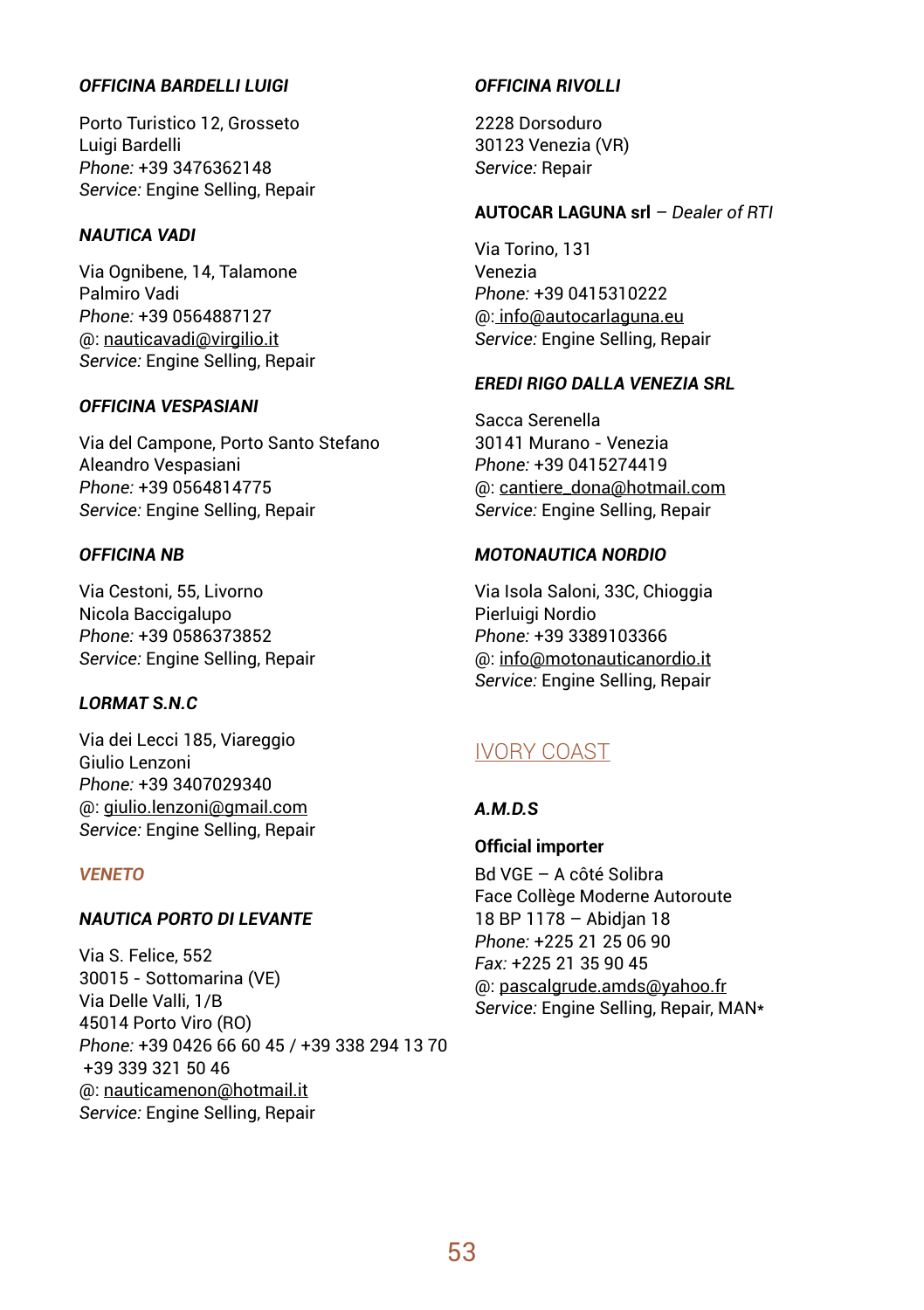## JAPAN

## *NAVITECHS, INC*

**Official importer** Omori Minami 5-3-4 Ohta-Ku 1430013 - Tokyo *Phone:* +81 3 5705 2750 *Fax:* +81 3 5705 2751 @: harry.k.suzuki@jcom.home.ne.jp *Service:* Engine Selling, Repair

## KOREA

## *DONO KANG M-TECH CO., LTD.*

74 Bongeunsa-ro 24-gil Gangnam-gu Seoul 06131 *Phone:* +82 2 5530181 *Fax:* +82 2 5530121 @: ymcha@dkmtech.com *Service:* Engine Selling, Repair

# LA REUNION

## *WATERLAND SERVICES*

**Official importer**

1 Rue Paul Berthier 97420 - Le Port *Phone:* +262 77 88 88 @: andrea.galuppi@hotmail.fr *Service:* Repair, MAN\*

## *B.P.P. LOCATIONS*

Darse De Plaisance La Mare 97438 - Sainte Marie *Phone:* +262 46 16 01 *Fax:* +262 46 16 01 *Service:* Engine Selling, Repair

## *RALPH NAUTIC SERVICE*

LOCAL 36- PORT DE PLAISANCE SAINT GILLES LES BAINS *Phone:* +262 42 07 21 *Phone:* 02 62 24 36 14 @: rns@orange.fr *Service:* Engine Selling, Repair

# LITUANIA

## *LAIVO SANDELIS LTD*

## **Official importer**

Pramones g. 8a 94102 - Klaipeda *Phone:* +370 46 416211 *Fax:* +370 46 416212 @: remontas@shipstore.lt *Service:* Engine Selling, Repair

# MADAGASCAR

## *POLYMA*

## **Official importer**

Route Digue Anosizato Est 101 Antananarivo *Phone:* +261 20 3 00 90 *Fax:* +261 20 229 23 @: polyma@malagasy.com *Service:* Engine Selling, Repair

# **MALAYSIA**

## *SEMANGAT LESTARI (M) SDN BHD.*

No. 39, Lst Floor, Jalan Kristal 3 - Taman Perindustrian Ringan Kristal 05150 - Alor Setar - Kedah Darul Aman *Phone:* +60 4 733 3319 *Fax:* +60 4 733 3375 @: admin@semangatlestari.com *Service:* Engine Selling, Repair

## *UNIVERSAL ENGINEERING WORKS*

Lot 2016 Jalan Semangat - Bintawa Industrial Estate 93450 - Kuching *Phone:* +60 082-330699 *Fax:* +60 082-330688 @: danywee@streamyx.com *Service:* Engine Selling, Repair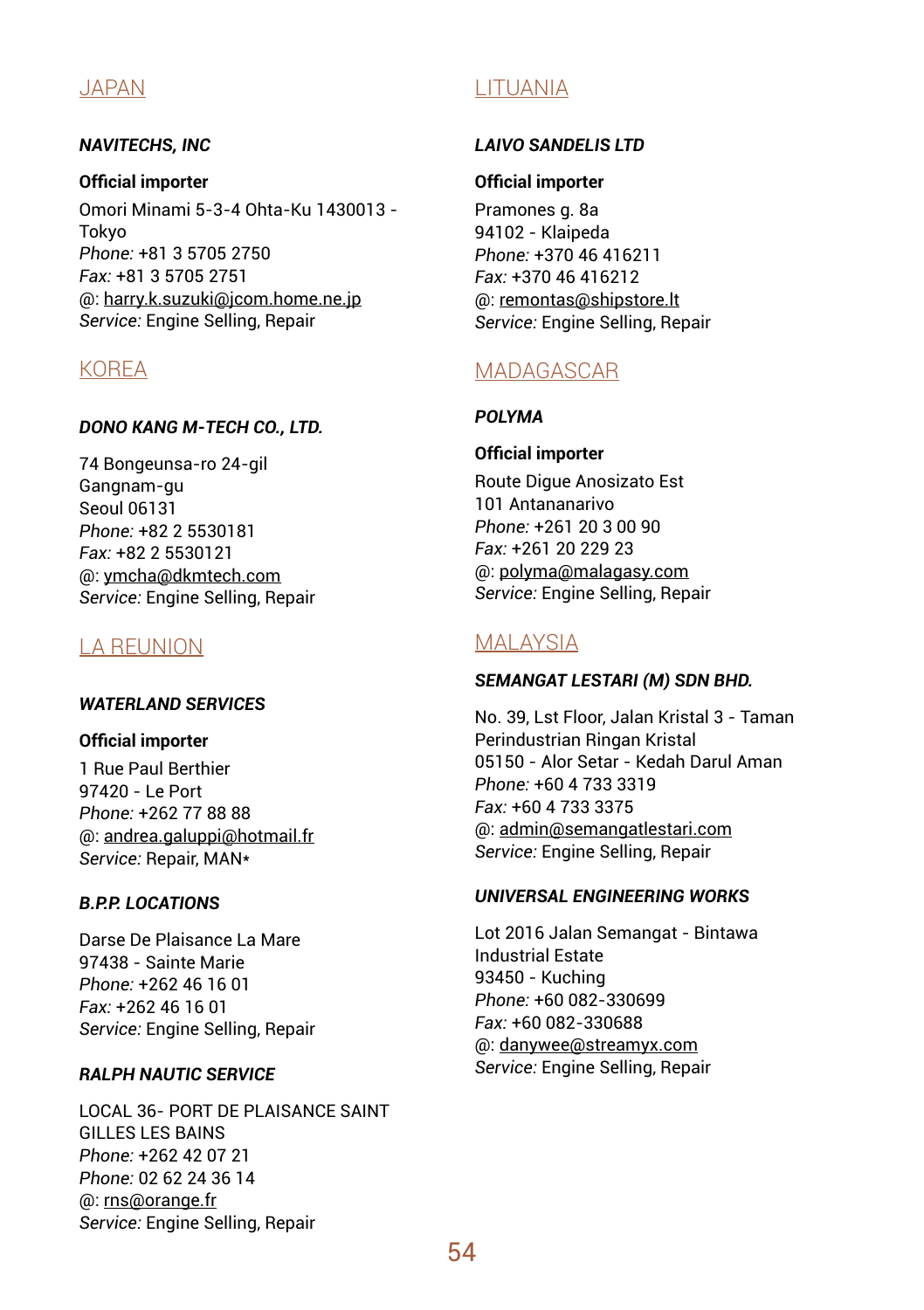## MALDIVES

## *V.A.M & CO. PTE. LTD*

### **Official importer**

1st Floor, Orchid Magu 20255 Male *Phone:* +960 334 70 55 *Fax:* +960 332 87 97 @: mail@vamco.com *Service:* Engine Selling

## MALTA

### *GAETANO CARUANA LTD.*

**Official importer**

G1 Buildings - Trio lx-Xghir c/w Mdina Road ZBG 05 - Zebbug *Phone:* +356.21.460.881 *Fax:* +356.21.465.824 @: gcl@gaecar.com *Service:* Engine Selling, Repair

# **MAROCCO**

*BERBOU GROUP*

**Official importer** Parcelle N°35, Ancien Port de Pêche 80000 - Agadir *Phone:* +212 528 843 864 *Fax:* +212 528 842 090 @: m.hssaini@berbougroup.com *Service:* Engine Selling, Repair, MAN

## **MARTINIOUF**

## *MAXIMARINE*

### **Official importer**

Baie Des Tourelles 97200 Fort De France *Phone:* +596 63 75 49 *Fax:* +596 63 84 62 @: max.gamarra@hotmail.fr *Service:* Engine Selling, Repair, MAN\*

## **MEXICO**

## *MARA MARLIN SA DE CV*

## **Official importer**

Av. J Lopez Portillo SM 84 M5 L6, Interior Puerto Local 14 Cancun QR CP 77520 Mexico *Phone:* +52 9982940137 @: jgarcia@maramarlin.com *Service:* Engine Selling, Repair

## NAMIBIA

## *PRAX ENGINEERING CC*

Office N° 28 1St Street East Syncrolift Area 9000 Walvis Bay City *Phone:* +264 64 205829 / +264 81 1557573 *Fax:* +264 64 206483 @: donpraxmangerengineering@yahoo.com *Service:* Engine Selling, Repair

# NETHERLANDS

## *NPS DIESEL B.V.*

## **Official importer**

De Hammen 1 5371 MK Ravenstein *Phone:* +31 486 201 600 @: info@npsdiesel.com *Website:* www.npsdiesel.com *Service:* Engine Selling, Repair

## *CLOUDS INTERNATIONAL B.V.*

le Industrieweg 6A 3411 MG LOPIK *Phone:* +31 348 551644 @: info@clouds.nl *Website:* www.clouds.nl *Service:* Engine Selling, Repair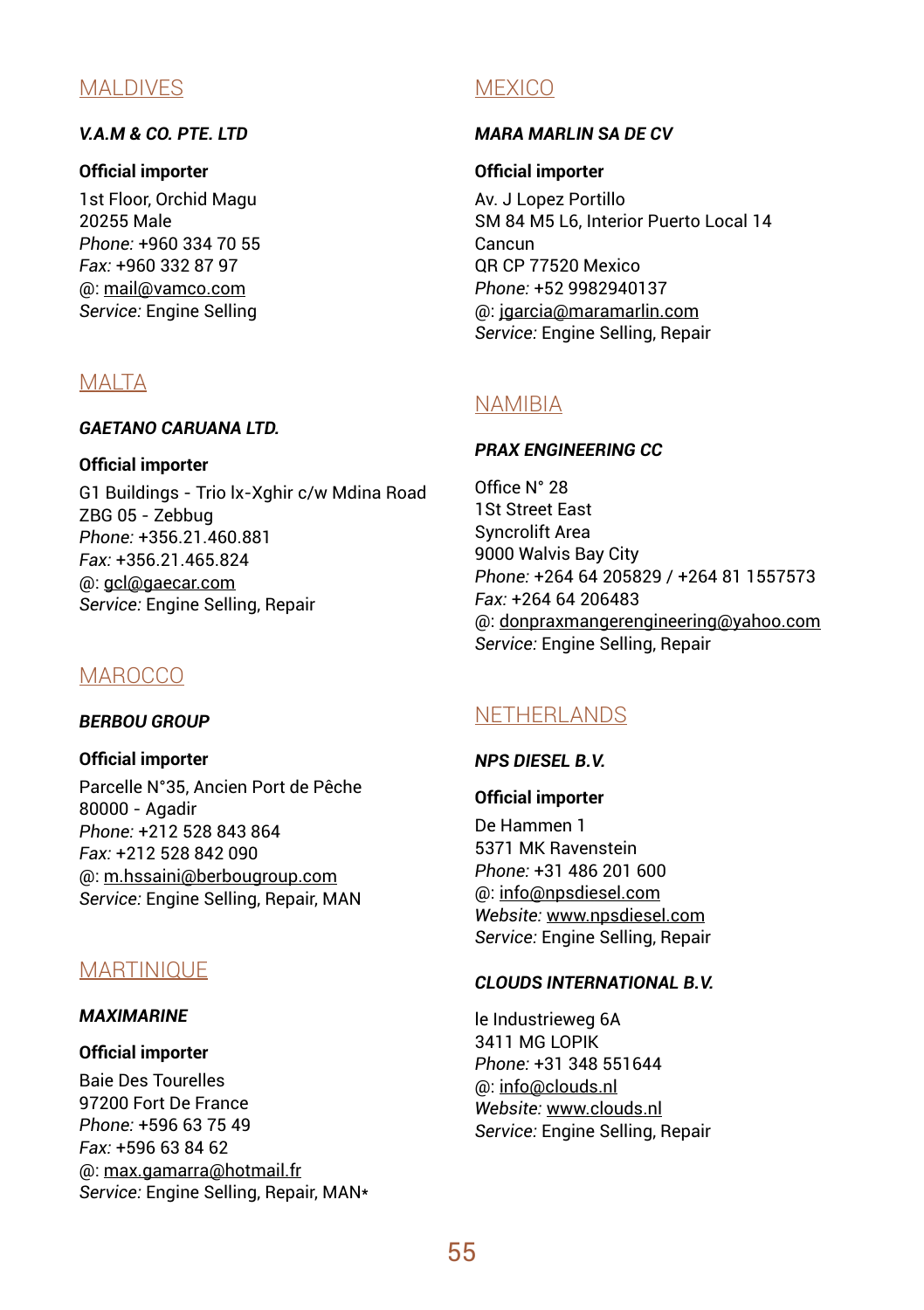## *COMBI NOORD B.V.*

De Seize 1 9001 XT GROU *Phone:* +31 566 620909 @: info@combinoord.nl *Website:* www.combinoord.nl *Service:* Engine Selling, Repair

### *DTM MARITIEM SER VICE B.V.*

Koningsweg 13A 8861 RN HARLINGEN *Phone:* +31 0 517 712040 @: info@dtm-maritiem.nl *Website:* www.dtmjachtservice.nl *Service:* Engine Selling, Repair

## *GEBR. DE JONG B. V.*

Industrieweg 4 8501 SN JOURE *Phone:* +31 513 412205 @: info@scheepsmotorengebroedersdejong.nl *Website:* www.scheepsmotorenebroedersdejong.nl *Service:* Engine Selling, Repair

### *POWERPORT B. V.*

Govert Van Wijnkade 3 3144 ED MAASSLUIS *Phone:* +31 10 5903939 @: info@power-port.nl *Website:* vvww.powerport.nl *Service:* Engine Selling, Repair

### *SCHEEPSMOTOREN EEUWE DE JONG B.V.*

Butlan 12 8621 DV HEEG Nederland *Phone:* +31 515 443543 @: info@scheepsmotoreneeuwedejong.nl *Website:* www.scheepsmotoreneeuwedejong.nl *Service:* Engine Selling, Repair

### *TECHNISCH BURO MIEDEMA B.V.*

De Munniksplaat 6 8754 HG MAKKUM *Phone:* +31 515 232511 @: info@tbmiedema.nl *Website:* www.tbmiedema.nl *Service:* Engine Selling, Repair

#### *NOORDHOLLANDSE — MOTORENREVISIE BV*

Zandzegge 16-20 1731 LP WINKEL *Phone:* +31 224 544 155 @: info@nhmr.nl *Website:* www.nhmr.nl *Service:* Engine Selling, Repair

## *DBR B.V.*

Lelystraat 53 3364 AH SLIEDRECHT *Phone:* +31 184 613 200 @: info@dbr-bv.nl *Website:* www.dbr-bv.nl *Service:* Engine Selling, Repair

## NEW CALEDONIA

### *NEPTUNE SARL*

**Official importer** 3bis Rue Carnot Baie De Numbo BP 2479 98846 - Noumea Cedex *Phone:* +687 28 01 95 / +687 71 11 00 @: neptune-mecanique@lagoon.nc *Website:* www.neptune-entretien.nc *Service:* Engine Selling, Repair

## *CHRISTOPHE MARINE SARL*

### **Official importer**

Baie Des Citrons PO Box: 18712 98857 - Noumea *Phone:* +687 746 052 @: christophemarine@lagoon.nc *Service:* Repair, MAN\*\*\*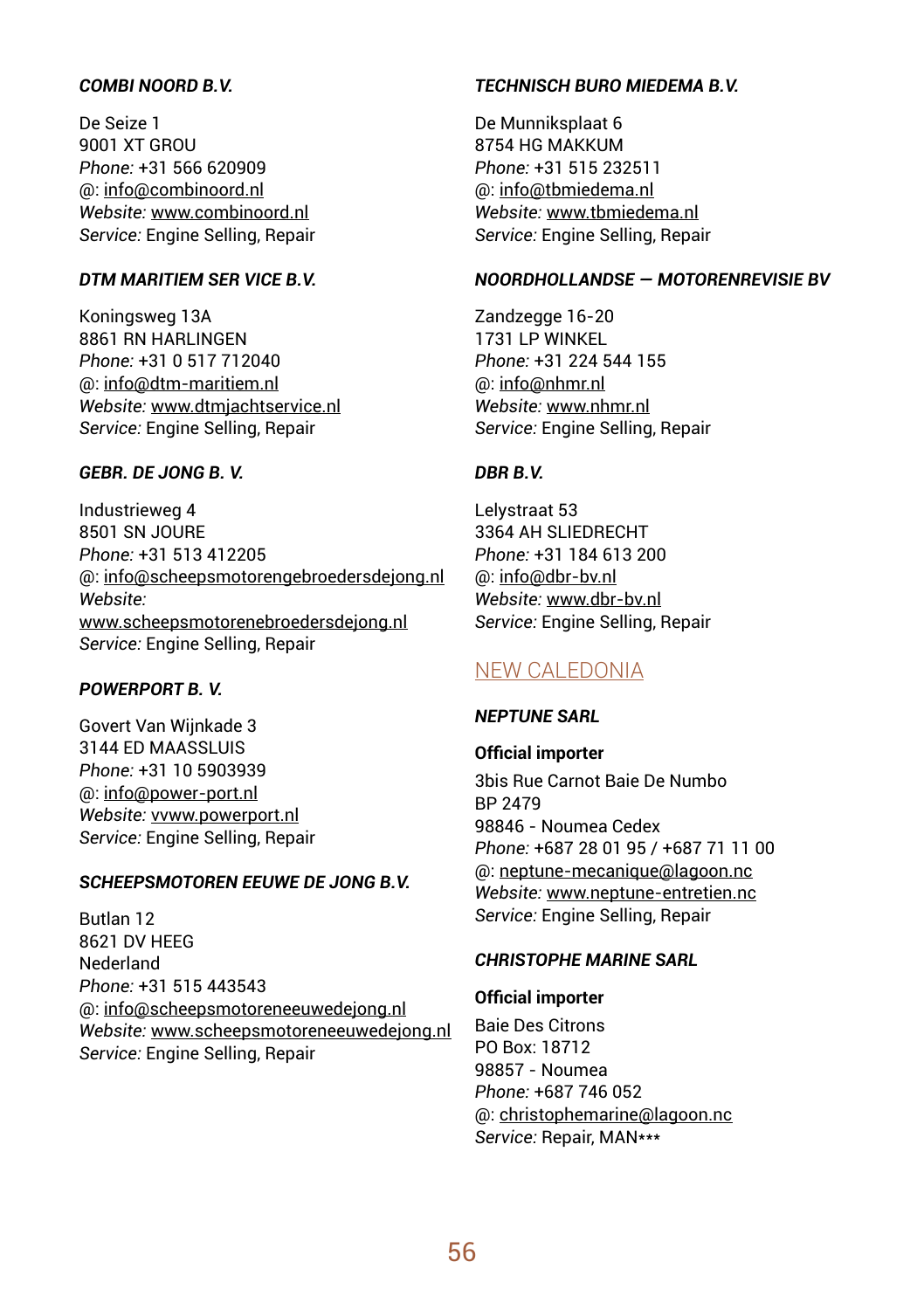## NEW ZEALAND

### *GENERAL MARINE SERVICES*

### **Official importer**

65 & 90 Gaunt Street, Westhaven PO Box: 90205 – 1010 Auckland *Phone:* +64 930 963 17 *Fax:* +64 930 968 97 @: roy@generalmarine.co.nz *Service:* Engine Selling, Repair

### *DIESEL WORKZ LTD*

25a Marsh Street **TAURANGA** *Phone:* 07. 571.2175 *Fax:* 07.571.2175 @: dieselworkz@wave.co.nz *Service:* Engine Selling, Repair

### *FRANKLINS OF WAIKAWA*

Marina Drive Waikawa Bay — PICTON 7251 *Phone:* 03. 573.8500 *Fax:* 03.573.8599 @: jock@franklin.co.nz *Website:* www.franklinboatyards.co.nz *Service:* Engine Selling, Repair

### *SEAPOWER LTD*

15 Baffin Street - Opua Marine Estate OPUA 0200 *Phone:* 09. 402.8820 *Fax:* 09.402.8821 @: sales@seapower.co.nz *Website*: www.seapower.co.nz *Service:* Engine Selling, Repair

## **NORWAY**

### *NOGVA MOTORFABBRIK*

### **Official importer**

Postboks 55 6280 – Sovik *Phone:* +47 70 20 84 00 *Fax*: +47 70 20 84 10 @: firrnapost@nogva.no *Website:* www.nogva.no *Service:* Engine Selling, Repair

### *AS NORPOWER BR. MALO.*

6508 Kristiansund *Phone:* +47 71566430 *Service:* Engine Selling, Repair

### *DJUPEVAG BATBYGGERI AS.*

5600 Norheimsund *Phone:* +47 56552470 *Service:* Engine Selling, Repair

### *ENGELSVIKEN SLIPP AS.*

1628 Engelsvik *Phone:* +47 69333165 *Service:* Engine Selling, Repair

### *HENNING HANSEN BAT & MOTORSERVICE*

3943 Porsgrunn *Phone:* +47 91376905 *Service:* Engine Selling, Repair

### *INNVAER PLAST AS*

5420 rubbestadneset *Phone:* +47 53425480 *Service:* Engine Selling, Repair

## *KARE HOLTHE & SONNER AS*

7970 Kolvereid *Phone:* +47 74389190 *Service:* Engine Selling, Repair

### *LARSTO BAT & MASKIN AS*

5454 Saebovik *Phone:* +47 53476154 *Service:* Engine Selling, Repair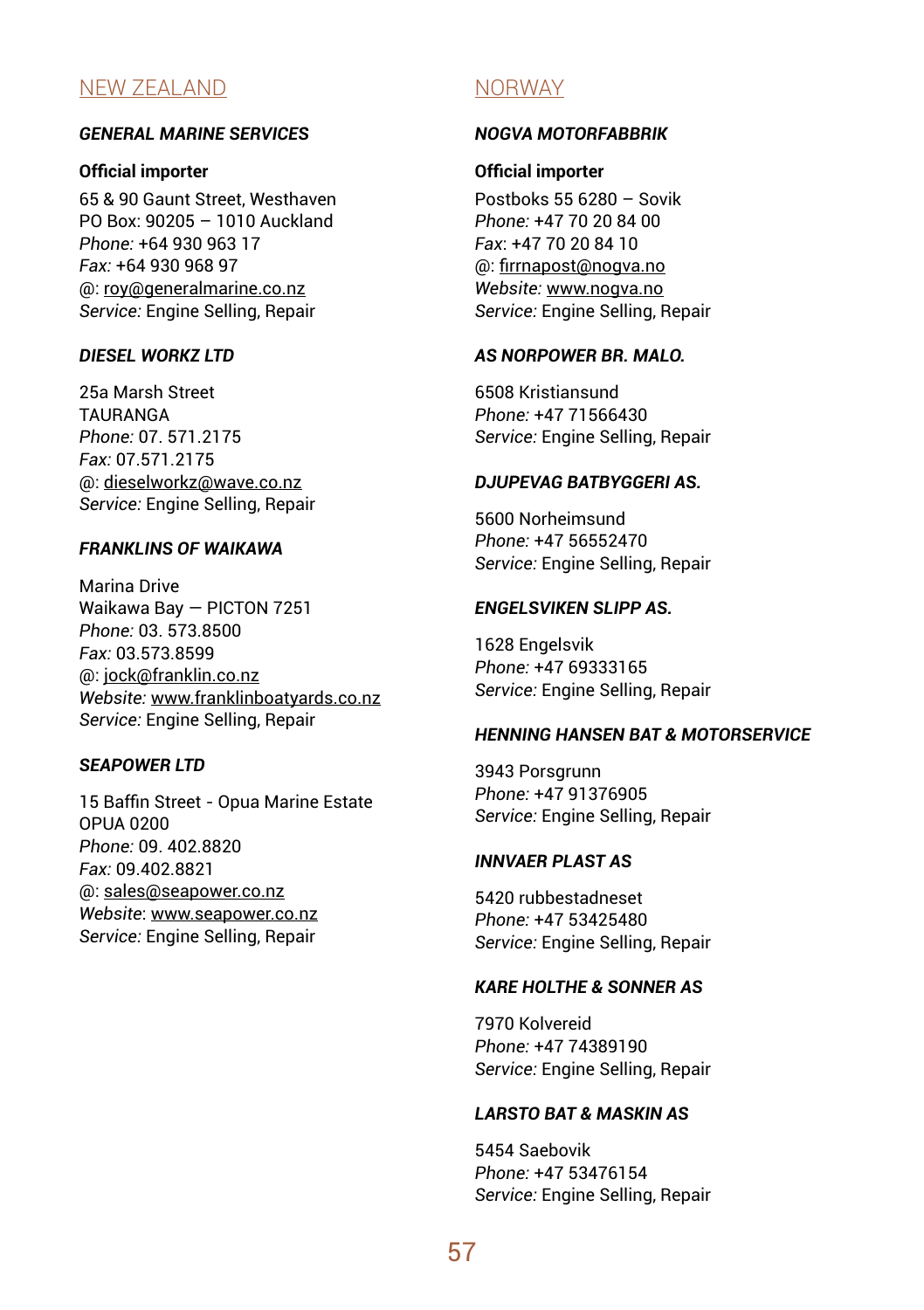## *MARITRONIC & KRISTIANSAND BATSERVICE AS*

4674 Kristiansand S *Phone:* +47 91368300 *Service:* Engine Selling, Repair

## *NOGVA SVOLVIER AS*

8300 Svolvaer *Phone:* +47 776066780 *Service:* Engine Selling, Repair

## *ORNES BATBYGGERI AS*

6870 Ornes *Phone:* +47 57683930 *Service:* Engine Selling, Repair

## *PROMEK AS.*

6570 Smola *Phone:* +47 71544444 *Service:* Engine Selling, Repair

### *SENTRUM DIESEL AS*

9018 Troms *Phone:* +47 77519850 *Service:* Engine Selling, Repair

### *SKOGSOY BAT AS*

4515 Mandal *Phone:* +47 95225588 *Service:* Engine Selling, Repair

### *SMA DAL MEKANISKE AS*

6094 Leinoy *Phone:* +47 770086690 *Service:* Engine Selling, Repair

## *TECHNO MARINE AS*

4014 Stavanger *Phone:* +47 51961010 *Service:* Engine Selling, Repair

## *YDSTEBO MARINE AS*

4180 Kvitsoy *Phone:* +47 51735030 *Service:* Engine Selling, Repair

## PANAMA

### *FIBRECON MARINE*

Urbanizacion Industrial la Merced- Ate Ex Calle 2- Calle 2  $Mz$  C IT4 - Lima *Phone:* +51 065 234221 @: James.langner@fibreconmarine.com.pe *Website:* www.fibreconmarine.com.pe *Service:* Engine Selling, Repair

### *MARA MARLIN SA DE CV*

Av. J Lopez Portillo SM 84 M5 L6, Interior Puerto Local 14 Cancun QR CP 77520 Mexico *Phone:* +52 9982940137 @: jgarcia@maramarlin.com *Service:* Engine Selling, Repair

## PERU

## *FIBRECON MARINE*

### **Official importer**

Urbanizacion Industrial la Merced- Ate Ex Calle 2- Calle 2  $Mz$  C IT4 - Lima *Phone:* +51 065 234221 @: James.langner@fibreconmarine.com.pe *Website:* www.fibreconmarine.com.pe *Service:* Engine Selling, Repair

# PHILIPPINES

### *HEXAGON*

### **Official importer**

SGS Foundation Building 1335 G.Araneta Avenue QC 1100 METRO MANILLA *Phone:* +63 9 174 724 588 @: af.cruz@hexagon.com.ph *Service:* Engine Selling, Repair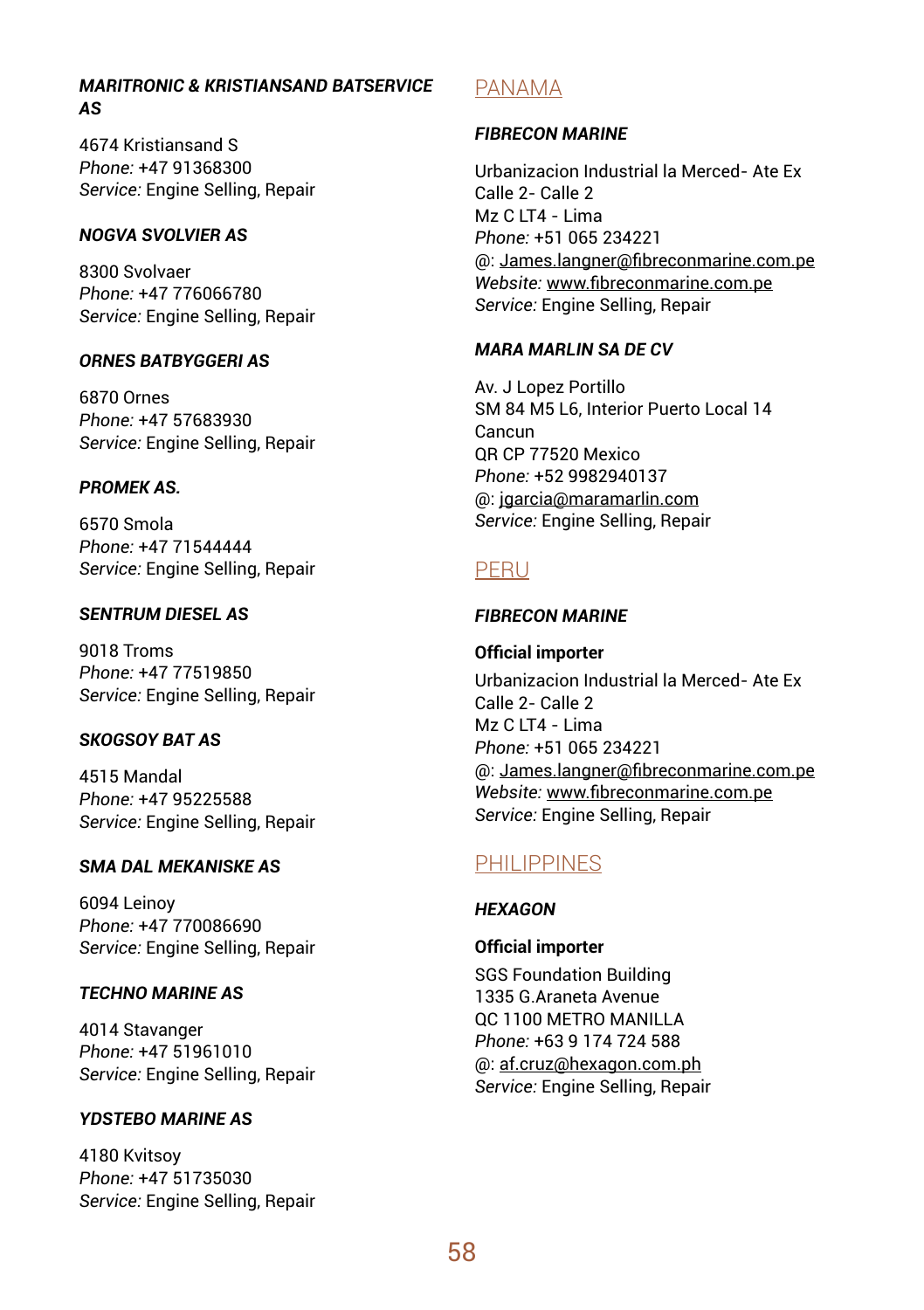# POLAND

## *PHOENIX POLAND*

### **Official importer**

ul. Lutniana 14 71-425 Szczecin *Phone:* +48 509 739 331 @: info@phoenix-poland.com *Website:* www.phoenix-poland.com *Service:* Engine Selling, Repair

## **PORTUGAL**

## *TRANSDIESEL S.L*

### **Official importer**

Empreendimento Cacém Park EST6Pa9o de Arcos N°88 Armazém 5 - Cacém *Phone:* +351 214 585 892 *Fax*: +351 214 585 891 @: brunosantos@transdiesel.pt *Service:* Engine Selling, Repair

### *SOCIEDADE VICTOR LDA*

Rua Filipe Folque, 5-1er D1  $1050 - 1$ ishon *Phone:* +351 213 190 170 *Fax:* +351 213 142 1 89 @: fventura@sociedadevictor.pt *Service:* Engine Selling, Repair

## *PASCH Y CÍA S.A.U*

Av- Das Forças Armadas, 4 1600-082 – Lisboa *Phone:* (+351) 21 781 94 78 *Fax:* (+351) 21 781 94 80 @: info@pasch.pt *Website:* www.pasch.es *Service:* Engine Selling, Repair

# REPUBLIC OF MALDIVES

## *VAMCO*

### **Official importer**

Ground Floor, Rahdhebai Higun G. Light Grey (Near UN Building) Bolissafaru,Orchid Magu, Male *Phone:* +960 3347 055 *Fax:* +960 3337 056 @: contact@vamco.com.mv *Service:* Engine Selling, Repair

### *PALM TREE MARINE Pvt LTD.*

Fareedhee Magu 20263 Male *Phone:* +960 3337 833 *Fax:* +960 3332 877 @: ptmarine@palmtree.com.mv *Service:* Engine Selling, Repair

## ROMANIA

### *ROM OFFICE GRUP SRL*

55-57, Virgiliu Street, Ap. 15, Sector 1 010882 - Bucharest *Phone:* +40 0722 222 582 *Fax:* +40 314 228 367 *Website:* www.marineoffice.ro *Service:* Engine Selling, Repair

## **RUSSIA**

## *TEX ENGINE HOUSE LLC*

### **Official importer**

Marshala Govorova St. 35/5 190020 - St Petersburg *Phone:* +7 812 658 46 93 (Service 24/7) @: info@gktex.ru *Service:* Engine Selling, Repair

### *BRIZ ENERGY*

Borisenko St. 33/2 Vladivostok *Phone:* +7 263 86 56 @: vl@primbreeze.com *Service:* Engine Selling, Repair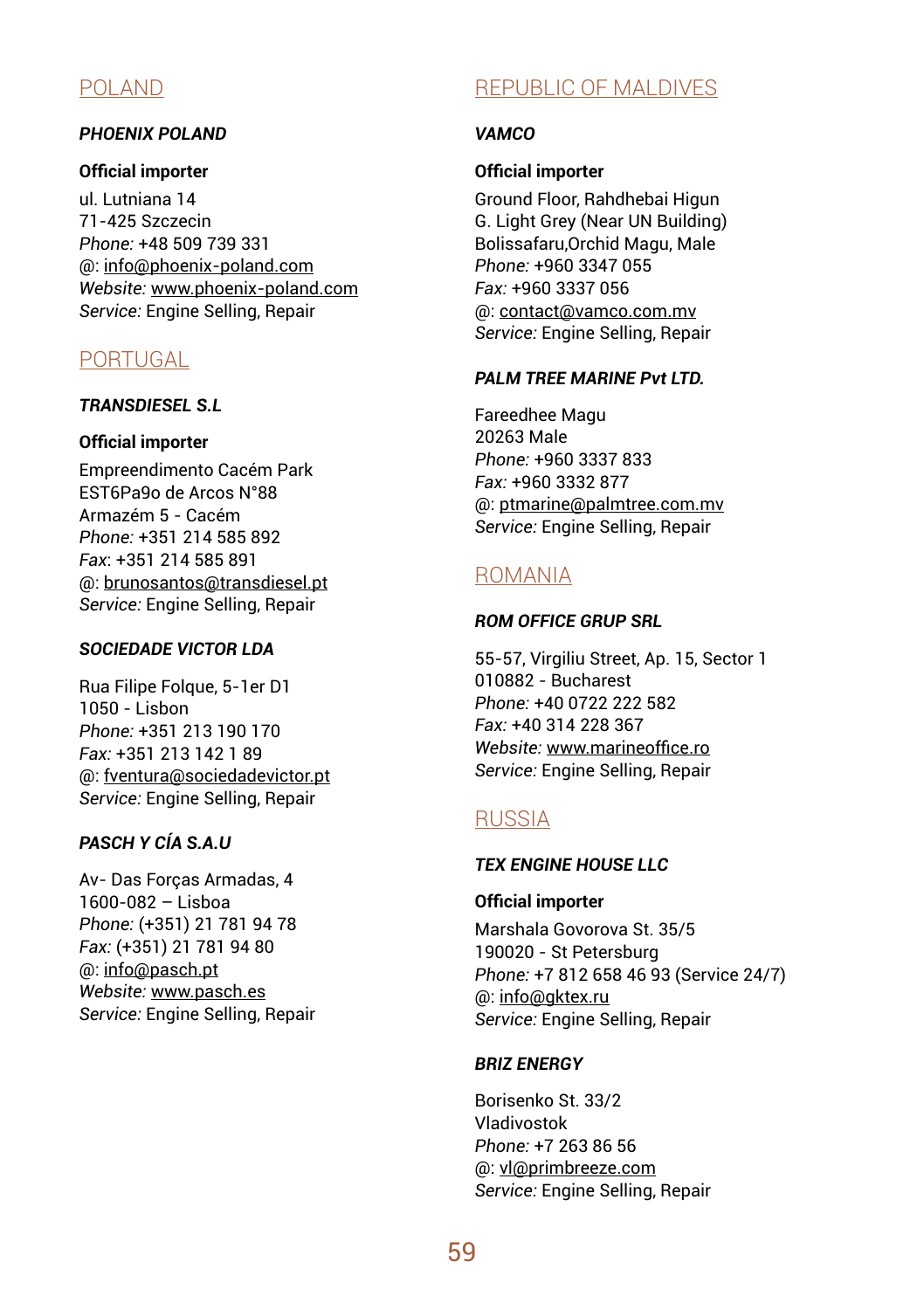## SAINT BARTHELEMY

### *HUGUES MARINE*

14 Rue Victor Hugo 97133 - Gustavia *Phone:* +590 90 27 50 70 *Fax:* 05 90 52 05 04 @: hugues@huguesmarine.com *Service:* Engine Selling, Repair, Master MAN

## SAINT PIERRE AND MIQUELON

### *BPE (BOURGEOIS PASCAL ENTREPRISE)*

12 Rue Pierre Perrin BP 569 97500 Saint Pierre et Miquelon *Phone:* +5 08 417 070 *Fax:* +5 08 417 689 @: bpespm@gmail.com *Service:* Engine Selling, Repair

## **SENEGAL**

## *M.A.N DIESEL ET TURBO SENEGAL*

84A Sotrac Mezmoz 45947 - Dakar Nafa Vdr Dakar *Phone:* +221 33 865 40 60 @: ndiogou.faye@man.eu *Service:* Repair, MAN

## **SEYCHELLES**

### *YACHT SUPPLIES SEYCHELLES*

Eden Island North Marina PO BOX 684 Victoria Mahe *Phone:* +248 254 8885 @: contact@yachtsuppliesseychelles.com @: technique@yachtsuppliesseychelles.com *Service:* Engine Selling, Repair

# **SINGAPORE**

## *SYSTEM POWER ENGINEERING ENT. DEVELOPMENT PTE LTD*

### **Official importer**

3 Lentor Crescent Singapore 786670 @: hockchuan@mlmarine.com *Website:* www.mlmarine.com *Service:* Engine Selling, Repair

## *MAN ENERGY SOLUTIONS SINGAPORE PTE. LTD.*

18 Tuas Avenue 1 639530 - Singapore *Phone:* +65 64 99 01 88 *Fax:* +65 68 61 17 69 @: Primeserv-sg@mandieselturbo.com *Service:* Engine Selling, Repair

# SOUTH AFRICA

## *SIGNATURE POWER SYSTEMS*

PO Box 55 7990 - Kalk Bay *Phone:* +27 (0)82 691 1664 *Fax:* +27 (0)86 605 6444 @: info@signaturepower.co.za *Website:* www.signaturepowen.co.za *Service:* Engine Selling, Repair

## SPAIN

### *PASCH Y CIA*

### **Official importer**

Campo De Volantin 24-30 48007 - Bilbao *Phone:* +34 94 413 26 60 *Fax:* +34 94 413 26 62 @: info@bilbao.pasch.es *Website:* www.pasch.es *Service:* Engine Selling, Repair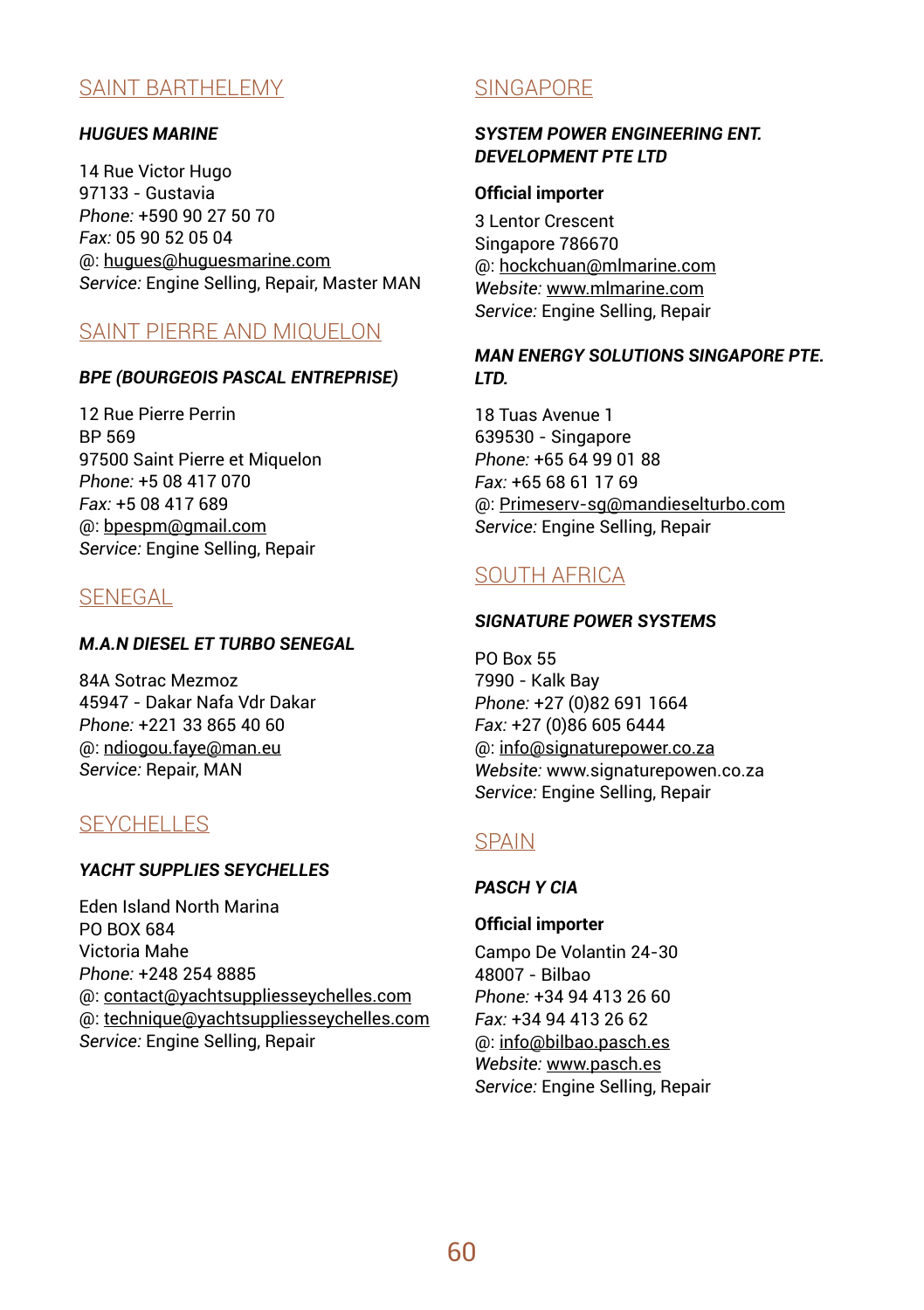## *TRANSDIESEL S.L*

CL Copernico 26 28823 Coslada - Madrid *Phone:* +34 916 737 012 *Fax:* +34 916 737 412 @: lopez.gonzalo@transdiesel.es *Service:* Engine Selling, Repair

## *ALICANTE*

### *VIATEC S.A.*

Joan Fuster, 2 Bajo 03700 - Denia *Phone:* +34 965784501 *Fax:* +34 965789384 @: haro@mundomarino.es *Service:* Engine Selling, Repair

## *NAUTICA MECANICA AUTOMOCIÓN*

Crtra Del Puerto, 19 03710 - Calpe *Phone:* +34 965830575 *Fax:* +34 965 83 64 32 @: maria@nmanautica.com *Service:* Engine Selling, Repair

### *ALMERIA*

### *JUYMAR*

C/ Rambla, s/n 04740 - Roquetas De Mar *Phone:* +34 627 406 096 *Fax:* +34 950 346 949 @: juymaralmeria@gmail.com *Service:* Engine Selling, Repair

### *DR MOTOR*

Avda. Mare Nostrum, 248 Nave 8 04009 - Almeria *Phone:* +34 950 049 358 406 096 *Fax:* +34 950 650 945 @: *ventas@drmotor.es Service:* Engine Selling, Repair

### *ASTURIAS*

### *TALLERES LOMA*

La Junquera, s/n 33130 - San Esteban De Pravia *Phone:* +34 985 580 170 *Fax:* +34 985 580 172 @: mmy71@hotmail.com *Service:* Engine Selling, Repair

### *TALLERES CANDANO*

Puerto Nuevo s/n 33150 - Cudillero *Phone:* +34 985 590 248 *Fax:* +34 985 590 953 @: jesus@tcandano.com *Service:* Engine Selling, Repair

## *NAVIBOX*

Eduardo Castro, 92 33212 - Gijon *Phone:* +34 985 321 751 *Fax:* +34 985 321 75 @: navi-box@hotmail.com *Service:* Engine Selling, Repair

### *BALEARES*

### *MARINA S'ALGAR*

Navegación 13 07670 - Portocolonn (Mallorca) *Phone:* +34 971 825 220 @: marinasalgar@yahoo.es *Service:* Engine Selling, Repair

### *ASTILLEROS MARDAYA*

Avda De Sa Beguda, 9 La Trotxa 07730 - Alaior (Menorca) *Phone:* +34 971 379 196 *Fax:* +34 971 379 197 @: mardaya@mardaya.com *Service:* Engine Selling, Repair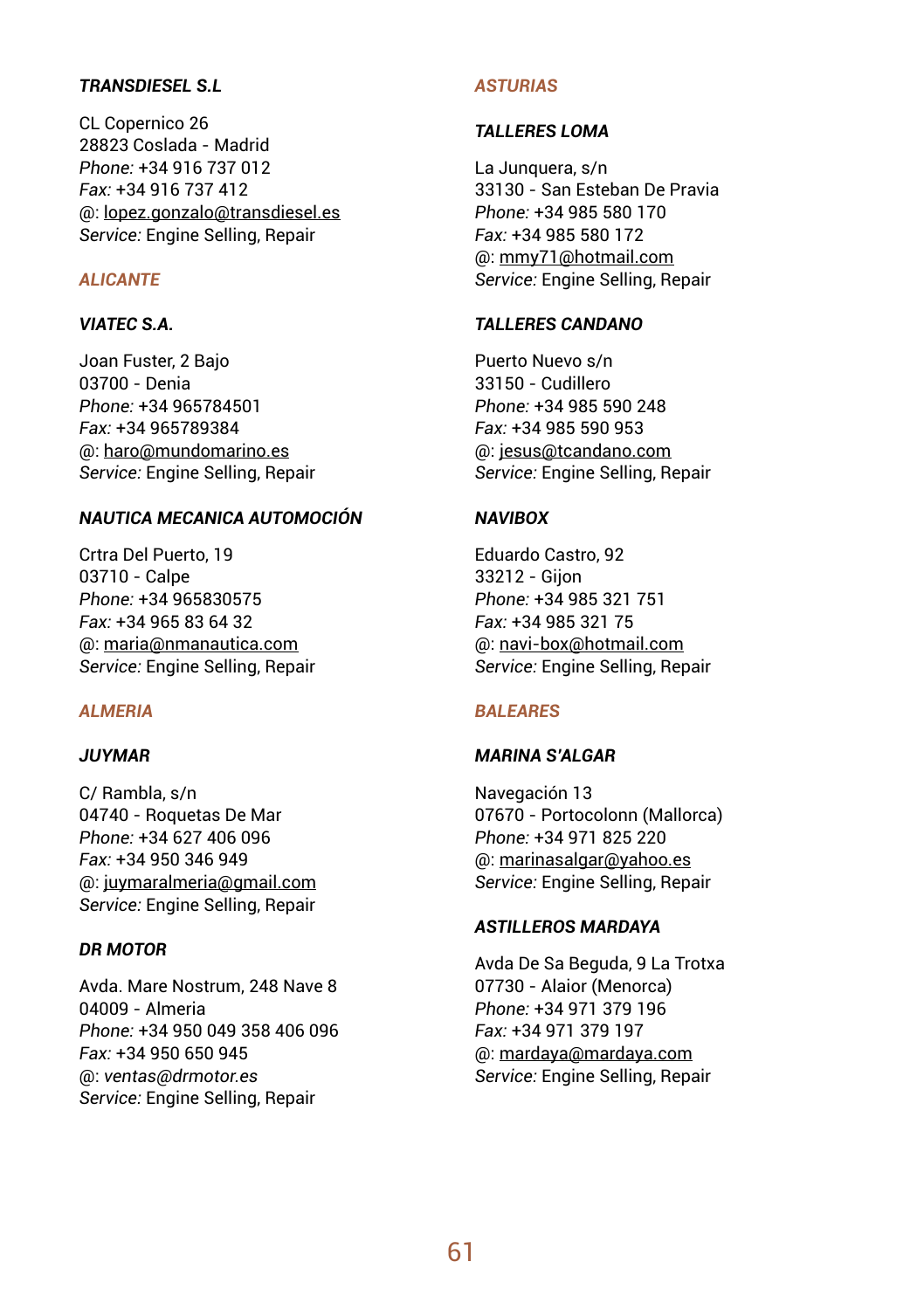## *MARINE SERVICE IBIZA 3.000*

Aconcagua, 16 07840 - Santa Eulalia Del Río, Ibiza *Phone:* +34 971 318 829 *Fax:* +34 971 318 829 @: taIlermarineservice@yahoo.es *Service:* Engine Selling, Repair

### *ACTIVE DIESEL*

Varadero, Nave 1 07840 - Santa Eulalia (Ibiza) Phone: +34 971 330 021 Fax: +34 971 331 950 @: info@active-diesel.com Service: Engine Selling, Repair

## *TALLERES PESALTUR*

Julian Alvarez, 8 07004 – Palma Mallorca *Phone:* +34 971 730 303 *Fax:* +34 971 450 906 @: peqaltur2015@gmail.com *Service:* Engine Selling, Repair

## *ALVARO PETRUS*

C/ Quatre Boques, 3 Pol. Ind, Mahon 07714 – Mahon *Phone:* +34 971 364 703 *Fax:* +34 971 360 340 @: tapetrus@gmail.com *Service:* Engine Selling, Repair

### *HAVEN MARINE*

Mestre Aixa, 20 P.I. Pollensa 07460 – Pollensa (Mallorca) *Phone*: +34 971 866 938 *Fax:* +34 971 866 938 @: gabriel@havenmarine.com *Service:* Engine Selling, Repair

### *BARCELONA*

### *NAU TECNIC MARITIME*

Puerto Olimpico 08005 - Barcelona *Phone:* +34 932 215 135 *Fax:* +34 932 215 135 @: nautecnic@hotmail.com *Service:* Engine Selling, Repair

### *GEYMO*

P.I. Moli d'en Serra 43710 – Santa Oliva (Tarragona) *Phone:* +34 937 835 306 *Fax:* +34 937 835 306 @: geymo@geymo.com *Service:* Engine Selling, Repair

### *MOTOR TECNIC*

Local 31, Pto. Deportivo El Masnou 08320 - El Masnou *Phone:* +34 935 402 062 *Fax:* +34 935 402 062 @: salvador@motortecnic.es *Service:* Engine Selling, Repair

## *GLOBAL MOTORS ARENYS*

Varadero 2000, Muelle Levante, s/n 08350 - Arenys De Mar *Phone:* +34 937 924 350 *Fax:* +34 937 924 350 @: globalmotors.arenys@gmail.com *Service:* Engine Selling, Repair

### *TALLERES DEL MAR*

Puerto Aiguadolc 08870 - Sitges *Phone:* +34 938 945 102 *Fax:* +34 938 949 570 @: talleresdelmar@talleresdelmar.com *Service:* Engine Selling, Repair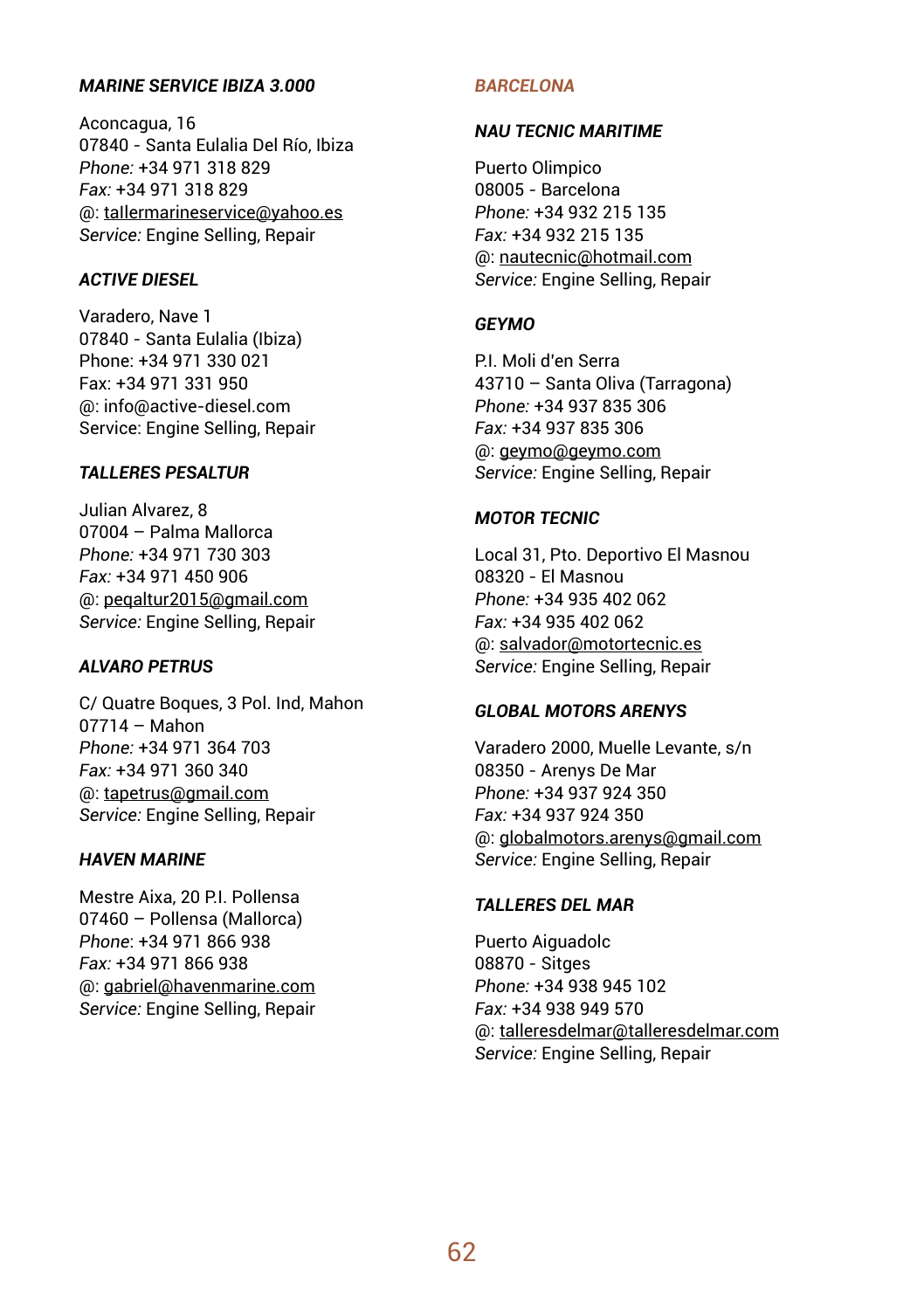## *TALLERES OCHAVO*

Muelle Baleares, local 1 08039 - Barcelona *Phone:* +34 932 215 543 *Fax:* +34 932 215 543 @: jose.antonio.ochavo@hotmail.com *Service:* Engine Selling, Repair

### *CATAMARAN CENTER*

Port Ginesta, local 324 08860 - Castelldefels *Phone:* +34 936 652 211 *Fax:* +34 936 653 600 @: info@catamaran-center.com *Service:* Engine Selling, Repair

## *CADIZ*

## *NAUTICA BENITEZ*

Punta De S. Felipe, Puerto America 11004 - Cadiz *Phone:* +34 956 220 244 *Fax:* +34 956 227 821 @: nautica@nauticabenitez.es *Service:* Engine Selling, Repair

## *REYMOMAR*

Avda. Bahia Algeciras, 27 M6-1 11130 - Chiclana Phone: +34 956 408 304 *Fax:* +34 956 530 743 @: reymomar@reymomar.com *Service:* Engine Selling, Repair

### *CEUTA*

### *CEUTAMAR*

Avda. Martinez Catena, 40 local 19 51002 - Ceuta *Phone:* +34 956 508 623 *Fax:* +34 956 508 623 @: nauticaceutamar@gmail.com *Service:* Engine Selling, Repair

## *CANARIAS*

### *JORGE RAMOS*

Club Yates Pasito Bianco 35100 - Maspalomas (G. Canaria) *Phone:* +34 928 142 368 *Fax*: +34 928 141 206 @: taller\_jorge\_ramos@hotmail.com *Service:* Engine Selling, Repair

### *ASTILLEROS TENERIFE SUR*

Lanzatote, 37 38687 - Playa San Juan (Tenerife) *Phone:* +34 922 865 189 *Fax:* +34 922 865 189 @ : nauticasur@hotmail.es / stillerosur@gmail.com *Service:* Engine Selling, Repair

### *CANTABRIA*

## *NAUTICA PEDRENA*

Pto. Deportivo Pedrena 39130 - Pedrena *Phone:* +34 942 500 511 *Fax:* +34 942 501 110 @: nauticapedrena@mundivia.es *Service:* Engine Selling, Repair

#### *TALLERES AVI*

Pol. Ind. De Vallegon, Nave 27 39709 - Samano *Phone:* +34 942 865 518 *Fax:* +34 942 864 341 @: talleresavi@hotmail.com *Service:* Engine Selling, Repair

### *NAUTICA SANTIAGO*

EI Puerto sn 39750 - Colindres *Phone:* +34 942 612 131 *Fax:* +34 942 612 131 @: nauticasantiago@yahoo.es *Service:* Engine Selling, Repair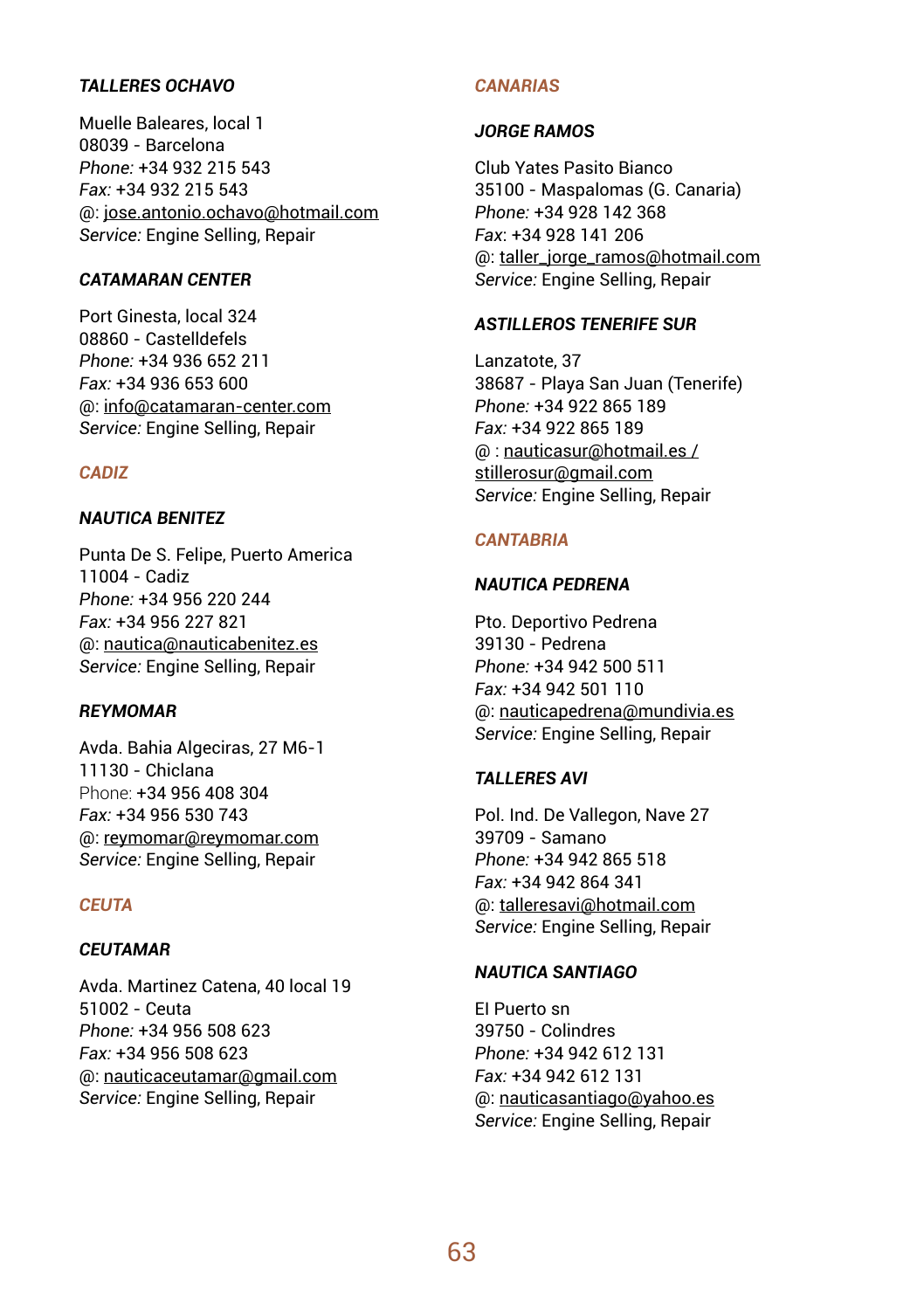## *CASTELLÓN*

## *TALLERES ESPINOSA*

Canalejas, 6 12100 - Grao De Castellón *Phone:* +34 964 285 330 *Fax:* +34 964 280 777 @: talleres@espinosabellovi.com *Service:* Engine Selling, Repair

### *GERONA*

### *SERMAR*

Santa Marfa, 25 17003 - Rosas *Phone:* +34 972 207 524 *Fax:* +34 972 207 524 @: sermartaller@interbook.net *Service:* Engine Selling, Repair

### *NAUTIVELA*

Ctra. Oriols La Escala, Km 16 17137 - Viladamat *Phone:* +34 972 788 364 *Fax:* +34 972 788 438 @: info@nautivela.net *Service:* Engine Selling, Repair

### *SERVIBRAVA*

P. Ind. Pujonis, Nave 61 17220 - San Feliu Guixols *Phone:* +34 972 822 525 *Fax:* +34 972 822 525 @: servibrava@infoal.com *Service:* Engine Selling, Repair

## *TALLER DEL PORT*

Zona Por, s/n Apdo. 200 17230 - Palamos *Phone:* +34 972 315 014 *Fax:* +34 972 318 911 @: tallerdelport@gmail.com *Service:* Engine Selling, Repair

## *TALLERES FERM*

Esplanada Del Port, sin 17300 - Blanes *Phone:* +34 972 337 643 *Fax*: +34 972 354 763 @: tnferm@gib.es *Service:* Engine Selling, Repair

### *NAUTIC CENTER*

Santa Margarita, Avda. Nord, s/n 17480 - Rosas *Phone:* +34 972 257 156 *Fax:* +34 972 150 221 @: info@nauticcenter.com *Service:* Engine Selling, Repair

## *DIESEL-MARINE*

La Selva, 23 17486 - Castelló De Empuria *Phone:* +34 972 158 690 *Fax:* +34 972 158 690 @: info@dieselmarinebarcos.com *Service:* Engine Selling, Repair

### *MOTONAUTICA LLONCH*

Tramontana, 12 17487 - Ampuria Brava *Phone:* +34 972 452 161 *Fax:* +34 972 453 231 @: info@motonauticallonch.com *Service:* Engine Selling, Repair

### *GUIPCIZCOA*

### *NAUTICA NORAIA*

Intxaurrieta, sn 20170 - Aguinaga/Fuenterrabia *Phone:* +34 943 362 660 *Fax:* +34 943 362 660 @: info@noraianautika.com *Service:* Engine Selling, Repair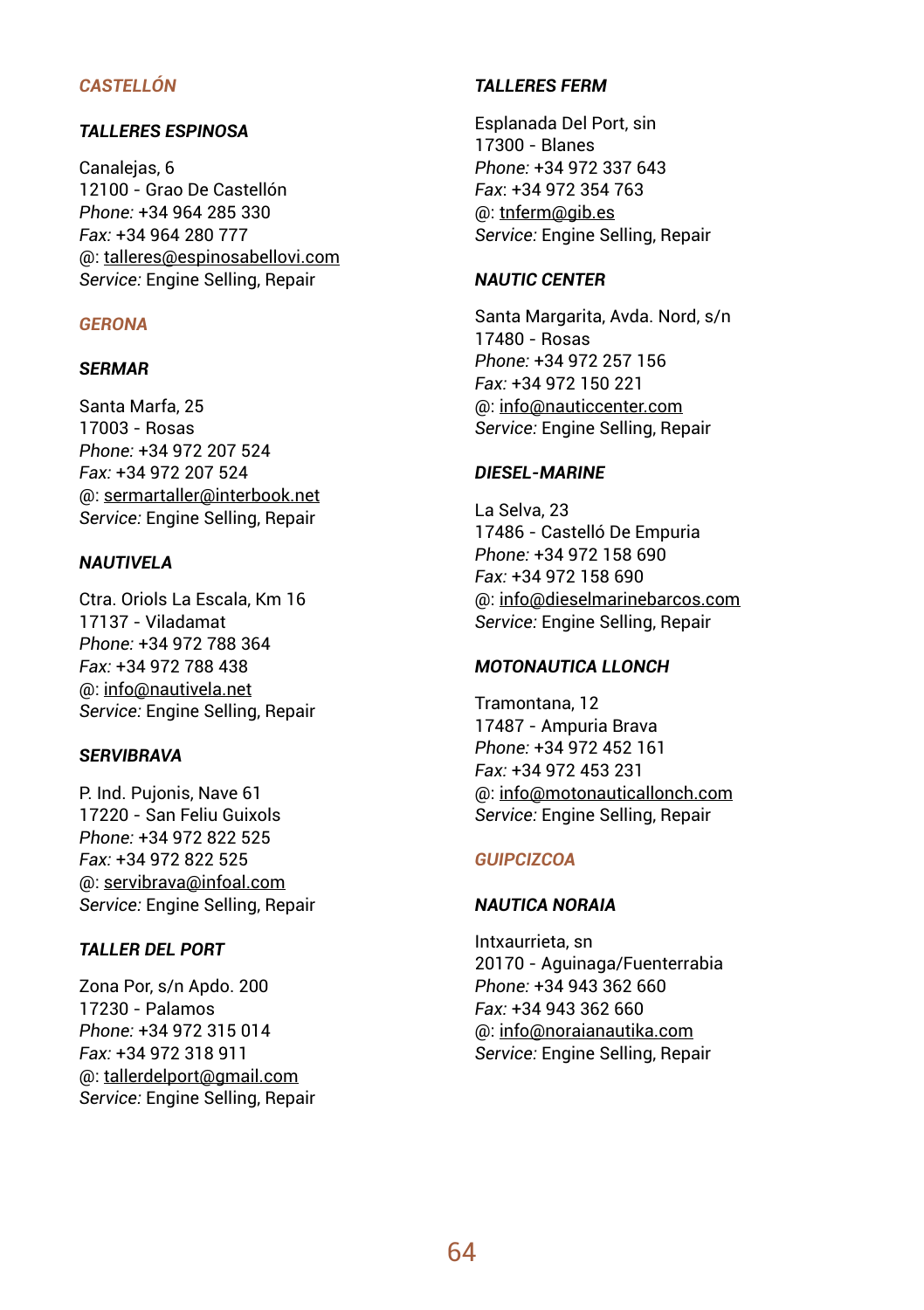## *NAUTICA ALDATS*

Barrio Amute,sn 20280 - Fuenterrabia *Phone:* +34 943 645 393 *Fax:* +34 943 635 393 @: aldats@nauticaaldats.com *Service:* Engine Selling, Repair

### *ITZURUN NAUTIKA*

Santiago Auzoa, 8 20750 - Zumaia *Phone:* +34 943 860 008 *Fax:* +34 943 860 008 @: itzurunnautika@gmail.com *Service:* Engine Selling, Repair

## *TALLERES AROSTEGUI*

Kaia Kalea, 4 20810 - Orio *Phone:* +34 943 830 342 *Fax:* +34 943 133 361 @: info@tarostegui.com *Service:* Engine Selling, Repair

### *TALLERES DOISTU*

B. Galdona, Poligono Atxomendi, A1 20830 - Motrico *Phone:* +34 943 603 872 *Fax:* +34 943 603 872 @: josebabedi@gmail.com *Service:* Engine Selling, Repair

### *NAUTICA LABOA*

Donibane, 49 20110 – Pasajes de San Juan *Phone:* +34 943 528 041 *Fax:* +34 943 345 694 @: donibanekonautika@hotmail.com *Service:* Engine Selling, Repair

### *HUELVA*

### *MRM MOTORES INDUSTRIALES*

P.Ind. Itucci, nave 11 21870 – Escacena del Campo *Phone:* +34 959 423 292 @: mrmmotoresindustriales@gmail.com *Service:* Engine Selling, Repair

### *LA CORUNA*

### **HERCULES MARINE**

Puerto Deportivo Ares 15624 – Ares *Phone:* +34 981 111 015 *Fax:* +34 627 957 050 @: herculesmarine@vodafone.es *Service:* Engine Selling, Repair

## *T. CARDENAS VIDAL*

Lugar del Martinete, Nave 13-14 15008 – La Coruna *Phone:* +34 981 136 840 *Fax:* +34 981 136 835 @: carvi@mundo-r.com *Service:* Engine Selling, Repair

#### *TELLERES PINEIRO*

Aganan 15938 – Boiro *Phone:* +34 981 844 306 *Fax:* +34 981 846 391 @: info@telleresluispineiro.com *Service:* Engine Selling, Repair

### *LUGO*

## *EO NAUTICA*

Puerto Deportivo 27700 - Ribadeo *Phone:* +34 982 120 018 *Fax:* +34 982 129 278 @: correo@eonautica.com *Service:* Engine Selling, Repair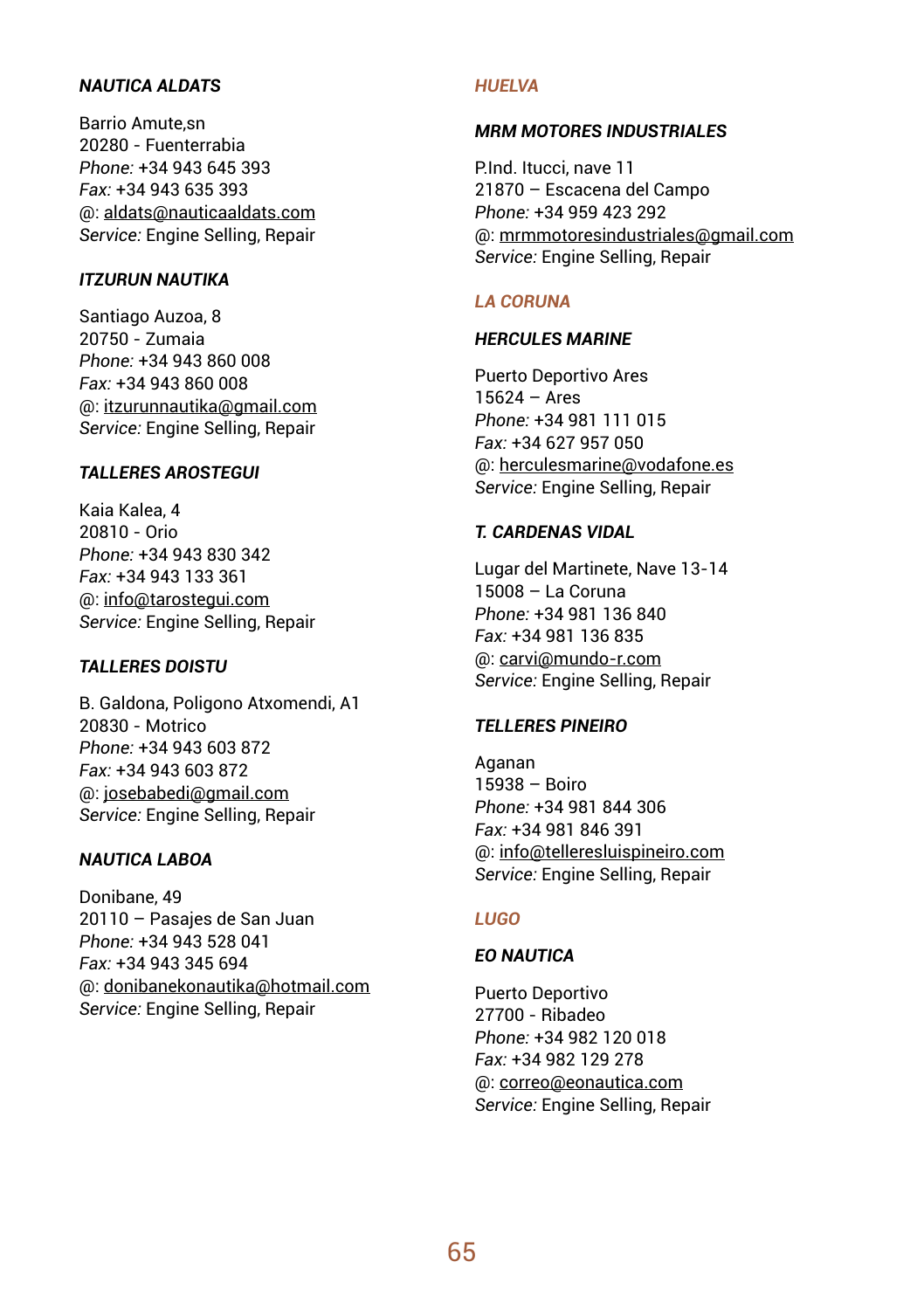### *MALAGA*

## *MOTONAUTICA OGALLA*

Varadero Puerto BanCis 29600 - Marbella *Phone:* +34 952 817 313 @: motonauticaogalla@hotmail.com *Service:* Engine Selling, Repair

## *FRANC NAVAL*

Puerto Deportivo, Local 26/27 29640 - Fuengirola *Phone:* +34 952 582 892 *Fax:* +34 952 665 542 @: chico.francnaval@telefonica.net *Service:* Engine Selling, Repair

### *STELLA NAUTICA*

Buigas, 46 29680 - Estepona *Phone:* +34 952 793 606 *Fax:* +34 952 793 606 @: stella\_nautica@hotmail.com *Service:* Engine Selling, Repair

### *NAUTICA FAIMA*

Conjunto De Las Piramides, s/n 29751 - Caleta De Vélez *Phone:* +34 952 555 014 *Fax:* +34 952 555 128 @: nauticafaima@nauticafaima.com *Service:* Engine Selling, Repair

### *MURCIA*

### *NAVEMAR*

Puerto Deportivo Tomas Maestre 30380 - La Manga *Phone:* +34 968 141 243 *Fax:* +34 968 141 245 @: lamanga@navemar.es *Service:* Engine Selling, Repair

### *TALLERES PUERTO MAZARRÓN*

La Torre, 76 Muelle Pesquero 30860 - Mazarrón *Phone:* +34 968 153 174 *Fax:* +34 968 594 225 @: tallptomazarron@gmail.com *Service:* Engine Seiling, Repair

### *UNION NAUTIC S.L.*

Mina Globo, 24 (P.I. Lo Bolarin)  $3060 - 1$  a Union *Phone:* +34 968 337 738 *Fax:* +34 968 337 738 @: contacto@unionnautic.com *Service:* Engine Seiling, Repair

### *PONTEVEDRA*

### *TALLERES VINAVAL*

Animas, 3, Local 2 36208 - Vigo *Phone:* +34 986 209 916 *Fax:* +34 986 209 916 @: vinaval@vinaval.es *Service:* Engine Selling, Repair

#### *MARINA DAVILA SPORT*

Muelle De Reparaciones Bouzas,sn 36208 - Vigo *Phone:* +34 986 244 612 *Fax:* +34 986 206 809 @: marina@davilasport.es *Service:* Engine Selling, Repair

### *ASTILLEROS LAGOS*

Avda ; Eduardo Cabello 36208 - Vigo *Phone:* +34 986 232 626 *Fax:* +34 986 291 833 @: contacta@astilleroslagos.com *Service:* Engine Selling, Repair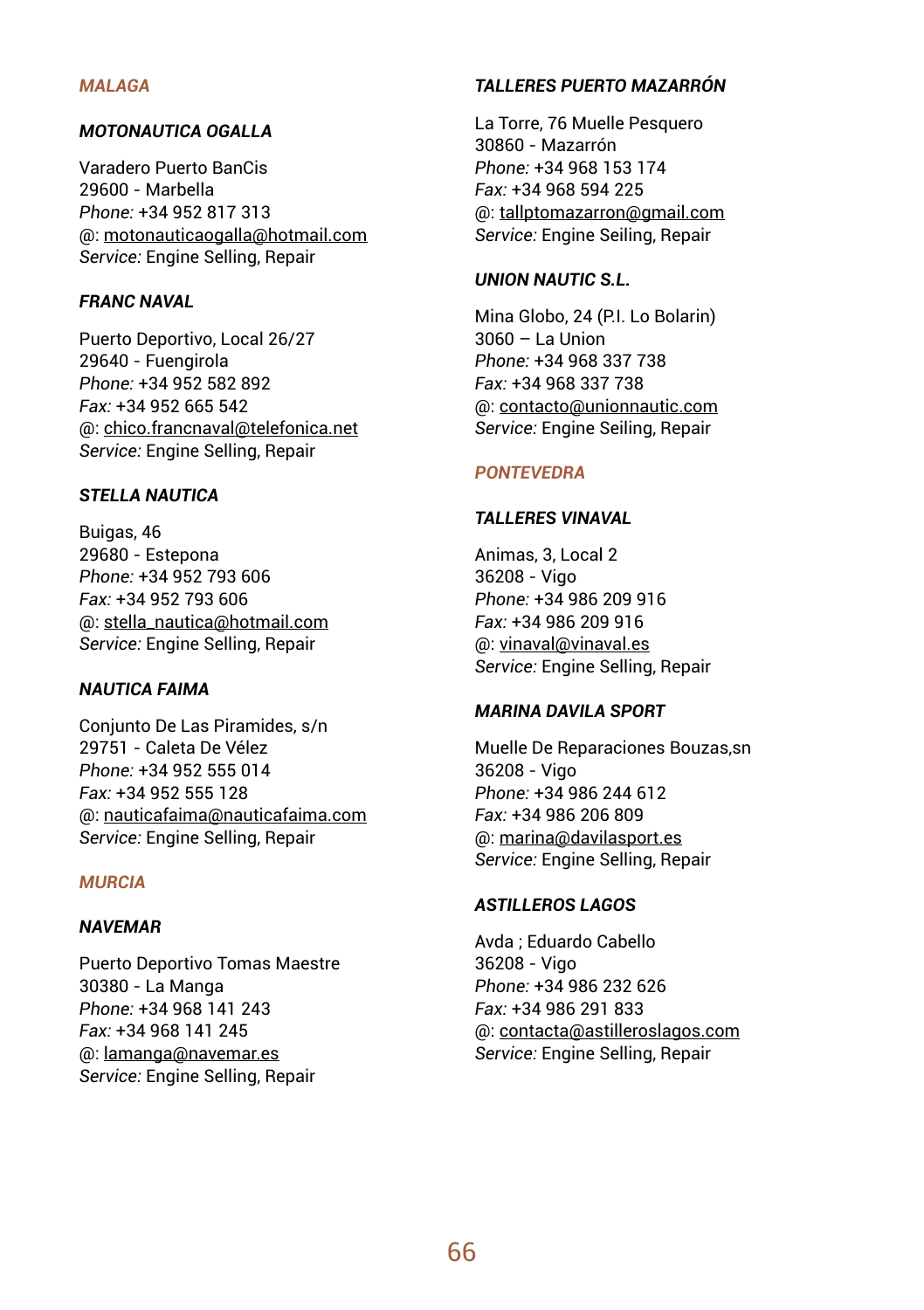## *TARNAVI*

Camino Espineiro, 4 Nave 2 36207 - Vigo *Phone:* +34 986 284 269 *Fax:* +34 986 284 268 @: tanarvi@hotmail.es *Service:* Engine Selling, Repair

### *TARRAGONA*

### *PORTMAN NAUTIC*

San Rafael, 8 43850 - Cambrills *Phone:* +34 977 192 652 *Fax:* +34 977 792 652 @: info@portmannautic.com *Service:* Engine Selling, Repair

## *S.N ARINO*

Avda. Paises Catalans 43-5°, 2a 43202 - Reus *Phone:* +34 977 310 553 *Fax:* +34 977 310 553 @: arinyosn@telefonica.net *Service:* Engine Selling, Repair

## *NAUTICA LUIS SENTIS*

Carrer del Bruc, 21 43860 – La Ametlla de Mar *Phone:* +34 977 456 015 *Fax:* +34 977 456 015 @: *lluissentis@hotmail.com Service:* Engine Selling, Repair

### *VALENCIA*

#### *NAUTICA BALLESTER*

Nautica Valencia Camino Canal, 91 46022 - Valencia *Phone:* +34 963 281 731 *Fax:* +34 963 281 841 @: nauticaballester@yahoo.es *Service:* Engine Selling, Repair

### *HOBBY CENTER PLAYA DE CANET*

Sangre y Arena, 1 46529 - Canet De Berenguer *Phone:* +34 962 608 172 *Fax:* +34 962 608 172 @: info@nauticahobbycenter.es *Service:* Engine Seiling, Repair

### *VIZCAYA*

### *MOTONAUTICA BERMEO*

Pol. Landabaso, Pabellón 7 48370 - Bermeo *Phone:* +34 946 886 062 *Fax:* +34 946187 559 @: nautbermeo@euskalnet.net *Service:* Engine Selling, Repair

## *NAUTICA Y ASTILLEROS ZAROBE*

Barrio Arene, P. Ind. Landabaso 8 48370 - Bermeo *Phone:* +34 946 882 810 *Fax:* +34 946 882 810 @: info@zarobe.com *Service:* Engine Selling, Repair

### *TALLERES GAZTETXU*

Escaleras Torrontero sin 48370 - Bermeo *Phone:* +34 46 884 052 @: gaztetxu@gaztetxu.com *Service:* Engine Selling, Repair

## *IDC*

Don Tello,7 48902 – Baracaldo *Phone:* +34 667 787 229 *Fax:* +34 946 551 563 @: idcreparacionesnauticas@euskalnet.net *Service:* Engine Selling, Repair

### *ASTILLEROS UNTZIOLA*

Inigo Artieta, 3 48280 – Lekeitio *Phone:* +34 635 700 832 @: lekeitio.untziola@gmail.com *Service:* Engine Selling, Repair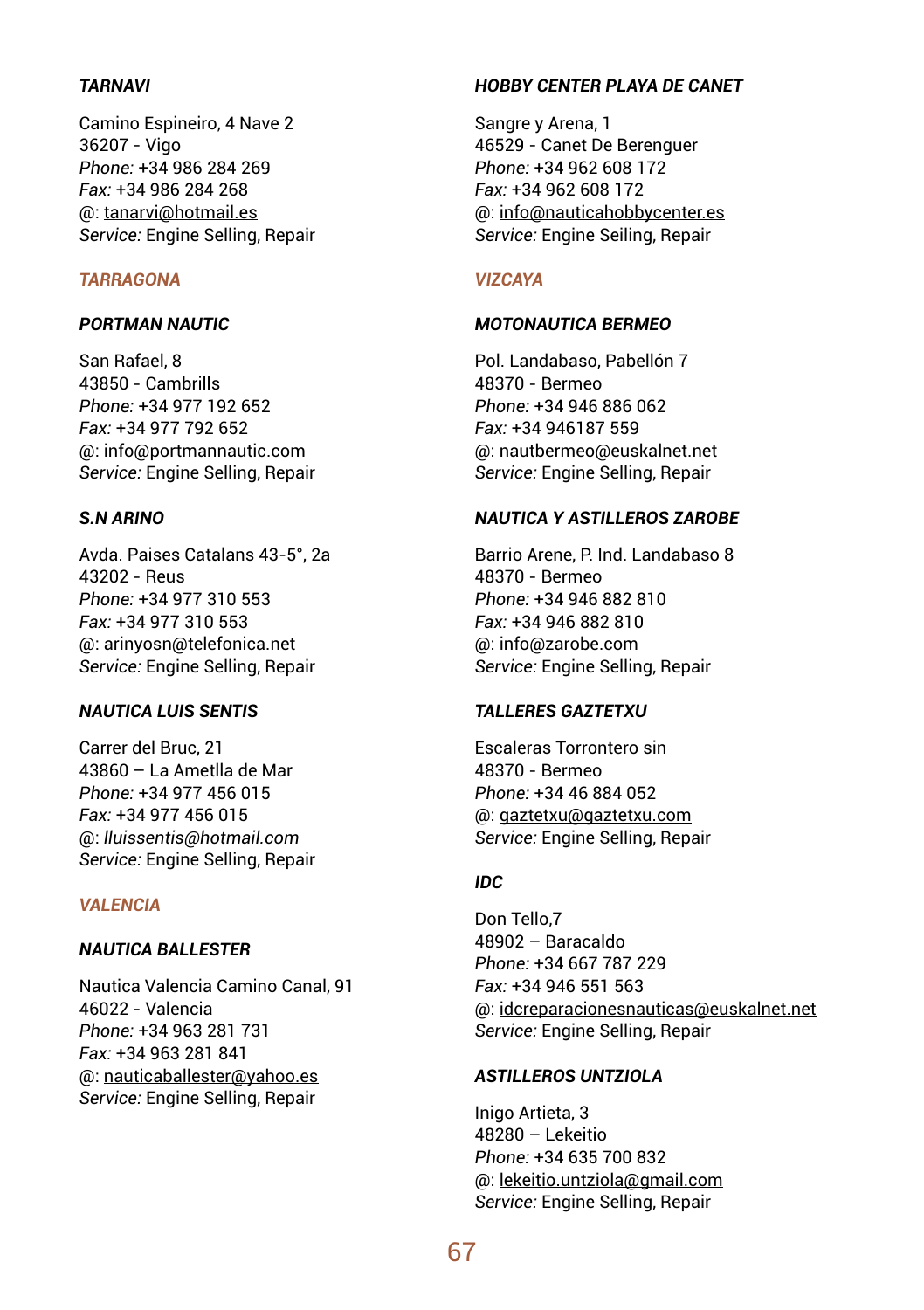# SRI LANKA

## *CHATHAM HOUSE (PvT) Ltd*

## **Official importer**

6 Horton Terrace Colombo 7 *Phone:* +94 11 269 69 28 *Fax:* +94 11 269 84 19 @: chatham@slt.lk *Service:* Engine Selling, Repair

## *DE SOYSA & CO (Pvt) Ltd*

810 Maradana Road - Colombo 10, Sri Lanka *Phone:* +94 11 268 4901-3 *Fax:* +94 11 291 7515 @: desoeng@sltnet.lk *Service:* Engine Selling, Repair

## *WORKSHOP*

No. 616 Biyagama Road Pethiyagoda Kelaniya *Phone:* +94 11 290 8435 Fax: +94 11 2917515 *Service:* Engine Selling, Repair

## SWEDEN

## *UNIVERSAL POWER NORDIC AB*

## **Official importer**

Borgmästaregatan 21 596 34 Skänninge *Phone:* +46 142-29 91 00 @: stefan.karlstrom@universalpower.se *Service:* Engine Selling, Repair

## *CENTERLINE LEEMHUIS MARINKONSULT AB*

Eriksbergsvagen 30 PO Box: 216 734 25 - Hallstahammar *Phone:* +46 220 150 40 *Fax:* +46 220 168 02 @: info@centerline.se *Service:* Engine Selling, Repair

## *ABERGS MARINSERVICE AB*

Stansviks Industriomràde 471 10 Rbnnang *Phone:* +46 030 46 77 245 *Service:* Engine Selling, Repair

## *ALMEDAHLS BATVARV AB*

Almedalsvagen 10 130 54 Dalarb *Phone:* +46 08 501 53 023 *Service:* Engine Selling, Repair

## *ALVARBATAR AB*

Skeppsvagen 28 602 38 NorrkOping *Phone:* +46 011 31 12 60 *Service:* Engine Selling, Repair

## *B & C MARINE*

lsolatorvagen 10 721 37 Vàsteràs *Phone:* +46 021 35 66 33 *Service:* Engine Selling, Repair

## *BATIA AB*

Hasselgatan 2 452 33 StrOmstad *Phone:* +46 0526 151 25 *Service:* Engine Selling, Repair

## *BATRENOVERINGAR AB*

Sandbyhovsvagen 8 590 95 Loftahammar *Phone:* +46 0493 616 50 *Service:* Engine Selling, Repair

## *BATSTALLET I ELLÓS*

Hallgrens Vag 1 474 31 Ellós *Phone:* +46 0304 516 90 *Service:* Engine Selling, Repair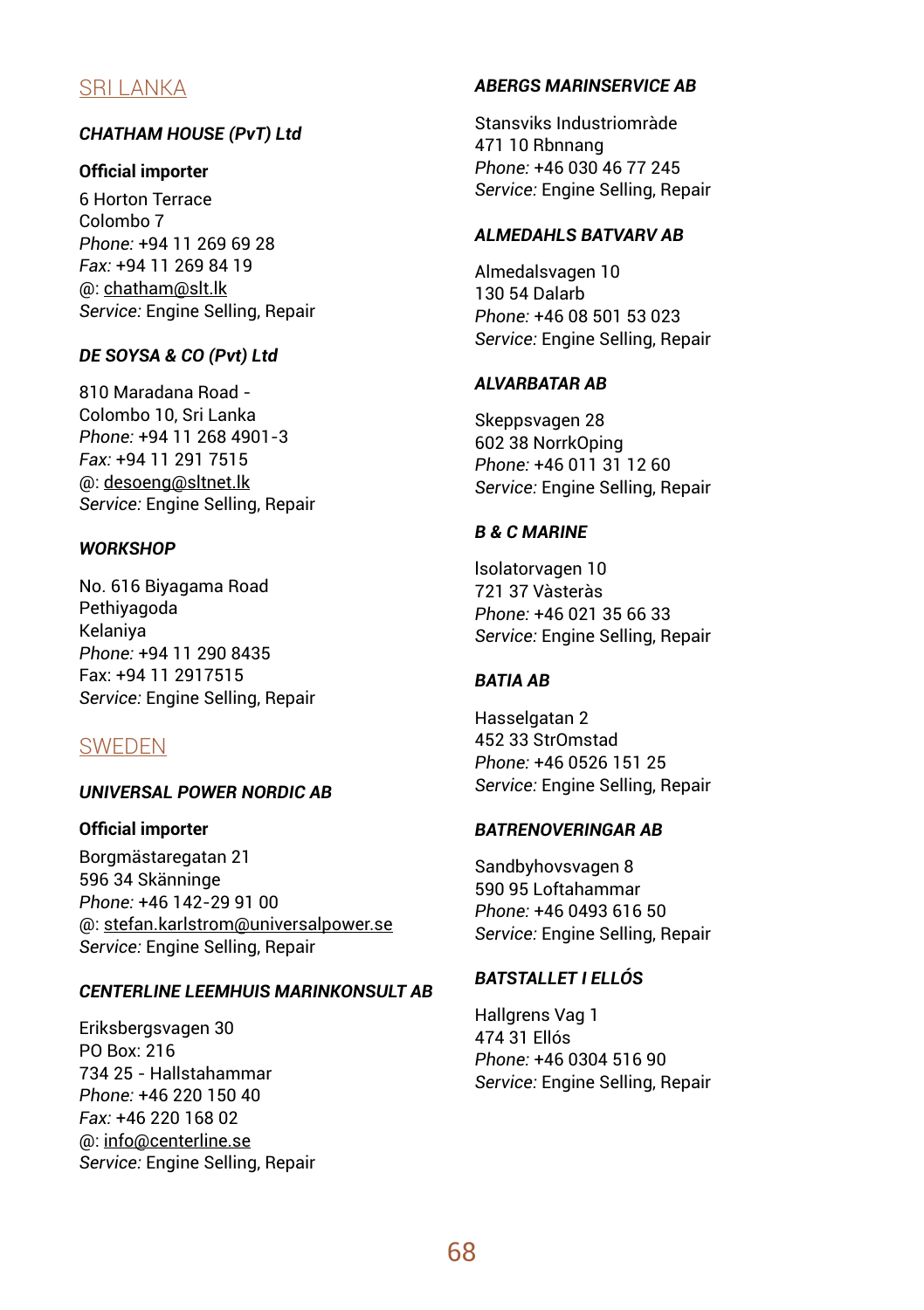## *BIL & MARINSERVICE I MOTALA AB*

Lokgatan 1 591 60 Motala *Phone:* +46 0705 889 292 *Service:* Engine Selling, Repair

## *BLEKINGE MARIN & MOTOR*

Uranvagen 1 371 37 Karlskrona *Phone:* +46 0455 127 08 *Service:* Engine Selling, Repair

## *BORLANGE PROPELLERSER VICE*

Filargatan 13 781 71 Borlange *Phone:* +46 0243 225 830 *Service:* Engine Selling, Repair

### *DJURSVIKS VARV AB*

Pàbonas 385 97 Soderàkra *Phone:* +46 0486215 98 *Service:* Engine Selling, Repair

### *E4 MOTOR AB*

Saltviksvagen 5 871 54 Harnósand *Phone:* +46 0611265 56 *Service:* Engine Selling, Repair

### *ELIASSONS BATVARV & FRITID AB*

Anggàrdevàgen 2 432 93 Varberg *Phone:* +46 0340168 05 *Service:* Engine Selling, Repair

### *FRANCKES MARINA AB*

S. Strandvagen 21, Fiskehamnen 442 66 Marstrand *Phone:* +46 0303 615 97 *Service:* Engine Selling, Repair

### *GRANBACKENS VARV & MASKIN AB*

Hubbestad, Granbacken 3 560 13 Hok *Phone:* +46 0393 230 62 *Service:* Engine Selling, Repair

## *HALMSTAD MOTORMEKANO*

Furuviksringen 7 302 44 Halmstad *Phone:* +46 035 214 051 *Service:* Engine Selling, Repair

### *HAMBERGS MASKIN & TEKNIK*

Karebogatan 5 17 418 78 Giiteborg *Phone:* +46 0705 800 450 *Service:* Engine Selling, Repair

## *HAMNMAGASINET AB*

Kajgatan 1 542 22 Mariestad *Phone:* +46 0501 33 130 *Service:* Engine Selling, Repair

#### *LIMHAMNS SKEPPSHANDEL AB*

S. Fiskehamnen 21612 Malmö *Phone:* +46 040 150 673 *Service:* Engine Selling, Repair

### *MARINCENTER I ÖREBRO AB*

Smabatshamnen Skebäck 702 15 Orebro *Phone:* +46 019 323 300 *Service:* Engine Selling, Repair

#### *MARINE MAINTENANCE SWEDEN AB*

Sddra Hamnen Nogesund 294 95 Sdivesborg *Phone:* +46 0768 236 150 *Service:* Engine Selling, Repair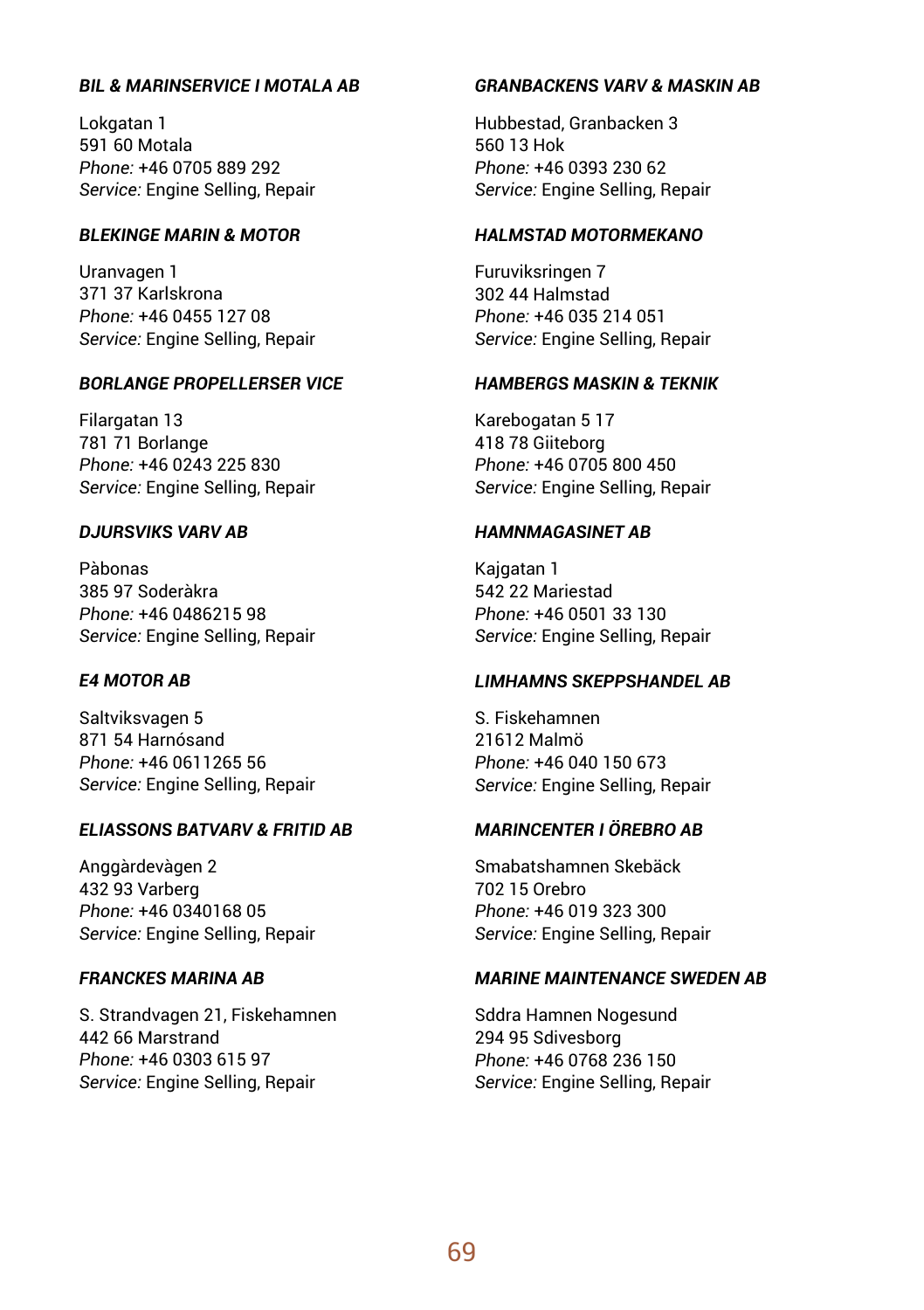### *MATS MASKIN & MARIN*

Haga 457 73 Havstensund *Phone:* +46 0525 618 50 *Service:* Engine Selling, Repair

## *NASETS BATVARV AB*

Bjdlavagen 1 421 66 Vastra Frdlunda *Phone:* +46 031 282 600 *Service:* Engine Selling, Repair

## *OAXEN BATVARV*

Oaxen 153 93 HOld, Mdrkb *Phone:* +46 0733 161 711 *Service:* Engine Selling, Repair

## *OSCARS VARV AB*

Varvstorget 1 234 39 Lomma *Phone:* +46 040 412622 *Service:* Engine Selling, Repair

### *RAA MARINMEKANO*

Valogarden, N Vallakrav 146 250 16 Raa *Phone:* +46 042 262 669 *Service:* Engine Selling, Repair

### *RAMPELTINS BATVARV AB*

Varvsgatan 1 *383 33 Mönsteras Phone*: +46 0499 125 98 *Service:* Engine Selling, Repair

## *RESARÒ MARINMOTOR AB*

Sjöviksvägen 185 94 Resard *Phone:* +46 08 541 378 10 *Service:* Engine Selling, Repair

### *SKILLINGE SNICKERI & VARV AB*

Hamnomradet 276 60 Skillinge *Phone:* +46 0414 301 26 *Service:* Engine Selling, Repair

## *SLAGSTA ALLSERVICE AB*

Tegelängsvägen 20 145 53 Norsborg *Phone:* +46 08 531 711 00 *Service:* Engine Selling, Repair

## *SPILLERSBODA BATVARV*

Spillersboda 2490 761 92 Norrtalje *Phone:* +46 0708 432 313 *Service:* Engine Selling, Repair

## SWITZERLAND

### *DEAG DILLIER ENERGIE AG*

Bahnhofstrasse 15 CH-6056 Kägiswil/Sarnen *Phone:* +41 41 662 15 77 *Fax:* +41 41 662 15 88 @:info@deag.ch *Website:* www.deag.ch *Service:* Engine Selling, Repair

## *DEAG DILLIER ENERGIE AG*

Aspstrasse 11 CH-8472 Oberohringen/Seuzach *Phone:* +41 52 320 00 10 *Fax*: +41 52 320 00 11 @: info@deag.ch *Website:* www.deag.ch *Service:* Engine Selling, Repair

## *DEAG DILLIER ENERGIE AG*

Murtenstrasse 103 CH-3202 Frauenkappelen *Phone:* +41 31 926 61 00 *Fax:* +41 31 926 61 01 @: info@deag.ch *Website:* www.deag.ch *Service:* Engine Selling, Repair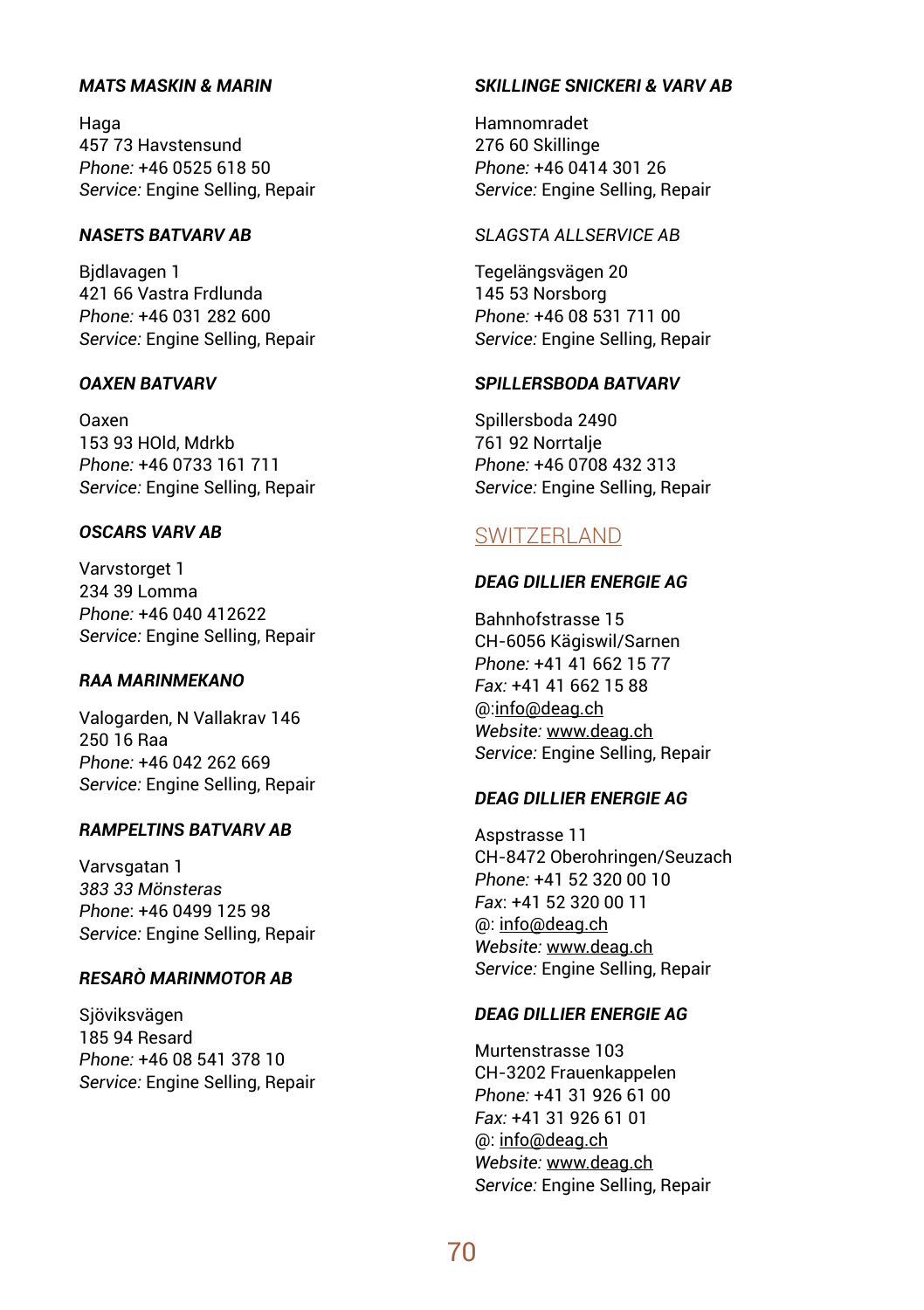# TAIWAN

## *HIMAN TECH DIESEL CO., LTD*

No. 16-1 Lin Shui S. Road - Qianzhen District Kaohsiung 80672, Taiwan *Phone:* + 886 7 8156752 3 *Fax:* +886 7 8156837 @: hinnan.tw@msa.hinet.net *Service:* Engine Selling, Repair

## THAILAND

### *THAI KOLON CO., LTD.*

413 Moo 4, Soi Sitthichai Taiban Road, Tambol Taiban, Amphu Muang Samutprakarn 10280 *Phone:* + 66 02 7552 710-15 *Fax:* +66 02 7552 716 @: thaikolon@thaikolon.co.th *Website:* www.thaikolon.com *Service:* Engine Selling, Repair

## *THAI KOLON CO BANGKOK-PATTAYA BRANCH*

6, Soi Bangna-Trad 23, Bangna Bangkok 10260 *Phone:* +66 2744 3160 to 4 *Fax:* +66 2744 3165 *Service:* Engine Selling, Repair

## *THAI KOLON CO PHUKET BRANCH*

33/7 Moo5, Thepkasattri Rd., Tambol Koh Keaw, Amphur Muang, Phuket 83000 *Phone:* +66 81801 3629 @: phuket@thaikolon.co.th *Service:* Engine Selling, Repair

### *MARSUN COMPANY LIMITED*

Taiban Road, Amphur Muang, Samutprakarn 10280 *Phone:* +66 2173 8942-48 *Fax:* +66 2173 8949 @: contact@marsun.th.com *Service:* Engine Selling, Repair

## TUNISIA

### *QUAI 222 MEDITERRANEE*

Marina de Gammarth 1057 Tunis *Phone:* +216 71 81 93 83 *Fax:* +216 71 94 06 21 @: direction.nautique@cn-pmg.com *Service:* Repair, MAN\*\*

### *ATLAS EQUIPEMENT*

Appt B2 Bloc 11 1003 Cite Olympique, Tunis *Phone:* +216 71 766 803 *Fax*: +216 71 766 803 @: manager@steexo7.com *Service:* Engine Selling, MAN\*

## COMPTOIR INDUSTRIEL ET NAUTIQUE

7, Rue Ibn-Zhor 1082 TUNIS *Phone:* +216.71.847.310 *Fax:* +216 71 794 275 @: xancona@gmail.com *Service:* Engine Selling, MAN\*

## **TURKEY**

### *MERKUR SPOR MAL. PAZ.A.S*

### **Official importer**

IstanbuL Endustri Ve Ticaret Serbest Bolgesi, Aydinli SB Mah. Mod-2 CAD. N°:1 - Modul N°:24 34957 Tuzla – Istanbul 7 *Phone:* +90 216 494 53 54 *Fax:* +90 216 494 58 13 @: birol@mercurysport.com *Service:* Engine Selling, Repair

## *BOĞAZİÇİ MARİN TEKNİK TUR.TİC.LTD.ŞTİ*

Netsel Marina No.D/3 Marmaris Muğla *Phone:* +90 252 413 4259 @: info@bosphorusmarine.com *Website:* www.bosphorusmarine.com *Service:* Engine Selling, Repair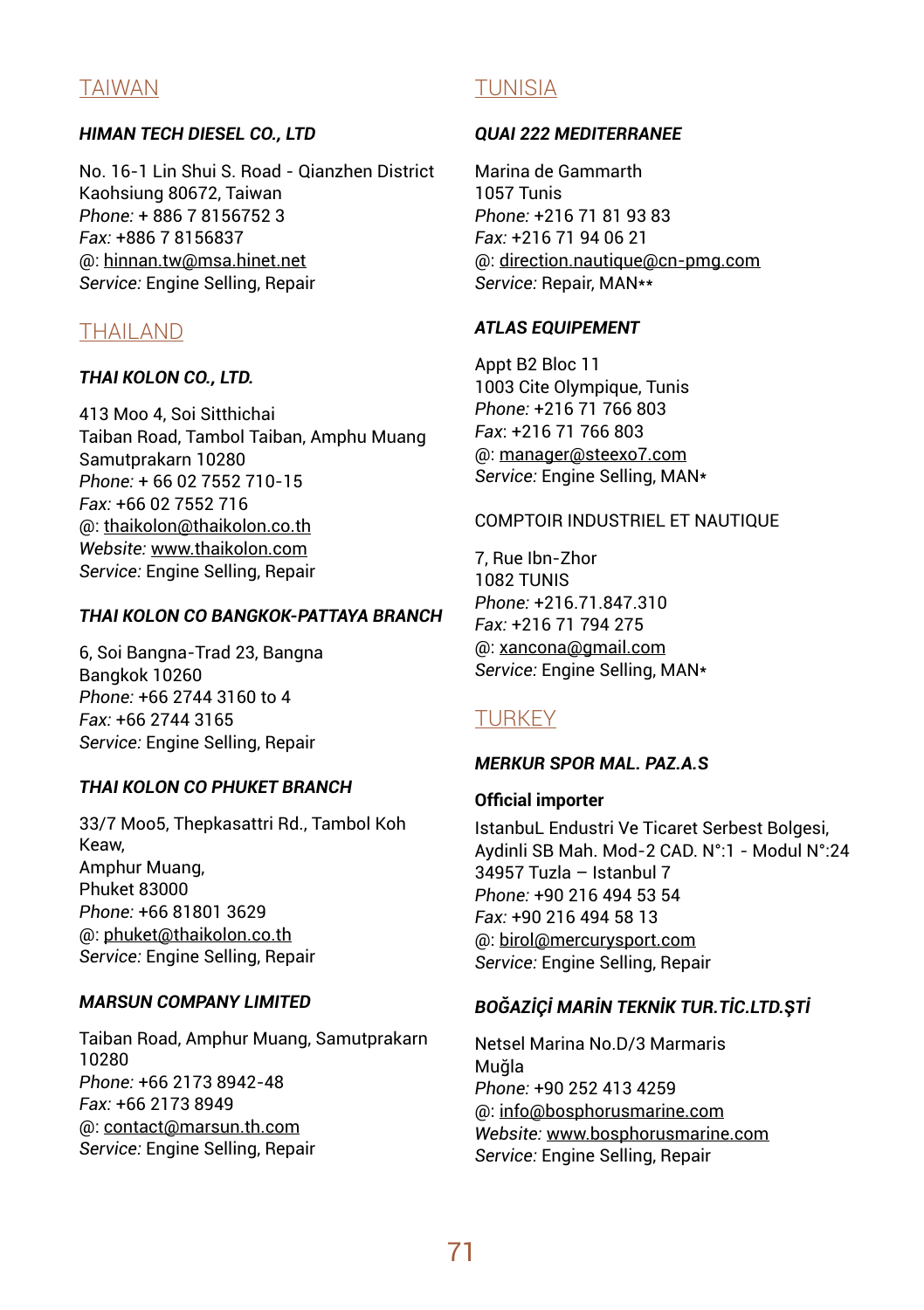## *BLUES YACHTING*

İnönü Bulvari, No. 50 48310 Göçek *Phone:* +90 252 645 1435 *Fax:* +90 252 645 1081 @: info@bluesyachting.com *Website:* www.bluesyachting.com *Service:* Engine Selling, Repair

## *BODRUM MARİNE GROUP A.Ş.*

Ortakent Mahallesi Düzalan Caddesi No.94 A Blok 1 1 Ortankent – Bodrum *Phone:* +90 0252 358 70 91 *Fax:* +90 0252 358 70 93 @: info@bodrummarinegroup.com *Website:* www.bodrummarinegroup.com *Service:* Engine Selling, Repair

## *CEMSEL TURZ.OTO SERV.HİZ.SAN.PAZ.ITH.VE IHR.LTD.ŞTİ.*

Cumhuriyet Mahallesi Küçük Sanayi Sitesi 1094/2 Sokak No.20 Didim – Aydin *Phone:* +90 256 811 39 99 @: cemergiler@hotmail.com *Service:* Engine Selling, Repair

## *DEVİMAR AV & MARİN SHOP*

Cumhuriyet Mahallesi Camii Sokak No.1 Lapseki – Çanakkale *Phone:* +90 286 5124484 *Fax:* +90 286 5124484 @: captainhalil@hotmail.com *Service:* Engine Selling, Repair

### *FISHER TOWN SAN VE TIC LTD STI*

Küçük Sanayi Bolgesi Magosa – KKTC *Phone:* +90 0392 36 68180 *Fax:* +90 392 368 190 @: info@fisher-town.com *Website:* www.fisher-town.com *Service:* Engine Selling, Repair

## *GENERİS EL. MAK. SAN.*

Karlıktepe Mahallesi Atatürk Caddesi Binalibey Apartmanı No. B Kartal / Istanbul *Phone:* +90 216 488 0433 *Fax:* +90 216 488 0433 @: muzaffer.sevim@generisjenerator.com *Website:* www.generisjenerator.com *Service:* Engine Selling, Repair

### *KALAMIŞ MARİN LTD. ŞTİ.*

Kalamiş, Fener cad. No.49 Fenerbahçe-Kadiköy – Istanbul *Phone:* +90 216 338 4477 *Fax:* +90 0216 4181304 @: info@kalamismarin.com *Website:* www.kalamismarin.com *Service:* Engine Selling, Repair

## *KARDEŞLER MARİN SERVİS- NAİM MENAN KÖKALP*

Seferihisar Cad.Bademler Mah. No.36 34530 Urla-Izmir *Phone:* +90 232 776 64 35 *Fax:* +90 232 776 64 37 @: kardeslermarin@gamil.com *Website:* www.kardeslermarin.com *Service:* Engine Selling, Repair

### *MERKÜR DENİZ MOTORLARI BAKIM SERVİSİ*

Esdentepe Mah. Tahsin Kaya San. Sit. A Blok, No. 20 Kartal – Istanbul *Phone:* +90 216 374 6407 – 6408 @: info@merkürservis.com *Website:* www.merkurservis.com *Service:* Engine Selling, Repair

## *METİN DENİZ MOTORLARI SAN.TİC.LTD.ŞTİ.*

Üçocak Mah.5409 Sok. Levent Apt.alti No.20 A – Mersin *Phone:* +90 324 232 63 76 *Fax:* +90 324 233 15 31 @: metin.den.motor@hotmail.com *Service:* Engine Selling, Repair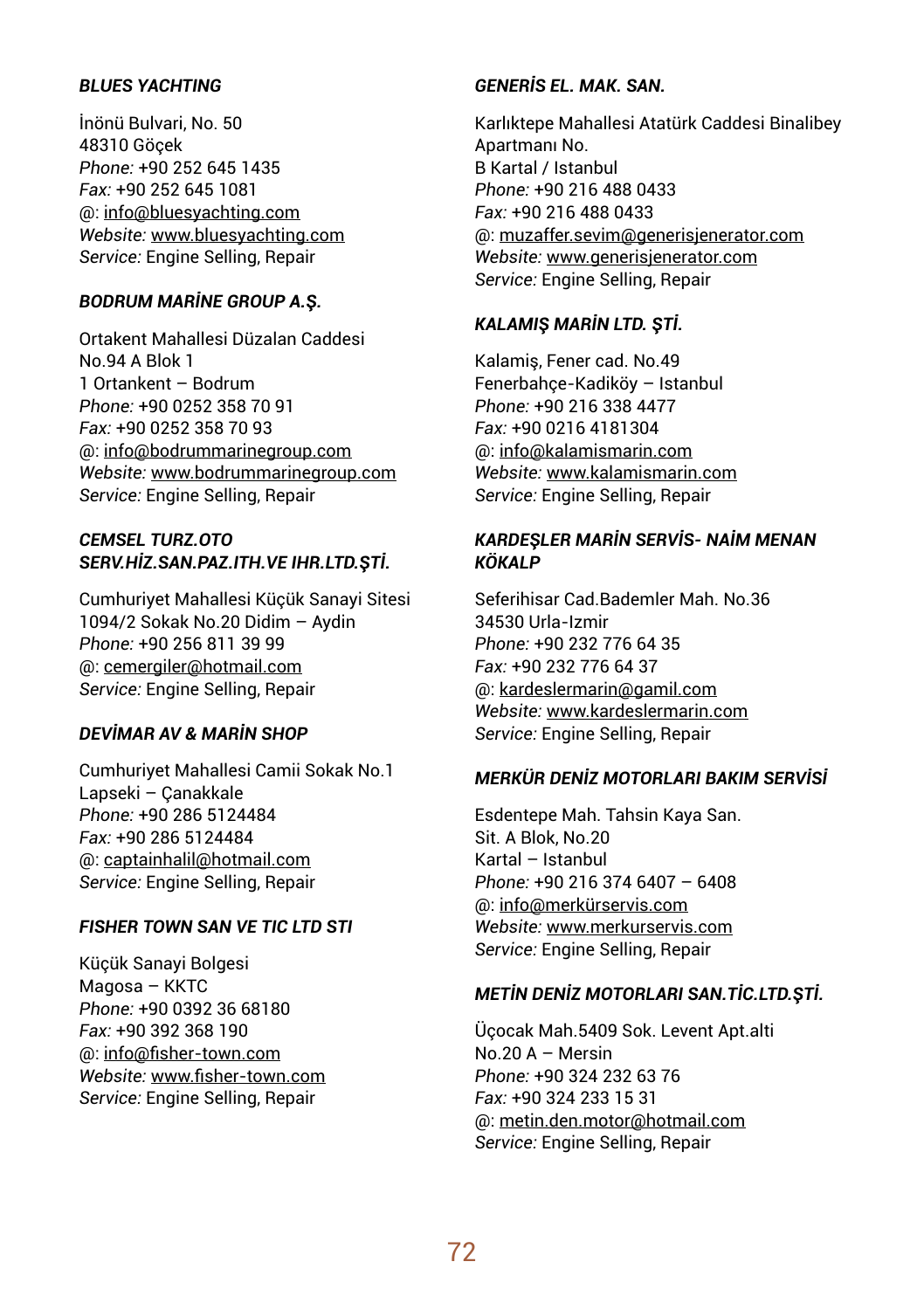## *SEVKAN DENİZ ARAÇLARI TURİZM TİC.*

Turgut Özal Bulvari No.3/D Ulusoy Marina Yolu - Çeşme-Izmir *Phone:* +90 232 712 22 53 *Fax:* +90 0232 712 22 54 @: ucoskuner63@yahoo.com.tr *Service:* Engine Selling, Repair

## *TREND MARINES DENİZ MALZ.SANAYİ TİC.LTD.ŞTİ.*

Cakmak Sokak, No.16/1 Içerenköy – Istanbul *Phone:* +90 216 367 31 04 *Fax:* +90 0216 367 30 94 @: gokhan@trendmarines.com *Website:* www.trendmarines.com *Service:* Engine Selling, Repair

## *TUNCAR MARINE YATÇILIK. LTD. ŞTİ*

Sanayi Sitesi Haciresul Sokak no.12 Bodrum - Muğla *Phone:* +90 252 316 88 79 @: serkan@tuncarmarine.com.tr *Website:* www.tuncarmarine.com.tr *Service:* Engine Selling, Repair

## UKRAINE

## *SUDOSERVICE*

Marhala Vasilevskogo Str 42A Nikolaev *Phone:* +380 125 87 389 @: office.mtss@gmail.com *Service:* Engine Selling, Repair

## UNITED ARAB EMIRATES

#### *DYNAMIC INTERNATIONAL MARINE SERVICES*

#### **Official importer**

PLOT 06, W-324 Dubai Maritime City 15201 DUBAI *Phone:* +971 44 43 12 00 @: info@dynamicmarine.net *Website:* www.dynamicmarine.net *Service*: Engine Selling, Repair

## UNITED KINGDOM

#### *A.R. PEACHMENT LIMITED*

#### **Official importer**

Riverside Estate Brundall NR135PL - Norwich *Phone:* +44 1603 71 40 77 Fax: +44 1603 71 22 11 @: info@peachment.co.uk *Service:* Engine Selling, Repair

#### *PME POWER SYSTEMS LTD*

#### **Official importer for Nanni Silver & Platinum series**

Unit D11 Admiralty Park Station Road Holton Heath BH166HX – Poole Dorset *Phone:* +44 1202 62 23 46 *Fax:* +44 7010 02 46 79 @: info@mandiesel.co.uk *Service:* Engine Selling, Repair

## *ADVANCE MARINE*

Unit 2, Harbour Rd Trading Estate Portishead, Bristol BS20 7BL *Phone:* +44 01275 815910 *Fax:* +44 01275 844257 @: phil@advancemarine.co.uk *Website:* www.madvancemarine.co.uk *Service:* Engine Selling, Repair

## *ALTHORNE MARINE*

Bradwell Marina Waterside, Bradwell on Sea Chelmsford Essex CM0 7RB *Phone:* +44 07939 180822 @: althornemarine@aol.com *Service:* Engine Selling, Repair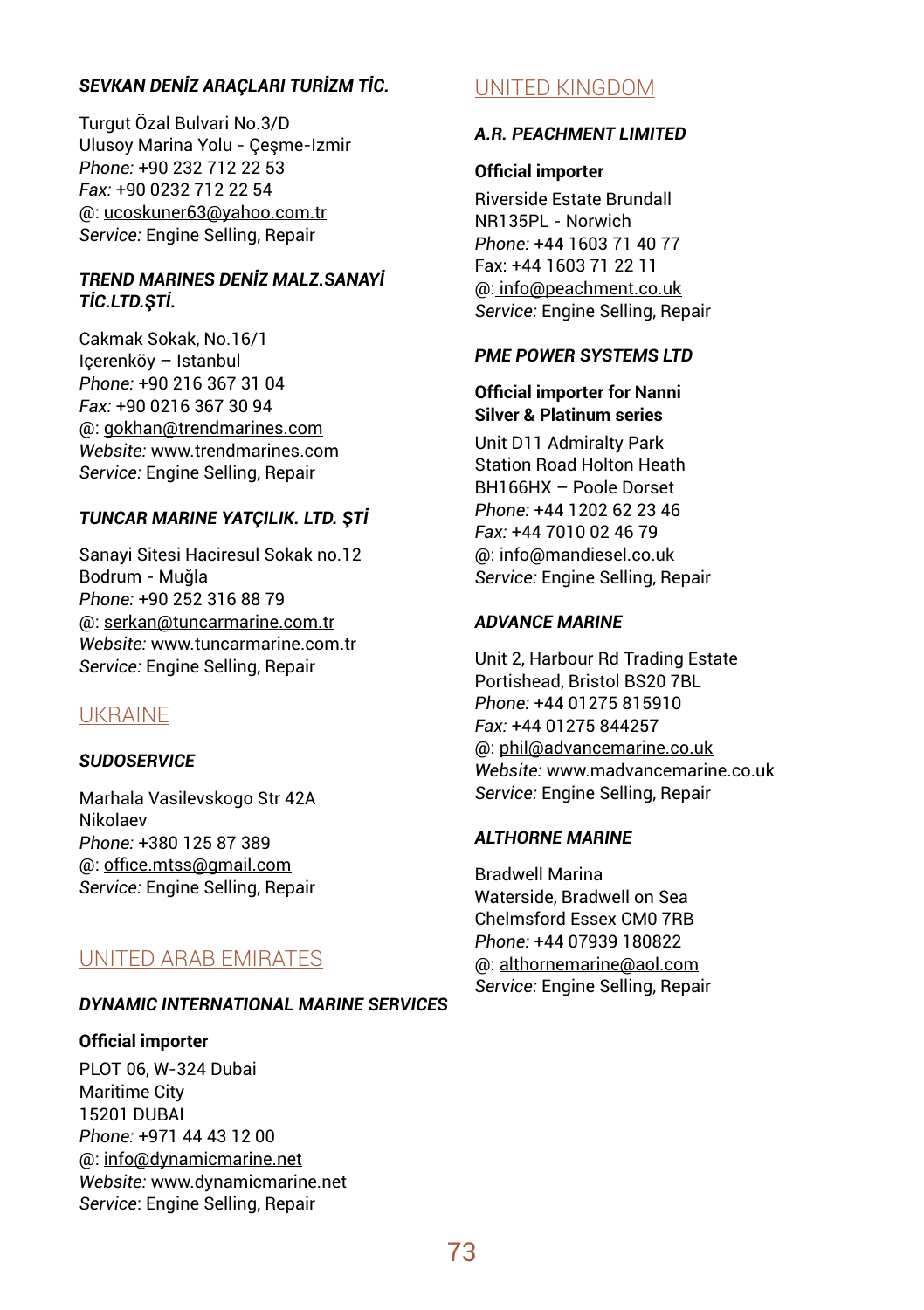## *AMBLE BOAT COMPANY*

The Boat Yard Morpeth NE65 ODJ *Phone:* +44 01665 710267 *Fax:* +44 01665 711354 @: info@ambleboat.co.uk *Website:* www.ambleboat.co.uk *Service:* Engine Selling, Repair

## *AQUATEC MARINE*

Willow Marina Willow Lane, Wargrave Berkshire RG10 8LH *Phone:* +44 01189 401422 *Fax:* +44 01189 401422 @: aquatec.marine@ic24.net *Service:* Engine Selling, Repair

## *ARDFERN YACHT CENTRE LTD.*

Ardfern, Locchgilphead, Argyll Scotland PA31 8QN *Phone:* +44 01852 500247 *Fax:* +44 01852 500624 @: office@ardfernyacht.co.uk *Website:* www.ardfernyacht.co.uk *Service:* Engine Selling, Repair

## *BILL KEATING MARINE ENGINEERING LTD.*

Unit 1, Marine Leisure Businness Park La Collette St Helier Jersey Channel Islands JE2 3 NB *Phone:* +44 01534 733977 *Fax:* +44 01534 766812 @: marineengines07@google.com *Service:* Engine Selling, Repair

#### *CANAL CRUISING LTD*

Crown Street Stone Staffordshire ST15 8QN *Phone:* +44 01785 813982 *Fax:* +44 01785 819041 @: mail@canalcruising.co.uk *Website:* www.canalcruising.co.uk *Service:* Engine Selling, Repair

## *CLIVE DEW ENGINEERING*

94 Mill Road, Wells Next to Sea Norfolk NR23 1BZ *Phone:* +44 01328 710558 @: clivedew@hotmail.co.uk *Service:* Engine Selling, Repair

## *COASTAL RIDES*

Custom House Quay, Granville Dock DOVER, KENT, CT17 9DG *Phone:* +44 01304 201073 *Fax:* +44 01304 207458 @: sales@coastalrides.co.uk *Website:* www.coastalrides.co.uk *Service:* Engine Selling, Repair

## *CT MARINE ENGINEERING*

The Old Chandlery - Mills Dockyard - Lock Lane Long Eaton Nottinghamshire NG10 2FY *Phone:* +44 07710 270380 *Service:* Engine Selling, Repair

#### *D LOWDON MARINE*

Unit 8, Station Yard, Burneside Kendal LA9 6QZ *Phone:* +44 01539 733737 *Fax:* +44 07855 071248 *Service:* Engine Selling, Repair

## *DDZ MARINE LTD*

Largs Yacht Haven, Irvine Road Largs KA30 8EZ *Phone:* +44 01475 686072 *Fax:* +44 01475 672887 @: sales@ddzmarine.co.uk *Website:* www.ddzmarine.co.uk *Service:* Engine Selling, Repair

## *DEBDALE WHARF MARINA*

Kibworth Leicestershire, LE8 OXA *Phone:* +44 0116 2793034 *Fax:* +44 0116 2796655 @: nicky@debdalewharf.co.uk *Website:* www.debdalewharf.co.uk *Service:* Engine Selling, Repair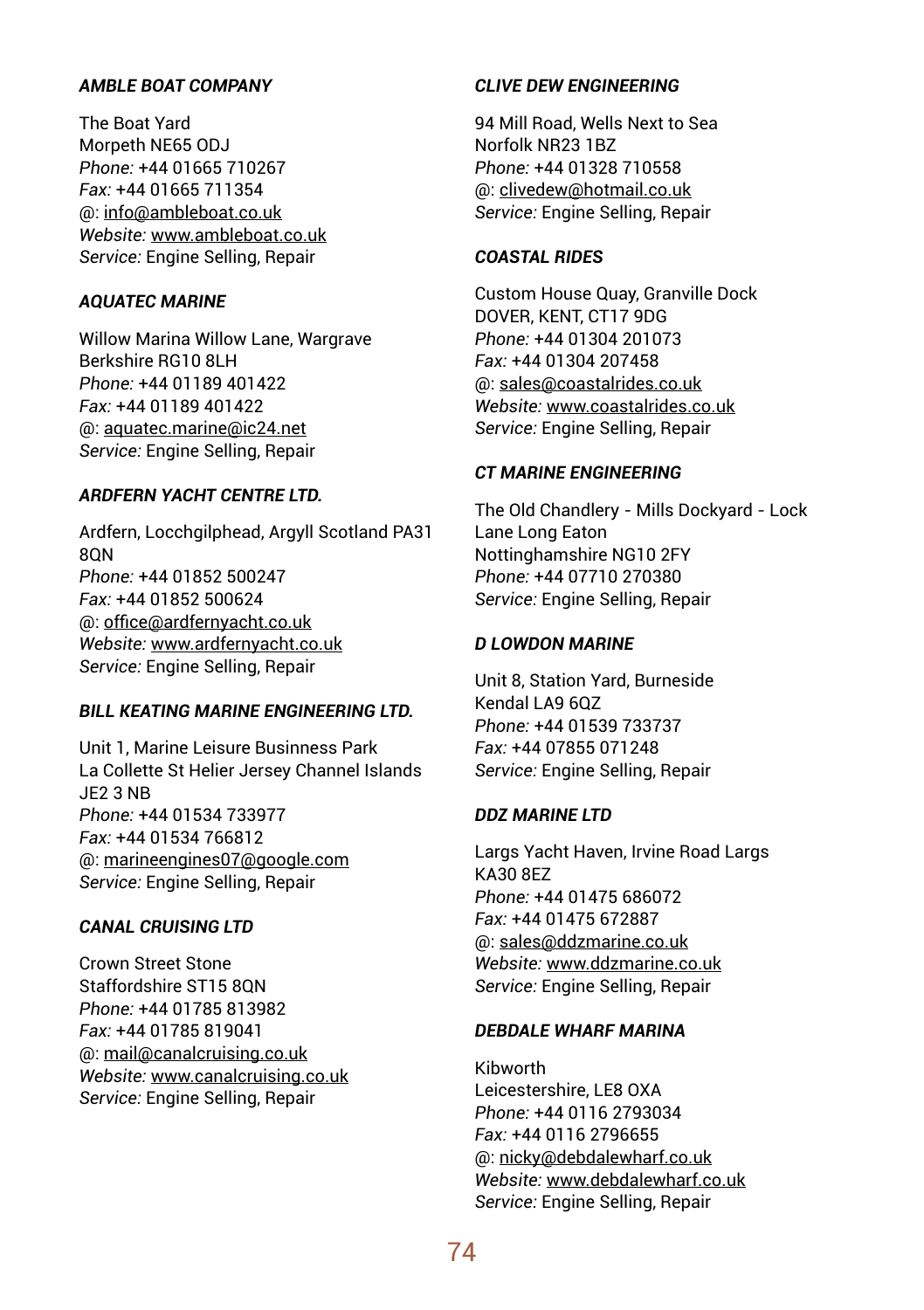## *EURO YACHTS*

Largs Yacht Haven, Irvine Road Largs, Ka30 8ez *Phone:* +44 01475 687204 *Fax:* 01475 689068 @: info@euroyachts.com *Website:* www.euroyachts.com *Service:* Engine Selling, Repair

## *FOX'S MARINA LTD*

The Workshops, The Strand, Wherstead Ipswich, Suffolk IP2 8SA *Phone:* +44 01473 689111 *Fax:* +44 01473 601737 @: foxs@foxsmarina.com *Website:* www.foxsmarina.com *Service:* Engine Selling, Repair

## *GB SMITH & SONS LTD*

Unit 7, Pityme Industrial Estate, Rock, Wadebridge Cornwall PL27 6PP *Phone:* +44 01208 862815 *Fax:* +44 01208 863090 *Service:* Engine Selling, Repair

## *HAMBLE YACHT SERVICES*

Port Hamble, Hamble Southampton 5031 4NN *Phone:* +44 02380 454111 *Fax:* +44 02380 455682 @: sales@hambleyachtservices.co.uk *Website:* www.hambleyachtservices.co.uk *Service:* Engine Selling, Repair

## *HAROLD HAYLES LTD*

The Quay, Yarmouth Isle of Wight P041 ORS *Phone:* +44 01983 760373 *Fax:* +44 01983 760666 @: info@haroldhayles.co.uk *Website:* www.haroldhayles.co.uk *Service:* Engine Selling, Repair

## *HARTFORD MARINA LTD*

Banks End, Wyton, Huntingdon Cambridgeshire P7 2AA *Phone:* +44 01480 454677 *Fax:* +44 01480 455866 @: bill@hartfordmarina.co.uk *Website:* www.hartfordmarina.co.uk *Service:* Engine Selling, Repair

#### *IAN IRVINE ENGINEERING*

Strath Haven, Symbister, Whalsay Shetland ZE2 9AE *Phone:* +44 01806 566627 *Fax:* +44 01806 566220 @: ian@iieng.co.uk *Website:* www.iieng.co.uk *Service:* Engine Selling, Repair

## *JG MARINE SERVICES*

Unit 3 Bottom Lock - Braunston Northants NN11 7HJ *Phone:* +44 07903 945196 *Fax:* +44 01788 571044 @: boats@jgmarine.com *Website:* www.jgmarine.co.uk *Service:* Engine Selling, Repair

## *KATE NARROWBOATS LTD*

The Boatyard Nelson Lane Warwick,  $CVA4$  5.IB *Phone:* +44 01926 492968 *Fax:* +44 01926 419314 @: cheryl@kateboats.co.uk *Website:* www.kateboats.co.uk *Service:* Engine Selling, Repair

## *KILWORTH WHARF LEISURE*

Kilworth Marina, North Kilworth Lutterworth L7 6.IB *Phone:* +44 01858 880484 *Fax:* +44 01858 880484 @: kilworthmarina@fsbdial.co.uk *Service:* Engine Selling, Repair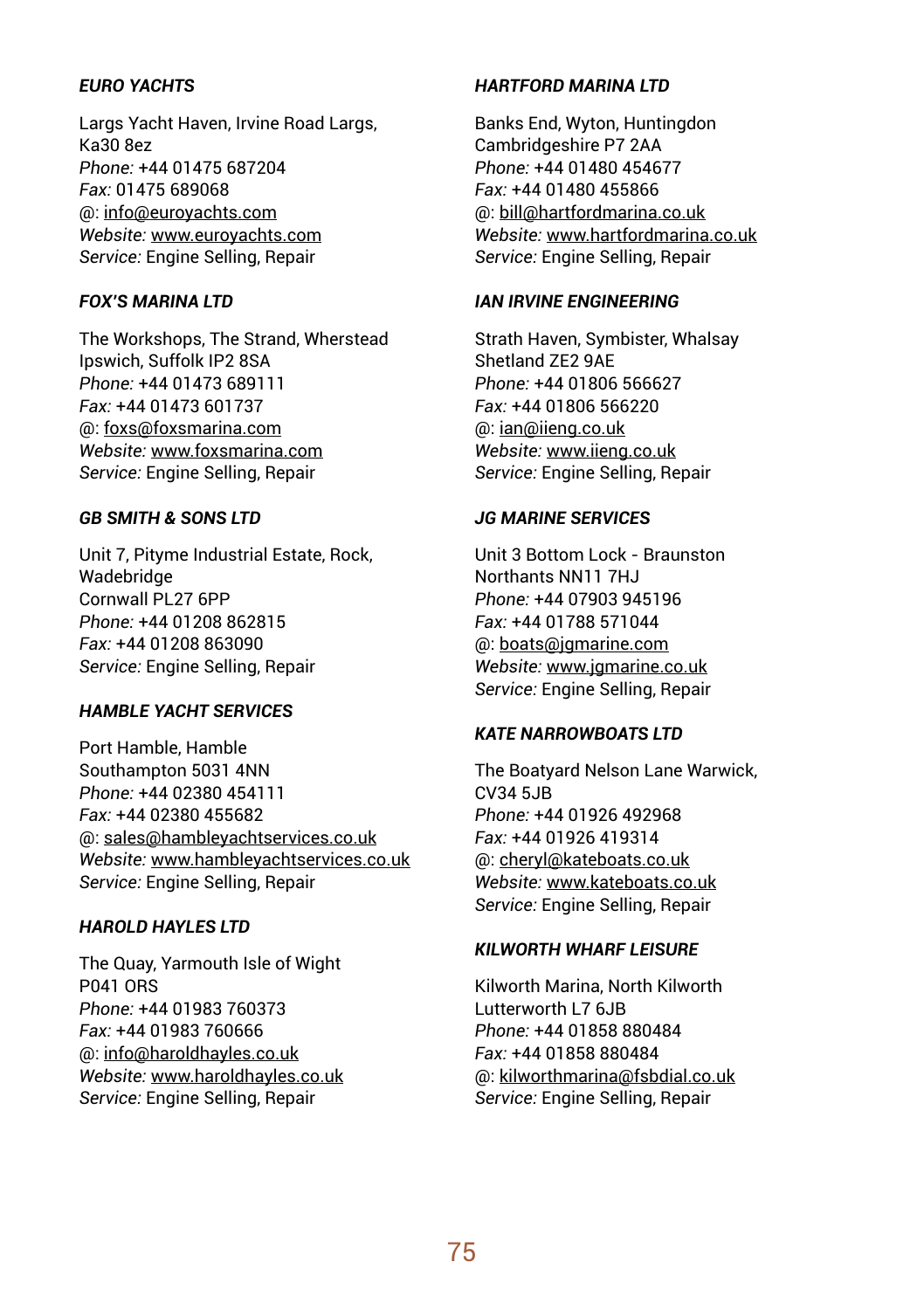#### *LH MORGAN & SONS (MARINE) LTD*

The Boat Centre, SHIPYARD ESTATE Brightlingsea, Essex C07 OAR *Phone:* +44 01206 302003 *Fax:* +44 01206 305439 @: sales@morgarimarine.com *Website:* www.morganmarine.com *Service:* Engine Selling, Repair

#### *MALLAIG BOATBUILDING & ENGINEERING CO LTD NEWARK MARINA LTD.*

Harbour Slipways, Mallaig Perth, Tayside, PH41 4QS *Phone:* +44 01687 462304 *Fax:* +44 01687 462378 @: john@pierhead.freeserve.co.uk *Service:* Engine Selling, Repair

#### *MARINE & GENERAL ENGINEERS LTD.*

PO BOX 470, St Sampson's Harbour Guemsey GY1 6AT *Phone:* +44 01481 243048 *Fax:* +44 01481 248765 @: sales@mge.gg *Website:* www.mge.gg *Service:* Engine Selling, Repair

## *MARINE ENGINEERING SERVICES*

Unit 2, Dinas Boatyard, Beach Road Port Dinorwic Gwynedd North Wales, LL56 4RX *Phone:* +44 01248 671215 *Fax:* +44 01248 671176 @: mes.ltd@virgin.net *Website:* www.marineengineeringservices.co.uk *Service:* Engine Selling, Repair

## *MARINE MART*

Haunchwood Park - GalIey Common, Nuneaton Warwickshire CV10 9SP *Phone:* +44 2476 390811 *Fax:* +44 2476390810 @: saIes@marinernart.co.uk *Website:* www.marinemart.co.uk *Service:* Engine Selling, Repair

## *MARINE WISE*

Baltic Wharf Boat Yard, St Peters Quay Totnes, Devon TQ9 5EW *Phone:* +44 01803 868757 *Fax:* +44 01803 868757 @: marinewise@aol.com *Website:* vvww.marinewise.co.uk *Service:* Engine Selling, Repair

26 Farndon Road, Newark Nottinghamshire, NG24 4SD *Phone:* +44 01636 704022 *Fax:* +44 01636 612393 @: sales@newark-marina.co.uk *Website:* www.newark-marina.co.uk *Service:* Engine Selling, Repair

#### *PETER LEONARD MARINE*

Denton Island, Newhaven East Sussex BN9 9BA *Phone:* +44 01273 515987 *Fax:* +44 01273 513032 @: info@plmarine.com *Website:* www.peterleonardnnarine.co.uk *Service:* Engine Selling, Repair

## *PETER NORRIS MARINE ENG.*

Turret Cottage, The Street, Farnham Saxmundham, Suffolk IP17 1J 7 *Phone:* +44 01728 603846 *Fax:* +44 07909 537267 @: norrisengines@tiscali.co.uk *Service:* Engine Selling, Repair

## *POWERHOUSE MARINE LTD*

Derwenthaugh Marina, Blaydon Tyne & Wear NE21 5LL *Phone:* +44 0191 4140065 *Fax*: +44 0191 4141818 @: info@powerhouse-marine.co.uk *Website:* www.powerhouse-marine.co.uk *Service:* Engine Selling, Repair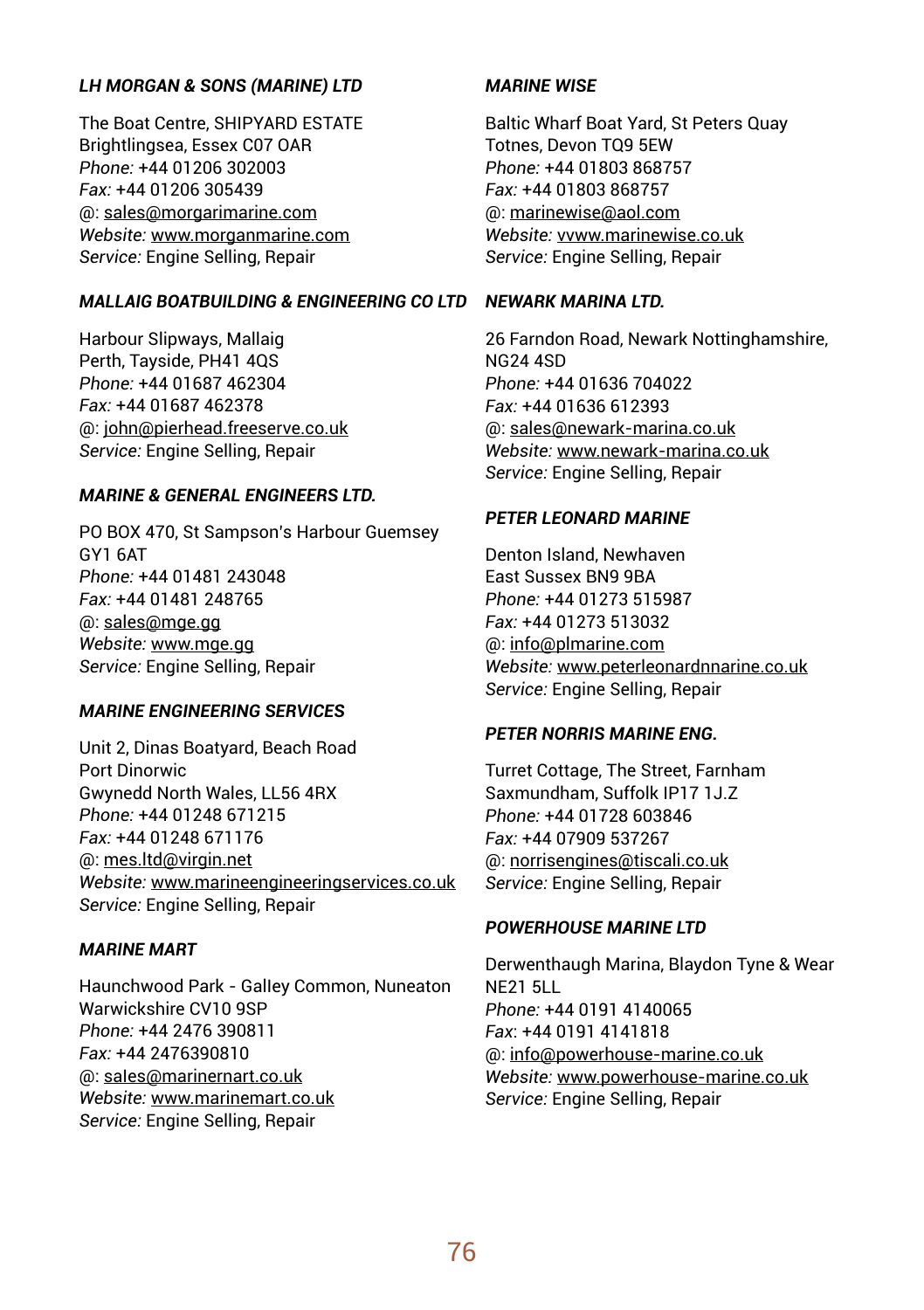## *RUSTLER YACHTS*

Marine Buildings, Falmouth Road Falmouth, Cornwall TRIO 8AD *Phone:* +44 01326 310120 *Fax:* +44 01326 314092 @: nick@rustleryachts.com *Website:* www.rustleryachts.com *Service:* Engine Selling, Repair

## *SAL MARINE - MR SIMON LTYH*

Mill Lane, Lymington Hampshire S041 9AZ *Phone:* +44 01590 679588 *Fax:* +44 01590 670032 @: sales@salmarine.com *Website:* www.salmarine.com *Service:* Engine Selling, Repair

#### *SCARBOROUGH MARINE LTD.*

36 Sandside -Y011 1PQ *Phone:* +44 01723 375199 *Fax:* +44 01723 379734 @: info@scarboroughmarine.co.uk *Website:* www.scarboroughmarine.co.uk *Service:* Engine Selling, Repair

## *SDP MARINE*

Cherry Tree Lodge, Low Road Repps With Bastwick Great Yarmouth, Norfolk NR25 5AH *Phone:* +44 07884 212112 @: stevepride@btconnect.com *Service:* Engine Selling, Repair

## *SHERIDAN MARINE LTD*

The Boat House Mou1sford Wallingford, Oxfordshire, OX10 9HU *Phone:* +44 01491 652085 *Fax:* +44 01491 652990 @: info@sheridanmarine.com *Website:* www.sheridanmarine.com *Service:* Engine Selling, Repair

#### *STREETHAY WHARF LTD*

Streethay Lichfield Staffordshire WS13 8RJ *Phone:* +44 01543 414808 *Fax:* +44 01543 414770 @: office@streethaywharf.co.uk *Website:* www.streethaywharf.co.uk *Service:* Engine Selling, Repair

#### *WEST HIGHLAND SAILING LTD.*

Laggan Locks Spean Bridge PH34 4EB *Phone:* +44 01809 501234 *Fax:* +44 01809 501234 @: enquiries@westhighlandsailing.com *Website:* www.westhighlandsailing.com *Service:* Engine Selling, Repair

## *WILL SQUIBB LTD*

Woodnutts Yard - The Duver - St Helens Isle of Wight - P033 1HB *Phone:* +44 01983 874629 *Fax:* +44 01983 874629 @: will@willsquibb.net *Website:* www.willsquibb.net *Service:* Engine Selling, Repair

## *YACHTHAVEN MARINE*

Unit 3, Balthane 1nd Est, Ballasalla Isle Of Man 1M9 2AJ *Phone:* +44 01624 822995 *Fax:* +44 01624 844473 @: ribshack@manx.net *Service:* Engine Selling, Repair

## UNITED STATES – EAST COAST

## *KRAFTPOWER*

#### **Official importer - East Coast**

199 Wildwood Avenue 01801-2024- Woburn, MA *Phone:* +1 800 969 6121 @: oduffy@kraftpower.com *Website:* www.kraftpower.com *Service:* Engine Selling, Repair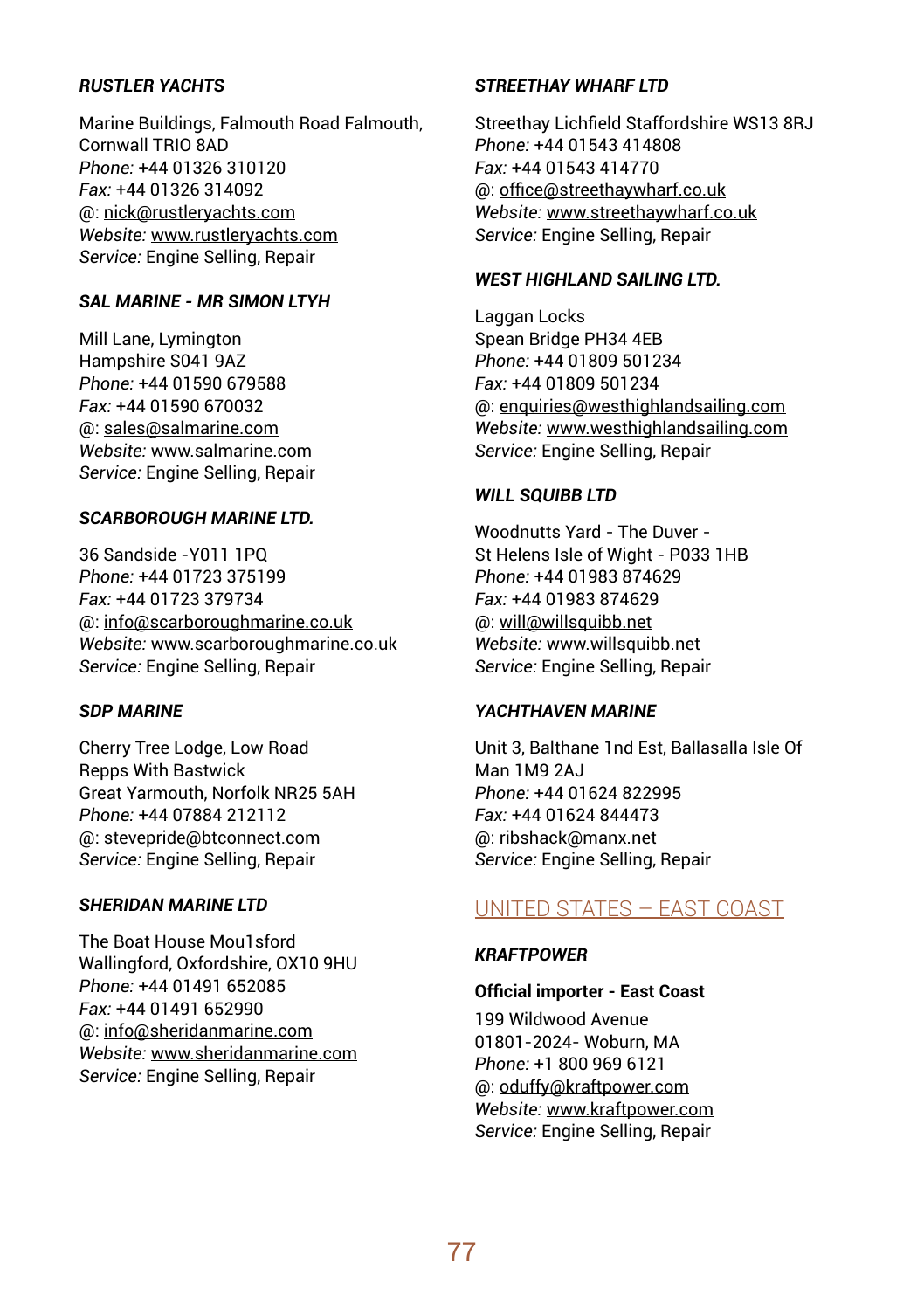#### *MARINE DIESEL SERVICE, INC.*

1816 N. Dixie Hwy, Fort Lauderdale, FL- C533305 *Phone:* +1 954 326 9568 @: heinrich08@aol.com *Website:* www.marinedieselservices.com *Service:* Engine Selling, Repair

#### *CONNECTICUT*

#### *BREWER DAUNTLESS SHIPYARD*

37 Pratt Street, Essex, CT - 06426 *Phone:* +1 860 767 2483 @: bds@byy.com *Service:* Engine Selling, Repair

#### *BREWER YACHT HAVEN*

Foot of Washington Street, Stamford, CT - 06904 *Phone:* +1 203 359 4500 @: byh@byy.com *Service:* Engine Selling, Repair

## *BREWER YACHT YARD*

56 Roseleah Drive, Mystic, CT - 06355 *Phone:* +1 860 536 2293 @: mys@byy.com *Service:* Engine Selling, Repair

#### *BREWER STRATFORD MARINA*

Foot of Broad St, Stratford, CT - 06497 *Phone:* +1 203 377 4477 @: std@byy.com *Service:* Engine Selling, Repair

## *BREWER BRUCE & JOHNSON'S MARINE*

S. Montowese Street, Branford, CT - 06404 *Phone:* +1 203 488 8329 @: bjm@byy.com *Service:* Engine Selling, Repair

## *CONNECTICUT DIESEL & MARINE*

50 Maple Street, Branford, CT - 06405 *Phone:* +1 203 481 1010 @: ctdieselandmarine@gmail.com *Service:* Engine Selling, Repair

#### *CROCKER'S BOAT YARD*

56 Howard Street, New London, CT - 06320 *Phone:* +1 800 870 1285 @: dave@crockersboatyardinc.com *Service:* Engine Selling, Repair

#### *DODSON'S BOATYARD*

194 Water Street, Stonington, CT - 06378 *Phone:* +1 860 535 1507 *Service:* Engine Selling, Repair

#### *ESSEX BOAT WORKS, INC.*

9 Ferry Street, Essex, CT - 06426 *Phone:* +1 860 767 8276 @: info@essexboatworks.com *Service:* Engine Selling, Repair

## *MILFORD HARBOR MARINA*

2 High Street, Milford, CT - 06460 *Phone:* +1 203 877 1475 *Service:* Engine Selling, Repair

## *MYSTIC RIVER MARINA*

Mason's Island, Mystic, CT - 06355 *Phone:* +1 860 536 3123 @: info@mysticrivermarina.com *Service:* Engine Selling, Repair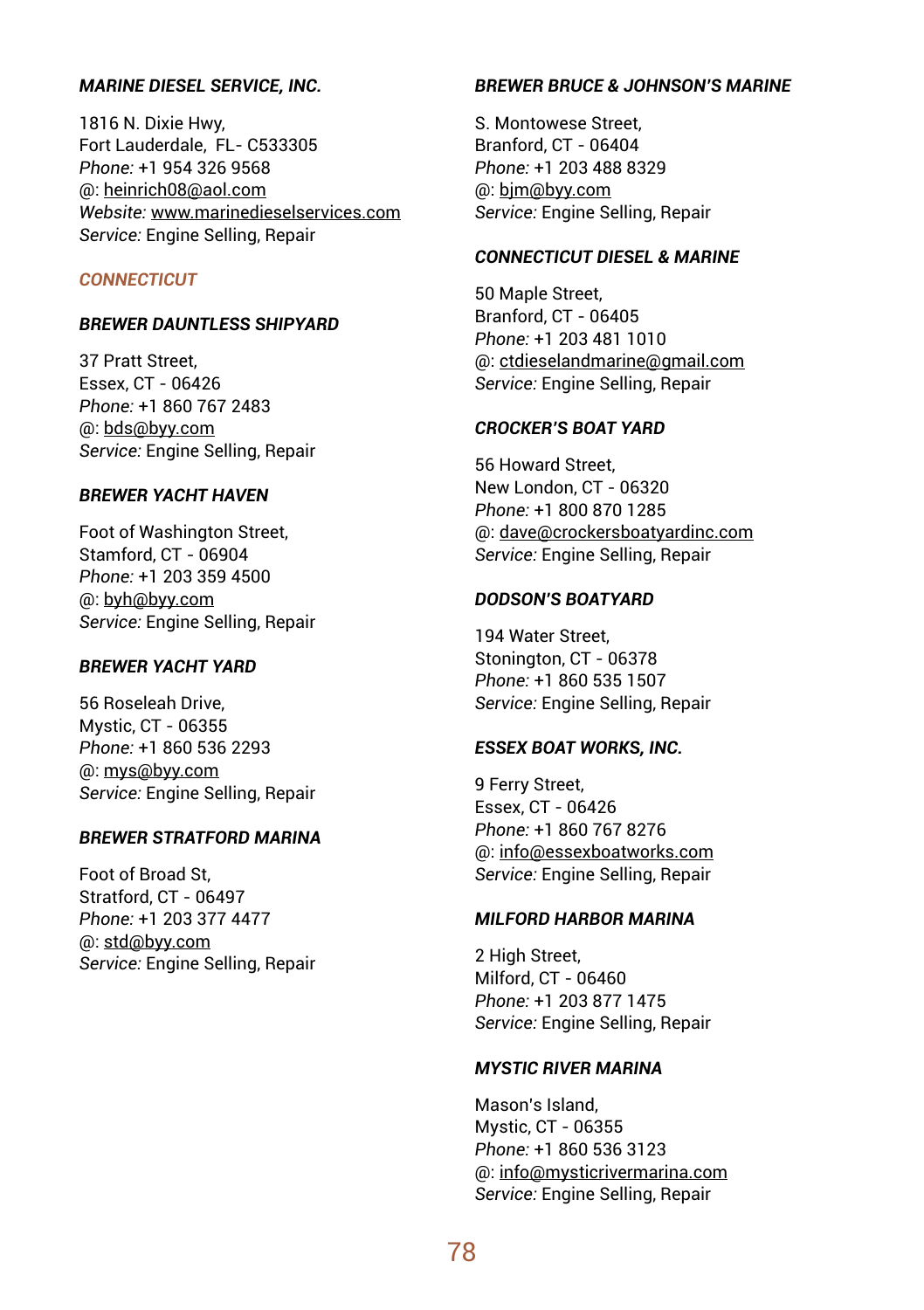## *MYSTIC SHIPYARD*

100 Essex Street, West Mystic, CT - 06388 *Phone:* +1 860 536 6588 @: info@mysticshipyard.com *Service:* Engine Selling, Repair

## *NOANK SHIPYARD*

145 Pearl Street, Noank, CT - 06340 *Phone:* +1 860 536 9651 @: info@noankshipyard.com *Service:* Engine Selling, Repair

#### *NOANK VILLAGE BOATYARD*

38 Bayside Ave, Noank, CT - 06340 *Phone:* +1 860 536 1770 @: info@noankvillageboatyard.com *Service:* Engine Selling, Repair

## *NORWALK COVE MARINA*

34 Neck Road Old Lyme, CT - 06371 *Phone:* +1 203 838 2326 @: information@norwalkcove.com *Service:* Engine Selling, Repair

## *OLD LYME MARINE*

48 Calf Pasture Beach Road, Norwalk, CT - 06855 *Phone:* +1 860 434 1272 @: glen@oldlymemarina.com *Service:* Engine Selling, Repair

## *PALMER POINT MARINE*

7 River Road #311, Cos Cob, CT - 06807 *Phone:* +1 203 661 1243 *Service:* Engine Selling, Repair

### *BREWER PILOT'S POINT MARINA*

S. Montowese Street, Branford, CT - 06404 *Phone:* +1 203 488 8329 @: bjm@byy.com *Service:* Engine Selling, Repair

## *PORT NIANTIC MARINE*

11 Smith Avenue, Niantic, CT - 06357 *Phone:* +1 860 739 2155 @: port.niantic.inc@snet.net *Service:* Engine Selling, Repair

#### *REX MARINE CENTER*

144 Water Street, South Norwalk, CT - 06854 *Phone:* +1 203 831 5234 @: wgardellajr@rexmarine.com *Service:* Engine Selling, Repair

## *SPICER'S MARINE*

93 Marsh Road, Noank, CT - 06340 Phone: +1 860 536 4978 Service: Engine Selling, Repair

#### *YANKEE BOAT YARD & MARINE*

54 Riverview Street, Portland, CT - 06480 Phone: +1 860-342-4735 Service: Engine Selling, Repair

## *GEORGIA (GA)*

## *KRAFTPOWER*

## **Official importer**

1000B Northbrook Pkwy, Suwanee, GA - 30024 *Phone:* +1 800 394 0078 *Fax:* +1 770 963 9678 *Service:* Engine Selling, Repair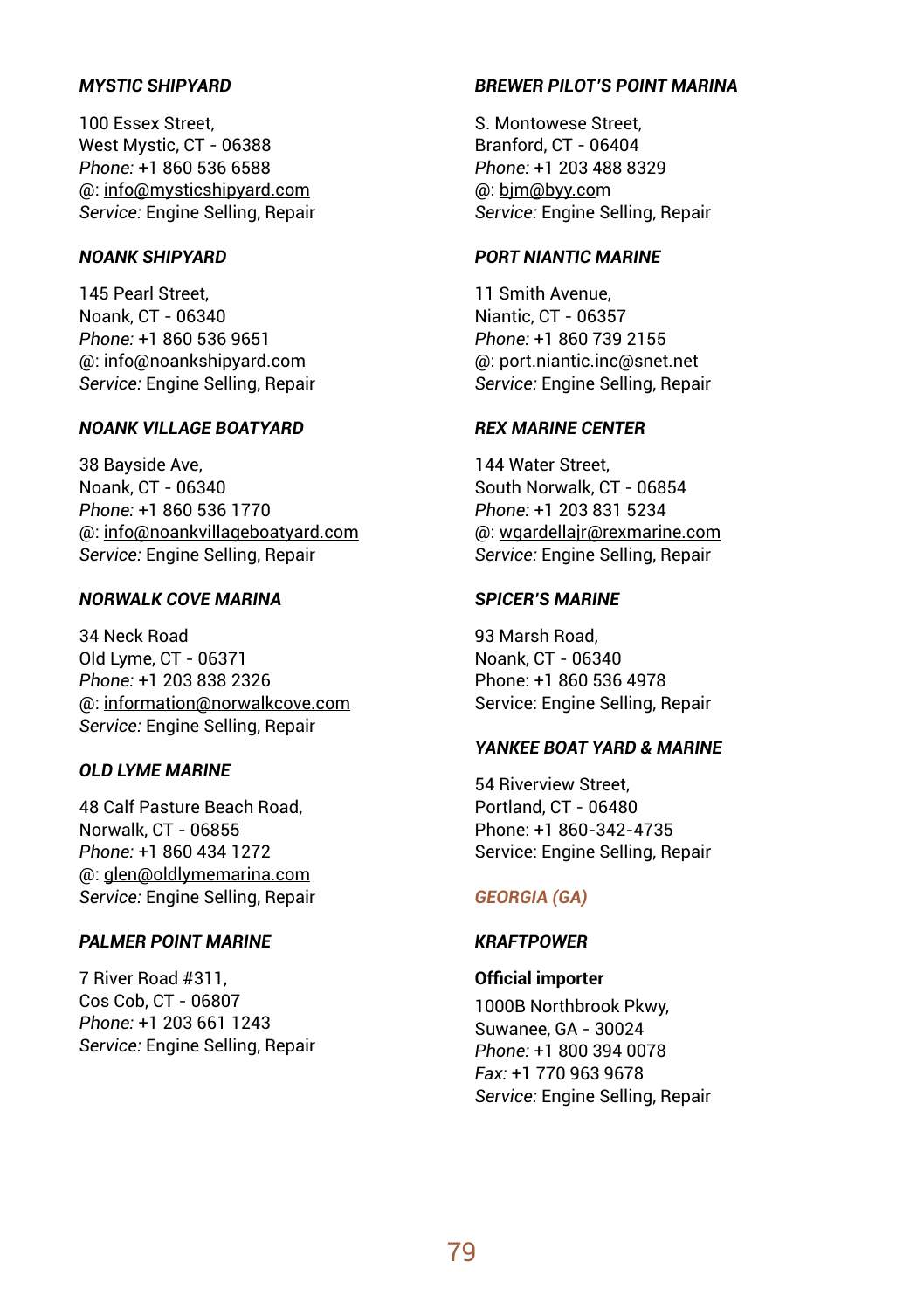#### *MASSACHUSETTS (MA)*

#### *HANSEN MARINE*

#### **Distributor**

32 Tioga Way, Marblehead, MA - 01945 *Phone:* +1 781 631 3282 *Fax:* + 1 781 639 1467 @: info@HansenMarine.com *Website:* www.hansenmarine.com *Service:* Engine Selling, Repair

## *BAYLINE INC.*

109 Gifford St, New Bedford, MA - 02744 *Phone:* +1 508 994 2944 *Fax:* +1 508 992 4216 @: robert@baylineboatyard.com *Website:* www.baylineboatyard.com *Service:* Engine Selling, Repair

#### *STEVE'S SHOP*

100 Terminal St, Charlestown, MA - 02129 *Phone:* +1 617 241 5335 @: steve@steveboatshop.com *Website:* steveboatshop.com *Service:* Engine Selling, Repair

## *YANKEE MARINE DIESEL*

3 Whalers Way, Fairheaven, MA - 02719 *Phone:* +1 508 509 4941 *Fax:* +1 508 592 7317 @: jmartin3412@yahoo.com *Service:* Engine Selling, Repair

## *BREWER PLYMOUTH MARINA*

14 Union Street, Plymouth, MA - 02360 *Phone:* +1 508 746 4500 @: bpm@byy.com *Service:* Engine Selling, Repair

#### *BREWER FIDDLER'S COVE MARINA*

42 Fiddlers Cove Road, North Falmouth, MA - 02556 *Phone:* +1 508 564 6327 @: fcm@byy.com Service: Engine Selling, Repair

#### *BREWER HAWTHORNE COVE MARINA*

10 White Street, Salem, MA - 01970 *Phone:* +1 978 740 9890 @: hcm@byy.com *Service:* Engine Selling, Repair

#### *BROWN'S YACHT YARD*

Rear 139, East Main St Gloucester, MA - 01930 *Phone:* +1 978 281 3200 @: info@brownsyy.com *Service:* Engine Selling, Repair

## *BURR BROTHERS BOAT YARD*

309 Front Street, Marion, MA - 02738 *Phone:* +1 508 748 0541 @: burrbros@burrbros.com *Service:* Engine Selling, Repair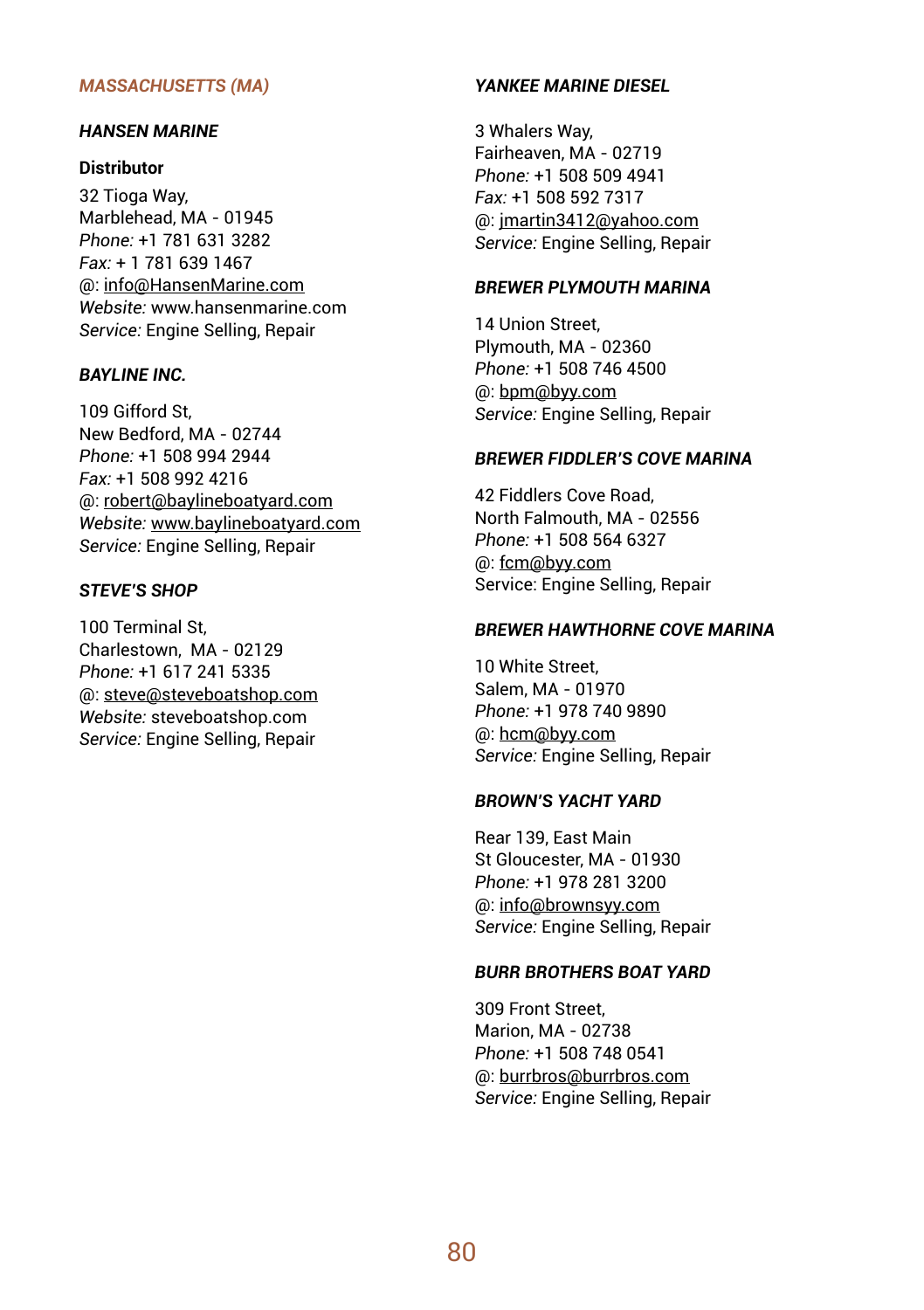## *MACDOUGALL'S CAPE COD MARINE SERVICE*

145 Falmouth Heights Rd, Falmouth, MA - 02541 *Phone:* +1 508 548 3146 @: tdewitt@macdougalls.com *Service:* Engine Selling, Repair

## *CONCORDIA COMPANY*

300 Gulf Road, South Dartmouth, MA - 02748 *Phone:* +1 508 999 1381 @: conco@concordiaboats.com *Service:* Engine Selling, Repair

#### *CROCKER'S BOATYARD*

15 Ashland Avenue, Manchester, MA - 01944 *Phone:* +1 508 999 1381 @: chris@crockersboatyard.com *Service:* Engine Selling, Repair

#### *DIESEL SMITH*

PO Box 651, Harwich, MA - 02645 *Phone:* +1 774 212 1017 @: lukas.smith@dieselsmithllc.com *Service:* Engine Selling, Repair

## *FRED J. DIONS YACHT YARD*

23 Glendale Street, Salem, MA - 01970 *Phone:* +1 978 744 0844 @: fjdions@msn.com *Service:* Engine Selling, Repair

#### *THE FOREPEAK/MARBLEHEAD TRADING CO*.

89 Front Street, Marblehead, MA - 01945 *Phone:* +1 781 631 7565 @: boatworks@marbleheadtrading.com *Service:* Engine Selling, Repair

## *KINGMAN YATCH CENTER*

1 Shipyard Lane, Cataumet, MA - 02534 *Phone:* +1 781 631 7565 @: johnburman@kingmanyachtcenter.com *Service:* Engine Selling, Repair

#### *LEWIS MARINE REPAIR*

2 Greglan Ave, Nantuck, MA - 02655 *Phone:* +1 508 364 6334 @: lewismarinerepairllc@gmail.com *Service:* Engine Selling, Repair

#### *LONG POINT MARINE*

553 Washington St., Duxbury, MA - 02331 *Phone:* +1 781 934 5302 @: svce@longpointmarine.com *Service:* Engine Selling, Repair

## *MANCHESTER MARINE CORPORATION*

7 Ashland Ave, Manchester, MA - 01944 *Phone:* +1 978 526 7911 *Service:* Engine Selling, Repair

#### *HYANNIS MARINE/DBA MARINE CORPORATION*

21 Arlington St, Hyannis, MA - 02601 *Phone:* +1 508 775 5662 @: IraHyannis@Hotmail.com *Service:* Engine Selling, Repair

## *MARTHA'S VINEYARD SHIPYARD*

164 Beach Road, Vineyard Haven, MA - 02568 *Phone:* +1 508 693 0400 @: admin@mvshipyard.com *Service:* Engine Selling, Repair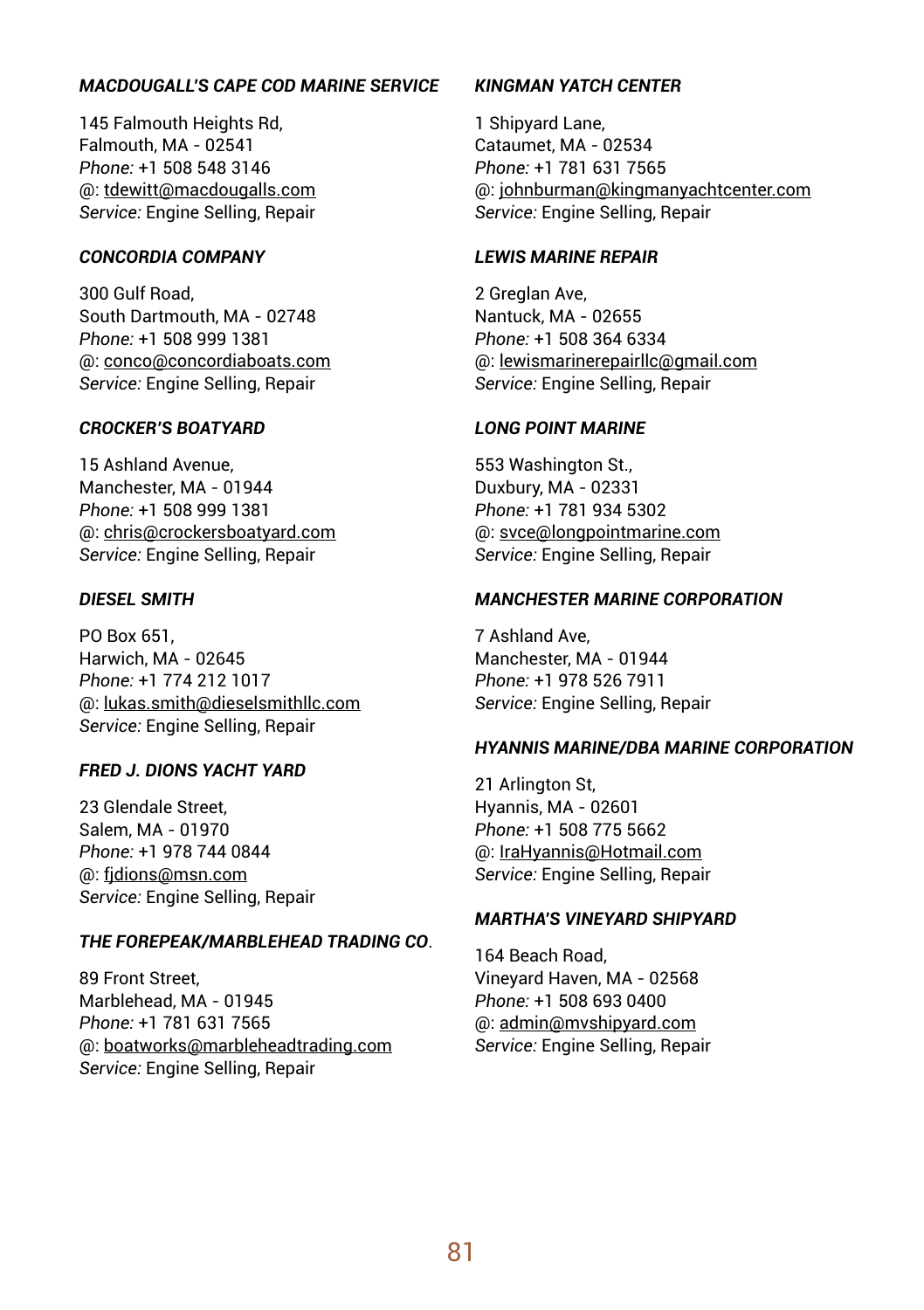## *MATTAPOISETT BOAT YARD*

32 Ned's Point Road, Mattapoisett, MA - 02739 *Phone:* +1 508 758 3812 @: ned@mattapoisettboatyard.com *Service:* Engine Selling, Repair

## *MERRI-MAR YACHT BASIN*

364 Merrimac Street, Newburyport, MA - 01950 *Phone:* +1 978 465 3022 @: mmyb@comcast.net *Service:* Engine Selling, Repair

#### *NAUSET MARINE*

Rte 6A, Orleans, MA - 02653 *Phone:* +1 508 255 0777 Service: Engine Selling, Repair

## *NIEMIEC MARINE & AUTO*

173 Pope's Island, New Bedford, MA - 02740 *Phone:* +1 508 997 7390 @: bniemiec@niemiecmarine.com *Service:* Engine Selling, Repair

## *BREWER ONSET BAY MARINA*

3 Green Street, Buzzards Bay, MA - 02532 *Phone:* +1 508 295 0338 @: obm@byy.com *Service:* Engine Selling, Repair

## *PARKER'S BOAT YARD*

68 Red Brook Harbor Road, Cataumet, MA - 02534 *Phone:* +1 508 563 9366 @: pby@verizon.net *Service:* Engine Selling, Repair

## *SHIP SHOPS*

130 Pleasant Street, S. Falmouth, MA - 02664 *Phone:* +1 508 398 2256 @: sales@shipshops.com *Service:* Engine Selling, Repair

#### *F.L. TRIPP & SONS, INC*

211 Cherry & Webb Rd., Westport Pt, MA 02791 *Phone:* +1 508 636 4058 @: harryinboarddept@fltripp.com *Service:* Engine Selling, Repair

## *WHARF MARINE SERVICES*

Rear 58 Merrimac Street, McKay's Wharf Newburyport, MA - 01950 *Phone:* +1 978 462 6506 *Service:* Engine Selling, Repair

## *WINDWARD POWER SYSTEMS*

379 Alden Road, Fairhaven, MA - 02719 *Phone:* +1 774 992 0059 @: info@windwardpower.com *Service:* Engine Selling, Repair

## *MAINE (ME)*

## *JAKE'S REPAIR SERVICE*

214 Cundy's Harbor Rd, East Harpswell, ME - 04079 *Phone:* +1 207 04 7055 *Website:* www.jakesrepairservice.com *Service:* Engine Selling, Repair

#### *KENNEDY MARINE ENGINEERING*

917 US Rr. 1, Steuben, ME - 04680 *Phone:* +1 207 546 7139 *Fax:* +1 866 671 3491 @: kennedymarine@myfairpoint.net *Website:* www.kennedymarineengineering.com *Service:* Engine Selling, Repair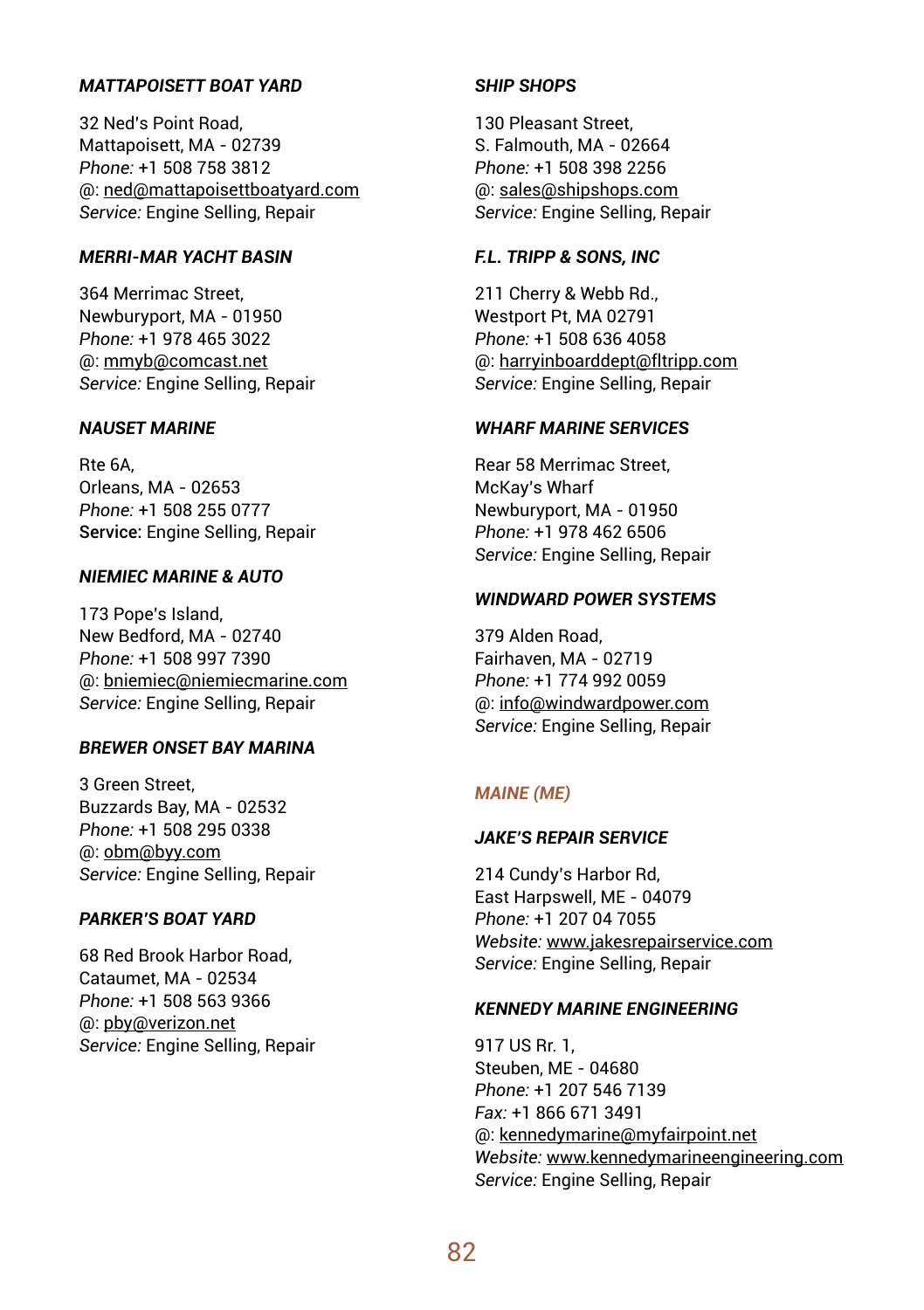## *O' HARA CORP.*

120 Tillson Avenue, Rockland, ME - 04841 *Phone:* +1 207 594 4444 *Fax:* +1 207 594 0407 @: mmayo@journeysendmarina.com *Website:* www.journeysendmarina.com Service: Engine Selling, Repair

#### *JAMES BOAT YARD*

1 Jasper Way, Bernard, ME- 04612 *Phone:* +1 207 244 3208 @: jamie@jrichboatyard.net *Service:* Engine Selling, Repair

## *BILLINGS DIESEL & MARINE*

1 Moose Island Road, Stonington, ME - 04681 *Phone:* +1 207 367 2328 @: billingsoffice@verizon.net *Service:* Engine Selling, Repair

## *BREWER SOUTH FREEPORT*

Main Street, South Freeport, ME - 04078 *Phone:* +1 207 856 3181 @: bsf@byy.com *Service:* Engine Selling, Repair

#### *BROOKLIN BOATYARD*

44 Center Harbor, Brooklin, ME - 04616 *Phone:* +1 207 359 2236 @: boatyard@brooklinboatyard.com Service: Engine Selling, Repair

#### *GREAT ISLAND BOATYARD*

419 Harpswell Island Road, Harpswell, ME - 04079 *Phone:* +1 207 729 1639 @: information@greatislandboatyard.com *Service:* Engine Selling, Repair

## *HANDY BOAT SERVICE*

215 Rear Foreside Drive, Falmouth, ME - 04105 *Phone:* +1 207 781 5110 @: handyboat@maine.rr.com *Service:* Engine Selling, Repair

## *HINCKLEY COMPANY*

130 Shore Road, Southwest Harbor, ME - 04679 *Phone:* +1 207 244 5531 *Website:* www.hinkleyyatchs.com *Service:* Engine Selling, Repair

#### *HODGDON YACHT SERVICE*

100 Ebenecock Road, Southport, ME - 04576 *Phone:* +1 207 633 2970 @: info@hodgdonyachts.com *Service:* Engine Selling, Repair

## *JOHANSON BOATWORKS*

11 Farwell Drive, Rockland, ME - 04841 *Phone:* +1 207 596 7060 @: info@jboatworks.com *Service:* Engine Selling, Repair

#### *KITTERY POINT YACHT YARD*

48 Bowen Road, Kittery, ME - 03904 *Phone:* +1 207 439 9582 @: jglessner@kpyy.net *Service:* Engine Selling, Repair

## *LYMAN MORSE BOAT BUILDING*

82 Water Street, Thomaston, ME - 04816 *Phone:* +1 207 354 6904 @: cabot@lymanmorse.com *Service*: Engine Selling, Repair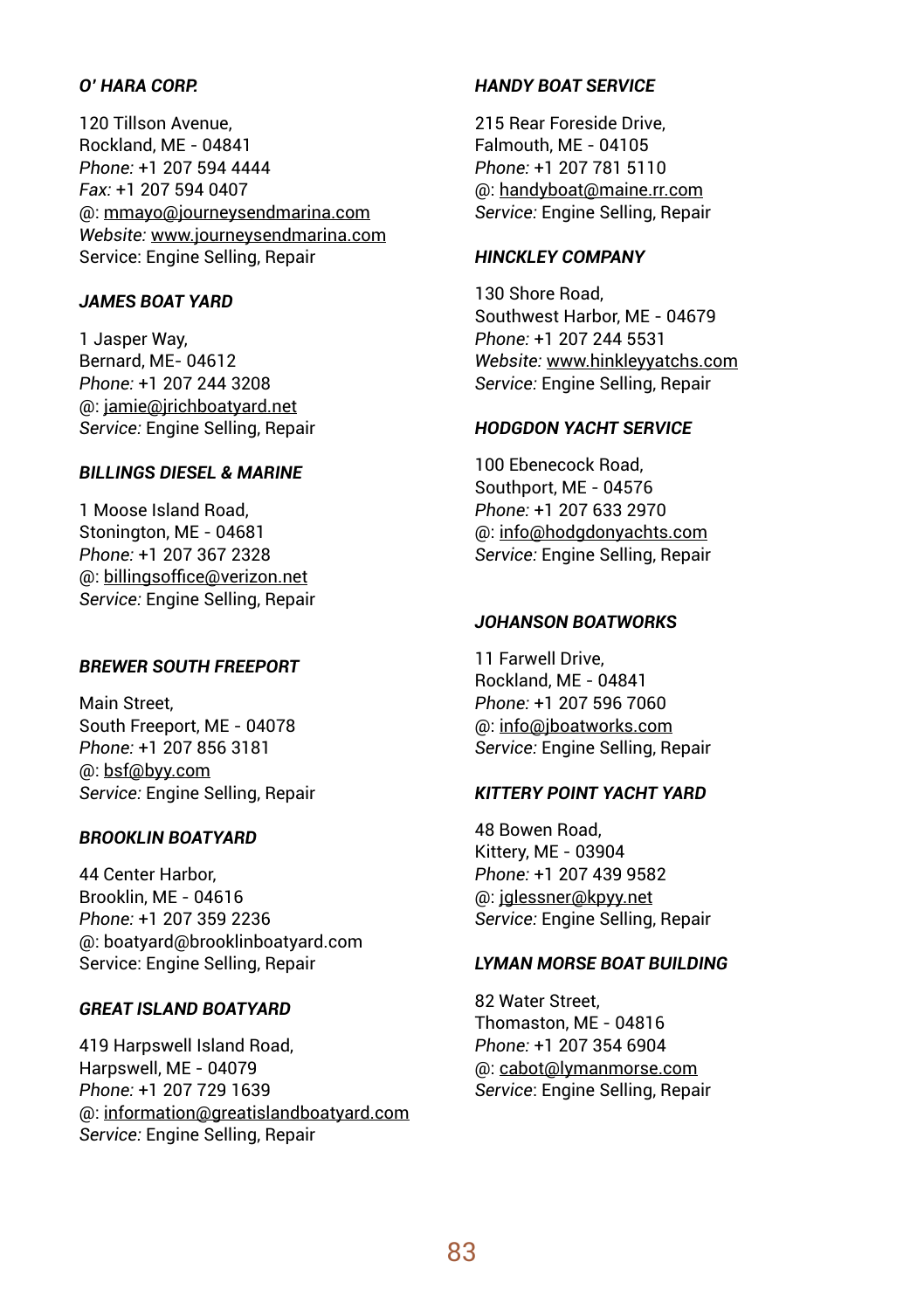## *PORTLAND YACHT SERVICE*

58 Fore Street, Portland, ME - 04101 *Phone:* +1 207 774 1067 @: sales@portlandyacht.com *Service:* Engine Selling, Repair

## *ROCKPORT MARIN*

Public Landing, Rockport, ME - 04856 *Phone:* +1 207 236 9651 @: office@rockportmarine.com *Service:* Engine Selling, Repair

#### *ROYAL RIVER BOAT REPAIR*

307 Bayview Street, Yarmouth, ME - 04096 *Phone:* +1 207 846 9577 *Service:* Engine Selling, Repair

## *STROUT'S WHARF POINT COMPANY*

5 Wharf Road, South Freeport, ME - 04078 *Phone:* +1 207 865 3899 @: stroutspoint@comcast.net *Service:* Engine Selling, Repair

## *WHITING MARINE SERVICE*

199 Dow Highway, South Berwick, ME - 03908 *Phone:* +1 207 384 2400 @: whitingmarine@yahoo.com *Service:* Engine Selling, Repair

## *YANKEE MARINA & BOATYARD*

142 Lafayette Street, Yarmouth, ME - 04096 *Phone:* +1 207-846-4326 @: sales@yankeemarina.com *Service:* Engine Selling, Repair

#### *NEW HAMPSHIRE (NH)*

#### *GREAT BAY MARINE*

61 Beane Lane, Newington, NH 03801 *Phone:* +1 603 436 5299 @: cs@greatbaymarine.com *Service:* Engine Selling, Repair

#### *NEW JERSEY (NJ)*

#### *KRAFTPOWER*

#### **Official importer**

241 West Parkway, Pompton Plains, NJ - 07444 *Phone:* +1 800 221 3284 *Fax:* +1 973 835 5595 *Service:* Engine Selling, Repair

#### *CANYON CLUB*

900 Ocean Drive, Cape May, NJ - 08204 *Phone:* +1 609 884 0333 @: admin@canyonclubmarina.com *Service:* Engine Selling, Repair

#### *CB MARINE*

704 Princeton Avenue, Brick, NJ - 08724 *Phone:* +1 732 714 7400 *Service:* Engine Selling, Repair

#### *CARRIAGE HOUSE MARINA*

1200 Ocean Drive, Seabright, NJ - 07760 *Phone:* +1 732 741 8113 @: info@carriagehousemarina.com *Service:* Engine Selling, Repair

#### *DILLON'S CREEK MARINA*

Corner of Lake & East End Ave, Island Heights, NJ - 08732 *Phone:* +1 732 270 8541 @: dillonscreekoffice@comcast.net *Service:* Engine Selling, Repair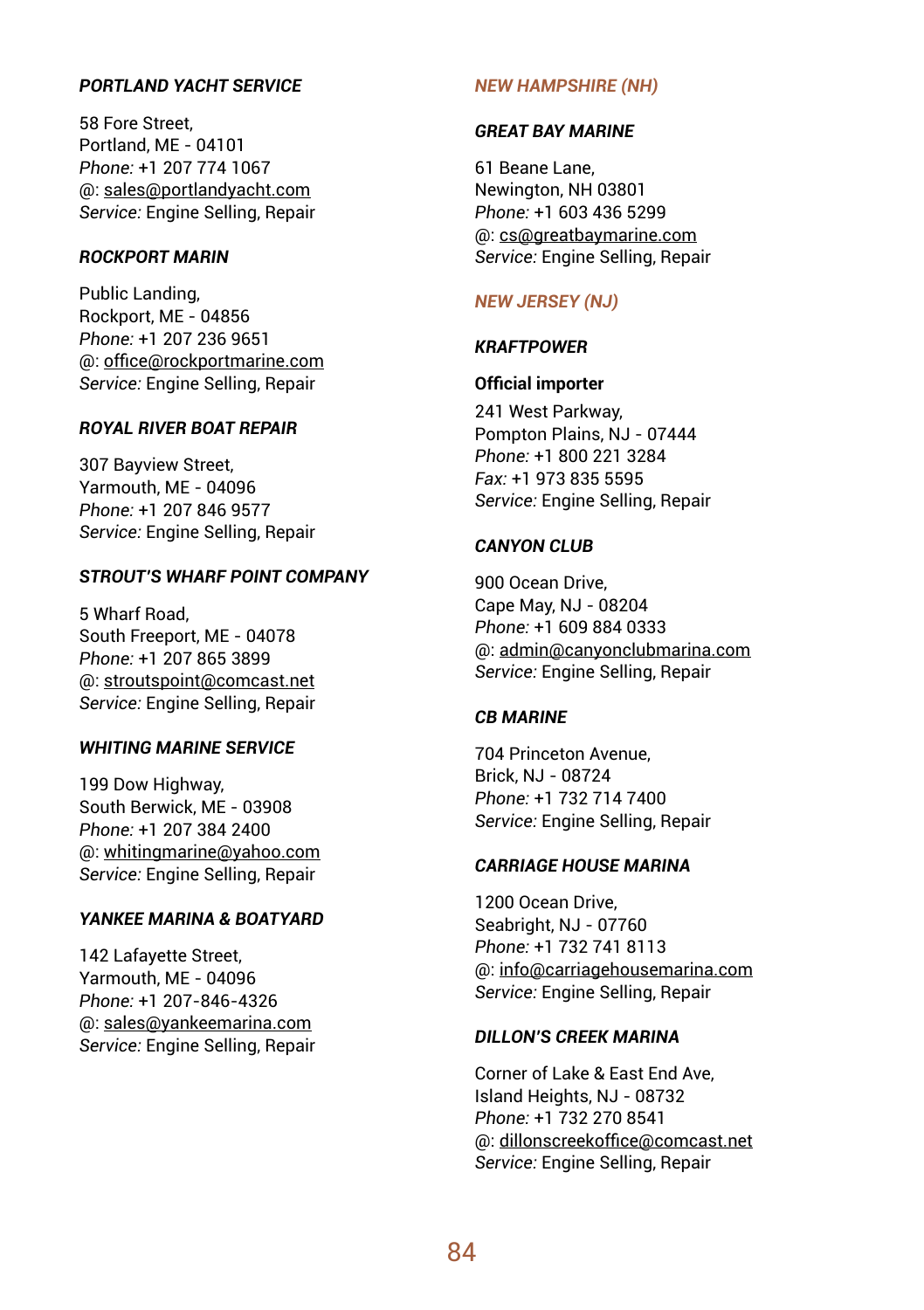## *FORKED RIVER DIESEL*

111 Admiral Way, Waretown, NJ - 08758 *Phone:* +1 732 801 3566 @: frdieselandgen@aol.com *Service:* Engine Selling, Repair

## *HARBOR MARINE ENGINES SERVICE CENTER*

502 Laurel Blvd, Lanoka Harbor, NJ - 08734 *Phone:* +1 609 971 5797 @: HarborMarine@gmail.com *Service:* Engine Selling, Repair

#### *LOCKWOOD BOAT WORKS*

1825 Highway # 35 – Morgan South Amboy, NJ - 08879 *Phone:* +1 732 721 1605 *Fax:* +1 732 525 8209 @: mail@lockwoodboatworks.com *Website:* lockwoodboatworks.com *Service:* Engine Selling, Repair

#### *MONMOUTH MARINE ENGINES, INC.*

536 Union Lane, Brielle, NJ - 08730 *Phone:* +1 732-528-9290 @: monmouthmarine@aol.com *Service:* Engine Selling, Repair

#### *OCEANPORT LANDING*

417 River Street, Oceanport, NJ - 07757 *Phone:* +1 732 229 4466 @: info@oceanportlanding.com *Service:* Engine Selling, Repair

#### *OCEAN POWER*

305 Route 35 North, Point Pleasant Beach, NJ - 08742 Phone: +1 732 295 0400 @: info@oceanportlanding.com *Service:* Engine Selling, Repair

## *SILVER CLOUD HARBOR MARINA*

107 Bay Avenue, Forked River, NJ - 08731 *Phone:* +1 609 693 2145 @: silvercloudparts@comcast.net *Service:* Engine Selling, Repair

## *NEW YORK (NY)*

#### *BOATCOMFORT LTD.*

22 Lakeland, Mohegan Lake, NY - 10547 *Phone:* +1 914 409 8006 @: genairtech@hotmail.com *Service:* Engine Selling, Repair

#### *BREWER YATCH YARD AT GLEN COVE*

128 Shore Road, Glen Cove, NY - 11542 *Phone:* +1 516 671 5563 @: bgc@byy.com *Service:* Engine Selling, Repair

## *BREWER YACHT YARD AT GREENPORT*

500 Beach Road, Greenport, NY - 11944 Phone: +1 631 477 9594 @: gre@byy.com Service: Engine Selling, Repair

#### *BRICK COVE MARINA*

1760Sage Blvd., PO Box 455 Southold, NY - 11971 *Phone:* +1 631 477 0830 @: info@brickcove.com *Service:* Engine Selling, Repair

#### *COECLES HARBOR MARINE*

18 Hudson Ave. Shelter Island, NY - 11964 *Phone:* +1 631 749 0700 @: info@brickcove.com *Service:* Engine Selling, Repair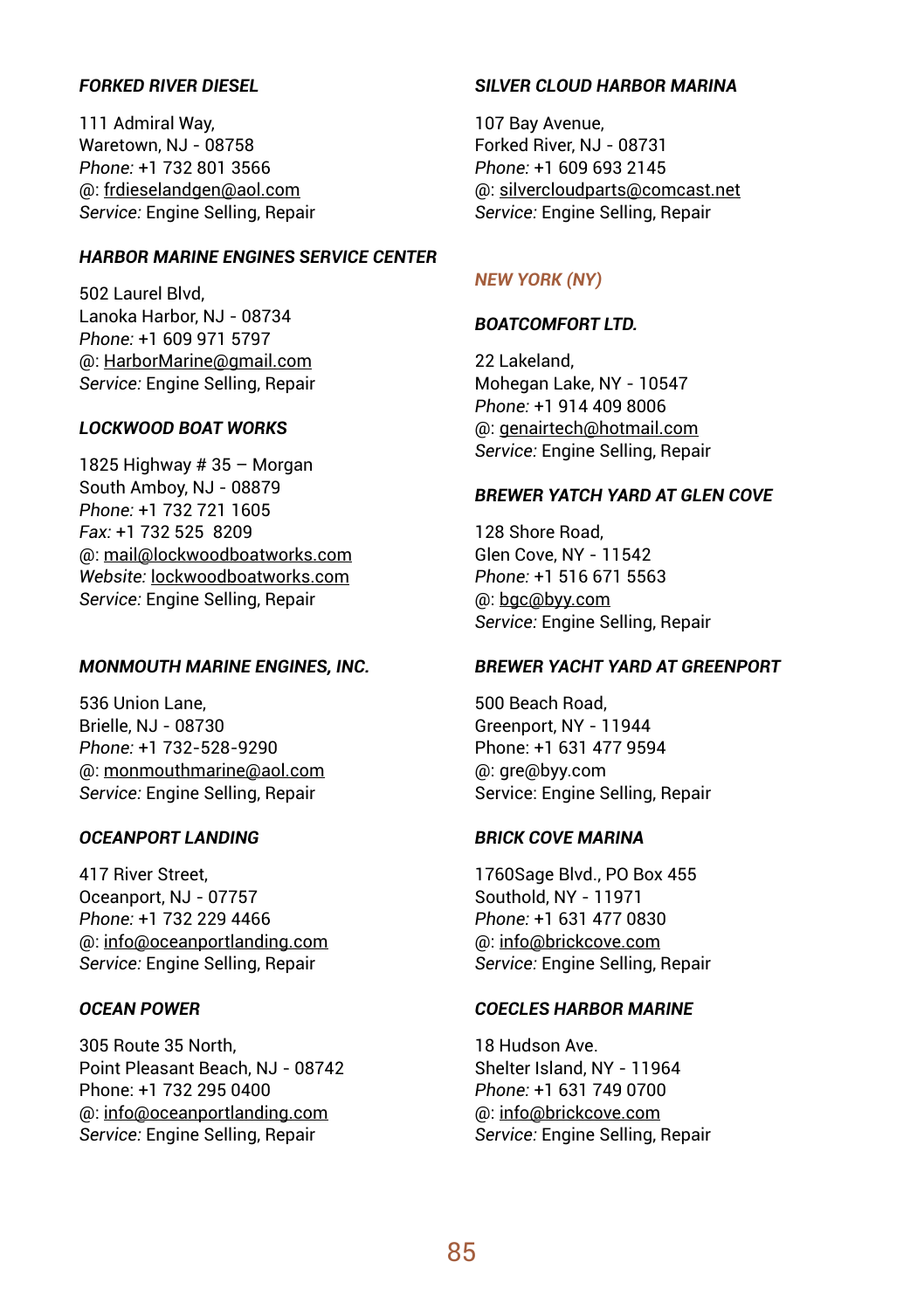#### *GREEN MARINE, INC.*

67380 Main Road, Greenport, NY - 11944 *Phone:* +1 631 477 6814 @: info@greenmarinetechnologies.com *Service:* Engine Selling, Repair

## *LARRY'S LIGHTHOUSE MARINE*

229Meeting Creek Rd., Aquebogue, NY - 11931 *Phone:* +1 631 722 3400 @: info@lighthousemarina.com *Service:* Engine Selling, Repair

#### *MARINE SPECIALISTS, INC.*

2231 Fifth Ave Unit 17, Ronkonkoma, NY - 11779 *Phone:* +1 631 580 0545 *Service:* Engine Selling, Repair *MAYFAIR POWER SYSTEMS*

347 North Main Street, Freeport, NY - 11954 *Phone:* +1 516 623 3007 *Service:* Engine Selling, Repair

## *OYSTER BAY MARINE CENTER*

5 Bay Avenue, Oyster Bay, NY - 11771 *Phone:* +1 516 922 6331 @: service@obmc.com *Service:* Engine Selling, Repair

## *JULIUS PETERSEN BOATYARD, INC.*

1 Van Houten Street, Upper Nyack, NY - 10960 *Phone:* +1 845 358 2100 @: service@juliuspetersen.com *Service:* Engine Selling, Repair

## *PORT JEFFERSON MARINE*

70 Comsewogue Rd. East Setauket, NY - 11733 *Phone:* +1 631 473 6416 @: PJMBOATS@optonline.net *Service:* Engine Selling, Repair

## *POST ROAD BOAT YARD*

155 East Boston Post Road, Mamaroneck, NY - 10543 *Phone:* +1 914 698 0295 @: prbc@byy.com *Service:* Engine Selling, Repair

#### *SAG HARBOR YACHT YARD*

Bay Street, Sag Harbor, NY - 11963 *Phone:* +1 631 725 3838 @: sagyacht@aol.com *Service:* Engine Selling, Repair

#### *SEAWANHAKA YACHT CLUB*

314 Yacht Club Road, Oyster Bay, NY 11771 *Phone:* +1 516 922 6305 @: arieihing@seawanhaka.org *Service:* Engine Selling, Repair *SEACOAST ENTERPRISES ASSOCIATES, INC.*

423 Three Mile Harbor HC Road, East Hampton, NY -11937 *Phone:* +1 631 324 5666 @: info@SEA-incorp.com Service: Engine Selling, Repair

## *SEA-CURITY SYSTEMS OF NY*

30 Redwood Road, Sag Harbor, NY - 11963 *Phone:* +1 631 725 3755 @: info@seacuritysystems.com *Service:* Engine Selling, Repair

#### *THOMAS POWER SYSTEMS*

380A Central Ave, Bohemia, NY - 10702 *Phone:* +1 631 589 3330 *Service:* Engine Selling, Repair

## *WESCO MARINE SYSTEMS*

29A Alanson Lane, Hampton Bays, NY - 11702 *Phone:* +1 631 728 9202 @: info@wescomarine.com *Service:* Engine Selling, Repair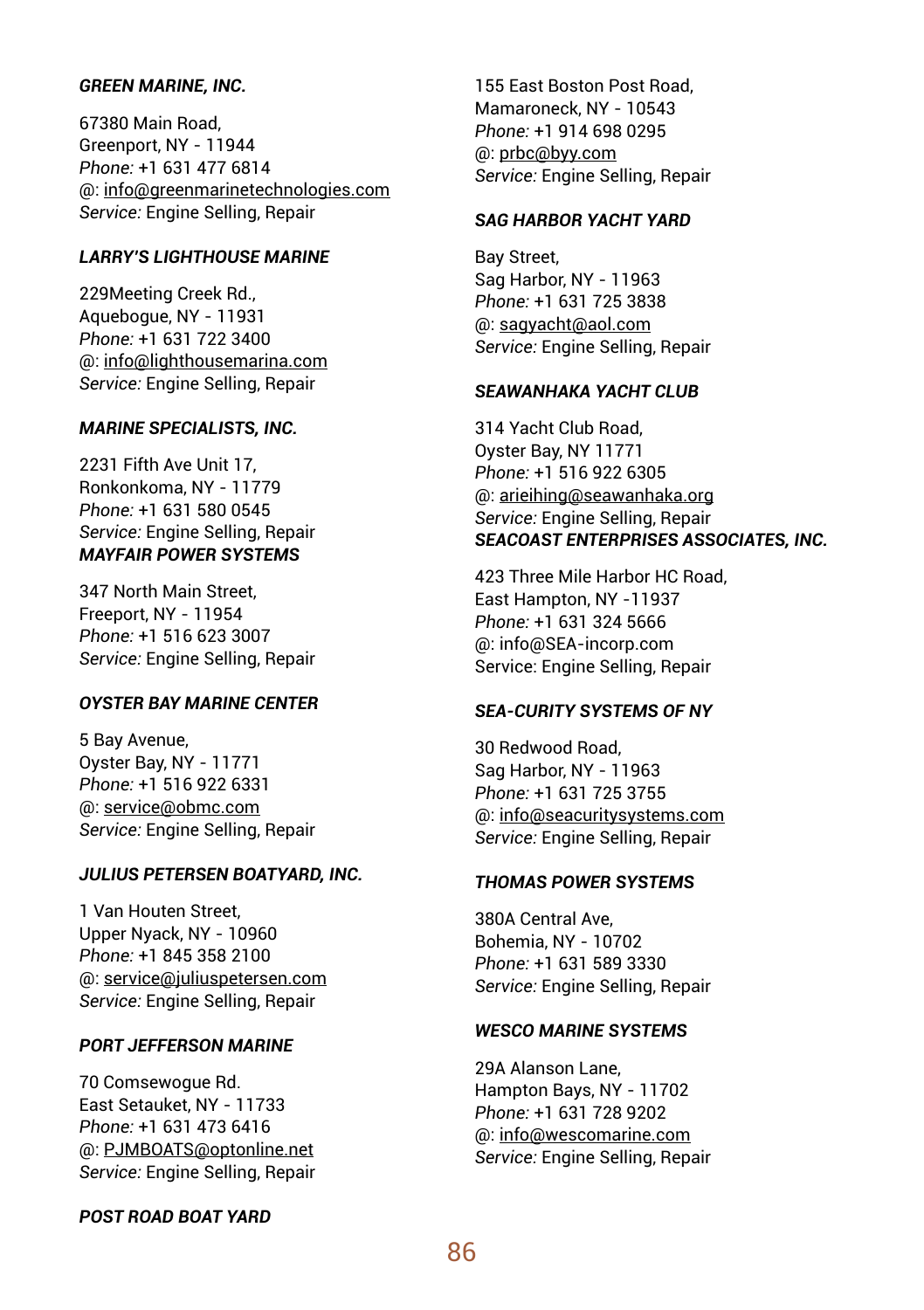#### *RHODE ISLAND (RI)*

#### *BREWER WICKFORD COVE*

65 Reynolds Street, Wickford, RI - 02852 *Phone:* +1 401 884 7014 @: wcm@byy.com *Service:* Engine Selling, Repair

## BREWER YACHT YARD - COWESETT

100 Folly Landing, Warwick, RI - 02886 *Phone:* +1 401 884 0544 @: cow@byy.com *Service:* Engine Selling, Repair

#### *BREWER SAKORNNET MARINE*

Narragansett Blvd, Portsmouth, RI - 02871 *Phone:* +1 401 683 3551 @: bsm@byy.com *Service:* Engine Selling, Repair

## *BRISTOL MARINE*

99 Poppasquash Road, Bristol, RI - 02809 *Phone:* +1 401 253 2200 @: info@bristolmarine.com *Service:* Engine Selling, Repair

#### *CONANICUT MARINE*

22 Valley Street, Jamestown, RI 02835 *Phone:* +1 401 423 1556 @: info@conanicutmarina.com *Service:* Engine Selling, Repair

## *BREWER COVE HAVEN CORPORATION*

101 Narragansett Avenue, Barrington, RI - 02806 *Phone:* +1 401 246 1600 @: chc@byy.com *Service:* Engine Selling, Repair

#### *DEPAUL DIESEL SERVICE*

1416 West Main Road, Portsmouth, RI - 02871 *Phone:* +1 401 683 2330 @: depauldiesel@aol.com *Service:* Engine Selling, Repair

## *HINCKLEY - LITTLE HARBOR MARINE*

One Little Harbor Landing, Portsmouth, RI 02871 *Phone:* +1 401 683 7000 @: serviceportsmouth@hinckleyyachts.com *Service:* Engine Selling, Repair

#### *NORTON'S SHIPYARD*

Foot of Division Street, East Greenwich, RI - 02818 *Phone:* +1 401 884 8828 @: info@nortonsmarina.com *Service:* Engine Selling, Repair

## *POINT JUDITH MARINE*

360 Gooseberry Road, Wakefield, RI - 02879 *Phone:* +1 401 789 7189 @: Service@pjmarina.com *Service:* Engine Selling, Repair

## *RHODE ISLAND ENGINE CO.*

79 State Street, Narraganset, R.I - 02882 *Phone:* +1 401 789 1021 *Fax:* +1 401 789 1066 @: jay@riengine.com *Service:* Engine Selling, Repair

## *RHODE ISLAND MOORINGS SERVICE*

15 Patrol Road, North Kingston, RI - 02852 *Phone:* +1 401 295 2502 @: moorings@rimoorings.com *Service:* Engine Selling, Repair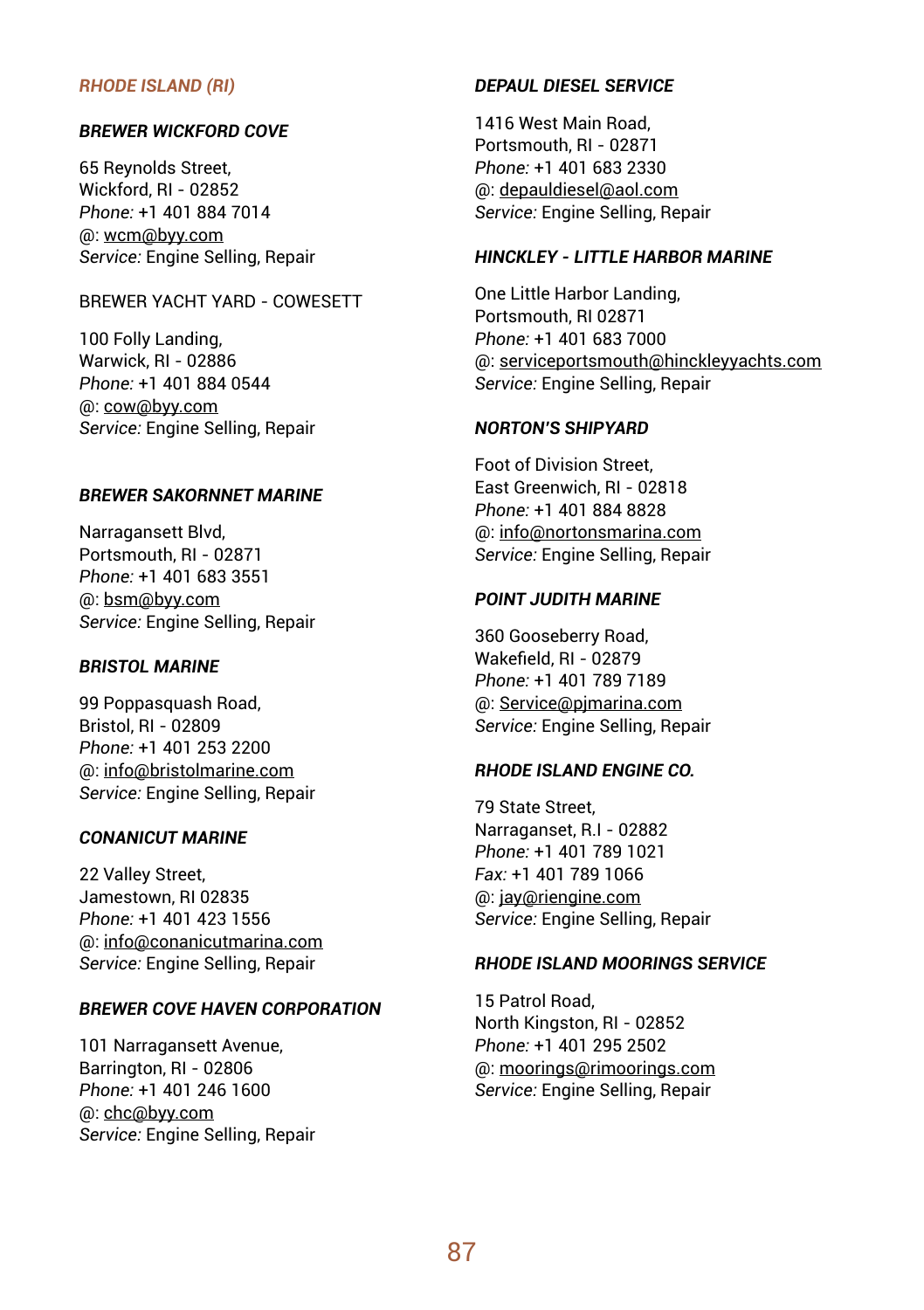#### *SILVER SPRINGS MARINA, INC.*

362 Pond Street, Wakefield, RI - 02879 *Phone:* +1 401 783 0783 *Service:* Engine Selling, Repair

## *VERMONT (VT)*

#### **SHELBURNE SHIPYARD**

Harbor Road, Shelburne, VT - 05482 *Phone:* +1 802 985 3326 *Service:* Engine Selling, Repair

#### *POINT BAY MARINA, INC.*

1401 Thompson Point Road, Charlotte, VT - 05445 *Phone:* +1 802 425 2431 *Service:* Engine Selling, Repair

## UNITED STATES – WEST COAST

#### *WASHINGTON (WA)*

#### *RDI MARINE*

**Official importer - West Coast**

2225 West Commodore Way, Seattle, WA - 98199 *Phone:* +1 206 286 1230 / 800.239.5928 *Fax:* +1 206 286 0992 @: bcook@manengines.com *Website:* manengines.com *Service:* Engine Selling, Repair

## *CALIFORNIA*

#### *RDI SERVICE*

1260 Logan Avenue, # A5, Costa Mesa, CA - 92626 *Phone:* +1 657 266 0588 @: sterrill@manengines.com *Website:* manengines.com *Service:* Engine Selling, Repair

#### *COLEMAN MARINE DIESEL, INC.*

2330 Shelter Island Drive, Suite 102, San Diego, CA - 92106 *Phone:* +1 619 223 8824 *Website:* colemanmarinediesel.com *Service:* Engine Selling, Repair

## VENEZUELA

## *CDP NAVAL C.A.*

**Official importer**

Centro Empresarial Los Claros Local # 13. No. 108-60 Av. Los Haticos. Maracaibo 4002 *Phone:* +58 261 411 8457 / 8460 @: info@cdpnaval.com *Website:* www.cdpnaval.net *Service:* Engine Selling, Repair

## VIETNAM

#### *MINH LONG MARINE EQUIPMENT CO., LTD*

539 Lac Long Quan St. Ward 10. Tan Binh District. Ho Chi Minh City. Vietnam *Phone:* +84 8 62961838 *Fax:* +84 8 62961836 @: sales@mlmarine.com *Service:* Engine Selling, Repair

## ZIMBABWE

## *K.B. DAVIES (PTY) LTD*

#### **Official importer**

Preston Street 5 PO Box: 414 Bulawayo *Phone:* +263 9 67531 *Fax:* +263 9 62709 @: kbdavies@ecoweb.co.zw *Service:* Engine Selling, Repair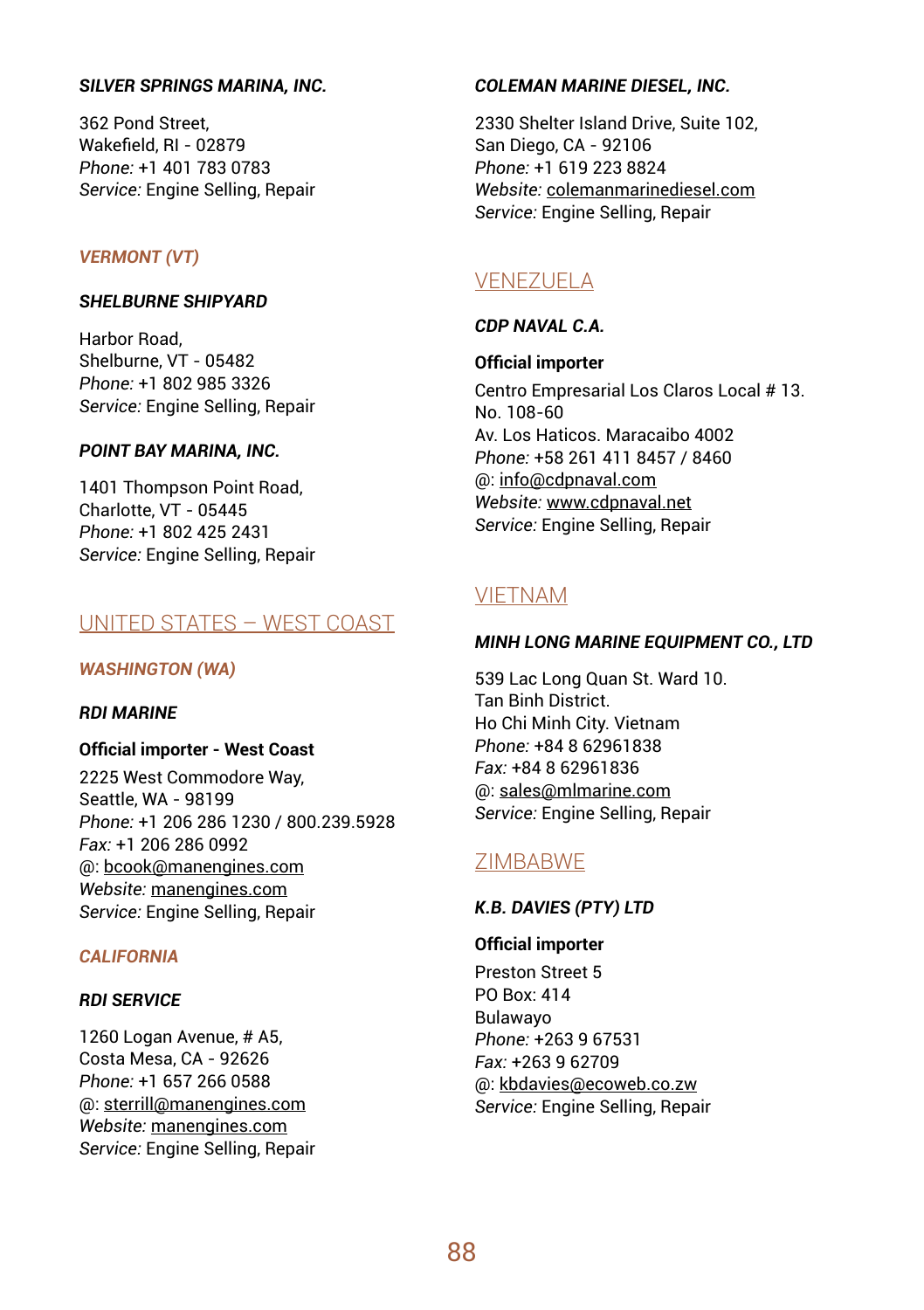# **MAN NETWORK**

## **RESEAU MAN**

- MAN Sales office
- $\bullet$  MAN\* Mechanical engines repair
- MAN\*\* Mechanical and EDC engines repair
- **MAN\*\*\* Repair of all mechanical, EDC** and classical common rail engines
- **•** MASTER MAN Repair of new generation common rail engines. Have MAN CATS 2 diagnostic tool
- $\bullet$  MAN Bureau de vente
- **•** MAN\* Réparation moteurs mécaniques
- **•** MAN\*\* Réparation moteurs mécaniques et EDC
- **•** MAN\*\*\* Réparation de tous les moteurs mécaniques, EDC et common rails classiques
- **MASTER MAN Common Rail nouvelle**  génération + outillage de diagnostic MAN CATS 2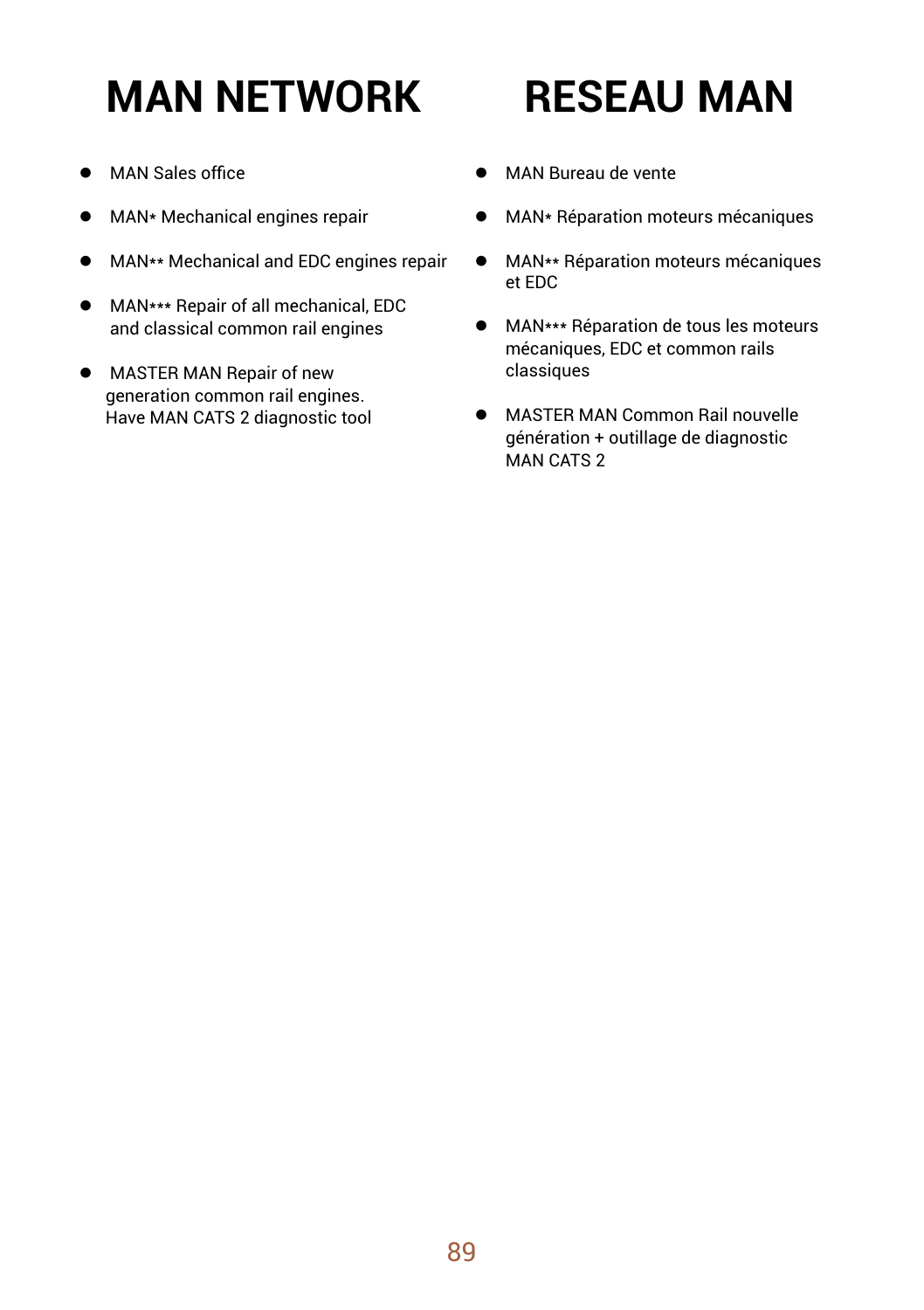## FRANCE

## *ALPES-MARITIMES - 06*

#### *ENGINE MARINE SERVICES*

ZA - 51 Chemin De l'Olivet 06110 - Le Cannet *Phone:* +33 6 15 44 41 82 *Fax:* +33 4 93 94 50 37 @: enginemarineservices@orange.fr *Website:* www.enginemarineservices.com *Service:* Engine Selling, Repair, MASTER MAN

#### *SUD DIESEL MARINE*

1 Avenue - 13ème Rue Bis PO Box 440 06510 Carros Cedex *Phone:* +33 4 92 08 02 06 *Fax:* +33 4 97 02 03 32 @: contact@suddieselmarine.com *Website:* www.suddieselmarine.com *Service:* Engine Selling, Repair, MASTER MAN

## *RANIERI TONISSI FRANCE*

Chemin St. Bernard, Porte 12 06220 Vallauris *Phone:* +33 4 93 63 57 53 *Fax:* +33 4 93 63 03 86 @: info@tonissi.fr *Website:* www.tonissi.fr *Service:* Engine Selling, Repair, MASTER MAN

## *BOUCHES-DU-RHÔNE - 13*

#### *SMMI*

## **Official distributor**

33 Chemin de St Henri 13016 Marseille *Phone:* +33 4 91 65 83 80 @: contact@smmi13.com *Service:* Engine Selling, Repair, MAN\*\*\*

## *INTERNATIONAL MOTORS SERVICE*

Port Activité Mourepiane Lot 307, 467 Chemin Du Littoral 13016 Marseille *Phone:* +33 6 11 89 18 14 / +33 4 91 65 46 10 *Fax:* +33 4 91 50 03 98 @: sami.kamoun@internatmotors.fr *Service:* Engine Selling, Repair, MAN\*\*

## *ATELIER MARINE SERVICES*

Port à sec Navy Service 13230 - Port Saint Louis *Phone:* +33 6 84 89 46 99 *Fax:* +33 4 42 48 83 25 @: marine-services@orange.fr Service: Engine Selling, Repair, MAN\*\*\*

#### *CHARENTE-MARITIME - 17*

#### *GWEN MARINE LA ROCHELLE*

9 Rue De La Scierie 17000 - La Rochelle *Phone:* +33 5 46 41 68 41 *Fax:* +33 5 46 44 00 15 @: magasin@gwenmarinelr.com *Service:* Engine Selling, Repair, MAN\*

## *SOCIÉTÉ CHARENTAISE DE MÉCANIQUE MARINE*

Z.I. Portuaire La Cotinière 17310 - St Pierre d'Oléron *Phone:* +33 5 46 47 18 23 *Fax:* +33 5 46 47 47 88 @: scmm17@orange.fr *Service:* Engine Selling, Repair, MAN\*

#### *ATELIER MECANIQUE DES PERTUIS*

2 Bis Rue La Côte d'Ivoire 17045 La Rochelle *Phone:* +33 5 46 42 21 20 *Fax:* +33 5 46 67 61 94 @: franck.launay@am-pertuis.com *Service:* Engine Selling, Repair, MAN\*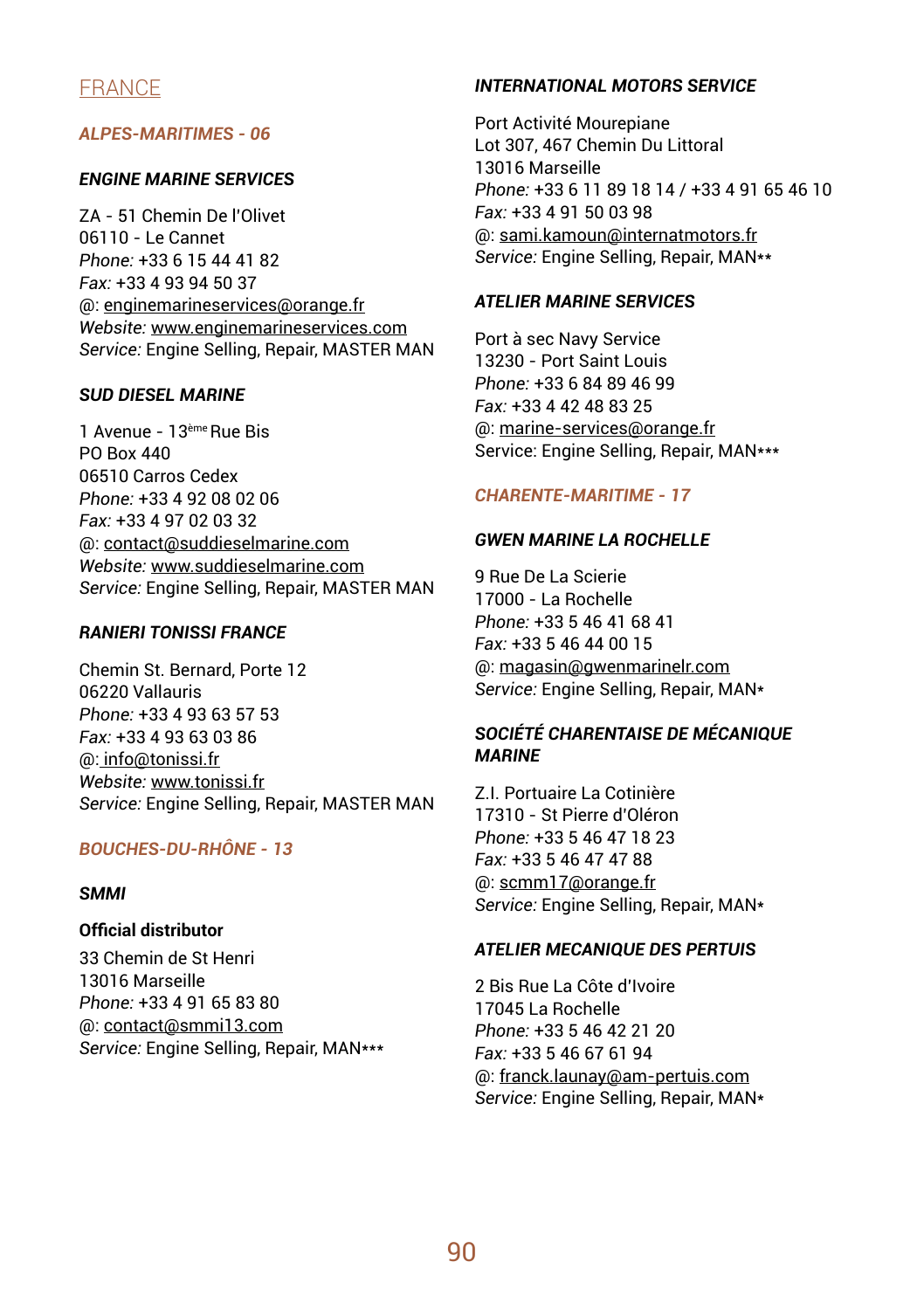#### *CORSE - 20*

#### *SANTARELLI MARINE SERVICES*

Route De l'Aéroport, Tahiti-Plage 20090 - Ajaccio *Phone:* +33 4 95 22 64 21 *Fax:* +33 4 95 22 98 48 @: santarelli.marine@wanadoo.fr *Service:* Engine Selling, Repair, MAN\*\*\*

#### *ENTREPRISE PARODI*

Rue Agostino Giustiniani 20217 St Florent *Phone:* +33 4 95 37 08 31 *Fax:* +33 4 95 37 05 72 @: cnparodi@wanadoo.fr *Service:* Engine Selling, Repair, MASTER MAN

## *MARTINI MECA MARINE*

ZI de Pernicaggio 20167 – Sarrola Carcopino *Phone:* +33 6 20 03 28 79 @: matinimecamarine@gmail.com *Service:* Engine Selling, Repair, MAN\*\*\*

#### *COTES D'ARMOR - 22*

#### *ATELIER MARIN ROUDAUT*

16 Quai Armez 22000 - Saint Brieuc *Phone:* +33 2 96 70 88 37 @: amr.roudaut@orange.fr *Service:* Engine Selling, Repair, MAN\*\*

## *FINISTÈRE - 29*

#### *MECA DIESEL*

5 Quai Du Moros - BP 134 29181 Concarneau *Phone:* +33 2 98 60 52 62 *Fax:* +33 2 98 60 52 69 @: contact@mecadiesel.fr *Service:* Engine Selling, Repair, MAN\*\*

## *MECAMAR*

Rue Alain Colas 29200 - Brest *Phone:* +33 2 98 43 14 22 *Fax:* +33 2 98 43 02 81 @: mecamar@wanadoo.fr *Website:* www.mecamar.fr *Service:* Engine Selling, Repair, MAN\*\*

#### *ATELIER MOTONAUTIQUE*

Port La Foret 29940 - La Foret Fouesnant *Phone:* +33 2 98 56 90 66 *Fax:* +33 2 98 56 83 61 @: contact@louedec.com *Website:* www.louedec.com *Service:* Engine Selling, Repair, MAN\*\*\*

#### *CARANTEC ESPACE LOISIRS*

Z.I. De Kerinec 29660 Carantec *Phone:* +33 2 98 67 92 55 *Fax:* +33 2 98 67 98 97 @: carantecespaceloisirs@wanadoo.fr *Service:* MAN\*\*\*

#### *S.A. DIOUGOANT*

181 Rue L. Larnicol - St Guenole 29760 Penmarch *Phone:* +33 2 98 58 62 72 *Fax:* +33 2 98 58 52 74 @: diougoant@wanadoo.fr *Service:* Engine Selling, Repair, MAN\*\*

#### *GARD - 30*

#### *SPI PORT CAMARGUE*

Z.T. N°1 Route des Marines Port Camargue 30240 Le Grau Du Roi *Phone:* +33 6 76 24 38 50 @: meca-service@hotmail.fr *Service:* Engine Selling, Repair, MAN\*\*\*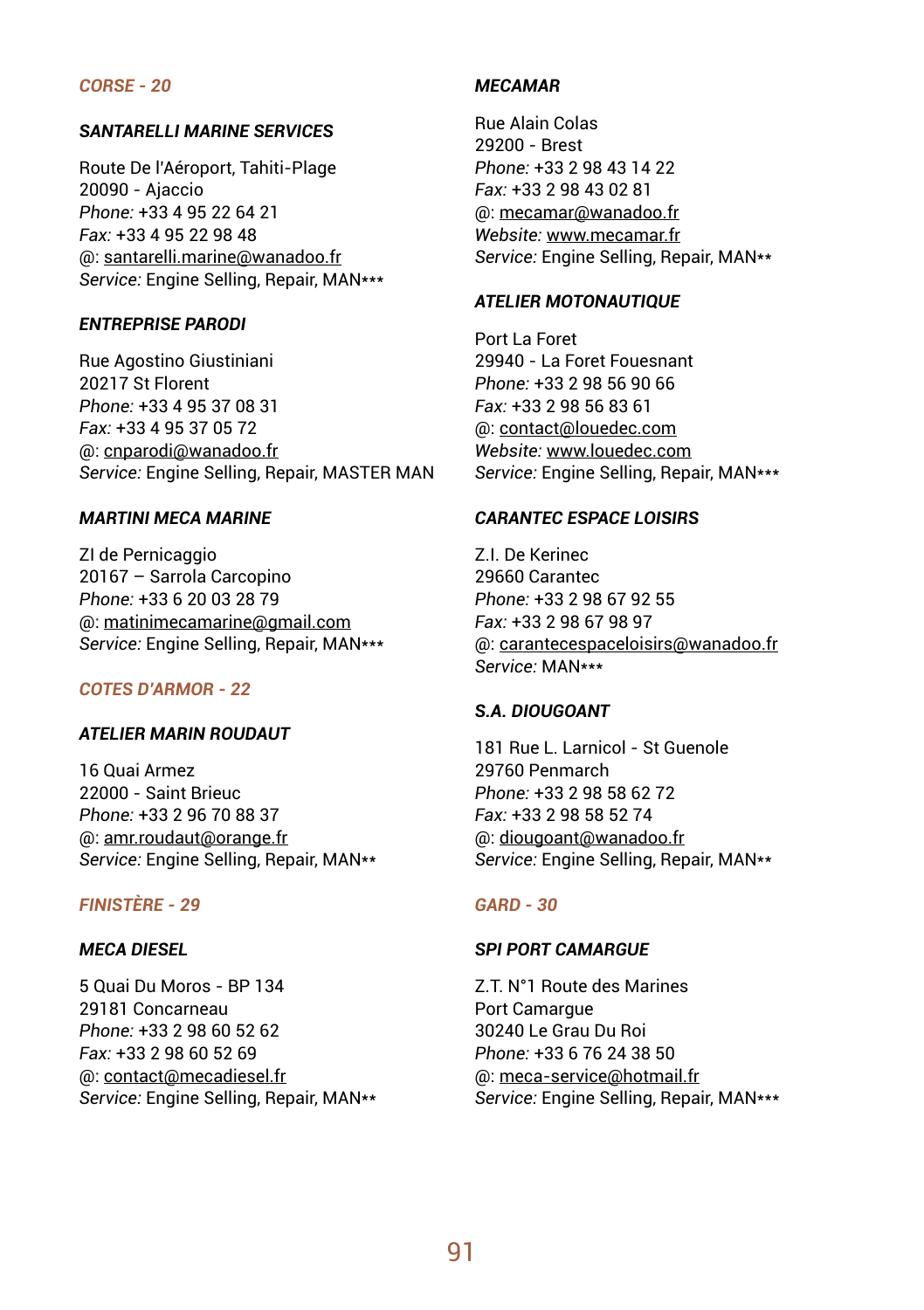## *HÉRAULT - 34*

#### *LEON MARINE*

16 Rue Romain Rolland 34200 Sète *Phone*: +33 4 67 74 34 60 *Fax:* +33 4 67 74 85 16 @: laurent.marinello3434@gmail.com *Service:* Engine Selling, Repair, MAN\*\*

## *ILLE-ET-VILAINE - 35*

## *CHATELAIS LE GALL*

Quai Surcouf PO Box: 94 35407 Saint Malo *Phone:* +33 2 99 56 14 67 *Fax:* +33 2 99 40 55 71 @: chatelais-le-gall@wanadoo.fr *Service:* Engine Selling, Repair, MAN\*

## *LOIRE ATLANTIQUE - 44*

#### *PORNIC MECANIQUE PECHE PLAISANCE*

Z.I De La Blavetiere PO Box: 1227 44212 Pornic Cedex *Phone:* +33 2 40 82 55 *Fax:* +33 2 40 82 20 88 @: contact@pmpp.fr *Service:* Engine Selling, Repair, MAN\*

## *MORBIHAN - 56*

## *MECA DIESEL*

1, Rue Alphonse Rio 56100 Lorient *Phone:* +33 2 97 05 53 63 *Fax:* +33 2 97 05 53 63 @: mecalorient@orange.fr *Service:* Engine Selling, Repair, MAN\*\*\*

#### *PAS-DE-CALAIS - 62*

#### *EUROMAT'EQUIP*

Avenue De l'Europe Za De La Maie 62720 RINXENT *Phone:* +33 3 21 99 56 56 *Fax:* +33 3 21 99 56 60 @: contact@euromatequip.fr *Service:* Engine Selling, MAN\*

## *PYRENÉES ATLANTIQUES - 64*

#### *MECANIQUE SERVICES*

Z.A Lanzelaï 64310 Ascain *Phone:* +33 5 59 85 93 93 *Fax:* +33 5 59 85 93 94 @: thierry.debibie©wanadoo.fr *Service:* Engine Selling, Repair, MAN\*

## *CAPENDEGUY ET CIE*

Quai Des Récollets 64500 - Ciboure *Phone:* +33 5 59 47 14 29 *Fax:* +33 5 59 47 29 41 @: r.capen@wanadoo.fr *Service:* Engine Selling, Repair, MAN\*

## *SEINE MARITIME - 76*

#### *SA DEMOLIN LE HAVRE*

29-33, Rue Des Magasins Généraux BP 1185 76064 - Le Havre Cedex *Phone:* +33 2 35 26 22 22 *Fax:* +33 2 35 24 55 58 @: info.lehavre@demolin.fr *Website:* www.demolin.fr *Service:* Engine Selling, Repair, MAN\*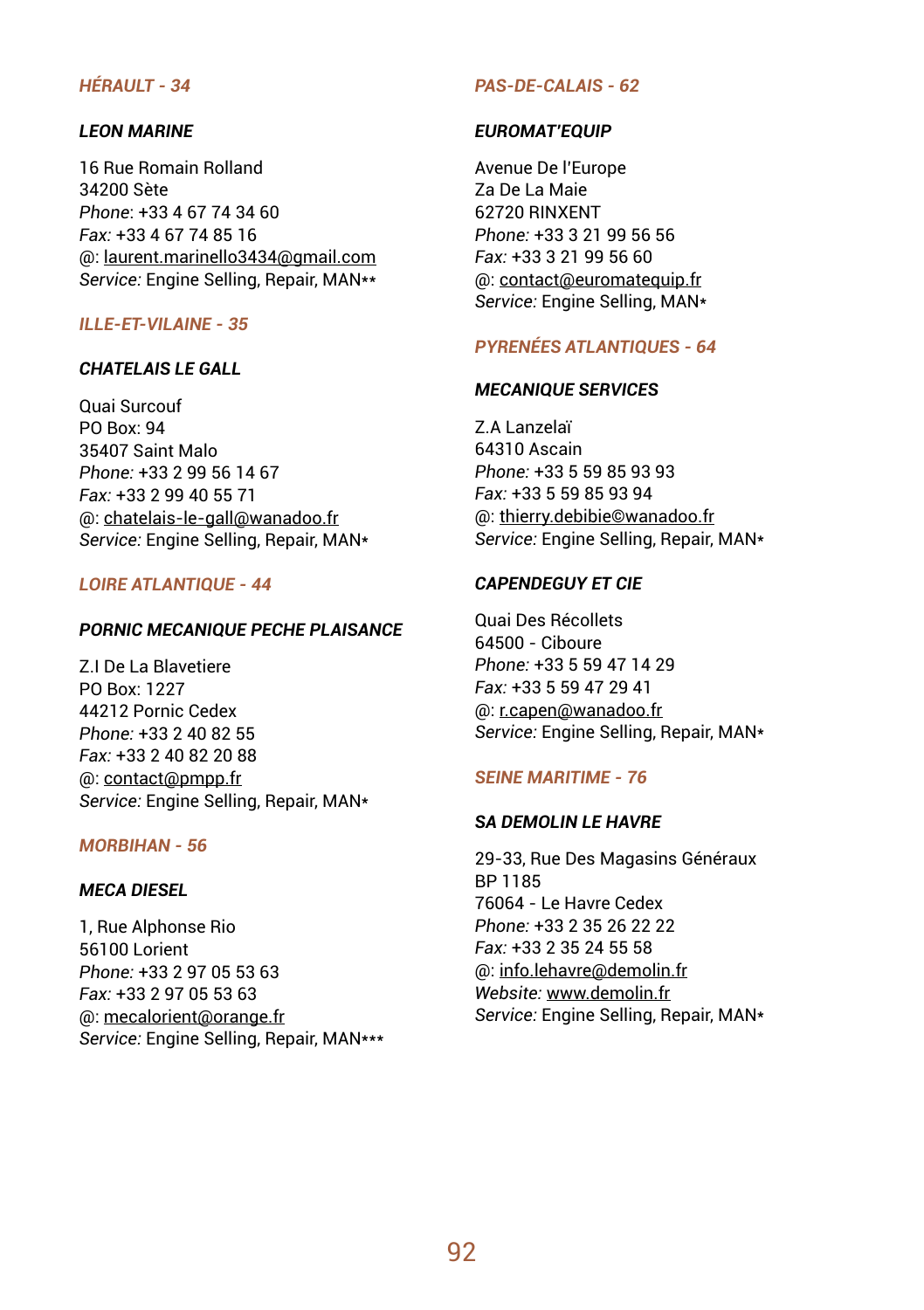## *VAR - 83*

## *DAVID NAUTIC*

614 Avenue De l'Héliport LA. Du Grand Pont 83310 - Grimaud *Phone:* +33 4 94 43 31 01 *Fax:* +33 4 94 43 31 01 @: contact@david-nautic.fr *Service:* Engine Selling, Repair, MASTER MAN

#### *CEGELEC DEFENSE ET NAVAL SUD-EST*

ZAE De Malbousquet Avenue Aristide Briand 83200 - Toulon *Phone:* +33 4 94 22 70 28 *Fax:* +33 4 94 94 65 54 @: mm83@orange.fr *Service:* Engine Selling, Repair, MAN\*\*\*

#### *MOTOR'S PASSION*

1210 Avenue De l'Aéroport 83400 - Hyères *Phone:* +33 6 13 88 45 78 @: motorspassion83@gmail.com *Service:* Engine Selling, Repair, MAN\*\*\*

## *VENDÉE - 85*

## *CHANTIER VENDEEN*

Port De l'Herbaudière 85330 - NOIRMOUTIER EN L'ILE *Phone:* +33 2 51 39 12 06 *Fax:* +33 2 51 39 70 39 @: mickael@chantier-vendeen.com *Service:* Engine Selling, Repair, MAN\*\*

#### *SARL GIRARD*

11, Rue Colbert De Blainville 85350 Ile d'Yeu *Phone:* +33 2 51 58 50 90 *Fax:* +33 2 51 58 70 80 @: sarlgirard.phil@wanadoo.fr *Service:* Engine Selling, Repair, MAN\*

#### *SARL SOVEM*

Quai De La Cabaude 85100 Les Sables d'Olonne *Phone:* +33 2 51 21 09 06 *Fax:* +33 2 51 21 65 24 @: sovem85@wanadoo.fr *Service:* Engine Selling, Repair, MAN\*\*

## ALGERIA

#### *ENTR. CONSTRUCTION NAVALE*

Nationale 11 Km 15 16202 - Ain Benian *Phone:* +213 771 44 67 88 *Fax:* +213 21 30 31 25 @: b.fekhar@yahoo.fr *Service:* Engine Selling, Repair, MAN\*\*

## GABON

#### *D.P.S. DELMAS PETROLEUM*

PO Box: 616 Port Gentil *Phone:* +241 55 39 07 *Fax:* +241 5 22 36 23 50 @: dps.pog.@ga.dti.bollore.com *Service:* MAN

#### *CHANTIER NAVAL SDV*

Groupe Bolloré **LIBREVILLE** *Service:* Engine Selling MAN

## GUADELOUPE

#### *MECANIQUE MARINE*

#### **Official importer**

7 Porte de la Marina 97110 – Pointe à Pitre *Phone:* +590 90 70 51 / + 590 0690 288 933 @: directionmecaniquemarine@gmail.com *Service:* Engine Selling, Repair, MAN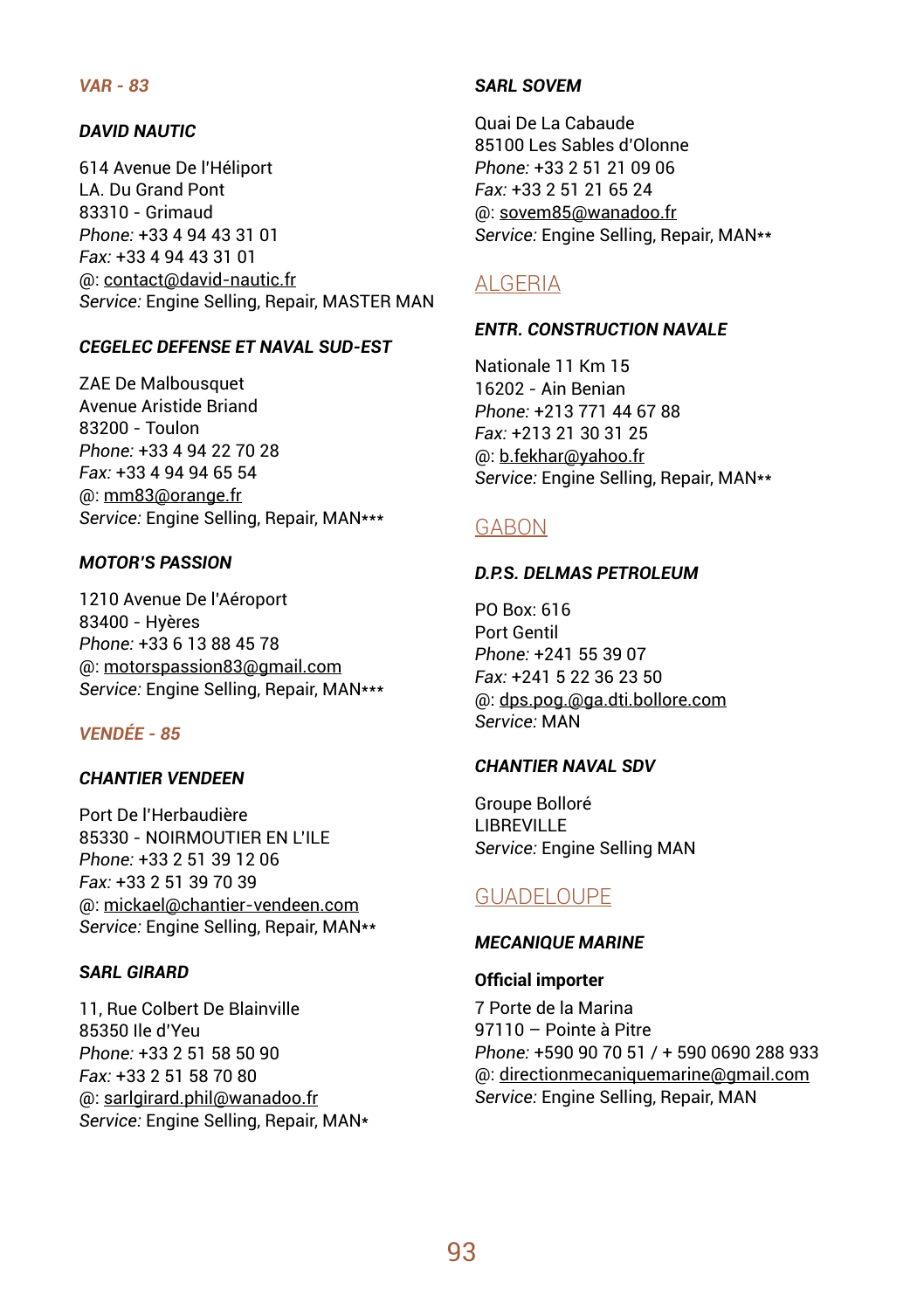## IVORY COAST

## *ABIDJAN MOTOR DIESEL SERVICE (A.M.D.S)*

Boulevard VGE-A Coté Solibra18 BP 1178 Abidjan *Phone:* +225 21 25 06 90 *Fax:* +225 21 35 90 45 @: pascalgrude.amds@yahoo.fr *Service:* Engine Selling, Repair, MAN\*

## LA REUNION

## *WATERLAND SERVICES*

1 Rue Paul Berthier 97420 - Le Port *Phone:* +262 77 88 88 @: andrea.galuppi@hotmail.fr *Service:* Repair, MAN\*

## **MAROCCO**

## *BERBOU GROUP*

Parcelle N°35, Ancien Port de Pêche 80000 - Agadir *Phone:* +212 528 843 864 *Fax:* +212 528 842 090 @: m.hssaini@berbougroup.com *Service:* Engine Selling, Repair, MAN

## **MARTINIOUF**

## *MAXIMARINE*

## **Official importer**

Baie Des Tourelles 97200 Fort De France *Phone:* +596 63 75 49 *Fax:* +596 63 84 62 @: max.gamarra@hotmail.fr *Service:* Engine SeIling, Repair, MAN\*

## NEW CALEDONIA

## *CHRISTOPHE MARINE SARL*

Baie Des Citrons PO Box 18712 98857 Noumea *Phone:* +687 746 052 @: christophemarine@lagoon.nc *Service:* Repair, MAN\*\*\*

## NIGERIA

## *MANGEROMARY MARINE SERVICES LTD*

Charles Gate Estate, King Perekule Street, GRA Phase II Port Harcourt *Phone:* + 234 080 641 92 927 *Phone:* + 234 080 593 38 839 @: gbrand6480@aol.com *Service:* Engine Selling, Repair, MAN\*

## SAINT BARTHELEMY

## *HUGUES MARINE*

14 Rue Victor Hugo 97133 Gustavia *Phone:* +590 27 50 70 *Fax:* +590 52 05 04 @: hugues@huguesmarine.com *Service:* Engine Selling, Repair, MASTER MAN

## SENEGAL

## *M.A.N DIESEL ET TURBO SENEGAL*

84A Sotrac Mezmoz 45947 - Dakar Nafa Vdr Dakar *Phone:* +221 33 865 40 60 @: ndiogou.faye@man.eu *Service:* Repair, MAN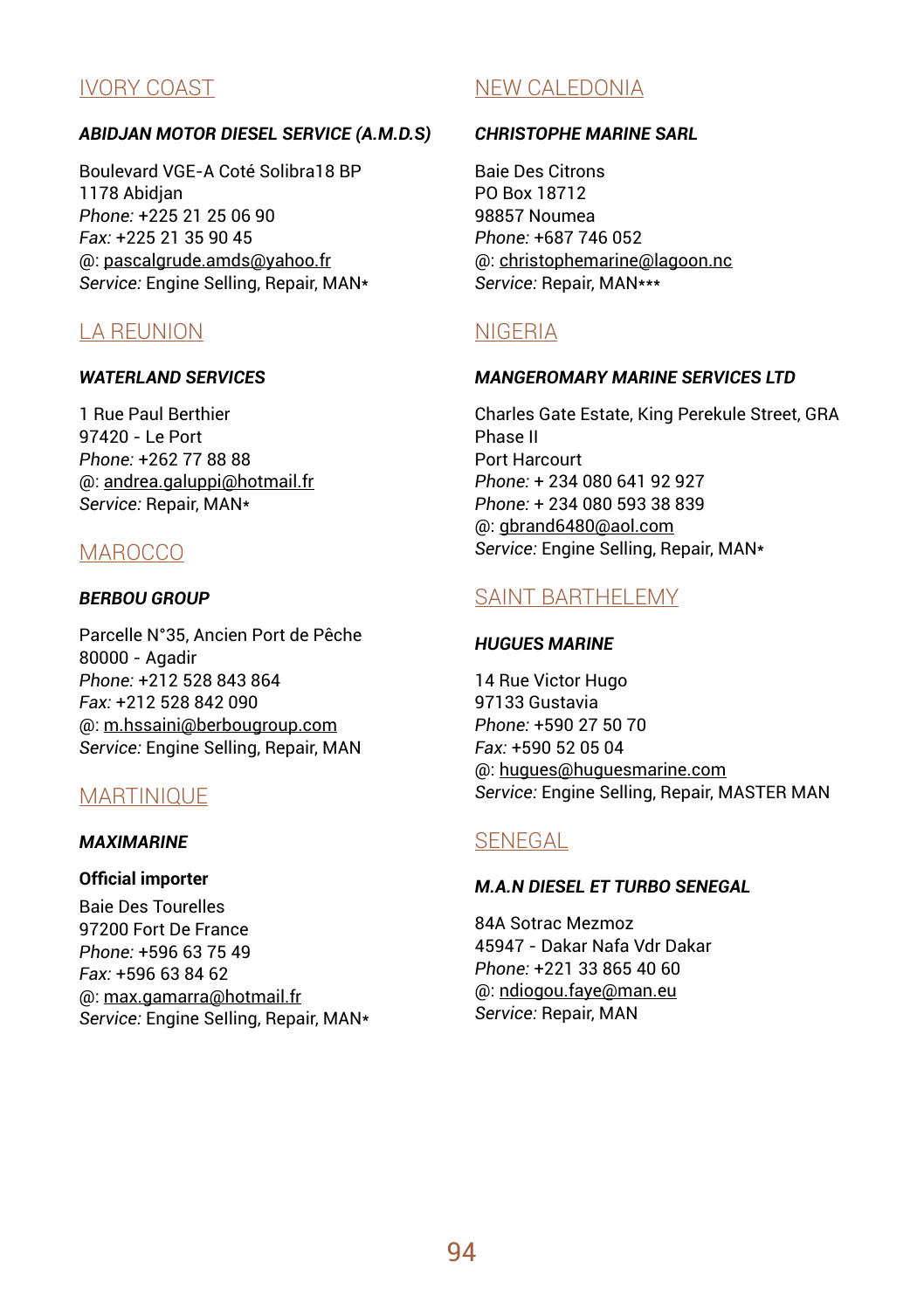## TUNISIA

## *QUAI 222 MEDITERRANEE*

Marina de Gammarth 1057 Tunis *Phone:* +216 71 81 93 83 *Fax:* +216 71 94 06 21 @: direction.nautique@cn-pmg.com *Service:* Repair, MAN\*\*

## *ATLAS EQUIPEMENT*

Appt B2 Bloc 11 1003 Cite Olympique, Tunis *Phone:* +216 71 766 803 *Fax:* +216 71 766 803 @: manager@steexo7.com *Service:* Engine Selling, MAN\*

## *COMPTOIR INDUSTRIEL ET NAUTIQUE*

7, Rue lbn-Zhor 1082 Tunis *Phone:* +216 71 847 310 *Fax:* +218 71 794 275 @: xancona@gmail.com *Service:* Engine Selling, MAN\*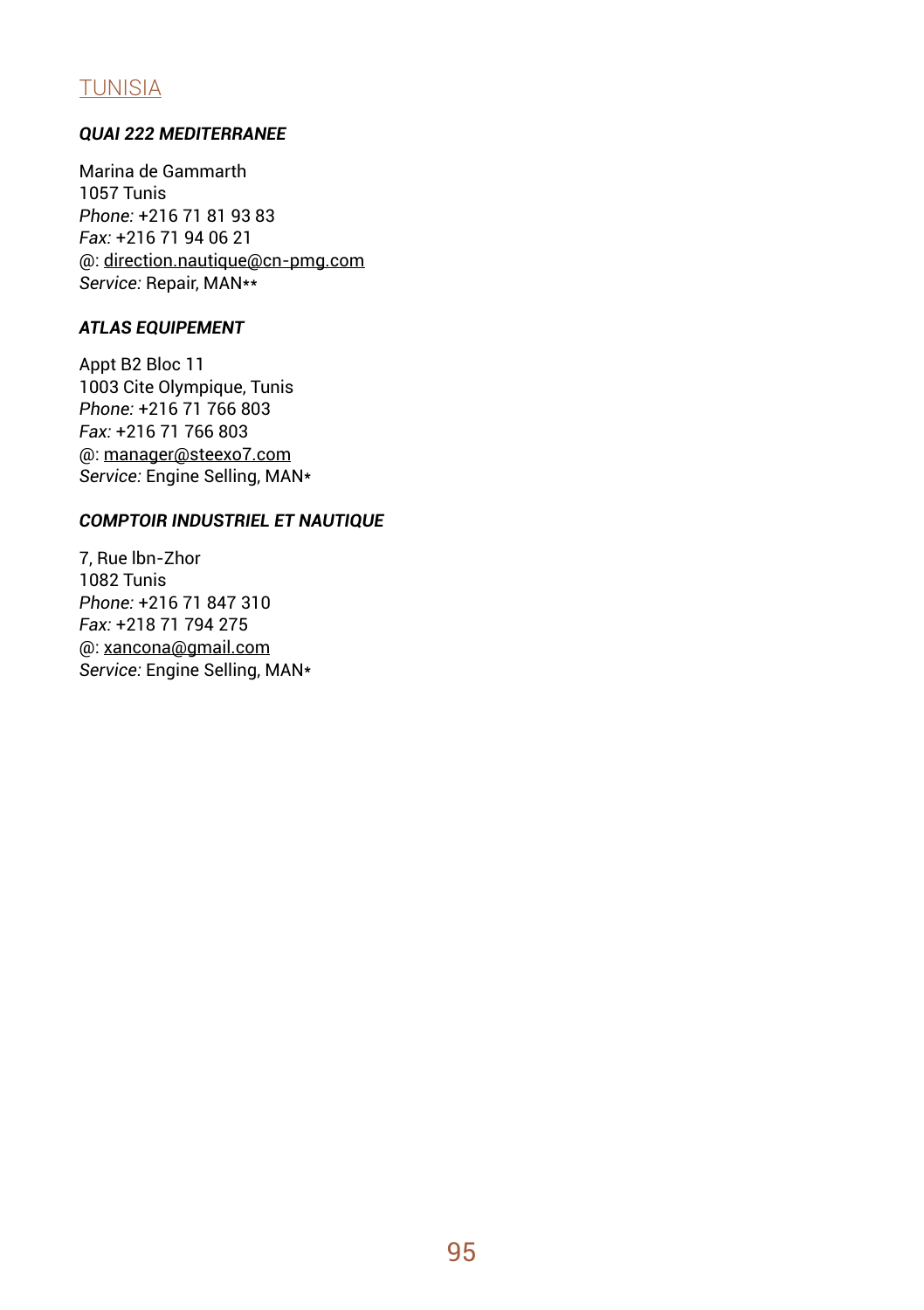## **Update 29/01/2020**

The publisher is not responsible regarding any changes concerning information about distributors, dealers and workshops.

> For last update of this document, please visit our website on: **www. nannienergy.com**

> > DGBXXT18013